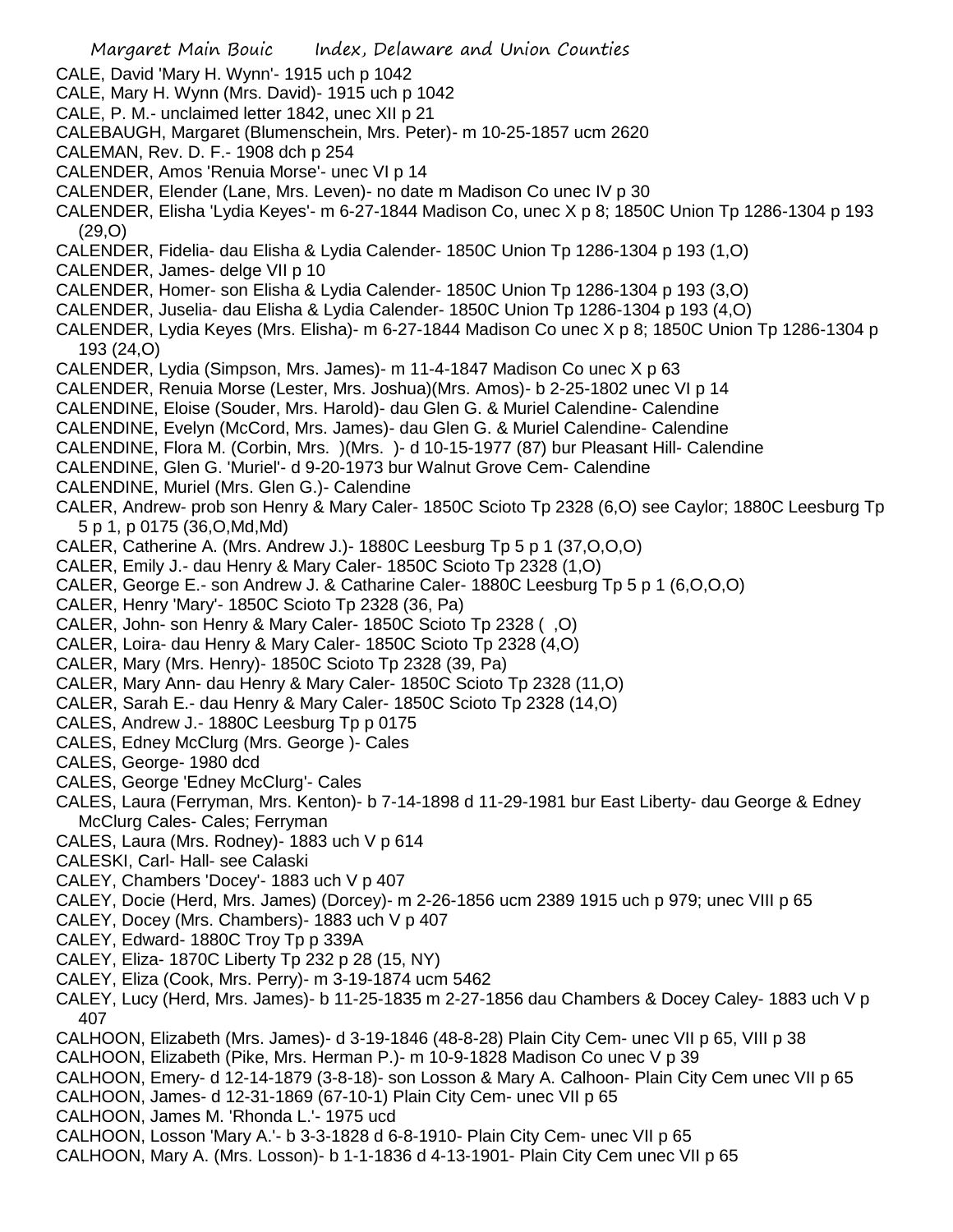CALHOON, Rhonda L. (Mrs. James M.)- 1975 ucd

- CALHOON, Sally Ann (Pysna, Mrs. Charles)- m 1-17-1833 Madison Co- unec VII p 9
- CALHOUN, --- b 4-5-1892 son W. H & Green Calhoun- Dcb Scioto Tp
- CALHOUN, --- b 3-24-1868 Scioto Tp son Wm & Jane Calhoun- dcb
- CALHOUN, --- b 9-6-1896 Concord Tp dau Wm. H. & Fanny H. Green Calhoun- dcb
- CALHOUN, ---b 3-17-1876 Scioto Tp dau Wm. & Jane Bean Calhoun- dcb
- CALHOUN, ---b 11-2-1870 Scioto Tp son Wm. & Suzzie Bean Calhoun- dcb
- CALHOUN, Ada Honeter (Mrs. Lynn)- b 6-3-1869 d 1949 NM p 34 dau Henry N. & Amelia Liggett Honeter-Bean 112431; Calhoun 2,3; Carr 114861; opc 275; 1880C Scioto Tp 143
- CALHOUN, Alta (McDaniel, Mrs. Finis Dudley)- m 9-12-1916- Howison (919)
- CALHOUN, Ann Lynn(Janssen, Mrs. James Huston)- b 4-9-1943 m 12-8-1962 dau Calvin & Delphine Dodge Calhoun- Calhoun 5; Carr 114844112; Bean 11223112; Felkner 7; Dodge 10; Freshwater p 213;Loveless p 9; Maugans Anc p 101
- CALHOUN, Andrea Lynn- b 1-6-1975 dau David Noel & Linda Holt Calhoun-Bean 1122311422; Calhoun; Carr 1148441422; Felkner 8
- CALHOUN, Andrew 'Jane Carr'- m 1-29-1861 d 2-1-1865 (33y1m) NM p 2; son William & Ruth Calhoun-Calhoun 1; Carr (11(11)14);
- 1880 dch p 731; Pabst 0
- CALHOUN, Bessie, Miss- cookbook- delge X p 37
- CALHOUN, Betty Knight (Mrs. Charles Wendell)- b 5-26-1923 m 8-1-1941 dau David & Ruth Dickey Knightopc 794; Bean 11223114; Calhoun 4,5; Carr (11484414); Felkner 6,7; Maugans Anc p 101; 1961, 1969, 1971, 1980 dcd
- CALHOUN, Blanche Trymby (Mrs. George)- Maugans Anc p 100
- CALHOUN, Boneta (Munger, Mrs. )- dau Ray & Ruth Rodgers- Calhoun 4; Bean 11222122; Maugans Anc p 100; 1949 ucd
- CALHOUN, Brian- b 1968 son David Noel & Linda Calhoun- 1969 dcd; Calhoun; Carr 1148441421
- CALHOUN, Calvin Delsford 'Merian Delphine Dodge'- b 5-19-1914 m 10-27-1937 d 6-29-1986 son J. Calvin & Ivah Ebert Calhoun- Bean 11222311, Calhoun 4,5; Carr 11474411; Felkner 6,7; Dodge(1675717711); Maugans Anc p 101; Freshwater p 213; Loveless p 9
- CALHOUN, Calvin Duane 'Mary Jane Barkley'- b 8-19-1940 son Calvin Delsford & Merian Delphine Calhoun-Bean 11222311; Calhoun 5; Carr 114844111; Felkner 7; Freshwater p 213; Loveless p 9; Maugans Anc p 101
- CALHOUN, Charles Wendell 'Betty Knight'- b 8-24-1920 b 8-1-1941 son J. Calvin & Ivah Ebert Calhoun-Bean11222313; Calhoun 4,5; Carr 11484414; Felkner 6,7; Maugans And p 101; opc 770
- CALHOUN, Clark S.- b 11-2-1870 d 7-9-1934 not m NM p 6; son William & Susanna Bean Calhoun- Bean ; Calhoun 2; 1880C Scioto Tp 246
- CALHOUN, Judge Clifford H.' Mary'- d 1-15-1986 (66) bur Mt. Gilead- Calhoun
- CALHOUN, Cora (Lowry, Mrs. )- 1908 dch p 256
- CALHOUN, Corydon D. 'Millie Felkner-b 2-24-1868 m 8-31-1892 d 3/4-6-1937 NM p 39- son William & Susanna Bean Calhoun- opc 665; Bean 112221; Calhoun 2,3; Felkner 4,5; Carr (114844); 1880C Scioto Tp 246; Pabst 7 p 19
- CALHOUN, Daniel Duane- b 6-16-1971 dau Calvin Duane & Mary Jane Barkley Calhoun- Freshwater p 213; Carr 114844111
- CALHOUN, David Noel 'Linda Holt'- b 12-24-1946 son Charles Wendell & Betty Knight Calhoun- Bean 112223142; Calhoun 5; Felkner 7; Carr 114844142; Maugans Anc p 101; 1961, 1969 dcd
- CALHOUN, Merian Delphine Dodge (Mrs. Calvin Delsford)- b 12-9-1913 m 10-27/29-1937 dau Cliff & Mabel Freshwater Dodge- Bean (11222311); Calhoun 4,5; Dodge 1675717711; Carr (1148411); opc 671; Loveless p 9; Maugans Anc p 101; Freshwater p 213
- CALHOUN, Diane B.- b 1-26-1940 dau Lloyd & Helen McDonald Calhoun- Bean 112223121; Calhoun 5; Felkner 7; Carr 114844121; Maugans Anc p 101
- CALHOUN, Dorothy Merkle (Mrs. william)- b 6-9-1936 m 8-3-1957 d 1-1-1966 dau Rudolf G. & Emma Marie Germann- St. Paul p 124
- CALHOUN, Dwight 'Elizabeth'- 1850C Berkshire Tp 167 p 17 (26, Ct)
- CALHOUN, Rev. E. F.- 1908 uch p 281
- CALHOUN, Elizabeth Carpenter (Mrs. James)- m 11-20-1823 Madison Co unec IV p 64
- CALHOUN, Elizabeth (Duff, Mrs. George)- dau William & Ruth Calhoun- Calhoun 1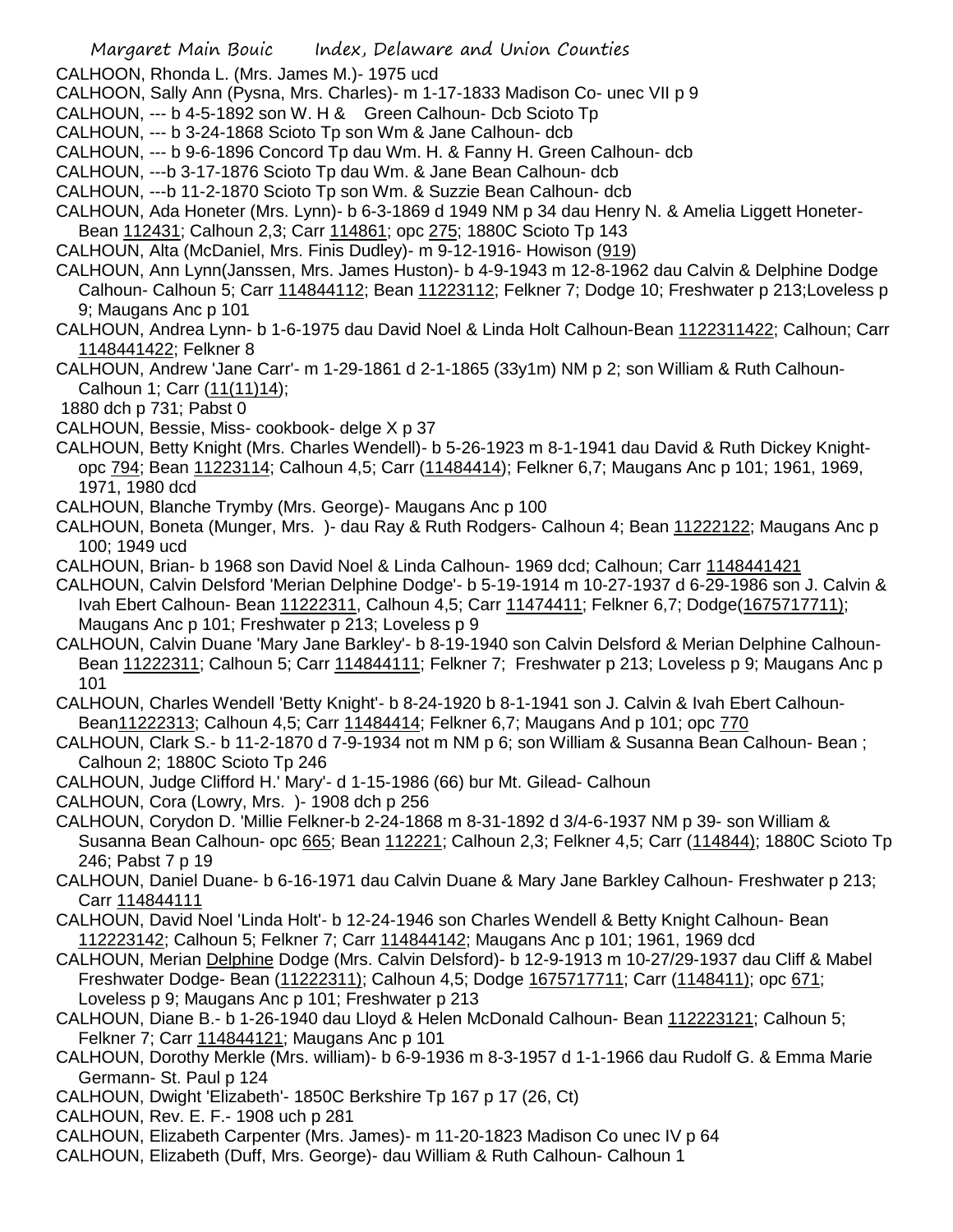- Margaret Main Bouic Index, Delaware and Union Counties
- CALHOUN, Elizabeth (Mrs. Dwight)- 1850C Berkshire Tp 167 p 16 (21,O)
- CALHOUN, Elizabeth (Mrs. James)- d 3-19-1846 (40-6-20) Plain City Cem- unec VIII p 7
- CALHOUN, Emma M.- dau Dwight & Elizabeth Calhoun- 1850C Berkshire Tp 167 p 16 (3/12,O)
- CALHOUN, Frances (Fannie) Harriett Green (Mrs. William Howard)- b 11-30-1867 m 11-17-1888 d
- 2-13/16-1946 NM p 1; dau Joseph & Melvina Swick Green- Bean (112221); Calhoun 2,3; Maugans Anc p 100
- CALHOUN, Florence J. (Farmer, Mrs. )- b 1867 dau Andrew & Jane Carr Calhoun- Calhoun 3; Carr 4; 1880 dch p 731; Pabst O
- CALHOUN, George Hillsdale 'Blanche Trymby'- b 4-23-1891 bur Iowa- son William H. & Frances Harriett Green Calhoun- Bean 1122212;Calhoun 3; Pabst 7 p 25; Maugans Anc p 100; dcb Scioto Tp
- CALHOUN, George Jr.- bur Iowa- son George & Blanche Trimby Calhoun- Maugans Anc p 100
- CALHOUN, Harry L.- b 2-9-1894 Scioto Tp dcb (son of S. A.) d 1951 NM p 34- son Leon & Ada Honeter Calhoun- Bean 1124312; Carr 114861
- CALHOUN, Helen McDonald (Mrs. Lloyd) m 2-25-1939 div Bean (11222312); Calhoun 4,5; Felkner 6,7 Carr (11484412; Maugans Anc p 101
- CALHOUN, Henry- hmp p 167, 226
- CALHOUN, Ivah Ebert (Mrs. J. Calvin)- b 6-26-1895 NM p 39;dau Ira & Zeida BeDillon Ebert- Bean (1122231); Calhoun 3,4; Felkner 4,5; Carr (18441); Maugans Anc p 101; 1969, 1971 dcd; opc 662
- CALHOUN, James 'Elizabeth Carpenter'- m 11-20-1823 Madison Co unec IV p 64
- CALHOUN, James 'Lucretia Burnham'- m 3-22-1849 Madison Co, unec XI p 9
- CALHOUN, Jane Carr (Mrs. Andrew)(Miller, Mrs. Oliver C.)- b 1844 m 1-29-1861 dcm d 1916 NM p 38 dau Gideon & Lucinda Smart Carr- Carr 11(11)14; Calhoun 3,4; 1880 dch p 731
- CALHOUN, Jane Dulop (Mrs. William)- Powers p 112
- CALHOUN, Jane (Hutchisson, Mrs. John)- dau William & Ruth Calhoun- Calhoun 1
- CALHOUN, Jane (Kilberry, Mrs. Richard)- m 1-28-1819 Madison Co unec IV p 51
- CALHOUN, J. Calvin 'Ivah Ebert'- b 4-19-1895 d 3-30-1930 NM p 39; son Corydon D. & Amelia Felkner
- Calhoun- Bean 1122231; Calhoun 3,4; Felkner 4,5; Liggett 1148441; opc 661; Maugans Anc p 101 CALHOUN, John 'Tillie Monroe'- son William & Ruth Calhoun- Calhoun 1
- CALHOUN, Justus T. d 10-5-1848 (59-9-14) Berkshire Cem; 1835 men 5 #18 p 1 Berkshire Tp; 1840C Berkshire Tp p 181 (50-60); hadc p 16; CCC 52; Powell p 9
- CALHOUN, Kenneth Lloyd 'Wyvonna'- b 2-28-1942 son Charles Wendell & Betty Knight Calhoun- Bean 112223141; Calhoun 5; Felkner 7; Carr 114844141; 1908 dch p 101; 1961, 1969, 1971 dcd
- CALHOUN, Laura Amelia (Millie)(Mrs. Corydon D.)- b 5-21-1871 m 8-31-1892 d 4-17-1943 NM p 39- dau Calvin & Miranda Liggett Felkner- Bean (112223); Calhoun 2,3; Carr 14844; Felkner 4,5; opc 666; Maugans Anc p 101
- CALHOUN, Laura Lynn- b 2-3-1968 dau Calvin Duane & Mary Jane Barkley Calhoun- Freshwater p 213; Carr 1148111111
- CALHOUN, Leon A. 'Phoebe Amelia Said''Ada Honeter'- b 8-17-1865 m 3-12-1886 d 8-1-1918 NM p 34; Bean (111471; (112431); Calhoun 2,3; Carr (114631); Pabst 0; Maugans Anc p 92; 1880 dch p 731
- CALHOUN, Lester 'Martha Elizabeth Olson'- m 1945; Phillips p 107
- CALHOUN, Lester Ray- b 1947 son Lester & Martha Elizabeth Olson Calhoun- Phillips p 107
- CALHOUN, Linda Holt (Mrs. David Noel)- Bean (112223142); Calhoun5,6; CARR (114844142);1969 dcd
- CALHOUN, Lloyd 'Helen McDonald'- b 2-7-1916 m 2-25-1939 son J. Calvin & Ivah Ebert Calhoun- Bean 11222312; Calhoun 4,5; Carr 11484412; Felkner 6,7; 1908 dch p 101; opc 693
- CALHOUN, Loma (Poppink, Mrs. William)- dau George Hillsdale & Blanche Trymley Calhoun- Maugans Anc p 100
- CALHOUN, Louby/Leraney b 5-17-1887 Scioto Tp- dau Leon A. & Phoebe Amelia Said- Maugans Anc p 92; dcb
- CALHOUN, Lucretia Burnham (Mrs. James)- m 3-22-1849 unec XI p 9
- CALHOUN, Lucy- 1850C Berkshire Tp 167 17 (60, Ct)
- CALHOUN, Lucy Ann (Weiser, Mrs. John W.)- b 4-22-1832 m 10-21-1860/1 dcm d 5-27-1883 -Weiser p 87; 1850C Berkshire Tp 167 p 17 (18,O)
- CALHOUN, Lyla (willis, Mrs. Vernon)- b 4-7-1918 m 11-23-1939 dau J. Calvin & Ivah Ebert Calhoun- Bean 11222313; Bovey 3,4; Calhoun 4,5; Felkner 6,7; Maugans Anc p 101; Carr 11484413; Willis 3,4; opc 724 CALHOUN, Lynn- see Leon- 1880C Scioto Tp 221 p 288A
- CALHOUN, Mabel- b 6-17-1892 Scioto Tp dcb- dau Leon A. & Ada Honeter Calhoun- Bean 1124311; Calhoun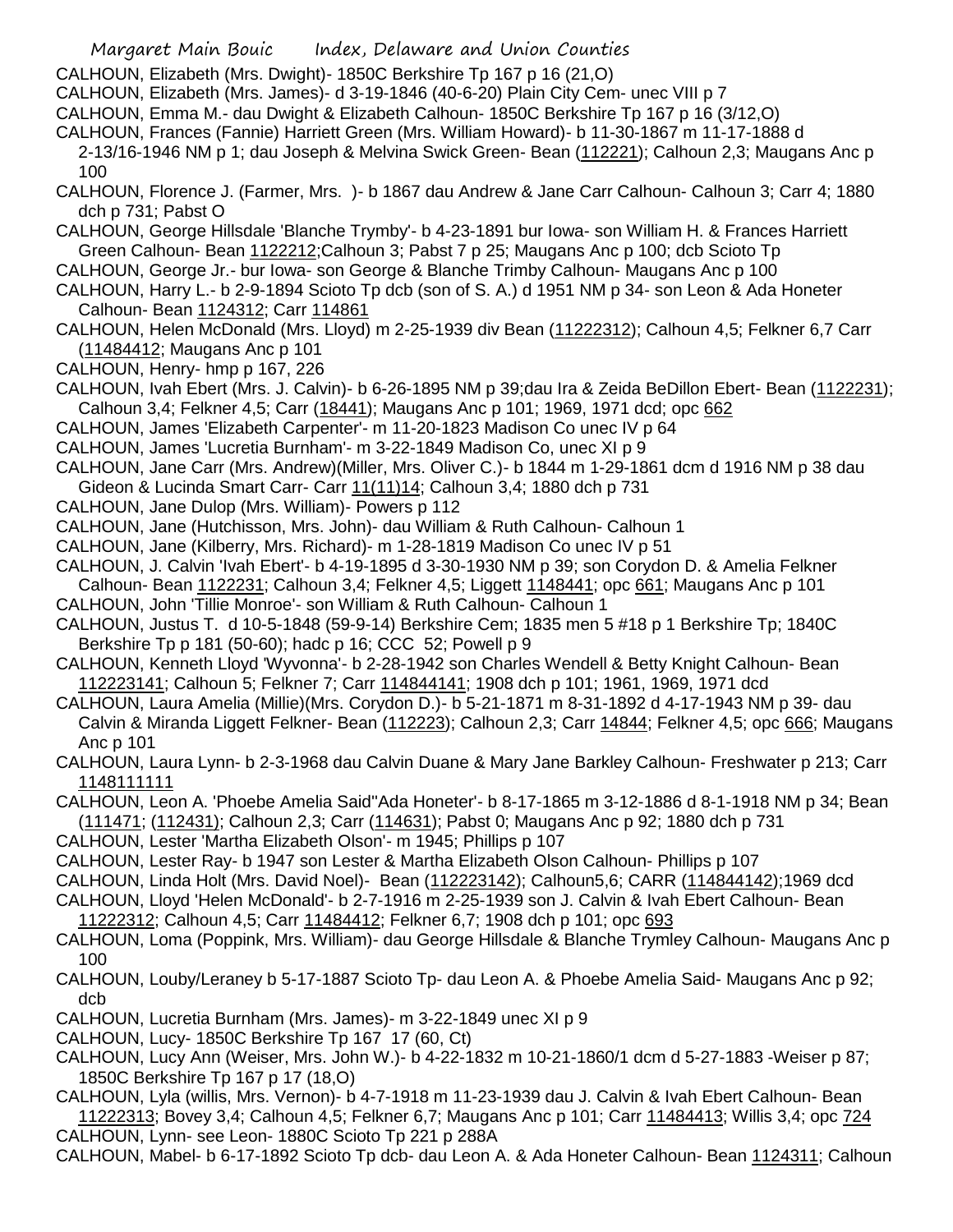4; Carr 1148612

- CALHOUN, March M.- b 3-17-1876 d 6-27-1959 dau William & Susanna J. Bean Calhoun- Bean 112225; Calhoun 2; 1880C Scioto Tp 246; Maugans Anc p 101
- CALHOUN, Maria- b 11-1-1824 d 4-27-1905 NM p 36- dau William & Ruth Calhoun- Calhoun 1
- CALHOUN, Marinda Jean- b 8-11-1901 d 1904 NM 39-dau Corydon D. & Laura Amelia Felkner Calhoun-Bean 1111132; Calhoun 3; Felkner 5; Carr 1148442; Maugans Anc p 101
- CALHOUN, Martha Elizabeth Olson (Price, Mrs. Gene)(Mrs. Lester)- b 1921 m 1939 d 1945 dau Otto & Charity Violet Phillips Calhoun- Phillips p 107
- CALHOUN, Mary (Blalock, Mrs. Merida)- m 9-26-1816 Madison Co unec IV p 29
- CALHOUN, Mary (Mrs. Clifford H.)- Calhoun
- CALHOUN, Mary Jane Barkley (Mrs. Calvin Duane)- m 6-1-1962- Freshwater p 213; Carr (114844111)
- CALHOUN, Mary Jane (Fenton, Mrs. Elijah W.)- m 10-4-1848 dcm
- CALHOUN, Mary Jane (Mrs. Justus T.)- Pabst 1 p 58
- CALHOUN, Mrs. M. E.- cookbook- delge X p 37
- CALHOUN, Meriam Mae- b 3-17-1970 dau Calvin Duane & Mary Jane Barkley Calhoun- Freshwater p 213; Carr 1148441112
- CALHOUN, N.- uca p 45
- CALHOUN, Opal- b 10/9-6-1898 Scioto Tp dcb d 9-16-1957 NM -dau William Howard & Frances Green Calhoun- Bean 1122215; 1985 uch p 101
- CALHOUN, Pearl (Newhouse, Mrs. Aquilla)- b 3-7-1897 m 7-10-1918 dau William Howard & Frances Green Calhoun- Bean 1122214; Calhoun 3; Newhouse; 1985 uch p 101
- CALHOUN, Phoebe Amelia Said (Mrs. Leon)- b 2-10-1868 m 3-12-1886 d 9-11-1890 NM p 34 dau Abner & Olive Carr Said- Bean 111471; Calhoun 2,3; Maugans Anc p 92; Said 4,5; 1880 dch p 735; 1880C Scioto Tp 309; Carr 114631
- CALHOUN, Ray T. 'Ruth Rodgers'- b 8-2-1893 dcb d 11-16-1961 son William Howard & Frances Green Calhoun- Bean 1122213; Calhoun 3,4; 1949, 1959 ucd; Sbc p 33; Maugans Anc p 100
- CALHOUN, Rebecca (Smeltzer, Mrs. Valentine)- m 11-3-1825 Powers p 305, 306
- CALHOUN, Rebecca- dau William & Ruth Calhoun- Calhoun 1
- CALHOUN, Ruby March (Temple, Mrs. Howard)- b 8-20-1889 del co births m 6-15-1912 dau William Howard & Frances Green Calhoun- Pabst 7 p 28; Maugans Anc p 100
- CALHOUN, Ruth (Mrs. William)- Calhoun 1
- CALHOUN, Ruth- b 1829 d 1884 NM p 36 dau William & Ruth Calhoun- Calhoun 1; Pabst 0
- CALHOUN, Ruth Rodgers (Mrs. Ray T.)- b 3-23-1895 m 6-8-1916 d 1-25-1984 bur NM dau Clark & Linna Bonnett Rogers- Bean (1122213);Maugans Anc p 100; Sbc p 33; 1949, 1959 ucd
- CALHOUN, Sarah (Ogg, Mrs. )- dau Clifford H. & Mary Calhoun- Calhoun
- CALHOUN, Sarah R. Liggett (Mrs. William Howard)- d 12-2-1885 (20-9-9) NM p 17; dau Joseph & Malinda Houtz Liggett- Maugans Anc p 6; Bean 112221; Calhoun 2; Carr 114132
- CALHOUN, Saretta Douglass (Dominy, Mrs. )(Mrs. )- unec V p 35
- CALHOUN, Stella L. (Rogers, Mrs. Jay E.)- b 4-18-1864 m 9-16-1880 d 9-24-1887 dau William & Susannah Bean Calhoun- Bean 112222; Calhoun 2,3; Maugans Anc p 101; 1880C Scioto Tp 246
- CALHOUN, Stephen- 1835 men 12 # 105 p 15 Bennington Tp
- CALHOUN, Susanna J. Bean (Mrs. William)- b 7-26-1839 m 8-31-1861 dcm d 1-3-1923 NM p 6- dau John & Sally Smart Bean- Bean 11222; 1880C Scioto Tp 246; Calhoun 2,3
- CALHOUN, Sylvia- b 4-21-1947 dau Lloyd & Helen McDonald Calhoun- Bean 112223122; Calhoun 5; Felkner 7; Carr 114844122; Maugans Anc p 101
- CALHOUN, Tillie Monroe (Mrs. John)- Calhoun 1
- CALHOUN, Virginia (Taylor, Mrs. )- dau Ray T. & Ruth Rodgers Calhoun- Bean 11222121; Calhoun; Maugans Anc p 100
- CALHOUN, Wayne- query- Wilkinson- unec XII p 38
- CALHOUN, William- son Clifford H. & Mary Calhoun- Calhoun
- CALHOUN, William- brother Clifford H. Calhoun- Calhoun
- CALHOUN, William 'Dorothy Merkle'- m 8-3-1957- St. Paul p 124
- CALHOUN, William 'Ruth'- 1840C Brown Tp p 211 (20-30); Maugans Anc p 100; Calhoun 1
- CALHOUN, William Howard 'Sarah Liggett''Frances Green'- b 5-30-1862 m 11-17-1888 d 12-29-1922- NM p 1 son William & Susanna J. Bean Calhoun- Bean 112221; Calhoun 2,3; Carr (114132); Maugans Anc p 6, 100; 1880C Scioto Tp 246 p 289C; 1908 dch p 428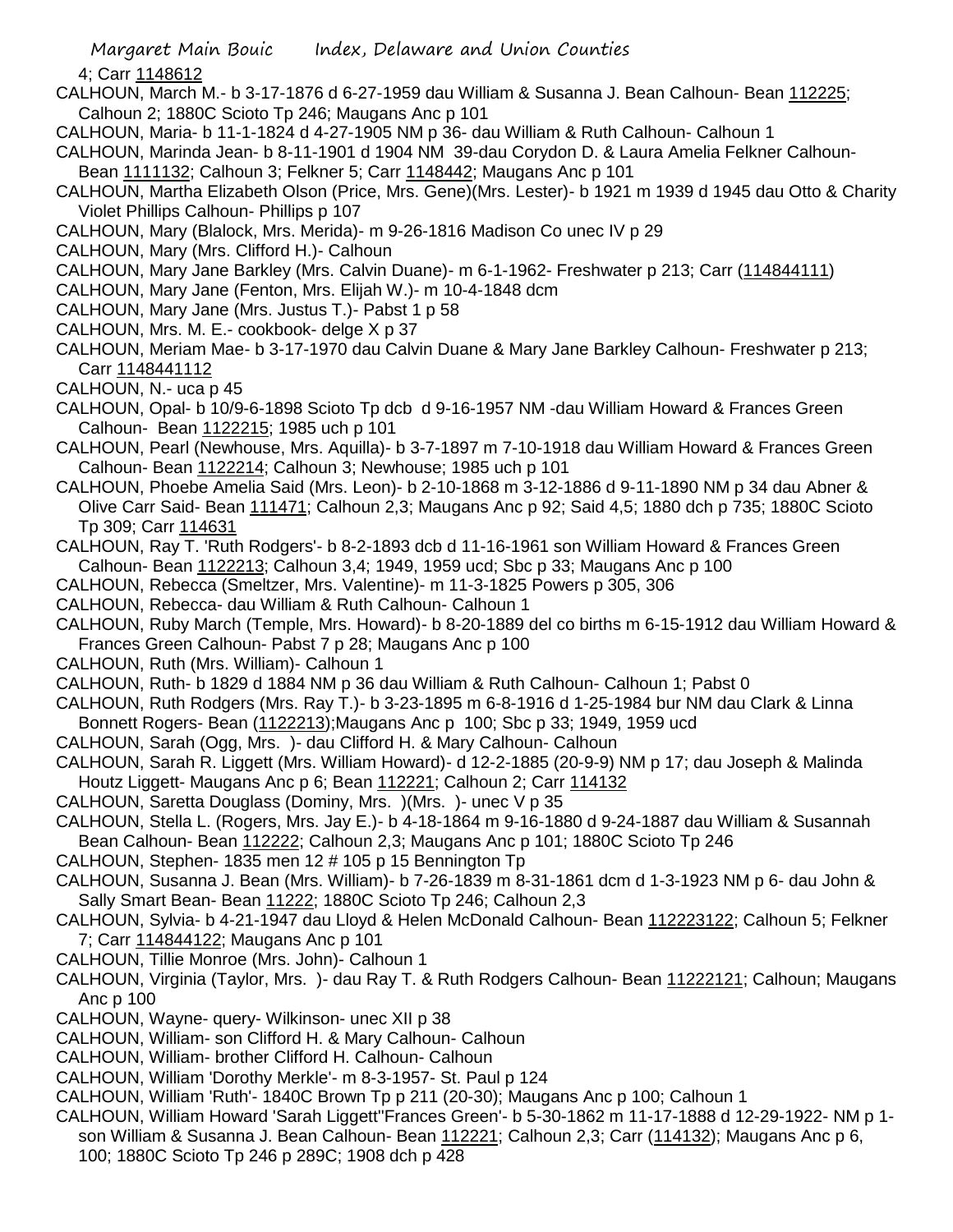- Margaret Main Bouic Index, Delaware and Union Counties CALHOUN, William 'Jane Dunlop''Mrs. Miltonberger'- b 1790- Powers p 112 CALHOUN, William 'Susanna J. Bean'- b 6-25-1834 m 8-31-1861 dcm d 4-30-1905 NM p 6; dcw Bk 4 p 407(43) (Appr); Bean (11222); 1880C Scioto Tp 246; 1985 uch p 100; Calhoun 1,2 CALIANDRO, Rev. Arthur- Caliandro CALIGUIRI, Gloria Jean (Perdue, Mrs. Robert C.)- m 2-3-1989- Caliguiri CALIHAN, Willie- b 3-3-1883 Delaware Town son Wm. & Margret Colins Calihan- dcb CALIMAN, Cora Louise Eppley (Mrs. Monte Cristo)- b 5-6-1914 m 8-30-1940 dau Charles & Maurice & Eunice Sheaffer Eppley- Weiser p 467 CALIMAN, Eunice Louise- b 2-20-1945 dau Monte Cristo & Cora Louise Eppley Caliman- Weiser p 467 CALIMAN, Lorraine Cheryl- b 11-10-1949 dau Monte Cristo & Cora Louise Eppley Caliman- Weiser p 467 CALIMAN, Louise Lorraine- b 3-20-1947 dau Monte Cristo & Cora Louise Eppley Caliman- Weiser p 46 CALIMAN, Monte Cristo 'Cora Louise Eppley'- m 8-30-1940- Weiser p 4677 CALIMAN, Nellie M.- b 2-23-1890 Delaware Town colored- dau David F. & Viola Simmons Caliman- dcb CALIMAN, Samuel G. 'Sylvia O. Morrison'- Caliman CALIMAN, Sylvia O. Morrison (Mrs. Samuel G.)- d 8-22-1986 (61) bur Evergreen Cem - Caliman CALIMAN, W. M.- b 11-20-1887 Delaware Town, colored- son David F. & Viola Simmons Caliman- dcb CALKINS, Betty Jean (Dayton, Mrs. Peter Michael)- m 3-24-1979 dau Joseph D. Calkins- Calkins; Dayton CALKINS, Edward- Pabst 3 p 24 CALKINS, Ithiel- 1820C p 39; Pabst 5 p 4 CALKINS, John Lewis- 1880 dch p 192 CALKINS, Joseph D.- Calkins CALKINS, Julia (Ripley, Mrs. ) Powell p 61 CALKINS, Laurel B. McAllister (Mrs. Orville)- dau William G. & Josephine McFadden McAllister- 1915 uch p 831 CALKINS, Lovell- 1820C p 38; 1880 dch p 192; Pabst 5 p 4; Powell p 61 son Roswell Calkins CALKINS, Lucy- 1880 dch p 449 CALKINS, Mr.- Powers p 277 CALKINS, Roswell- 1820C p 38; 1880 dch p 192; Pabst 5 p 4; Powell p 61 CALKINS, Dr. Thomas Joseph- 1985 uch p 235 CALKOOM, Lin- 1880C Scioto Tp p 288A CALL, --1883 uch V p 302 CALL, Abraham- d 8-22-1847 (61-7-15) Powell p 94; dbg p 11; 1880 dch p 401, 402; 1908 dch p 249; Pabst 2 p 94 CALL, Adna- dau Rev. Dana & Eliza Call- 1870C Claibourne Tp 41-40 p 6 (16,O) CALL, Albreada Piatt (Mrs. )- dau Harry C. & Martin Piatt- Pabst 1 26 CALL, Alice Renua (Ahlers, Mrs. Laurence Paul)- m 11-6-19- dau Charles E. & Mary Kathryn Burns Call- Call; 1959 ucd (15) CALL, Alis- son William L. Call- Call CALL, Amina- dau Rev. Dana & Eliza Call- 1870C Claibourne Tp 41-40 p 6 (19,O) CALL, Anna Brenner (Mrs. John Henry)- m 9-26-1858 dcm CALL, Annie- dau Thomas & Joane Call- 1860C Dover Tp (7,O) CALL, Belva Whitaker (Mrs. Charles Joseph)- m 12-31-1964 Call; St. Paul p 17 CALL, Beverly (Fedorczyk, Mrs. Larry)- dau Kenneth & Helen Isabelle Hanlin Call- Freshwater p 155 CALL, Billy- son William L. Call- Call CALL, Bobby- son William L. Call- Call CALL, Bonnie Rose- dau William L. Call; granddau Max & Mary Barnett- 1949 ucd CALL, Bridget- dau Thomas & Joane Call- 1860C Dover Tp (5,O) CALL, Buddy- son William L. Call- Call
- CALL, Candy Lynn- b 1954 dau Howard & Helen Call- 1969, 1971 dcd; engaged to Randall Lazar- Call
- CALL, Charles- 1883 uch V p 277
- CALL, Charles Elmer 'Mary Kathryn Burns'- b 7-26-1900 m 12-15-1935 d 10-10-1984 Oakdale Cem son Joseph W. & Elizabeth Toops Call- Call; St. Paul p 17; 1959, 1967, 1971, 1973, 1975, 1979, 1983 ucd CALL, Charles Joseph 'Linda Baldsin''Belva Whitaker'- b 12-8-1936 m 5-9-1959 son Charles E. & Mary
- Kathryn Burns Call- Call; St. Paul p 17
- CALL, Cheryl (Mrs. William L. Jr.)- 1980 dcd
- CALL, Christena (Mrs. Jacob)- d 1-29-1861 (25-10-29) Powell p 95, dbg 11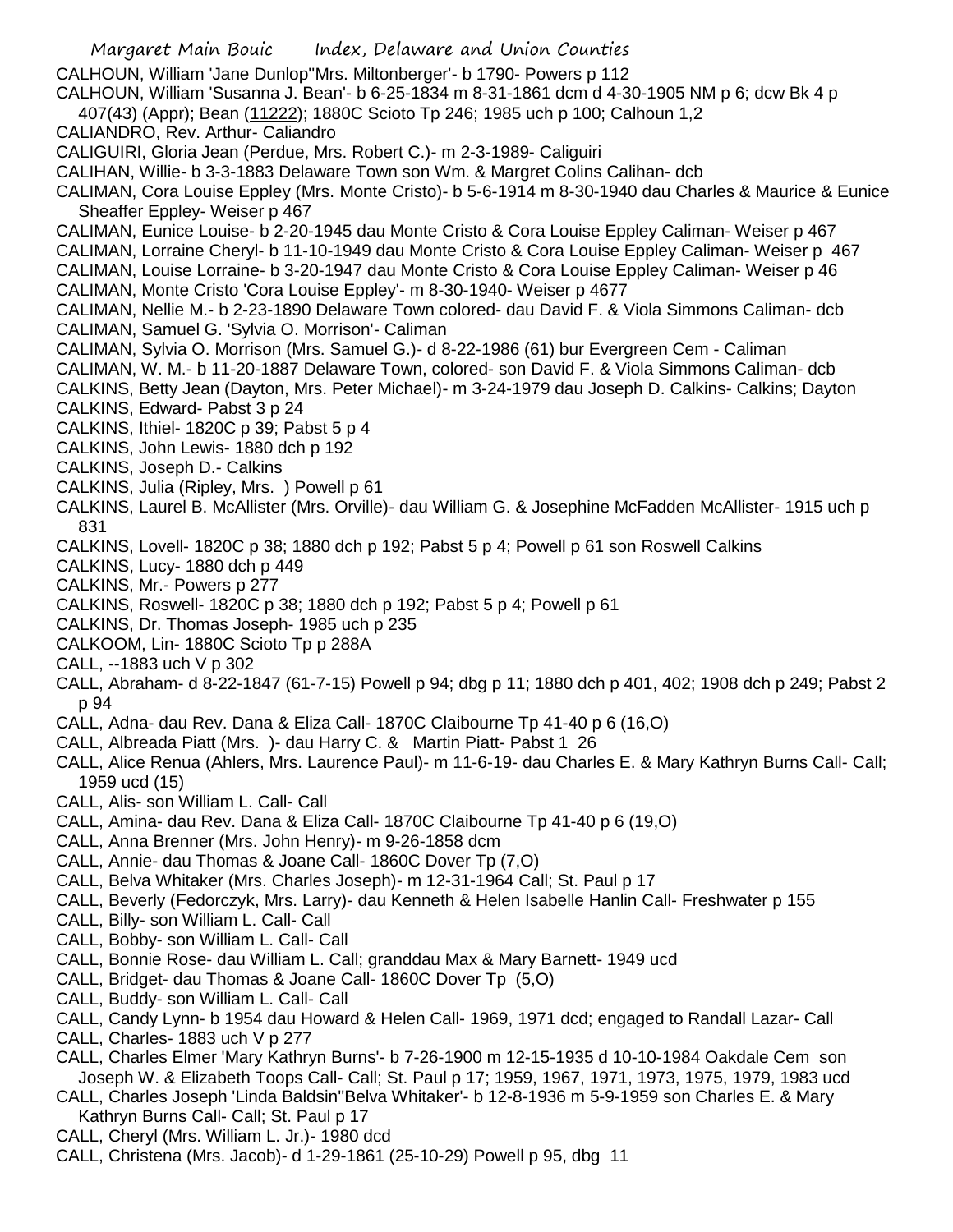- CALL, Clara- 1980 dcd
- CALL, Rev. Dana 'Eliza'- 1883 uch V p 432, 497; 1870C Claibourne Tp 4-40 (52, NY)
- CALL, Daniel- unec II p 48
- CALL, Danna- b 10-10-1961 ch Kenneth & Helen Isabelle Hanlin Call- Freshwater p 155
- CALL, Danny- b 1971 son William L. Jr. & Cheryl Call- 1980 dcd
- CALL, Deborah Ann (Engle, Mrs. )-b 11-24-1959 dau Charles Joseph & Linda Baldwin Call- Call; St. Paul p 17
- CALL, Delores (Ballard, Mrs. George Eugene)- m 9-9-1935- 1985 uch p 7; Ballard; Call
- CALL, Eliza (Mrs. Rev. Dana)- 1870C Claibourne Tp 41-40 p 6 (51, NY)
- CALL, Elizabeth- 1850C Delaware Tp 1324 p 95 (65, Pa)
- CALL, Elizabeth (Keyes, Mrs. P. M.)- b 3-8-1843 d 8-25-1909 Mitchell Cem D J p 16
- CALL, Elizabeth Toops (Mrs. Joseph W.)- Call
- CALL, Ellen- 1870C Leesburg Tp 99-101 p 12 (35,O)
- CALL, Ephraim- 1850C Delaware Tp 1325 p 95 (18,O)
- CALL, Eustacia- b 1966 ch Larry E. & Sandra D. Call- 1969 dcd
- CALL, Fred- son Joseph W. & Elizabeth Toops Call- Call
- CALL, Grace Cummins (Mrs. Lester M.)- d 7-19-1975- Call
- CALL, Harry- son Joseph W. & ELizabeth Toops Call- Call
- CALL, Hedwig- 1969 dcd
- CALL, Helen (Mrs. Howard J.)- 1969, 1971 dcd
- CALL, Helen Isabelle Hanlin (Mrs. Kenneth)- b 8-27-1922 dau H. W. & Clara Belle Caldwell Hanlin- Freshwater p 155
- CALL, Henry- delge VII p 10, unclaimed letter
- CALL, Howard J. 'Helen'- 1969, 1971, 1980 dcd
- CALL, Jacob 'Christena'- dbg p 11; Pabst O
- CALL, Jacob 'Moriah'- 1850C Delaware Tp 1325 p 95 (26, Pa)
- CALL, Jacob 'Sarah Rogers'- m 12-31-1863 dcm
- CALL, James M.- Powers p 303
- CALL, James M..Sr.- b 5-27-1940 d 2-28-1989 bur Oak Grove- son Lester Call- Call
- CALL, James M. Jr- son James M. Call- Call
- CALL, Jason- b 1974 son William L. Jr. & Cheryl Call- 1980 dcd
- CALL, Jennie- dau Ellen Call- 1870C Leesburg Tp 99-101 p 12 (16,O)
- CALL, Jennie Lou- dau William L. Call- Call
- CALL, Joane (Mrs. Thomas)- 1860C Dover Tp (30, Ireland)
- CALL, Joe- 1959 ucd
- CALL, John Henry 'Anna Brenner'- m 9-26-1858 dcm
- CALL, John- son Thomas & Joane Call- 1860C Dover Tp (5,O)
- CALL, John- son William L. Call- Call
- CALL, Joseph W. 'Elizabeth Toops'- Call
- CALL, Kathryn (Freshwater, Mrs. James Manuel)- m 12-31-1941- Freshwater p 212; Loveless p 8
- CALL, Kathryn Lee- b 12-21-1960 dau Charles Joseph & Linda Baldwin Call- Call; St. Paul p 17
- CALL, Kenneth 'Helen Isabelle Hanlin'- b 1-3-1921- Freshwater p 155
- CALL, Larry E. 'Sandra D.'- 1969 dcd
- CALL, Lester M. 'Grace'- d 8-2-1983 (69) bur Oak Grove- Call
- CALL, Linda Baldwin (Mrs. Charles Joseph)- b 8-10-1937 m 5-9-1959 St. Paul p 17
- CALL, Lizzie- dau Thomas & Joane Call- 1860C Dover Tp (4,O)
- CALL, Maria- Pabst 2 p 93
- CALL, Mary Ann (Countrman, Mrs. Henry)- m 12-16-1850 dcm
- CALL, Mary Ellen (Rhodes, Mrs. )- sister Lester Call- Call
- CALL, Mary Kathryn Burns (Mrs. Charles Elmer)- m 12-15-1935 d 2-2-1984 dau George Frederick & Renua Alice Morse Burns- Oakdale Cem -Burns; Call; St. Paul p 17; 1959, 1967, 1971, 1973, 1975, 1979, 1983 ucd
- CALL, Mary- dau Thomas & Joane Call- 1860C Dover Tp (14, Ire)
- CALL, Mike- b 1959/8 son Howard J. & Helen Call- 1969, 1971 dcd
- CALL, Moriah (Mrs. Jacob)- 1850C Delaware Tp 1325 p 95 (22,O)
- CALL, Patricia Ann (Clark, Mrs. )- dau Lester M. & Grace Call- Ball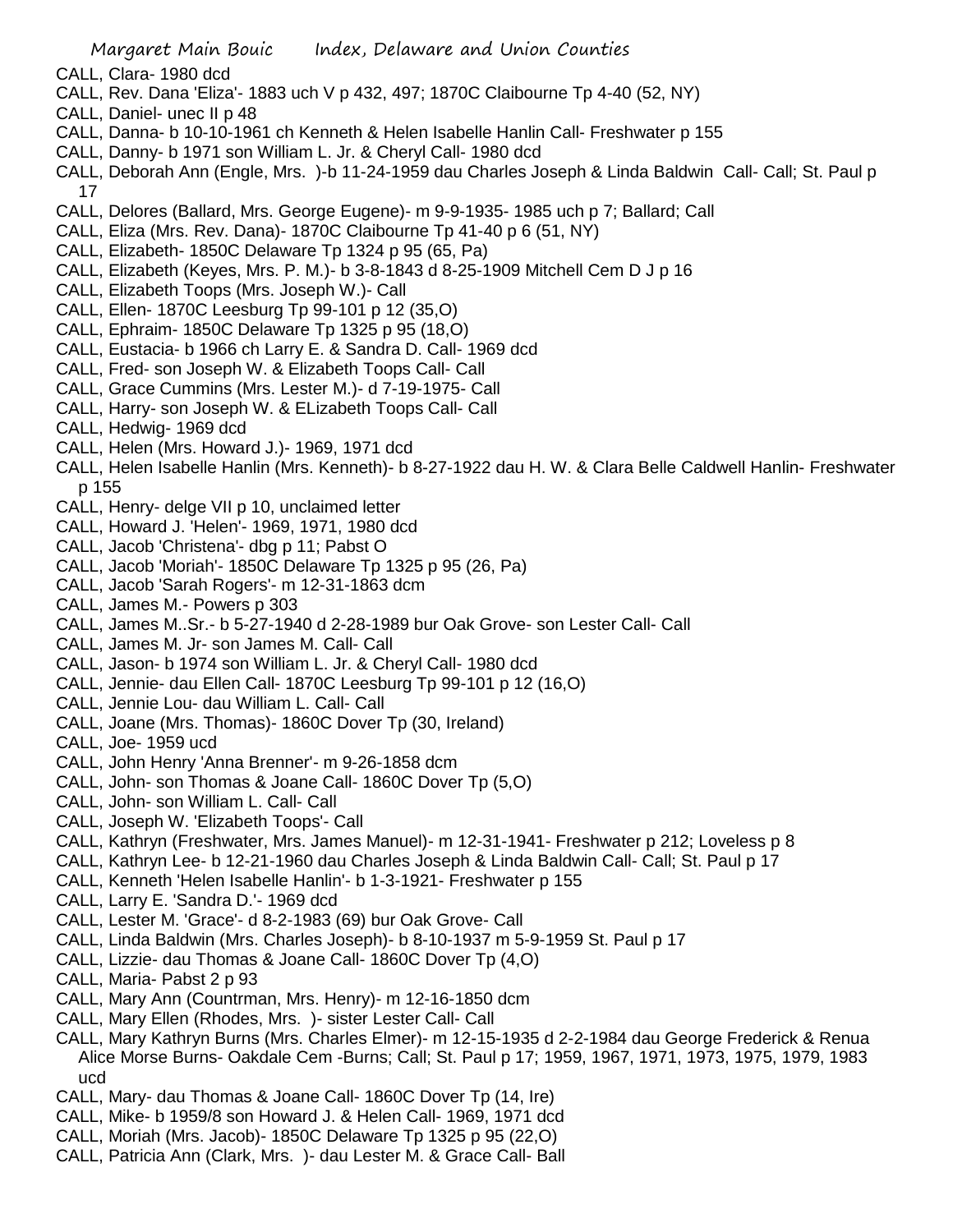- CALL, Peerie- 1883 uch V p 277
- CALL, Paul Allen- son William L. Call- Call
- CALL, Prillia- b 1972 ch William L. Jr. & Cheryl Call- 1980 dcd
- CALL, Priscilla Lane- d 6-27-1961 (13) bur Oak Grove Cem dau William L. Call- Call
- CALL, Raymond- son Joseph W. & Elizabeth Toops Call- Call
- CALL, Renua "Alice" (Ahlers, Mrs. Lawrence Paul)\_- b 4-13-1943 m 11-6-1969 dau Charles Elmer & Mary Kathryn Burns Call- St. Paul p 17
- CALL, Rick- b 1953 son Howard J. & Helen Call- 1969, 1971 dcd
- CALL, Robert N.- son Joseph W. & Elizabeth Toops Call- Call
- CALL, Sandra D. (Mrs. Larry E. & Sandra D. Call- 1969 dcd
- CALL, Sarah- b 1826 d 1908? Oak Grove Cem Powell p 430; 1880C Delaware Town p 501C
- CALL, Sarah (Hudson, Mrs. Cyrus)- m 5-23-1865 dcm
- CALL, Sarah Rogers (Mrs. Jacob) m 12-31-1863 dcm
- CALL, Sharon (Boone, Mrs. Robert)- b 12-17-1952 dau Kenneth & Helen Isabelle Hanlin Call- Freshwater p 155
- CALL, Sharon (Emmons, Mrs. Robert)(Smith, Mrs. )- m 5-25-1963 dau Lester & Grace Call- Call
- CALL, Sidney M.- d 9-5-1847 son C. & A. Call- dbg p 11
- CALL, Theresa J. (Moor, Mrs. )(Wise, Mrs. )- dau Lester M. & Grace Call- Call
- CALL, Thomas 'Joane;- 1860C Dover Tp 331 (35, Ireland)
- CALL, Timothy Lee- d 10-28-1981 (20) son James M. Call- Call
- CALL, Tony- son James M. Call- Call
- CALL, William- brother Lester Call- Call
- CALL, William L.- Call
- CALL, William L. Jr. 'Cheryl'- 1969, 1980 dcd
- CALL, William- b 1969 son William L. Jr. & Cheryl Call- 1980 dcd
- CALL, William M.- Powers p 302
- CALLAGHAM, Robert- Unvmec p 39
- CALLAHAN,--family of Juanita Callahan- unec XIV p 63
- CALLAHAN, Agnes Beatty (Mrs. Rev. Frank Howard)- Callahan; Pabst 8 p 30, 38, 42
- CALLAHAN, Allen B.- son Hugh Curtis & Verne Lydia Wiley Callahan- Callahan
- CALLAHAN, Allen G. 'Nettie B.'- d 10-31-1960 (79) bur Flint- Pabst O; Callahan
- CALLAHAN, Amanda Baldwin (Mrs. Patrick)- m 12-31-1870 ucm 4846
- CALLAHAN, Arden Bliss 'Jeannette Condon'- b 5-11-1927 m 6-29-1947 son Creston O. & Mary E. Taggart Callahan- Callahan
- CALLAHAN, Rev.- 1915 uch p 221; 1883 uch V p 188
- CALLAHAN, Bertha (Riffle, Mrs. Charles B.)- McKitrick p 87
- CALLAHAN, Catharine (Cochran, Mrs. Gregory McCormick)- Freshwater p 190
- CALLAHAN, Catherine M. Buchman (Mrs. )- d 1-1954 bur St. Mary's cem-sister Fred Buchman- Callahan; 1880C Delaware Town p 490C
- CALLAHAN, Charles 'Ivah L.''Laura Alice Salyer'- b 1880 m 10-1954 d 8-1955- Claibourne Cem p 53; Callahan; 1900C Claibourne Tp 58-63 p A3 (19,O,O,O) also Richwood 11-12- p 1A (19,O,O,O)
- CALLHAN, Cinda L.- 1979, 1983, 1991 ucd
- CALLAHAN, C. O.- unec III p 18
- CALLAHAN, Connie (Hornichel, Mrs. Robert)- dau Dr. F. Howard & Mary Sowash Callahan- Callahan
- CALLAHAN, Cora Mae Mercer (Mrs. John M.)- d 3-25-1972 (92) bur Green Mound- Callahan; 1961, 1969, 1971 dcd
- CALLAHAN, Creston O. 'Mary Elizabeth Taggart'- m 5-31-1924- Powers p 27
- CALLAHAN, Curtis- b 1969 son Cinda Callahan- 1979, 1983 ucd
- CALLAHAN, D.- CCC Orange Tp 1875
- CALLAHAN, Danny- son George W. & Helen Callahan- 1961 dcd (6m)
- CALLAHAN, David- son George W. & Helen Callahan- 1961 dcd (11)
- CALLAHAN, Dennis- 1880C Delaware Town p 550A
- CALLAHAN, Diana Boyd (Mrs. )- dau Luther Boyd- dcw Bk 4 p 310(33)
- CALLAHAN, Diana (Mrs. Gene R.)- 1975, 1979, 1981, 1983 ucd
- CALLAHAN, Donald G. 'Terry L.'- 1991 ucd
- CALLAHAN, E.- 1883 uch IV p 477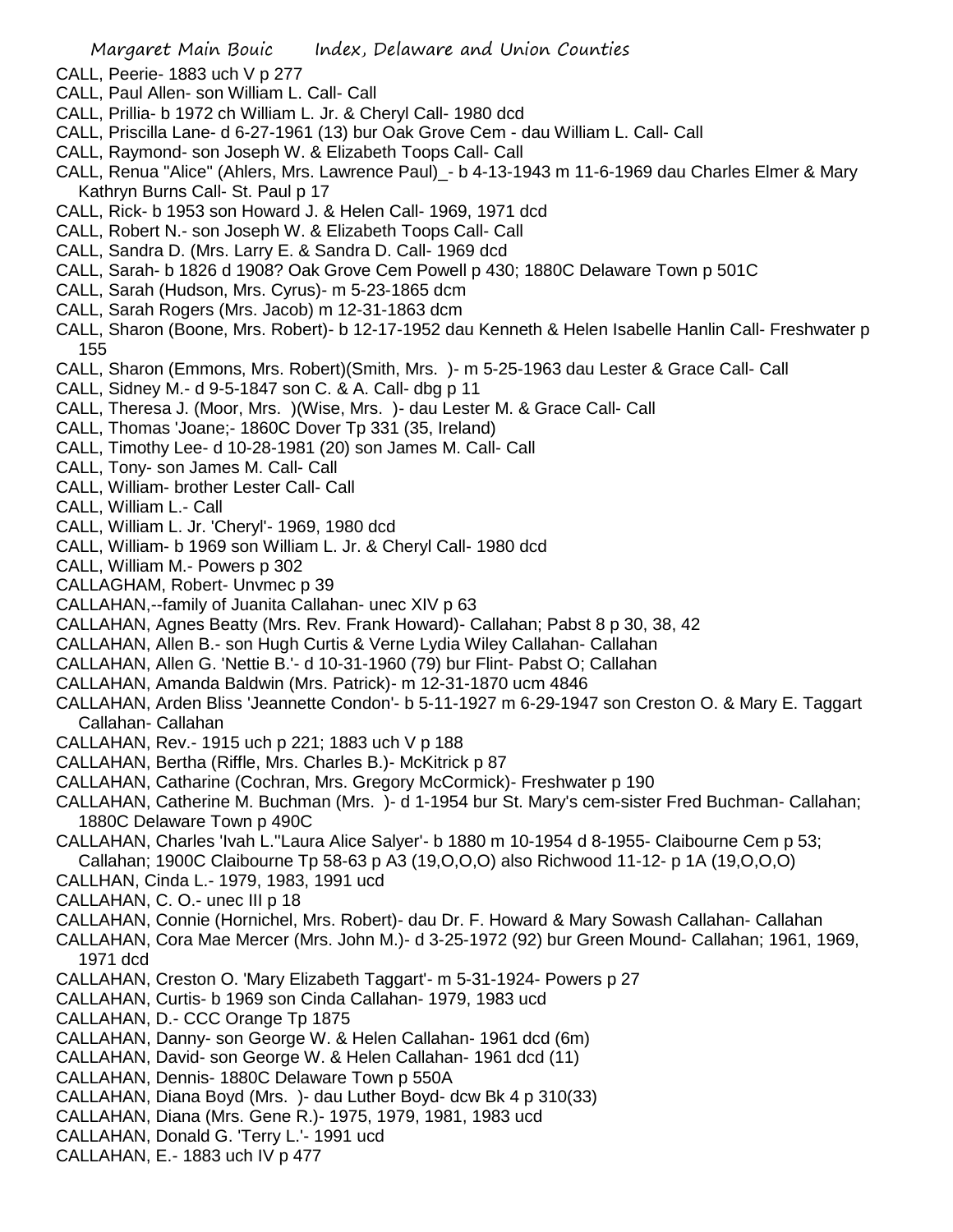- CALLAHAN, Ebenezer 'Sarah'- 1870C Jackson Tp 150-142 p 21 (26,O)
- CALLAHAN, Ebenezer 'Mary Adams'- m 9-18-1877 ucm 6122
- CALLAHAN, Ed- uca p 100
- CALLAHAN, Edna Mae (Ulery, Mrs. Harry)- d 1925 dau John J. & Cora Mae Mercer Callahan- Callahan
- CALLAHAN, Elizabeth (Bunn, Mrs. Dr. Paul- dau Dr. F. Howard & Mary Sowash Callahan- Callahan
- CALLAHAN, Elizabeth Jones (Mrs. John P.)- Callahan
- CALLAHAN, Rev. Frank Howard 'Agnes Beatty'-Callahan
- CALLAHAN, Rev. Frank Howard ' ''Mary Sowash Maxwell' b 7-21-1889 d 1-20-1962 (72) bur Pittsburg- son Rev. Frank Howard & Agnes Beatty Callahan- Callahan; wsc Grah p 58, 67; dpc p 54
- CALLAHAN, Frank Howard, Jr.- son Rev. Frank Howard & Mary Sowash Callahan- Callahan
- CALLAHAN, Gene R. 'Diana'- 1975, 1979, 1981, 1983 ucd
- CALLAHAN, Rev. George- unvmec p 39
- CALLAHAN, George W. 'Helen'- 1961 dcd
- CALLAHAN, Grace A. b 7-1890 dau Isaiah W. & Rachel A. Callahan- 1900C Richwood 11-12- p 1A (9,O,O.O)
- CALLAHAN, Hannora- b 2-21-1872 Delaware Town dau Denis & Mary Ferres Callahan- dcb
- CALLAHAN, Harold Raymond 'Wilma May Ward'- d 4-12-1965 (53) bur Fairview Mem- Callahan; 1961 dcd CALLAHAN, Helen (Mrs. George W.)- 1961 dcd
- CALLAHAN, Holly- b 1963 ch Gene R. & Diana Callahan- 1975, 1979 ucd
- CALLAHAN, Hugh Curtis 'Verne Lydia Wiley'- b 1878 d 1951 Claibourne Cem p 75; Callahan
- CALLAHAN, Isaiah W.'Rachel A.'- b 7-19-1846 d 3-23-1928 Claibourne Cem p 34; 1900C Richwood 11-12- p 1A (52,O,O,,Va)
- CALLAHAN, Ivah L. (Mrs. Charles P.)- b 1884 d 1951 Claibourne Cem p 53
- CALLAHAN, J. A.- uca p 103
- CALLAHAN, James A. G.- b 11-1-5-1880 Orange Tp son Joseph & Mary Schnan Callahan- dcb
- CALLAHAN, Rev. James S.- dpc p 38
- CALLAHAN, James Taggart- b 3-3-1955 son Arden Bliss & Jeannette Condon Callahan- Powers p 27
- CALLAHAN, Jeannette Condon (Mrs. Arden Bliss)- m 6-29-1947 Powers p 27
- CALLAHAN, Jennifer- b 1971 dau Cinda Callahan- 1979, 1983 ucd
- CALLAHAN, Jermiah O.- 1880C Brown Tp p 381C (53, Irel, Irel, Irel)- delge III p 13, IX p 58, X p 70; Naturalization 8-15-1890
- CALLAHAN, John- Pabst O
- CALLAHAN, John E.- dpc p 38
- CALLAHAN, John J. 'Cora Mae Mercer'- b 4-11-1878 m 1-5-1901 d 8-8-1961 bur Green Mound son John P. & Elizabeth Jones Callahan- Callahan; 1961 dcd
- CALLAHAN, John Joseph 'Judyth Ann Langstaff'- m 9-21-1955- Maugans Anc p 216
- CALLAHAN, John Mark- b 11-25-1950 son Arden Bliss & Jeannette Condon Callahan- Powers p 27
- CALLAHAN, John P. 'Elizabeth Jones'- Callahan
- CALLAHAN, Juanita- unec XIV p 63
- CALLAHAN, Judyth Ann Langstaff (Mrs. John Joseph)- b 7-8-1933 m 9-21-1955 dau Harold Asa & Elizabeth Talbot Philipp- 1985 uch p 216
- CALLAHAN, Katie (Cochran, Mrs. Greg)- m 6-2-1977 dau Warren H. Callahan- Cochran
- CALLAHAN, Kirker- son John E. Callahan- dpc p 38
- CALLAHAN, Laura Alice Salyer (Salyer, Mrs. James M.)(Mrs. Charles)- b 10-9-1875 m(1) 1-26-1893 (2)
- 10-1954 d 12-10-1965 dau Logan & Lourania McKenzie Salyer- Callahan
- CALLAHAN, Lawrence J.- son John J. & Cora Mae Mercer Callahan- Callahan---
- CALLAHAN, Lynn Beth- b 8-25-1957 dau John Joseph & Judyth Ann Langstaff Callahan- Maugans Anc p 216
- CALLAHAN, Mary Adams (Mrs. Ebenezer)- m 9-18-1877 ucm 6122- 1880C Delaware Town p 542A
- CALLAHAN, Mary Constance (Hornickel, Mrs. Robert Marshall)- m 6-24-1961 dau Rev. Frank Howard Callahan- Callahan
- CALLAHAN, Mary Elizabeth Taggart (Mrs. Creston O.)- b 7-15-1897 dau James Evans & Lucy Wilson Taggart-Taggart; Powers p 27
- CALLAHAN, Mary Florence- b 1852 d 1926 Claibourne Cem p 23
- CALLAHAN, Mary Sowash (Maxwell, Mrs. )(Mrs. Rev. Frank Howard)- b 1-13-1890 d 3-23-1993 (103) dau George & Sarah Stuart Sowash- Callahan
- CALLAHAN, Michael- from Ireland Naturalization 9-28-1858, delge VIII p 58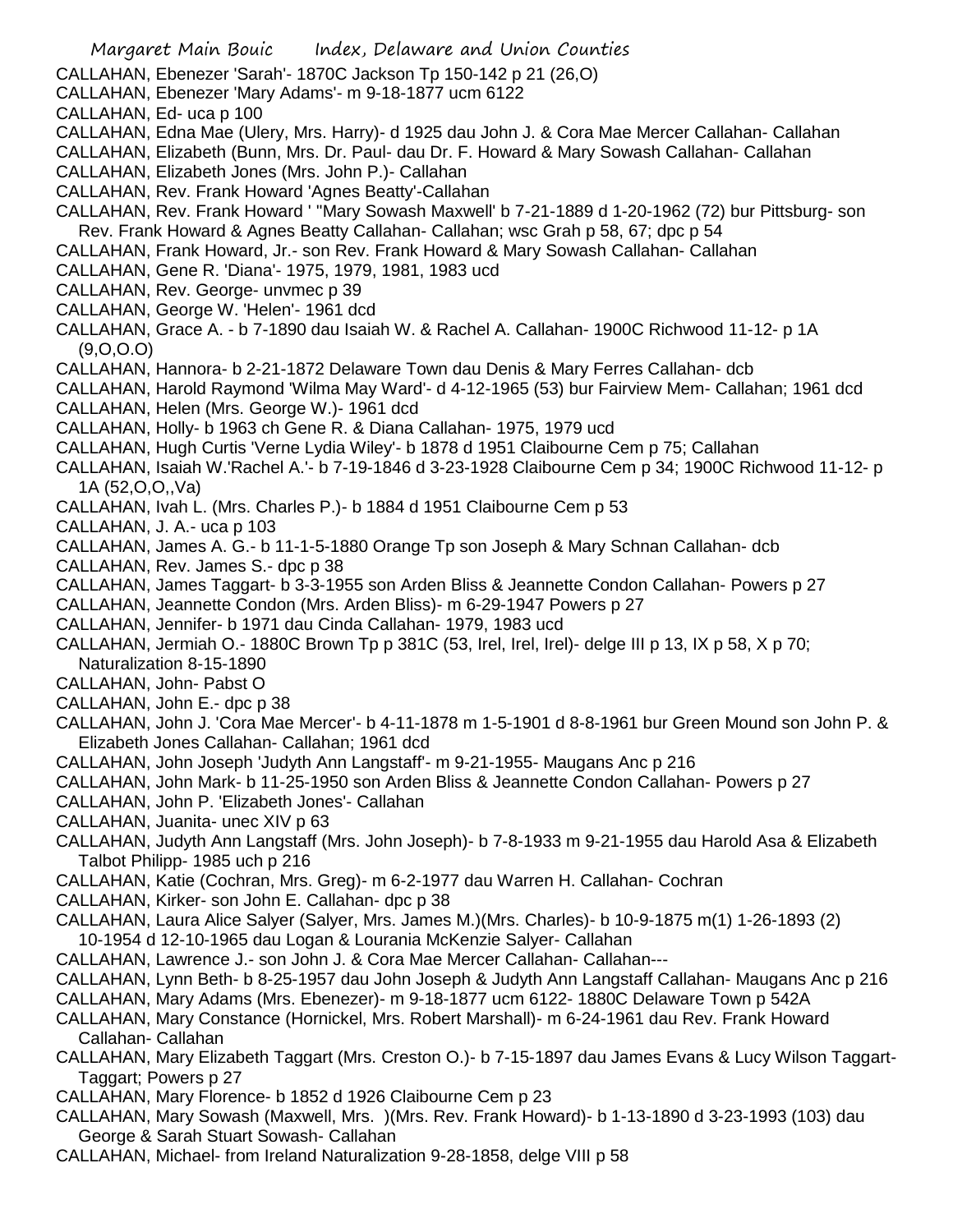CALLAHAN, Michael- b 12-23-1888 Delaware Town- son Wm & Maggie Collins Callahan- dcb

- CALLAHAN, Michael- b 1967 son Cinda Callahan- 1979, 1983 ucd
- CALLAHAN, Nettie B. (Mrs. Allen)- d 9-30-1960 (79) bur Flint Cem- Callahan
- CALLAHAN, -- (Morris, Mrs. Marion)- dau Allen G. & Nettie B. Callahan- Callahan
- CALLAHAN, P. A.- 1883 uch IV p 477; uca p 45, 100
- CALLAHAN, Patricia Lee Cain (Veley, Mrs. John H.)(Mrs. )- Cain
- CALLAHAN, Patricia (Mrs. William)- 1961 dcd
- CALLAHAN, Patrick 'Amanda Baldwin'- m 12-31-1870; 1870C Jackson Tp 150-142 p 21 (24,O)
- CALLAHAN, Rachel A. (Mrs. Isaiah W.)- b 11-26-1849 d 9-13-1904 Claibourne Cem p 34; 1900C Richwood 11-12-p 1A (51,O,O,O) llch, 8 living
- CALLAHAN, Ray- b 12-1884 son Isaiah W. & Rachel A. Callahan- 1900C Richwood 11-12 p 1A (13,O,O,O)
- CALLAHAN, Rebecca- 1880C Delaware Town p 499C
- CALLAHAN, Rev. Richard B.- brother Rev. Frank Howard Callahan- Callahan
- CALLAHAN, Robert H.- 1880C Delaware Town p 482C
- CALLAHAN, Robert William- b 6-6-1956 son John Joseph & Judyth Ann Langstaff Callahan- Maugans Anc p 216
- CALLAHAN, Sarah (Mrs. Ebenezer)- 1870C Jackson Tp 150-142 p 21 (26,O)
- CALLAHAN, Sarah A.- b 5-28-1882 Orange Tp dau Joseph & Mary Leeman Callahan- dcb
- CALLAHAN, Sheila K.- engaged to Bennett Franklin Swope II- Callahan
- CALLAHAN, Stella A.- b 1-1883 dau Isaiah W. & Rachel A. Callahan- 1900C Richwood 11-12- p 1A (17,O,O,O)
- CALLAHAN, Sherrie- b 1963 ch Gene R. & Diana Callahan- 1975, 1979 ucd
- CALLAHAN, Susan- b 1-21-1949 dau Arden Bliss & Jeannette Condon Callahan- Powers p 27
- CALLAHAN, Terry L. (Mrs. Donald G.)- 1991 ucd
- CALLAHAN, Verne Lydia Wiley (Mrs. Hugh Curtis)- b 7-31-1878 d 12-25-1962 dau Abraham & Roxanna Beathard Wiley- bur Claibourne Cem p 75- Callahan
- CALLAHAN, Viola Gladys (Humes, Mrs. John S.)- dau John J. & Cora Mae Mercer Callahan- Callahan
- CALLAHAN, Warren H.- Callahan; Cochran
- CALLAHAN, Wealthy A. (Baker, Mrs. William)- m 9-29-1844 dcm
- CALLAHAN, William- to US from Ireland 6-7-1878, Naturalization 10-13-1885, delge VIII p 58
- CALLAHAN, William- son George W. & Helen Callahan- 1961 dcd (7)
- CALLAHAN, William- son Harold Raymond & Wilma May Ward Callahan- Callahan
- CALLAHAN, William- 1883 uch V p 495
- CALLAHAN, William H.- 1980 dcd
- CALLAHAN, William 'Patricia'- 1961 dcd; delge VI p 3,4
- CALLAHAN, Wilma May Ward (Mrs. Harold Raymond)- d 1967 (56) bur Fairview Memorial- sister of Edward Ward- Callahan; 1961 dcd
- CALLIHAN, Eddie- b 2-16-1892 Delaware Town son Wm. & Margaret Collins Callihan- dcb
- CALLAHER, Martin from Ireland, Naturalization 4-22-1857, delge VIII p 58
- CALLIHAN, Elzy B. d 5-21-1967(67) Drake Colo. bur Drake- Callihan
- CALLIHAN, Laura (Gale, Mrs. )- sister Elzy B. Callihan- Callihan
- CALLIHAN, John- b 6-24-1884 Delaware Town son William & Margaret Collins Callehan- dcb
- CALLIHAN, Mary Ann (Furrow, Mrs. )- dau Elzy B. Callihan- Callihan
- CALLAN, Billy- rec p 8
- CALLAN, C. C. 'Gertrude Smith'- Sand p 3
- CALLAN, Gertrude Smith (Mrs. C. C.)- Sand p 3
- CALLANDER, Ann (Mrs. Douglas N.)- Callander
- CALLANDER, Anne C. (Gilbert, Mrs. )- sister Dr. Russell J. Callander- Callander
- CALLANDER, Dr. A. R.'Helen Miller'- d 1-13-1986(87) son Douglas N. Callander- Callander
- CALLANDER, Barbara (Donaldson, Mrs. )- dau Clara Hough Callander- Callander
- CALLANDER, Bruce- son Douglas N. Callander- Callender
- CALLANDER, Carolyn (Wright, Mrs. )- dau Douglas N. Callander- Callander
- CALLANDER, Clara Hough (Mrs. Russell J.)- d 8-13-1969 bur Calif.- Callander
- CALLANDER, Douglas N. 'Ann'- d 8-23-1981 bur Calif.- Callander
- CALLANDER, Dr. Douglas S.- son Dr. A. R. & Helen Callander- Callander
- CALLANDER, Helen Miller (Mrs. Dr. A. R.)- Callander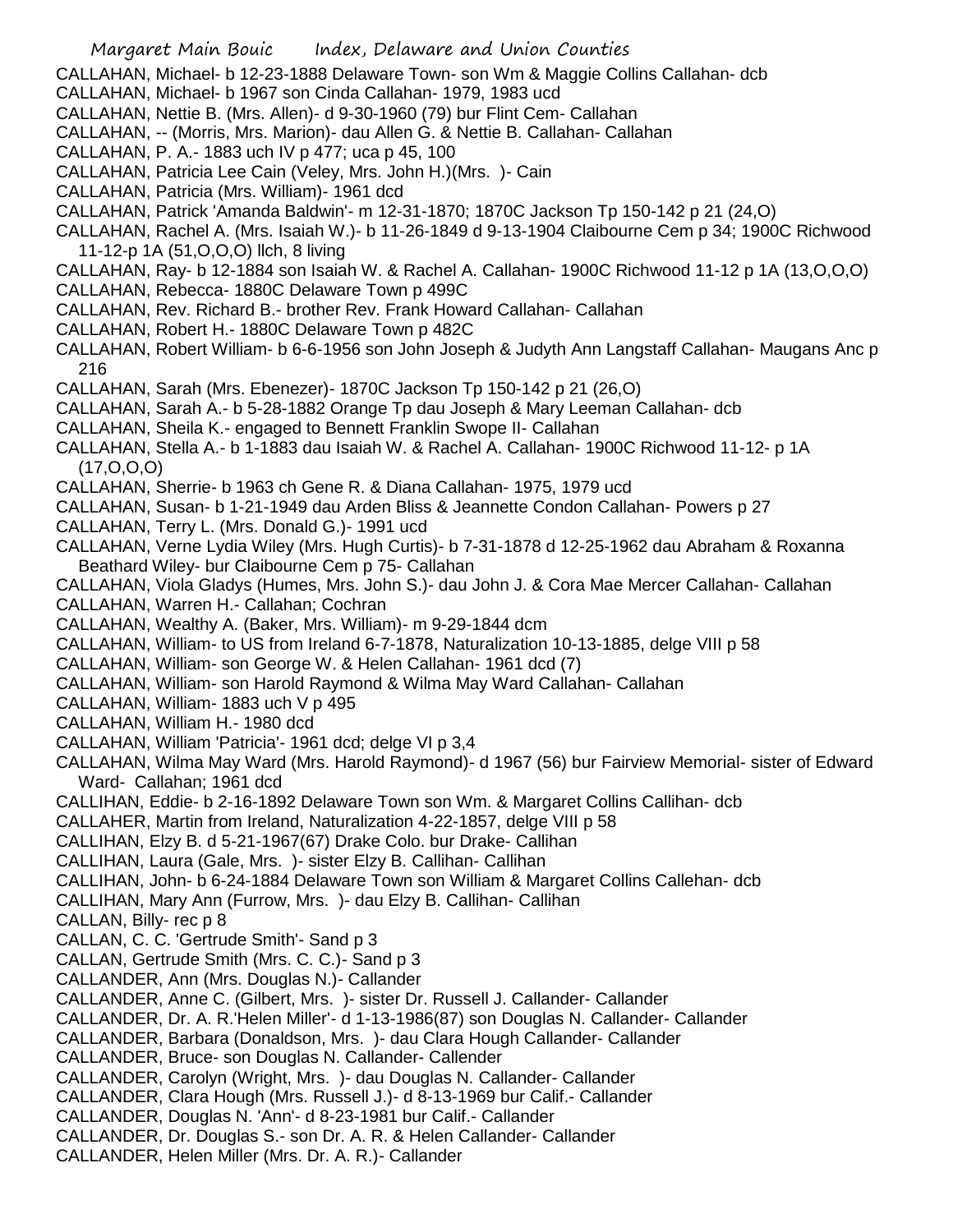CALLANDER, John R.- son Dr. A. R. & Helen Callander- Callander

CALLANDER, Lisa K.- 1991 ucd

CALLANDER, Nancy (Palmer, Mrs. )- dau Clara Hough Callander- Callander

- CALLANDER, Olive (Colver, Mrs. Charles)- 1883 uch V p 383
- CALLANDER, Dr.Russell J. 'Clara Hough'- d 9-12-1959 (67) bur Calif.- son Doulgas N. Callander- Callander

CALLANDER, -- (White, Mrs. Paul B.)- sister Dr. Russell J. Callander- Callander

- CALLASPY, Harriet (Paugh, Mrs. Peter)- m 10-20-1843 unec IX p 66
- CALLANT, Elias 'Elizabeth'- b 9-22-1827 d 2-3-1908 Claibourne Cem p 75
- CALLANT, Elizabeth (Mrs. Elias)- b 8-10-1832 d 2-27-1914 Claibourne Cem p 75
- CALLAWAY, Aeneas (Pete) 'Verna Evans'- b 3-26-1892 m 5-11-1921 d 10-26-1986 Oakdale Cem -son Robert & Mary Hannah Venerable Callaway- Callaway
- CALLAWAY, Albert T.- son George & Rachel Callaway- 1870C Claibourne Tp 124-122 p 16 (5,O); 1880C Claibourne Tp 43-45 p 5 (15,O,O,Va); 1900C Richwood 310-328 p 12B (35,O,O,Va)
- CALLAWAY, Alvina J.- dau George & Rachel Callaway- 1870C Claibourne Tp 124-122 p 16 (3,O); 1880C Claibourne Tp 43-45 p 5 (13,O,O,Va)
- CALLAWAY, Andrew J- 'Edith Bronson'- b 1-17-1887 Un Co m 11-4-1915 d 4-12-1981 Oakdale Cem II p 57 (G-R13-5)-son Robert & Venerble Callaway
- CALLAWAY, Annie (Hutchison, Mrs. Humphrey G.)- Hutchisson p 15
- CALLAWAY, Belle Cottier (Mrs. Orin)- d 12-12-1962 (95) bur Ravenna,Mo. dau James & Mary Edwards Cottier- Callaway; 1961 dcd
- CALLAWAY/Calaway, Bob d 4-13-1908 (1y2m) Oakdale Cem 2110 (116E) I p 25 (E-R22-6)
- CALLAWAY, Clarey (Clarkey) Tonquet (Mrs. John)- Claibourne Cem p 113; 1850C Claibourne Tp 83 (38,Va); 1870C Claibourne Tp 123-121 (58, Va); 1880C Claibourne Tp 42-44 p 4 (68, Va,Va,Va); 1900C Claibourne Tp 22-25 p A1 (88, Va,Va,Va)
- CALLAWAY, E.- uca p 22, 45
- CALLAWAY, Ericka or Letha- perhaps Clarey (Mrs. John)- 1860C Claibourne Tp 614-613 p 85 (48, Vt)
- CALLAWAY, Edith Bronson (Mrs. Andrew J.)- b 1-22-1890 m 11-4-1915 d 7-3-1992 (102) Oakdale Cem II p 57 (G-R13-5) dau John & Sadie Bronson- Callaway
- CALLAWAY, Eliza- d 9-6-1842 Claibourne Cem p 113 United Calvary Chyd, Richwood- dau J. & C.
- CALLAWAY, Eloise- d 6-24-1976 (54) bur Columbus- niece of Andrew Callaway- Callaway
- CALLAWAY, Estella (Tyler, Mrs.Robert)- dau Robert & Mary Venerable Callaway- Callaway
- CALLAWAY, Ethel S. Spurgin (Mrs. Dr. Fred)- b 4-3-1893 m 3-28-1911 d 4-30-1983 Oakdale Cem II p 139 (M-R5-16)- dau Edgar & Sarah Susan Hunter Sprugin- Callaway
- CALLAWAY, Florence- d 11-15-1904 (3m) Oakdale Cem 1924(116E) I p 25 (E-R22-6)
- CALLAWAY, Frank- b 5-18-1888 d 12-12-1974 Oakdale Cem son Robert & Mary Hannah Venerable Callaway- Callaway
- CALLAWAY, Dr. Fred Cottier 'Ethel Spurgin'- b 11-25-1890, Missouri m 3-28-1911 d 1-21-1977 Oakdale Cem II p 139 (M-R5-16)- Marines-son Orin & Belle Cottier Callaway- Callaway; 1985 uch p 167, 168; Marysville p 32, 37, 47, 49, 58
- CALLAWAY, Georg A.- son John & Clarksa Tonquet Callaway- 1850C Claibourne Tp 83 13 (5,O)
- CALLAWAY, George Henry 'Rachel Thompson'- m 7-3-1864 dcm d 10-27-1896 (60-2-22) Claibourne Cem p 13- son John & Clarey Tonquet Callaway; 1860C Claibourne Tp 641-613 p 85 (23,O); 1870C Claibourne Tp 124-122 p 16 (34,O); 1880C Claibourne Tp 43-45 p 5 (43,O,O,Va) p 0193
- CALLAWAY, Hadley- son Orin & Belle Cottier Callaway- Callaway
- CALLAWAY, Hannah- d 5-17-1929 (66y) Oakdale Cem 4141 (E116)
- CALLAWAY, Henry- b 2-1894 grandson Albert (or Rachel)- 1900C Richwood 310-328 p 12B (6,O,Ger,O)
- CALLAWAY, Dr. James- Callaway
- CALLAWAY, Jay Hadley- son Orin & Belle Cottier Callaway- Callaway
- CALLAWAY, John 'Clarey Tonquet'- d 3-8-1886 (84y17d) Claibourne Cem p 31, 113; 1830C Marysville 414 p 295 (20-30); 1850C Claibourne Tp 83 p 13 (48,O); 1860C Claibourne Tp 641-613 p 85 (58, Del); 1870C Claibourne Tp 123-121 (68,O) 1880C Claibourne Tp 42-44 [ 4 (78,O,Den,Penn) p 192A;
- CALLAWAY/Caloway, Joseph- d 9-10-1906 (6m) Oakdale Cem 2077 (116E) I p 25 (E-R22-6)
- CALLAWAY, Lois (Sherer, Mrs. )- b 3-3-1912 d 11-10-1991 (79) Oakdale Cem dau Dr. Fred C.& Ethel Callaway- Callaway
- CALLAWAY, Lorabel (Irey, Mrs. Hugh) dau Dr. Fred C. & Ethel Callaway- Callaway
- CALLAWAY, Mack- d 6-14-1931 Claibourne Tp uninf p 19; (80-1928)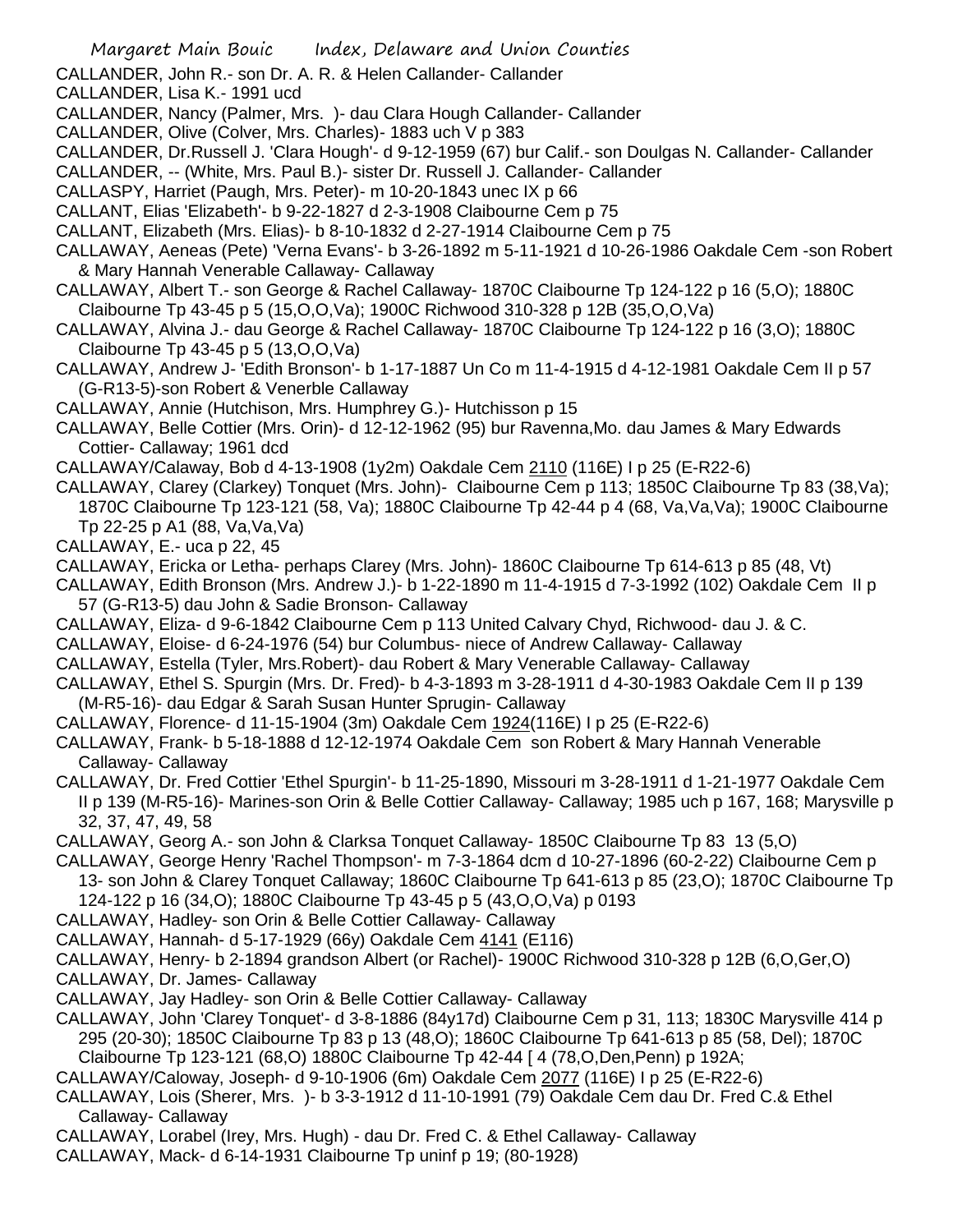- CALLAWAY, Marie M. d 2-2-1978 bur Green Lawn Cem- dau Robert & Mary Hannah Venerable Callaway-**Callaway**
- CALLAWAY, Martin W.- son John & Clarksa Tonquet Callaway- 1850C Claibourne Tp 83 p 13 (2,O); 1860C Claib. Tp 641-613 p 85 (12,O); 1870C Claib. Tp 123-121 (22,O); 1880C Claib. Tp 42-44 p 4 (32,O,O,Va); 1900C Claib. Tp 22-25 p 71 (52,O,O,Va)
- CALLAWAY, Mary Hannah Venerable (Mrs. Robert)- b 1862 Un Co d 5-17-1929 Oakdale Cem I p 25 (E-R22-6); Marysville p 16
- CALLAWAY, Mary (McDonald, Mrs. O. T.)- dau Orin & Belle Cottier Callaway- Callaway
- CALLAWAY, Matilda Rogers (Mrs. William)- Callaway
- CALLAWAY, Orin 'Belle Cottier'- son Dr. James Callaway- Callaway
- CALLAWAY, P. A.- m 5- 1921- Callaway
- CALLAWAY, Rachel Thompson (Mrs. George Henry)- m 7-3-1864 dcm; 1870C Claibourne Tp 124-122 p 16 (30,W.Va); 1880C Claibourne Tp 43,45 p 5 (38,Va,Va,Va); 1900C Richwood 310-328 p 12B (58,WVa,WVa,WVa)
- CALLAWAY, Robert- d 3-19-1903 (2m) Oakdale Cem 1609 (116E) I p 25 (E-R22-6)
- CALLAWAY, Robert 'Mary Hannah Venerable'- b 1857 d 1940 Oakdale Cem I p 25 (E-R22-6)-Callaway; Marysville p 16, picture
- CALLAWAY, Sally (Mrs. )(83-1928)- uninf p 20
- CALLAWAY, Sarah- b 1890 d 1938 Oakdale Cem II p 57 (G-R13-5)
- CALLAWAY, Sarah- b 11-1844 dau John & Clarey Tonquet Callaway-1850C Claibourne Tp 83 p 13 (13,O); 1860C Claib. Tp 641-613 p 85 (15,O); 1870C Claib. Tp 123-121 (25,O); 1880C Claib. Tp 42-44 p 4 (36,O,O,Va); 1900C Claib. Tp 22-25 p A1 (55,O,O,Va)
- CALLAWAY, Stella (Tyler, Mrs. Robert)- dau Robert & Mary Hannah Venerable Callaway- Callaway
- CALLAWAY, Verna Louise Evans (Mrs. Aeneas)- b 9-28-1903 m 5-11-1921 d 6-21-1990 Oakdale Cem -dau Robert & Cinderella Garnes Evans- Callaway
- CALLAWAY, William- d 12-23-1932 (76-1927)-son John & Clarey Tonguet Callaway- uninf p 19; 1860C Claibourne Tp 641-613 p 85 (6,O); 1870C Claibourne Tp 123-131 (16,O); 1880C Claibourne Tp 42-44 p 4 (25,O,O,Va); 1900C Claibourne Tp 22-25 p A1 (46,O,O,Va)
- CALLAWAY, William 'Matilda Rogers'- b 6-15-1884 d 9-18-1969 Oakdale Cem son Robert & Mary Hannah Venerable Callaway- Callaway
- CALLAWAY, Winifred (Rupprecht, Mrs. Robert)- dau Dr. Fred & Ethel Callaway- Callaway; 1985 uch p 121
- CALLE, Charles L. 'Gloria''Jacqueline'- son LLoyd & Hazel M. Calle- Calle 1967, 1973, 1975, 1979, 1981, 1983, 1991 ucd
- CALLE, Gloria J.(Mrs. Charles L.)- 1981, 1991 ucd
- CALLE, Hazel M.(Mrs. Lloyd)- d 2-16-1981(73) bur Forest Grove Cem- Calle; 1949 ucd
- CALLE, Jacqueline (Mrs. Charles)- 1967, 1973, 1975 ucd
- CALLE, Jody Lynn (Sawyer, Mrs. James William)- b 1964 dau Joe I. & Phyllis Calle- Calle; Sawyer; 1973, 1975, 1979. 1981, 1983 ucd
- CALLE, Joe I. 'Phyllis'- son Lloyd & Hazel Calle- 1949, 1971, 1973, 1975, 1979, 1981, 1983 ucd
- CALLE, June (Warner, Mrs. )- dau Lloyd & Hazel Calle- 1949 ucd
- CALLE, Lloyd 'Hazel'- 1949 ucd
- CALLE, Lloyd Jr.- son Lloyd & Hazel Caller- 1949 ucd
- CALLE, Phyllis (Mrs. Joe I.)- 1971, 1973, 1975, 1979, 1981, 1983 ucd
- CALLE, Robert- b 1949 son Charles Calle- 1967 ucd
- CALLE, Shellie- b 1968 dau Joe I. & Phyllis Calle- 1973, 1975, 1979, 1981, 1983 ucd
- CALLEN, Ann- hadc p 111; 1900 Orange Tp
- CALLENDER, David B. 'Debra A.'- 1980 dcd
- CALLENDER, Debra A. (Mrs. David B.)- 1980 dcd
- CALLENDER, Evelyn Ruth (Brink, Mrs. Karl)(Miller, Mrs. Norwood E.)- b 9-19-1921 m 7-12-1959 dau William Landis & faye Corrine Fulkroad Callender- Weiser p 316
- CALLENDER, Faye Corrine Fulkroad (Mrs. William Landis)- b 9-4-1901 m 3-17-1921 dau Foster & Annie Katharine Eby Fulkroad- Weiser p 316
- CALLENDER, Janet JoAnne (Corsnitz, Mrs. Richard Daniel)- b 1-25-1924 m 6-8-1951 dau William Landis & Faye Corrine Fulkroad Callender- Weiser p 316
- CALLENDER, Michael- b 1980 son David B. & Debra A. Callender- 1980 dcd
- CALLENDER, Polly Long (Mrs. William)- m 4-29-1812 Madison Co unec IV p 21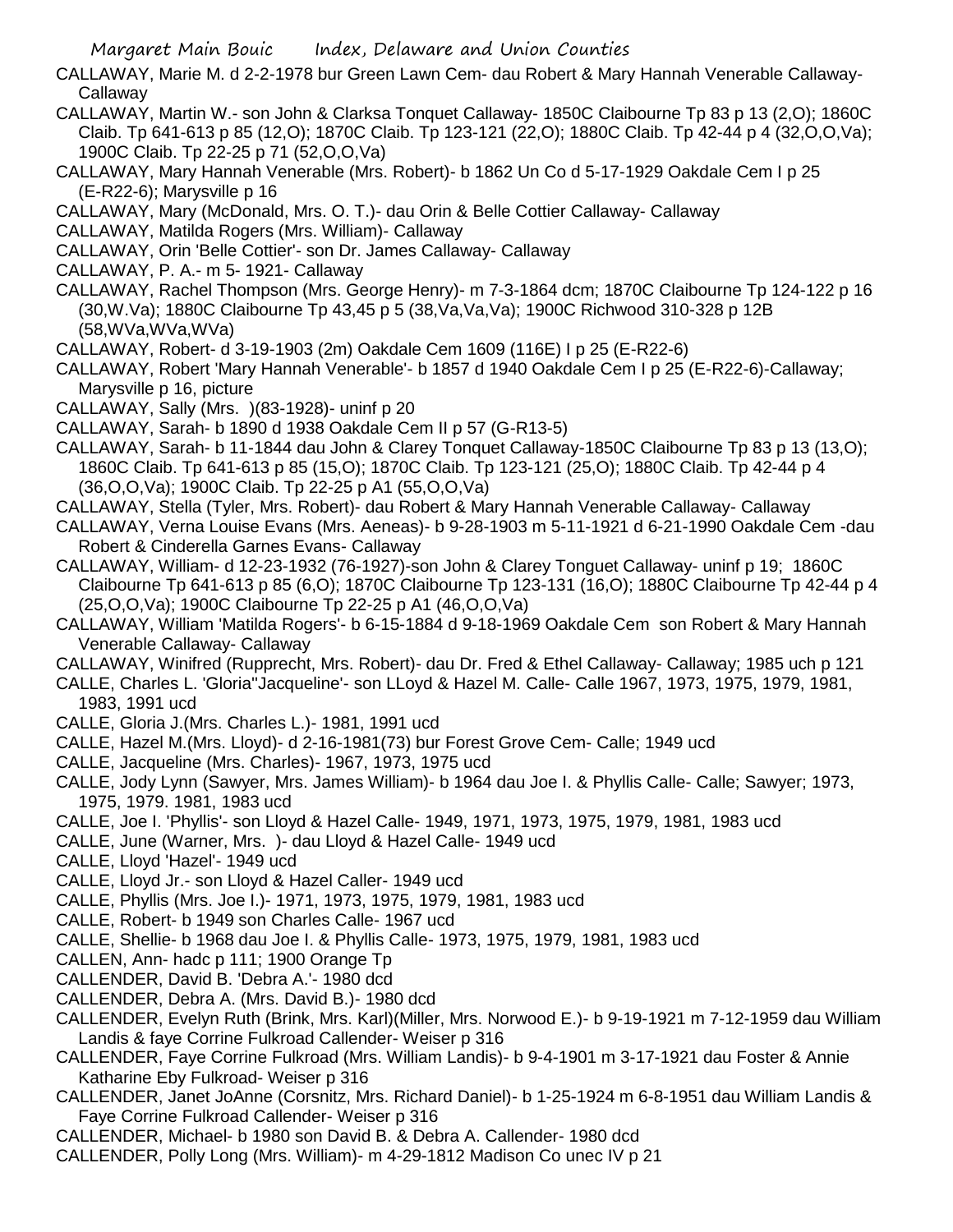- Margaret Main Bouic Index, Delaware and Union Counties CALLENDER, Scott- b 1970 son David B. & Debra A. Callender- 1980 dcd CALLENDER, William Landis 'Faye Corrine Fulkroad'- m 3-17-1921- Weiser p 316 CALLENDER, William 'Polly Long'- m 4-29-1812 Madison Co unec IV p 21 CALLENDINE, Flora M- 1971 dcd CALLER, Elsie (Mrs. )- d 9-24-1981- sister Mrs. Hazel Crawford- Caller CALLERS, J. B.- 1880C Claibourne Tp p 0211 CALLEY, Alice (O'Bryan, Mrs. LeRoy)- dau Forest Burton & Garnet A. Calley- Calley CALLEY, Forest Burton'Garnet A.'- d 7-14-1984 (68) bur Northlawn Mem. Gardens- Calley; 1961, 1969 dcd CALLEY, Garnet A. (Mrs. Forest Burton)- Calley; 1961, 1969 dcd CALLICOAT, Barry Lee- b 8-31-1958 son Jack Keith & Carolyn Jane Charles Callicoat- Maugans Anc p 182 CALLICOAT, Betty Jo (Vining, Mrs. William L.)- m 10-1961 dau William & Pluma Capper Callicoat- Callicoat; Vining CALLICOAT, Carleen Kay- b 5-13-1965 dau Jack Keith & Carolyn Jane Charles Callicoat- Maugans Anc p 182 CALLICOAT, Carolyn Jane Charles (Mrs. Jack Keith)- b 10-15-1939 m 11-16-1957 dau Frank Lee & Vonna Shy Charles- Maugans Anc p 182 CALLICOAT, Carter L. 'Mary Taylor'- b 10-1-1919 d 4-5-1982 son William & Pluma Capper Callicoat- Callicoat CALLICOAT, Cora Ellen (Ebright, Mrs. )- Sbc p 33 CALLICOAT, Dale- son William & Plumma Capper Callicoat- Callicoat CALLICOAT, Florence- 1980 dcd CALLICOAT, Garland (Wilson, Mrs. )- dau William & Pluma Capper Callicoat- Callicoat CALLICOAT, Harold L.'Thelma E.'- b 11-25-1923 m 11-7-1946 d 7-23-1992 (68) bur Watkins- son William & Pluma Capper Callicoat- Callicoat; 1991 ucd CALLICOAT, Jack Keith 'Carolyn Jane Charles'- b 10-15-1936 m 11-16-1957 Maugans Anc p 182 CALLICOAT, Mary Taylor (Mrs. Carter L.)- d 1958- Callicoat CALLICOAT, Norman- son William & Pluma Capper Callicoat- Callicoat CALLICOAT, Olena (Wilson, Mrs. )- dau William & Pluma Capper Callicoat- Callicoat CALLICOAT, Othella (Dornon, Mrs. )- dau William & Pluma Capper Callicoat- Callicoat CALLICOAT, Phyllis (Booth, Mrs. Donald)- dau William & Pluma Capper Callicoat- Callicoat CALLICOAT, Rosalie (Hixon, Mrs. )(Anderson, Mrs. Kenneth)- dau William & Pluma Capper Callicoat-Callicoat; Anderson 5,6 CALLICOAT, Thelma E. Bradley (Mrs. Hatold)- m 11-7-1946- Callicoat; 1991 ucd CALLICOAT, Thelma (Wilson, Mrs. Ernie)- dau William & Pluma Capper Callicoat- Callicoat CALLICOAT, Vicki (Blevins, Mrs. Calvin)- dau Hatold L. & Thelma Bradley Callicoat- Callicoat CALLICOAT, William Brian- b 8-6-1962 son Jack Keith & Carolyn Jane Charles Callicoat- Maugans Anc p 182 CALLICOAT, William 'Pluma Capper'- Callicoat CALLICOAT, Wilma (Hoover, Mrs. )- dau William & Pluma Capper Callicoat- Callicoat CALLIE (Callis)- 1820C Harlem Tp; Pabst 7 p 2 CALLIER, Betty (Mrs. Reginald)- 1975 ucd CALLIER, Densil- son Leonard & Goldie Callier- 1949 ucd CALLIER, Edith- dau Leonard & Goldie Callier- 1949 ucd CALLIER, Goldie (Mrs. Leonard)- 1949 ucd CALLIER, John- b 1965 son Reginald & Betty Callier- 1975 ucd CALLIER, Leonard 'Goldie'- 1949 ucd CALLIER, Manuel- b 1961- son Reginald & Betty Callier- 1975 ucd CALLIER, Marcus- b 1958 son Reginald & Betty Callier- 1975 ucd CALLIER, Melanie- b 1964 dau Reginal & Betty Callier- 1975 ucd CALLIER, Reginald 'Betty'- 1975 ucd CALLIER, Sue- dau Leonard & Goldie Callier- 1949 ucd CALLIHAN, Ann Wood Howison (Mrs. Landon)- b 6-8-1866 m 1-30-1787- Howison 6 CALLIHAN, Cathryn Wright (Mrs. Linnaeus)- Weiser p 430 CALLIHAN, Charles H.- b 11-2-1875 d 9-6-1876 son Jacob & Mary Catherine Weiser Callihan- Weiser p 430 CALLIHAN, Elzy B. d 5-21-1967 (72) bur Drake, Colo.- Callihan CALLIHAN, Emma C.- b 9-2-1872 d 2-10-1952 dau Jacob & Mary Catherine Weiser Callihan- Weiser p 430
- CALLIHAN, Evelyn de Grasse (Mrs. John Tressler)- b 3-23-1916 m 5-3-1944- Weiser p 431
- CALLIHAN, Flora B. Mull (Mrs. George H.)- m 5-24-1896 d 1-18-1958- Weiser p 430
- CALLIHAN, Forrest I. Harnest (Mrs. Tresssler W.)- b 11-1-1887 m 12-28-1911- Weiser p 430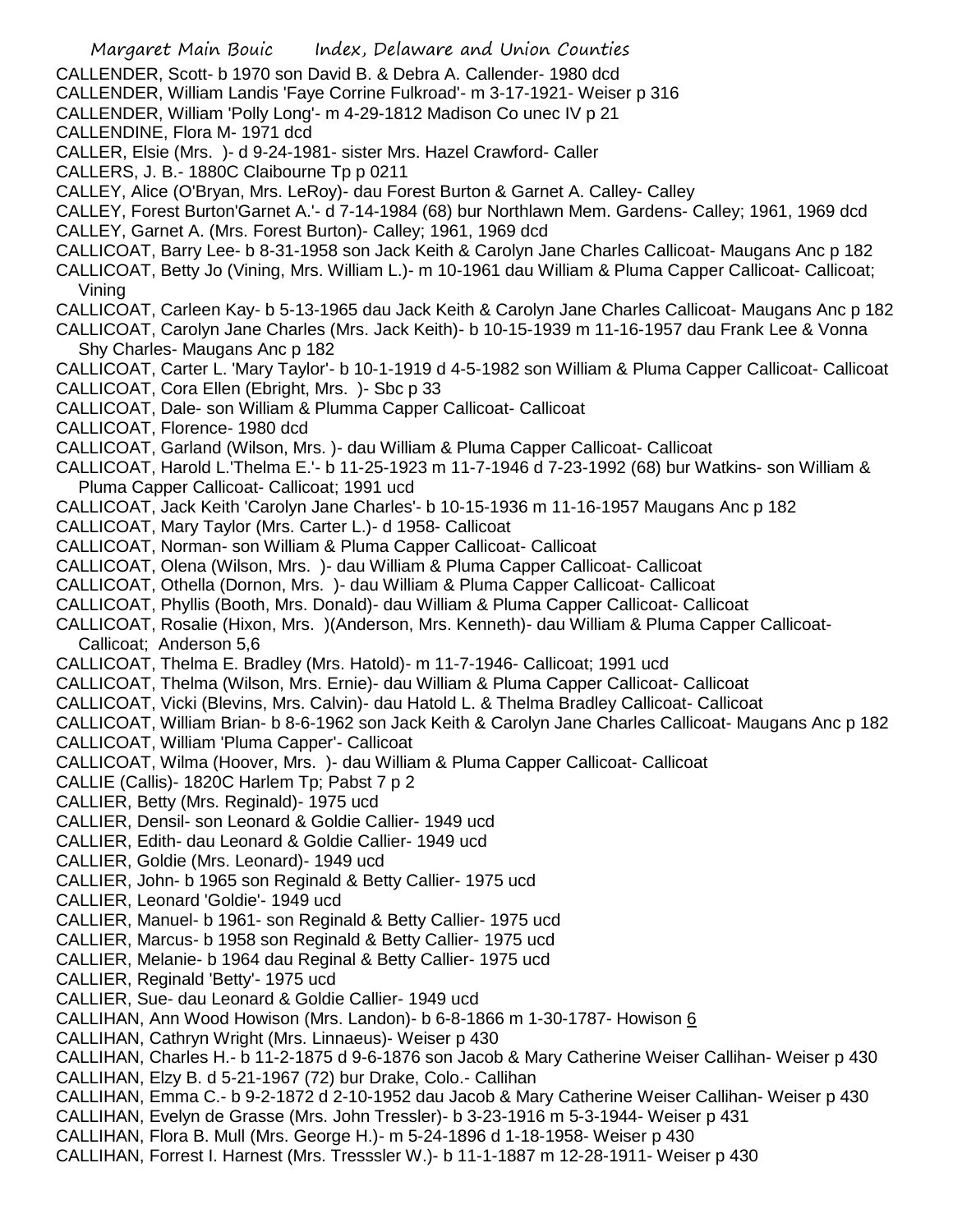- Margaret Main Bouic Index, Delaware and Union Counties
- CALLIHAN, Frank P.- b 12-17-1878 d 8-2-1879 son Jacob & Mary Catherine Weiser Calliahan- Weiser p 430 CALLIHAN, George H. 'Flora B. Mull'- b 9-9-1870 m 5-24-1896 d 6-24-1919 son Jacob & Mary Catherine Weiser Callihan- Weiser p 430
- CALLIHAN, Jacob 'Mary Catherine Weiser'- b 3-14-1844 d 4-9-1925- Weiser p 430
- CALLIHAN, James R. 'Cathryn Wright'- b 11-5-1918 m 12-20-1941 son Linnaeus D. & Minnie L. Sibert Calliahan- Weiser p 430
- CALLIHAN, John Tressler 'Evelyn de Grasse'- b 3-11-1920 m 5-3-1944 son Tressler W. & Forrest I. Harnest Callihan- Weiser p 431
- CALLIHAN, Kathryne G.- b 12-3-1895 dau Jacob & Mary Catherine Weiser Calliahan- Weiser p 430
- CALLIHAN, Lillian M.- b 6-19-1910 dau Linnaeus D. & Minnie L. Sibert Callihan- Weiser p 430
- CALLIHAN, Linda Kay- b 12-30-1947 dau James R. & Cathryn Wright Calliahn- Weiser p 430
- CALLIHAN, Linnaeus D. 'Minnie L. Sibert''Adeele Huston Share'- b 3-17-1882 m 4-9-1908, 9-6-1923 son Jacob & Mary Catherine Weiser Callihan- Weiser p 430
- CALLIHAN, Margaret Perkins (Mrs. William H.)- b 11-6-1906 m 8-9-1941- Weiser p 430
- CALLIHAN, Mary Ann (Furrow, Mrs. )- dau Elzy B. Callihan- Callihan
- CALLIHAN, Mary Catherine Weiser (Mrs. Jacob)- b 4-23-1851 d 5-26-1935 dau Cyrus William & Martha Ellen Weiser- Weiser p 430
- CALLIHAN, Minnie L. Sibert (Mrs. Linnaeus D.)- m 4-9-1908 d 4-10-1922- Weiser p 430
- CALLIHAN, Patricia- b 2-20-1945 dau John Tressler & Evelyn de Grasse Callihan- Weiser p 431
- CALLIHAN, Phyllis- b 3-19-1949 dau John Tressler & Evelyn de Grasse Callihan- Weiser p 431
- CALLIHAN, Robert Lin- b 5-26-1943 son James R. & Cathryn Wright Callihan- Weiser p 430
- CALLIHAN, Tressler W. 'Forrest I. Harnest'- b 5-22-1887 m 12-28-1911 son Jacob & Mary Catherine Weiser Callihan- Weiser p 430
- CALLIHAN, William- 1915 uch p 471
- CALLIHAN, William H. 'Margaret Perkins'- b 12-4-1912 m 8-9-1941 d 6-22-1956 son Tressler W. & Florrest I. Harnest Callihan- Weiser p 430
- CALLIN, Clement C. 'Gertrude Smith'- d Dec. 1944 Oak Grove Cem dg 12-20-1944; Callin
- CALLIN, Gertrude Smith (Mrs. Clement C.)- dau William H. Smith- Callin
- CALLINDER, Catherine (Culver, Mrs. David)- 1883 uch V p 205
- CALLIS, Jeanne- delge III p 58 Delaware Mausoleum
- CALLISON, Deborah Lee (Groat, Mrs. Jeffery Mack)- dau Vencil Callison- Callison, Groat
- CALLISON, Vencil- Callison
- CALLOHILL, Thomas- father of William Penn's 2nd wife- Genther p 28
- CALLOW, Cynthia Lynn (Lowans, Mrs. Mark Warren)- b 2-22-1954 m 5-18-1974- Genther p 92
- CALLOWAY, Clarka Tonquet (Mrs. John)- m 1835 dau Sarah Clark Tonquet- 1883 uch V p 565, 588; 1840C Claibourne Tp 23 (20-30);1850C Claibourne Tp 83 p 13 (38, Va); uca p 87
- CALLOWAY, Eliza (Snodgrass, Mrs. Thomas)- m 1828- 1883 uch III p 297
- CALLOWAY- Eliza- b Va 1848 d 7-1-1885 (37y)(colored)- Oakdale Cem 214 I p 10 (E-R13-3)
- CALLOWAY, Elizabeth (Melvin, Mrs. Louis Karr)- unec IX p 15
- CALLOWAY, Emma Jane Mitchell (Mrs. J. Byron)- dau John Caldwell & Nancy Jane McCullough Mitchell-Genther p 140
- CALLOWAY, Etta- b 1871 Milford Cem Un Al p 64
- CALLOWAY, Frank -(70-1932) Claibourne Tp uninf p 21
- CALLOWAY, J. Byron 'Emma Jane Mitchell'- Genther p 140
- CALLOWAY, Major John 'Clarka Tonquet'-m 1835- 1915 uch p 485, 496, 497; 1883 uch V p 557, 565, 587, 588, 591; 1840C Claibourne Tp 23 (30-40); mt 3 p 7; uca p 19
- CALLOWAY, Washington- b 1834 Va.d 8-23-1909 (75y) Oakdale Cem 2221(33E) I p 10 (E-R13-3)
- CALLOWAY, inf stillborn- Oakdale Cem 2186 (116E) I p 25 (E-R22-6)
- CALLS, Joe I. 'Phyllis A.'- 1991 ucd
- CALLS, Phyllis A. (Mrs. Joe I.)- 1991 ucd
- CALLS, Sheila A.- 1991 ucd
- CALLUM, Elizabeth- 1880C Porter Tp p 451C
- CALLUMBER, Martha (Gardner, Mrs. Benjamin)- m 7-24-1845 Madison Co; unec X p 17
- CALLUMBER, Susannah (Guy, Mrs. Nelson)- m 3-6-1842 ucm 782 unec V p 59 see Columber
- CALOR, Ann (Mrs. James W.)- 1850C Scioto Tp 2336 (26, Pa) see Caler, Caylor
- CALOR, James W. 'Ann'- 1850C Scioto Tp 2336 (28, Pa)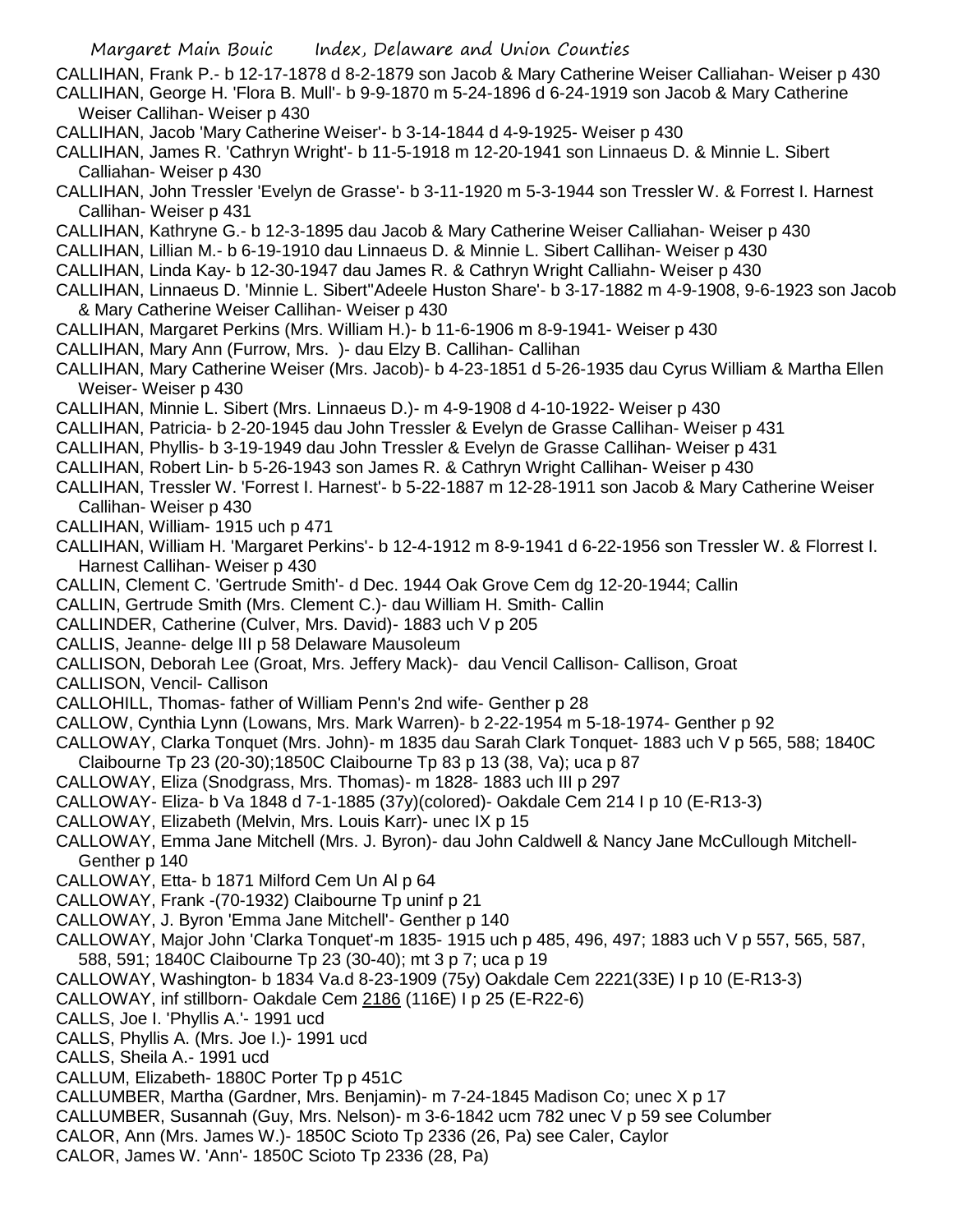- Margaret Main Bouic Index, Delaware and Union Counties CALOR, William L.- son James W. & Ann Calor- 1850C Scioto Tp 2336 CALOWAY, John- unclaimed letter 1842 unec XI p 67 CALUGHTON, Louise (Howison, Mrs. Samuel Scott)- Howison (71) CALVER, Angeline (Garwood, Mrs. Joseph H.)- m 11-11-1826 Madison Co- unec V p 27 CALVER, Birtha- b 7-30-1875 Trenton Tp dau Truman & Milly Perfect Calver- dcb CALVER, Ozias- uca p 83 CALVER, Russell- uca p 83 CALVER, Samuel- unec II p 19 CALVER, Sarah (White, Mrs. Elisha)- m 10-12-1821 ucm 19; unec II p 13 CALVERT, ---1880 dch p 342 CALVERT, Albert- son Rodney M. & Amy McNichols Calvert- Calvert CALVERT, Amy McNichols (Mrs. Rodney M.)- Calvert CALVERT, Charles- Nash p 61 CALVERT, Charles E. 'Laura Freshwater'- b 1890 d 1963- Freshwater p 141 CALVERT, Charlotte (Kamppi, Mrs. John)- b 3-31-1940 dau Charles E. & Laura Freshwater Calvert- McKitrick p 141 CALVERT, David Landon- b 7-20-1848 son John Wood & Nancy Davis Calvert- Howison 93 CALVERT, Dudley- b 10-27-1808 son Landon & Ann Wood Howison- Howison 29 CALVERT, Edith (Kasler, Mrs. )- dau Thomas D. Calvert, Sr.- Calvert CALVERT, Eliza (Mrs. Samuel)- dbg p 21 CALVERT, Esther (McMannis, Mrs. James(- 1883 uch V p 123 CALVERT, Fulton- b 3-17-1822 son William Howison & Lavinia Stratton Calvert- Howison 97 CALVERT, George- d Aug. 1824 inf son Samuel Calvert- dcga p 25; Del Pat & Fr. Chron CALVERT, George S.- d June or Jan 26 1825 (ly3m) Oak Grove Cem Powell p 100- son Samuel & Eliza S. **Calvert** CALVERT, Gwendolyn- 1980 dcd CALVERT, James 'Mary Friar'- b 10-5-1792 m 1-3-1839 son Landon & Ann Wood Howison Calvert- Howison 25 CALVERT, Jane (Beck, Mrs. Isaiah E.)- m 4-18-1844 ucm 964; unec VI p 15 CALVERT, Janet (Kamppi, Mrs. Bill)- b 3-24-1941 dau Charles E. & Laura Freshwater Calvert- Freshwater p 141 CALVERT, Joel Stratton- b 3-30-1817 son William Howison & Lavina Stratton Calvert- Howison 94 CALVERT, John Wood 'Sarah McDaniel''Nancy David'- b 11-19-1787 m 10-13-1822 m 2-11-1845- Howison 23 CALVERT, John Wood II b 4-7-1820 son William Howison & Lavinia Stratton Calvert- Howison 96 CALVERT, Kathleen (Golden, Mrs. John)- dau Thomas D. Calvert Sr.- Calvert CALVERT, Landon 'Ann Wood Howison'- b 3-17-1764 m 1-30-1787 d 1-2-1809- Howison (6) CALVERT, Laura Freshwater (Mrs Charles E.)- b 9-12-1905 d 1970 dau Ernest & Janet Clark Freshwater-Freshwater p 141 CALVERT, Lavina Jane- b 9-1824 dau William Howison & Lavinia Stratton Calvert- Howison 98 CALVERT, Lavina Stratton (Mrs. William Howison)- m 11-24-1814- Howison (24) CALVERT, Mabel R. (Mrs. Fred)- b 6-17-1903 d 12-17-1973 Oakdale Cem dau Rodney M. & Amy McNichols Calvert- Calvert CALVERT, Mariah Ann- b 4-28-1818 dau William Howison & Lavina Stratton Calvert- Howison 95 CALVERT, Mary Ann (Foxworthy, Mrs. Samuel)- b 12-16-1795 m 3-10-1814 d 8-19-1829- Howison 26 CALVERT, Mary Friar (Mrs. James)- m 1-3-1839- Howison 25 CALVERT, Mary Jane- d 9-27-1823 (1y) Oak Grove Cem Powell p 100-dau Samuel & Eliza Calvert; dbg p 21 CALVERT, Nancy Brooks (McDaniel, Mrs. John Jr.)- b 4-5-1799 m 3-16-1820 dau Landon & Ann Wood Howison- Howison 27 CALVERT, Nancy Davis (Mrs. John Wood)- m 2-11-1845- Howison 23 CALVERT, Naomi Grace Winkleman (Mrs. Oscar)- b 1-28-1899 m 5-4-1927 dau Irvin Holloway & Rose A. Weaver Winkleman- Weiser p 761 CALVERT, Oscar 'Naomi Grace Winkleman'- b 4-24-1899 m 5-4-1927 d 10-16-1956- Weiser p 761 CALVERT, Philip- Nash p 387, 388 CALVERT, Roberta (Johnston, Mrs. )- dau Thomas D. Calvert, Sr.- Calvert CALVERT, Rodney M. 'Amy McNichols'- Calvert
- CALVERT, Rosella (Holly, Mrs. Richard)- dau Thomas D. Calvert, Sr.- Calvert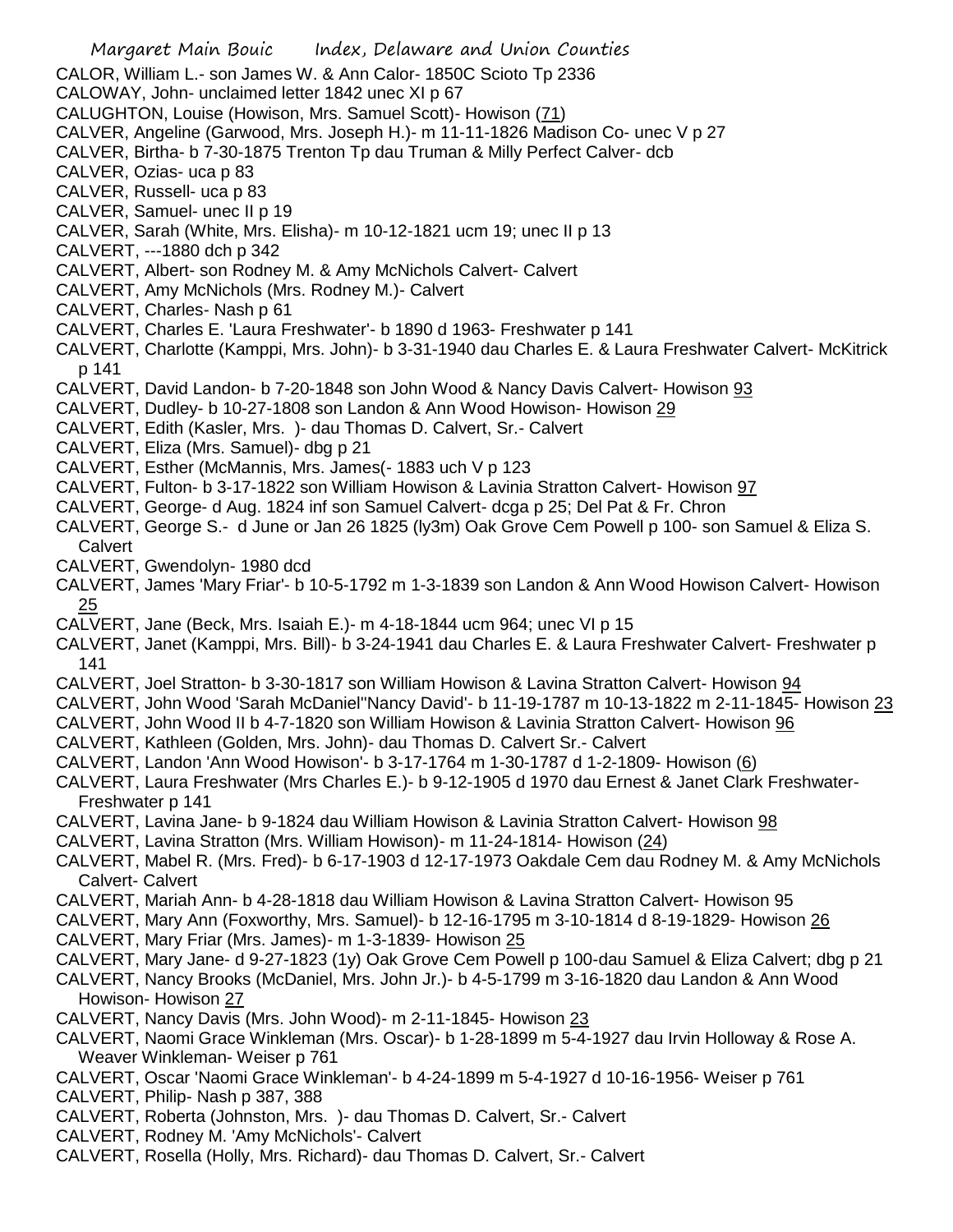Margaret Main Bouic Index, Delaware and Union Counties CALVERT, Ruth (Adams, Mrs. Jack)- dau Thomas D. Calvert, Sr.- Calvert CALVERT, Samuel 'Eliza S.'- 1880 dch p 319; dbg p 21; delge IV p 8, 55, VI p 9 (1836), 10, 22, VII p 64, VIII p 15, 65, 66, X p 11 CALVERT, Sarah McDaniel (Mrs. John Wood)- d 7-2-1839 dau John Sr. & Martha Carrington McDaniel-Howison (23) CALVERT, Stephen- b 10-28-1802 son Landon & Ann Wood Howison- Howison 29 CALVERT, Thelma (Mrs. Thomas D. Sr)- Calvert CALVERT, Thomas D. Jr.- son Thomas D. Sr. Calvert- Calvert CALVERT, Thomas D. Sr. 'Thelma'- d 2-28-1974 (76) Fairview Mem.- Calvert CALVERT, Tilsman- b 3-20-1842 d 8-8-1842 son James & Mary Friar Calvert- Howison 100 CALVERT, William D.- b 4-16-1829 son William Howison & Lavinia Stratton Calvert- Howison 99 CALVERT, William Howison'Lavina Stratton'- b 5-27-1790 m 11-24-1814- Howison 24 CALVIN (Doctrine)- Powers p 125 CALVIN, Carol A. (Mrs. John D.)- Calvin; 1980 dcd CALVIN, Cathleen M. (Williams, Mrs. Joseph I.)- m 5-16-1987 dau John D. Calvin Calvin CALVIN, Christine Marie- b 12-22-1986 dau Michael W. & Cynthia K. Snare Calvin- Calvin CALVIN, Clinton- son Timothy & Nancy Green Calvin- Calvin CALVIN, Corey James- stillborn 2-18-1991 Oak Grove Cem - son Timothy & Nancy Green Calvin- Calvin CALVIN, Cynthia W. Snare (Mrs. Michael W.)- m 8-18-1984 dau Charles & Pat Snare- Calvin CALVIN, Daniel Patrick- b 1-22-1988 son Michael W. & Cynthia K. Snare Calvin- Calvin CALVIN, Elizabeth (Mrs. Standish)- D J p 23 CALVIN, Jerome- son Standish & Elizabeth Calvin- Milford Cem Un Cl p 23 CALVIN, John D. 'Carol A.'- Calvin; 1980 dcd CALVIN, John Michael- b 5-15-1985 d 5-13-1995 (9) Oak Grove Cem son Michael W. & Cynthia K. Snare Calvin- Calvin CALVIN, Lee- delge X p 55 CALVIN, Lorna Lou (Nisley, Mrs. Richard Ernest)- b 8-6-1928 m 2-22-1948- Weiser p 653 CALVIN, Michael W. 'Cynthia K. Snart'- m 8-18-1984 son John & Carol Calvin- Calvin CALVIN, Nancy Green (Mrs. Timothy)- dau Lawrence & Clara Green- Calvin CALVIN, Patrick D. 'Tammy S. Lang'- m 8-5-1989- son John D. & Carol Calvin- Calvin CALVIN, Standish 'Elizabeth'- D J p 23 CALVIN, Tammy S. Lang (Mrs. Patrick D.)- m 8-5-1989- dau Jerry & Cynthia Lang- Calvin CALVIN, Timothy 'Nancy Green'- Calvin CALVINISAAC, Z.- 1880C Radnor Tp p 475C CALWALDER, John- 1820C Radnor Tp CALWELL, Albert- b 4-1860 1900C Jackson Tp p 7A (40,O,O,O) CALWELL, Ava Cooperider (Mrs. Charles)- Calwell CALWELL, Bedford- heir of Mary Calwell- uccp p 53 CALWELL, Betty (Bergunzi, Mrs. Frank)- dau James Calwell- Calwell CALWELL, Betty (Fout, Mrs. Lloyd)- dau Charles & Ava Cooperider Calwell- Calwell CALWELL, Charles 'Ava Cooperider'- Calwell CALWELL, Charles- son Charles & Ava Cooperider Calwell- Calwell CALWELL, Dixie (Bradshaw, Mrs. Herbert)- dau James Calwell- Calwell CALWELL, Edmund L.- heir of Thomas Bowyer- uccp p 54 (Deed Book Vol 13 p 385 CALWELL, Henry B.- heir of Thomas Bowyer- uccp 53 CALWELL, James- heir of Thomas Bowyer- uccp p 53 CALWELL, James A.- 1983 ucd CALWELL, James 'Ella'- b 10-30-1922 d 10-29-1988 (65) bur Oakdale Cem son Charles & Ava Cooperider Calwell- Calwell CALWELL, John B.- heir of Thomas Bowyer- uccp p 53 CALWELL, John 'Sarah J.'- 1850C Darby Tp 15 (39, Pa); unec VI p 12 see Caldwell CALWELL, Lewis M.- heir of Thomas Bowyer- uccp p 53 CALWELL, Mary Ellen (Welton, Mrs. )- dau Charles & Ava Cooperider Calwell- Calwell CALWELL, Mary- niece of Thomas Bowyer- uccp p 53 CALWELL, Robert- son Charles & Ava Cooperider Calwell- Calwell

CALWELL, Sarah J. (Mrs. John)- 1850C Darby Tp 15 (39, Pa); unec VI p 12 see Caldwell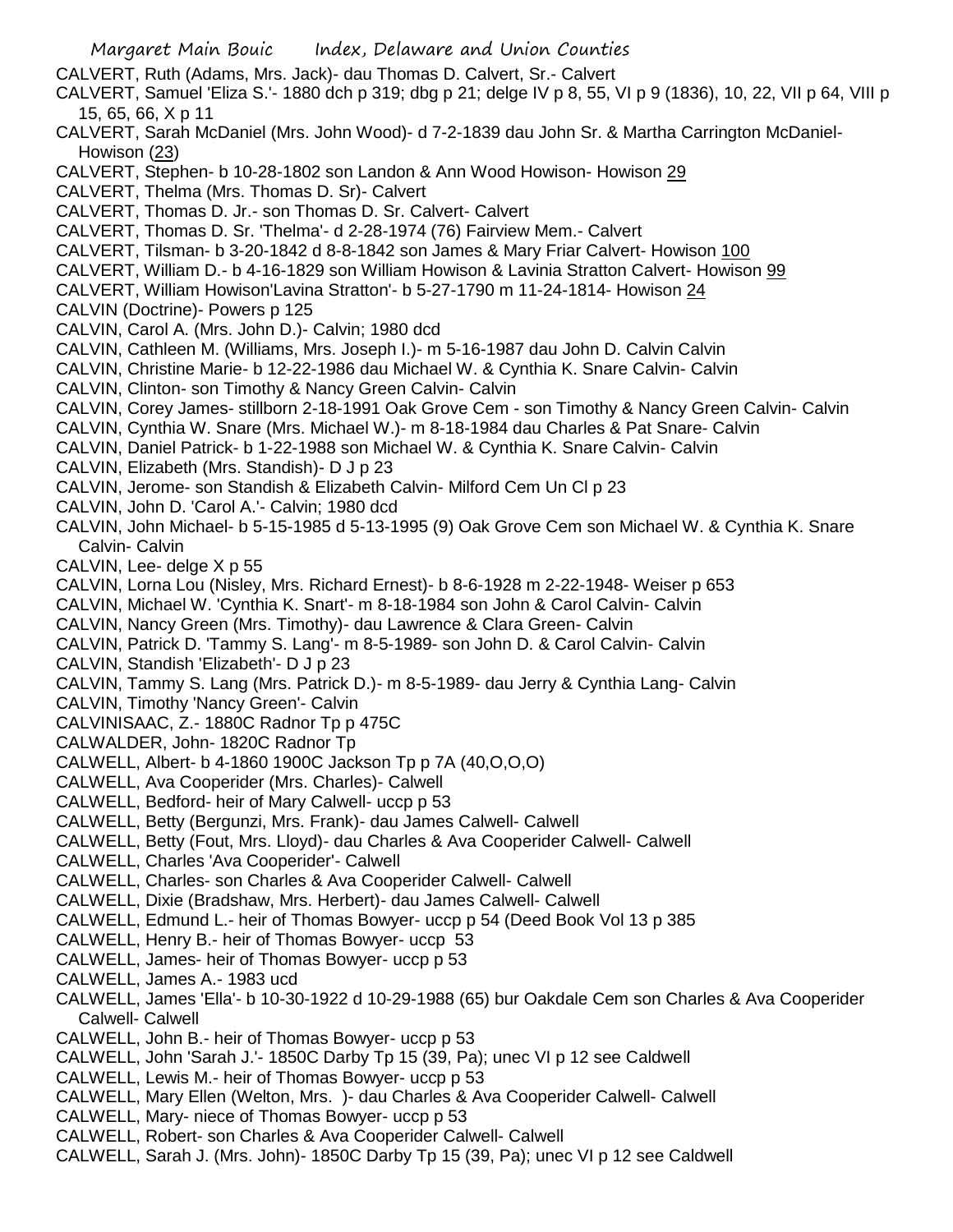Margaret Main Bouic Index, Delaware and Union Counties CALWELL, Shirley (Harbold, Mrs. Eugene)- dau Charles & Ava Cooperider Calwell- Calwell CALWELL, William A.- son John & Sarah J. Calwell- 1850C Darby Tp 15 see Caldwell CALWELL, William B.- heir of Mary Calwell, niece of Thomas Bowyer- uccp p 53 CAMBBELL, C. B.- 1835 men 22 #83 p 35 Delaware Tp CAMBEEL, Lucy- heir of Samuel Chamberlain- dcw Bk 2 p 15 CAMBEL, Andrew- 1880C Union Tp p 0064 CAMBEL, Ann Moriah- 1850C Berlin Tp 1956 p 120 (39, Vt) CAMBEL, Chester- 1835 men 46 #55 p 84 Orange Tp CAMBEL, Christopher 'Marsha'- 1850C Orange Tp 1717 p 111 (56,Vt) CAMBEL, Deborah- 1850C Berkshire Tp 134 p 14 (63, NJ) CAMBEL, Duncan- 1850C Troy Tp 2521 p 134 (70, Scotland) CAMBEL, H.- unclaimed letter 1842- unec XI p 67 CAMBEL, Janey (Bogart, Mrs. Joshua)- m 2-4-1806 onwq I CAMBEL, Margaret (Felkner, Mrs. Martin)- m 4-12-1802- Hutchisson p 27 CAMBEL, Marsha (Mrs. Christopher)- 1850C Orange Tp 1717 p 111 (59, Vt) CAMBEL, Mary- 1850C Delaware Town 1057 p 83 (40,O) CAMBEL, Rozella- 1850C Berlin Tp 1956 p 120 (39, Vt) CAMBELL, Barbara Gail- b 7-16-1949 dau David & Carolyn Booth Koppenhaver Cambell- Weiser p 352 CAMBELL, Carolyn Booth Koppenhaver (Mrs. Paul David)- b 2-19-1928 dau Paul Alpheus & Lillian Flenamen Booth Koppenhaver- Weiser p 352 CAMBELL, Margaret (Felkner, Mrs. Martin)- m 4-12-1802- Hutchisson p 27 CAMBELL, Paul David 'Carolyn Booth Koppenhaver'- b 4-4-1925- Weiser p 352 CAMBELL, Paul Douglass- b 2-10-1954 son Paul David & Carolyn Booth Koppenhaver Cambell- Weiser p 352 EAGLE,WESTCOTT & CAMBLOX- delge IV p 65 CAMBONI, Anthony- b 1964 son Robert L. & Shirley Camboni- 1975 ucd CAMBONI, Chris- b 1967 ch Robert L. & Shirley Camboni- 1975 ucd CAMBONI, Robert L. 'Shirley'- 1975 ucd CAMBONI, Shirley (Mrs. Robert L.)- 1975 ucd CAMEL, C.- Genther p 48 CAMEL, David- delge X p 33 CAMEL, Stephen- Genther p 148 CAMELA, Marion J. 'Mary R.'- 1971, 1980 dcd CAMEALY, Ruth Grantham (Bremer, Mrs. )(Mrs. Edward)- b 2-3-1896 d 6-28-1993 (97) bur Wash.- sister of Charles Grantham- Camealy CAMEALY, Dr. John B. 'Lois'- son Edward & Ruth Grantham Camealy- Camealy CAMEALY, Lois (Mrs. Dr. John B.)- Camealy CAMELA, Mary R. (Mrs. Marion J.)- 1971, 1980 dcd CAMER, Matilda (Myers, Mrs. Duncan)- m consent 1855; unec IV p 10 CAMILL, Stephen- Genther p 145 CAMERON, family of Rosemary Romine #72 unec IX p 30 CAMERON, Miss- uca p 92 CAMERON, Albert A. 'Norma F.'- 1973, 1975 ucd CAMRON, Alax- 1880C Leesburg Tp p 0178 CAMERON, Alexander 'Martha Louisa Johnson'- m 3-4-1865 ucm 3690; 1915 uch p 851; unec IV p 28; 1900C Claibourne Tp 241-257 p 10B (54,Can, Scot,Scot) CAMERON, Allison (Arnold, Mrs. Jeffrey Clay)- b 8-2-1960 m 4-23-1988 St. Paul p 11 CAMERON, Almira (Mackey, Mrs. Colonel)- dau John & Andorothy Cameron- 1985 uch p 75 CAMERON, Alvira- see Elvira- 1850C Jackson Tp 1 (11,O) CAMERON, A. 'M. L.'- lptw p 97 Maskill Cem CAMERON, Andorothy Peck (Mrs. John)- 1985 uch p 74 CAMERON, Andrea- b 1981 ch Robert & Karen Cameron- 1983 ucd CAMERON, Anita (Mrs. Damon)- 1967 ucd CAMERON, Anna (Mrs. John)- b 1783 Pa d 8-17-1873(91y1m) Oakdale Cem 149 I p 63(C-4); mother of Sarah Wilber 1870C Allen Tp 189-182 p 12 (88, Pa); 1883 uch V p 482 CAMERON, Anna L. (Mrs. James C.)- 1971, 1980 dcd CAMERON, Annabelle- dau Dana H. & Ethel Hennis Cameron- Cameron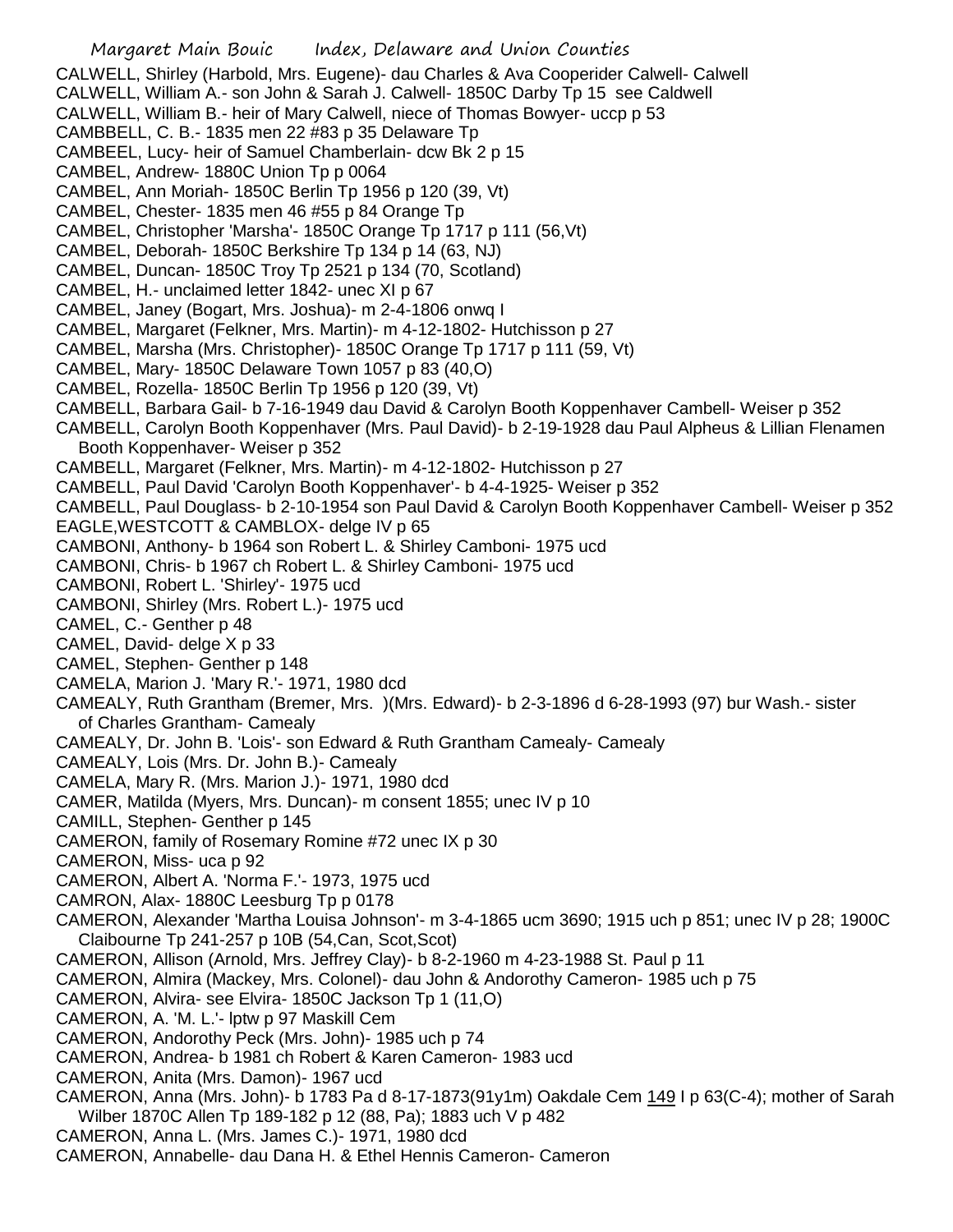CAMERON, Anne Owen (Mrs. Rev. John)- dau Thomas & Mary Reade Nash- Nash p 36, 44

- CAMERON, Azn D.- 1860C Allen Tp 870-880 p 119 (77, Pa)
- CAMERON, Beatrice (Howison, Mrs. Arel)- Howison (549)
- CAMERON, Bertha Mary Laughrey(Mrs. Clifford)- b 2-14-1925 m 5-1-1949 d 2-9-1991 dau Ellsworth & Mae Roseborrk Laughrey- Cameron; 1949, 1959, 1967, 1971, 1973, 1975, 1979, 1981, 1983, 1991 ucd CAMERON, Betty- 1975 ucd
- CAMERON, Betty (Almendinger, Mrs. )- dau Dana H. & Ethel Hennis Cameron- Cameron
- CAMERON, Beverly C. (Mrs. Robert P.)- 1980 dcd
- CAMERON, Birchard H.- b 4-1877 son Alexander & Martha Louise Johnson Cameron- 1915 uch p 851; 1880C Leesburg Tp 73 p 7 (3,O,Can,O) p 178C; 1900C Claibourne Tp 241-257 p 10B (23.O,Can,O)
- CAMERON, Bob- b 1956 son Eugene Marion & Jo Ann Cameron- 1973, 1975 ucd
- CAMERON, B. R. (Tiff)-'Rella Jolliff' b 4-17-1877 d 10-30-1961- Cameron
- CAMERON, B. 'R.'- lptw p 97 Maskill Cem
- CAMERON, Carl- b 2-2-1875 d 11-16-1900 Price Cem R11 djlm p 48 son Francis/Frank M. & Elnora Cameron-1900C Jackson Tp 93-95 p 4B (25,O,O,O)
- CAMERON, Carlow- son G. M. & Ellen Cameron- 1880C Jackson Tp 8 p 4 (5.O,O,O)
- CAMERON, Caroline Mathilda (Blake, Mrs. )- b c 1853- dau Joseph & Sarah Reed Cameron- 1985 uch p 75; unec IV p 49
- CAMERON, Carrie Belle (Mrs. Gilroy)- b 1881 d 1909 Bokescreek Cem p 60- dau Solomon S. & Delilah Jones Fish- Fish 2
- CAMERON, Carrie (Blake, Mrs. Herbert E.)- m 6-16-1881 ucm 6976
- CAMERON, Carrie- dau Joseph & Sarah Reed Cameron- 1870C Jackson Tp 38 p 6 (16,O); 1880C Jackson Tp 7 p 3 (26,O,Va,Va)
- CAMERON, Catharine E. (Muhlenberg, Mrs. Henry Ernestus)- b 10-28-1823 m 5-1-1845 d 11-13-1860 dau John & Mary Magdalena Shulze Cameron- Weiser p 183, 217
- CAMERON, Charles A. 'Ruth Larimore'- d 8-24-1981 (71) bur Chillicothe- Cameron
- CAMERON, Charles H.- son Charles A. & Ruth Larimore Cameron- Cameron

CAMERON, Charles Lawrence- d 5-3-1890 (8m,14d) Maskill Cem lptw p 97- son Malcolm M. & Emma B. Jolliff Cameron- 1915 uch p 851

- CAMERON, Charles L. Sr. 'Majina C. Foster'- Cameron
- CAMERON, Chester A. 'Nettie M.'- b 8-10-1884 d 12-8-1946 Claibourne Cem p 59
- CAMERON, Chester H.-b 8-1884 son Alexander & Martha L. Johnson Cameron- 1915 uch p 851; 1900C Claibourne Tp 241-257 p 10B (15,O,Can,O)
- CAMERON, Chris L. (Mrs. Terry L.)- 1983 ucd
- CAMERON, Clara E. Snowden (Mrs. William D.)- b 11-1848 m 2-3-1870 ucm 4689 d 1912 Claibourne Cem p 49; 1900C Richwood 295-309 p 11B (51.O,O.Va) m 30y. 4 ch
- CAMERON, Clarence 'Dorothy Ramsey'- Graham (145542); Hamilton (15542)
- CAMERON, Claude G.- b 1-31-1878 d 12-10-1915 Claibourne Cem p 49
- CAMERON, Clifford 'Bertha M.'-b 3-2-1922 d 6-12-1991 Claibourne Cem p 49-son Chester & Nettie Hetzer Cameron- Cameron; 1900C Richwood 295-309 p 11B (51,O,O,Va); 1949, 1959, 1967, 1971, 1973, 1975, 1979, 1981, 1983, 1991 ucd
- CAMERON, Clyde D/C.'Viola M. ' b 11-15-1870 d 8-11-1931 Claibourne Cem p 49; 1985 uch p 75; 1900C Richwood 27-29 p A2 (29,O,O,O) m 29y
- CAMERON, Colon A.- d 9-23-1892 (17-8-7) Maskill Cem lptw p 97- ch Alexander & Martha L. Johnson Cameron- 1915 uch p 851; 1880C Leesburg Tp 73 p 7 (5,O,Can,O) p 178C
- CAMERON, Connie Sue(Ransome, Mrs. )- dau Marion B. & Elizabeth Keenan Cameron- Cameron- 1949, 1959 ucd (11)
- CAMERON, Coradon/Cordine 'Susannah Cochran'- m 4-13-1852 dcm son Samuel & Elizabeth Cameron-1850C Leesburg Tp 27-282 p 43 (26,O); 1860C Leesburg Tp 464 (33,O); 1870C Leesburg 283-297 p 36
	- (46,O); uca p 75; 1880C Leesburg Tp 20 p 2 (56, O,Ky,Pa) p 175A
- CAMERON, Curtis- will, unec III p 48 (CP302)
- CAMERON, Daisy- b 1870 d 1973 Price Cem R13 djlm p 25
- CAMERON, Damon 'Anita'- 1967 ucd
- CAMERON, Dan- brother Simon Cameron- 1985 uch p 74
- CAMERON, Dana H. 'Ethel Hennis'- m 5-21-1920 d 8-21-1948- Cameron
- CAMERON, Danny 'Linda'- b 1963 son Clifford & Bertha Mary Laughrey Cameron- Cameron; 1967, 1971,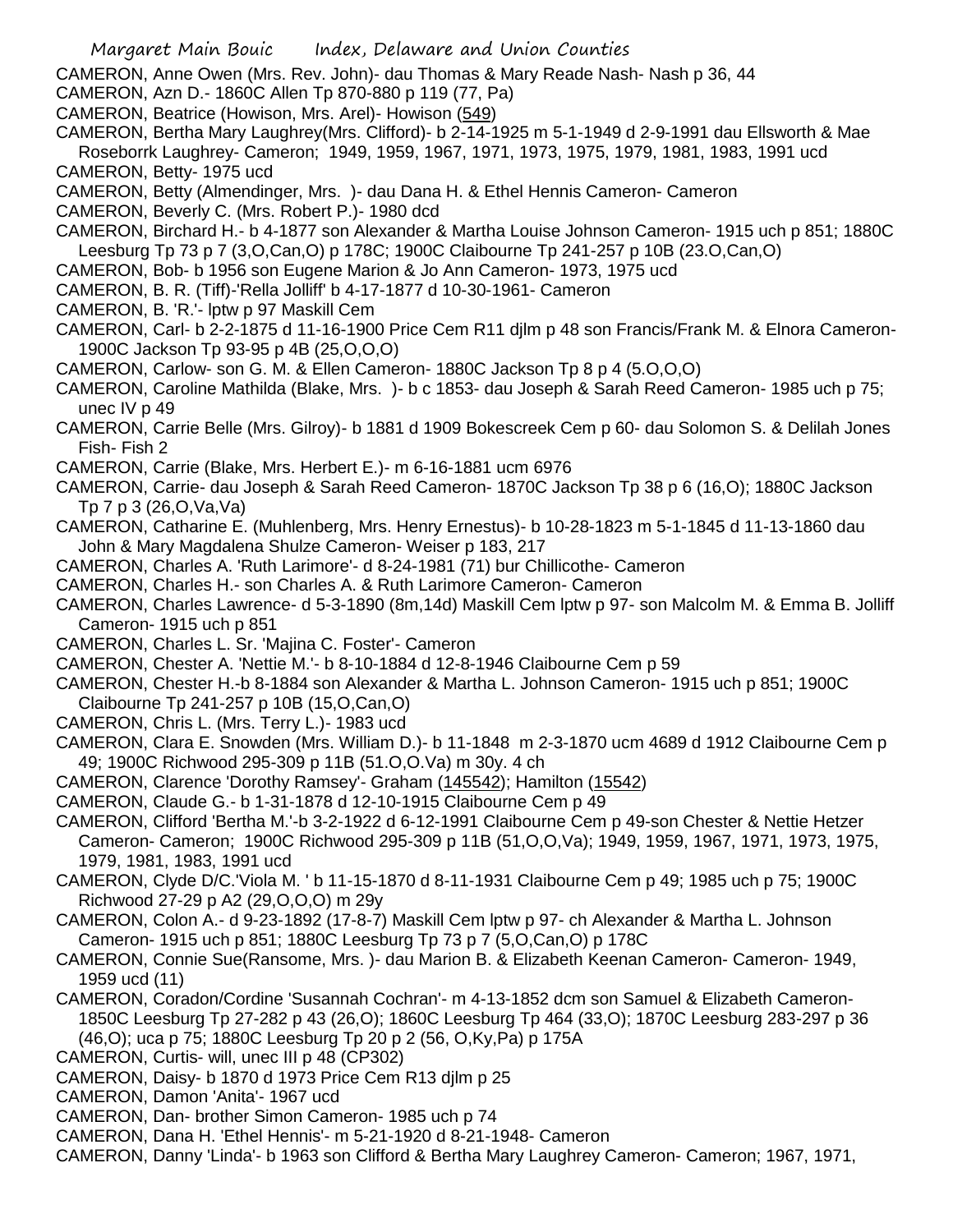1973, 1975, 1979, 1981, 1983 ucd

- CAMERON, David 'Geneva Lockhart'- dcc Jane Brundige Stein 6, also dcq 6
- CAMERON, David- son William R. & Mavis Middlesworth Cameron- Cameron
- CAMERON, Della Marie (Hamilton, Mrs. Nye) b 4-16-1897 m 1921 d Claibourne Cem dau Malcolm M. &
- Mary A. Wurtzbaugh Cameron 1883 uch V p 851; Graham (14524); Hamilton (1524; 1900C Claibourne Tp 319-336 p 13B (1,O,O,O)
- CAMERON, Diana- b 1970 dau William P. & Sherlyn D. Cameron- Cameron; 1980 dcd
- CAMERON, Dolly Clark (Mrs. )- dau John & Lizzie Mae Maugans Clark- Maugans Anc p 32
- CAMERON, Donald- b 3-1872 1900C Darby Tp 201-208 p 10B (28, Scot,Scot,Scot)
- CAMERON, Dorothy Cheny (Mrs. Sewell)- Cheney
- CAMERON, Dorothy Ramsey (Mrs. Clarence)- dau Thomas E. & Edna Hamilton Ramsey- Graham 145542; Hamilton 15542
- CAMERON, Dortha- d 1-16-1901 (11m) Oakdale Cem I (C-11)
- CAMERON, Eleanor Shoemaker Wright (Mrs. Richard Lee)- b 8-25-1898 m 1942 d 2-4-1968- Camneron
- CAMERON, Eleanor (Mrs. )(Wright, Mrs. Herbert)- m 9-25-1965- Cameron
- CAMERON, Eliza A.- dau John R. & Rachel A. McAdow Cameron- 1870C Taylor Tp 132-124 p 16 (9,O)
- CAMERON, Eliza (Blue, Mrs. )- b c 1835 dau Joseph & Sarah Reed Cameron- unec IV p 49
- CAMERON, Eliza (Millikan, Mrs. )- dau Joseph & Sarah Reed Cameron- 1985 uch p 75
- CAMERON, Eliza O.- dau Joseph & Sarah Reed Cameron- 1883 uch V p 502; 1850C Jackson Tp p 1 (15,O)
- CAMERON, Elizabeth A.- dau John R. & Rachel A. McAdow Cameron- 1870C Taylor Tp 132-124 p 16 (9,O)
- CAMERON, Elizabeth- heir of James McCune- dcw Bk 2 p 457
- CAMERON, Elizabeth/Betty Keenan (Mrs. Marion B.)-b 8-3-1911 m 2-19-1932 d 9-6-1974/2 bur Claibourne Cem p 92-dau Everett & Eva Patten Keenan Cameron; 1949, 1959, 1967, 1971, 1973, 1975, 1979, 1983 ucd
- CAMERON, Elizabeth Jane Freshwater (Mrs. Malcolm)- d age 74 dau Philip & Eleanor Archer Freshwater-Freshwater p 40, 45
- CAMERON, Elizabeth J. Kennedy (Mrs. Harvey)- m 6-30-1853 ucm 1969
- CAMERON, Elizabeth (Reed, Mrs. Jacob)- dau John & Andorothy Peck Cameron- 1883 uch V p 488; 1985 uch p 75
- CAMERON, Elizabeth (Mrs. Samuel)- 1850C Leesburg Tp 279-282 p 43 (53, Pa); 1860C Leesburg 463 (62, Pa); 1870C Leesburg Tp 282-296 p 36 (73,O)
- CAMERON, Ella Smith (Mrs. Franklin M.)- m 2-17-1872 ucm 5047
- CAMERON, Ellen (Mrs. G. M.)- 1880C Jackson Tp 8 p 3 (26,O,O,O)
- CAMERON, Ellen L.- dau John R. & Rachel A. McAdow Cameron- 1870C Taylor Tp 132-124 p 16 (1,O)
- CAMERON, Elmora S.(Mrs. Francis/Frank M.)- b 10-13-1853 d 12-22-1932 Price Cem djlm p 48; 1900C Jackson Tp 93-95 p 4B (28,O,O,O)
- CAMERON, Elvira Mors (Warrick/Warmick/Werrick, Mrs. John)- b 3-15-1839 m 10-28/8-1858 ucm 2791 d 2-1-1895 Claibourne Cem p 14- dau Joseph & Sarah Reed Cameron- 1985 uch p 74, 75, 76, 114; 1883 uch V p 502, 655; unec IV p 49
- CAMERON, Emily Robinson (Mrs. Richard Lee)- b 1-26-1873 Un Co d 6-30-1934 Oakdale Cem I p 145 (C-11)
- CAMERON, Emma B. Jolliff (Mrs. Malcolm M.)- m 1888 d 7-5-1891(18-9-23) Maskill Cem lptw p 97 dau Andrew & Elizabeth Cassidy Jolliff- 1915 uch p 851; unec IV p 28
- CAMERON, Emma Langstaff (Mrs. J. C.)- dau E. W. & Elizabeth Norman Langstaff- 1883 uch V p 442 CAMERON, Emma Toomire (Mrs. Jesse L.)- b 5-19-1848 Champaign Co m 1872 d 10-20-1911 Oakdale Cem
- I (C-11)-dau William Toomire- 1883 uch V p 84; 1880C Marysville 358-396 p 26 (32,O,Va,Va)
- CAMERON, Emma (Mrs. William)- d 10-20-1911 (64y5m) Oakdale Cem 2420 (19C); 1870C Jackson Tp 100-97 p 14 (22,O)
- CAMERON, Dr. Erastus Rees 'Mary J.'- b 4- 1833 d 1911 Price Cem R 12 djlm p 49- son Joseph & Sarah Reed Cameron- 1883 uch V p 502;1985 uch p 75 ucm p 103; 1850C Jackson Tp p 1 (17,O); 1860C Claibourne Tp 763-463 p 100 (27,NY); 1870C Jackson Tp 103-99 p 14 (37,O); 1880C Jackson Tp 2 p 4 (47,O,Pa,Va) p 222A; 1900C Jackson Tp 203-205 p 9B (42,O,Penn,Va); unec IV p 49
- CAMERON, Ernest- b 9-1892 son Clyde & Viola M. Cameron- 1900C Richwooe 27-29 p A2 (7,O,O,O)
- CAMERON, Ethel Hennis (Mrs. Dana H.)- b 1-2-1902 m 5-21-1920 d 7-15-1993 (91) Forest Grove Cemdau Sam & Ella Lamb Hennis- Cameron
- CAMERON, Etta (Brundige, Mrs. John C.)- b 2-18-1887 dau David & Geneva Lockheart Cameron- dcq, also dcc Harriet Jane Brundige Stein 3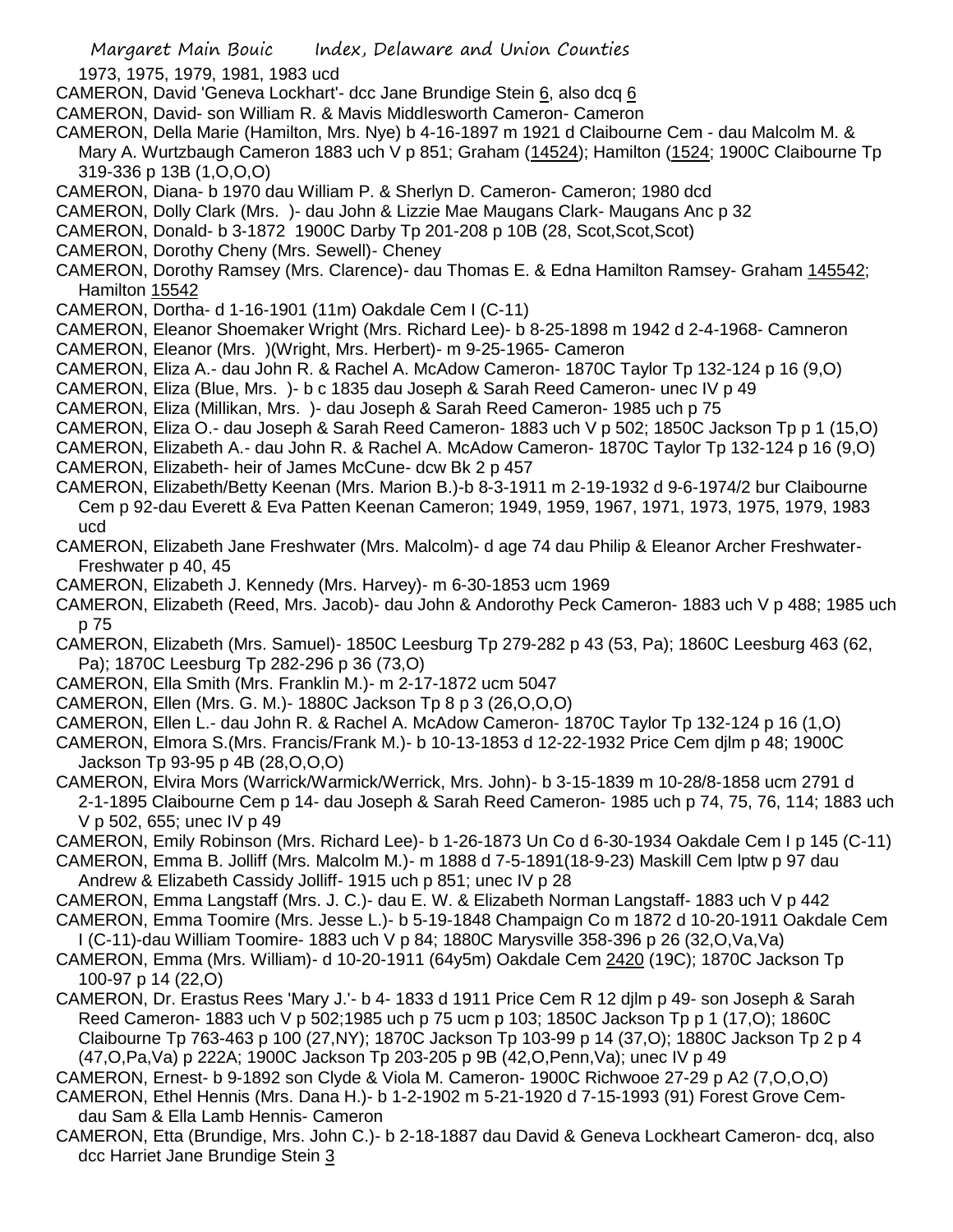- CAMERON, Frank/Francis M.- b 11-9-1847 d 12-25-1932 Price Cem djlm p 48- son Joseph & Sarah Reed Cameron- 1850C Jackson Tp p 1 (2,O);1870C Jackson Tp 38 p 6 (22,O); 1900C Jackson Tp 93-95 p 4B (52,O,Penn,Va); uca p 103
- CAMERON, Franklin McMullen- son Joseph & Sarah Reed Cameron- 1985 uch p 75
- CAMERON, Franklin M. 'Ella Smith'- m 2-17-1872 ucm 5047
- CAMERON, Gary D.- b 1958/9 son Clifford & Bertha Mary Laughrey Cameron- Cameron; 1967, 1971, 1973, 1975, 1979, 1981, 1983, 1991 ucd
- CAMERON, Gene 'Jo Ann'- son Marion B. & Elizabeth Keenan Cameron- Cameron; 1949. 1991 ucd
- CAMERON, Geneva Lockhart (Mrs. David)- dau William & Whymms Lockheart- dcc, dcq Jane Brundige Stein 7
- CAMERON, Gilroy 'Carrie Bell Fish'- b4-1879 son Alexander & Martha L. Johnson Cameron- 1915 uch p 851; Fish 2; 1880C Leesburg Tp 73 p 7 (l,O,Can,O); 1900C Claibourne Tp 241-257 p 10B (21,O,Can,O)
- CAMERON, G. M.- 1880C Jackson Tp p 0222
- CAMERON, Gracie- b 5-1880 dau Francis/Frank M. & Elnora Cheney Cameron- 1900C Jackson Tp 93-95 p 4B (20,O,O,O)
- CAMERON, Harold R.- son Malcolm M. & Mary A. Wurtzbaugh Cameron- 1915 uch p 851; Cameron
- CAMERON, Harry- b c 1830 son Joseph & Sarah Reed Cameron- unec IV p 49
- CAMERON, Harvey Allen b 3-8-1830 son Joseph & Sarah Reed Cameron-1883 uch V p 495, 502;1985 uch p 75; 1850C Jackson Tp p 1 (20,O)
- CAMERON, Harvey 'Elizabeth J. Kennedy'- m 6-30-1853 ucm 1969 (mt 7-6-1853 says wife is Sarah Jane Bennett); unec VIII p 10
- CAMERON, Helen (Mrs. Marion)- 1975, 1991 ucd
- CAMERON, Ida E. (Dillsaver, Mrs. Fred E.)- dau Alexander & Martha L. Johnson Cameron- 1915 uch p 851; 1880C Leesburg Tp 73 p 7 (7,O,Can,O)
- CAMERON, Jack- b 1986 son Danny & Linda Cameron- 1991 ucd
- CAMERON, James C. 'Anna L.'- 1971, 1980 dcd
- CAMERON, James- son Coradon & Susannah Cochran Cameron-1883 uch V p 485; 1860C Leesburg Tp 464 (4,O); 1870C Leesburg Tp 283-297 p 36 (14,O); 1880C Leesburg Tp 20 p 2 (24,O,O,O) p 175B
- CAMERON, James 'Mary Campbell'- dcq Harriet Jane Brundige Stein 12
- CAMERON, Jaren (Sewald, Mrs. Nick) b 1953 dau Clifford & Bertha Mary Laughrey Cameron- Cameron; 1959, 1967, 1971 ucd
- CAMERON, Jason- b 1982 son Danny & Linda Cameron- 1991 ucd
- CAMERON, J. C. 'Emma Langstaff'- 1883 uch V p 442
- CAMERON, Jeanne (Creath, Mrs. Nick)- dau Charles A. & Ruth Larimore Cameron- Cameron
- CAMERON, Jerry G.- b 1950 ch Clifford & Bertha Mary Laughrey Cameron- Cameron; 1959, 1967, 1971, 1979, 1983, 1991 ucd
- CAMERON, Jesse Lamont 'Emma Toomire'-b 5-22-1844 d 6-18-1918 Oakdale Cem I 145 (C-11)- son Joseph & Sarah Reed Cameron- 1985 uch p 75; dumch p 125; hjt p 60, 87, 90; 1915 uch p 132,190, 199, 200, 328, 348, 350, 364; 1883 uch III p 390, 391, 392, IV p 529, 530, 553, 554, 555, V p 84, 502; 1850C Jackson Tp p 1 (6,O); uca p 64, 100; Marysville p 57; unec IV p 49; 1870C Marysville 42 p 5 (25,O); 1880C Paris Tp p 358- 396 p 26 (35,O,Pa,Va0; p 098A
- CAMERON, J. Mc- hadc p 20; CCC 1849 Brown Tp
- CAMERON, Jo Ann (Mrs. Marian Eugene)- 1973, 1975, 1979, 1981, 1983, 1991 ucd
- CAMERON, John (22-1887) to Asylum- Leesburg Tp uninf p 4
- CAMERON, John A.- son Alexander & Martha Louise Johnson Cameron- 1915 uch p 851; 1880C Leesburg Tp 73 p 7 (14,O,Can,O)
- CAMERON, John 'Anna'- d 7-27-1849- 1883 uch V p 482
- CAMERON, Rev. John 'Anne Owen'- Nash p 36, 44
- CAMERON, John 'Andorothy Peck'- son John Cameron- 1985 uch p 74
- CAMERON, John 'Dorotha Cameron'- 1883 uch V p 488
- CAMERON, John H.- son Charles A. & Ruth Larimore Cameron- Cameron
- CAMERON, John M.- 1883 uch V p 571
- CAMERON, John 'Mary Magdalene Shulze'- b 1797 d 1841- Weiser p 183
- CAMERON, John R. 'Rachael A. McAdow'- lic 10-5-1859 ucm 2934; m consent 1855 unec IV p 53; 1870C Taylor Tp 132-124 p 15 (45,O)
- CAMERON, John S.- son John R. & Rachel A. McAdow Cameron- 1870C Taylor Tp 132-124 p 16 (5,O)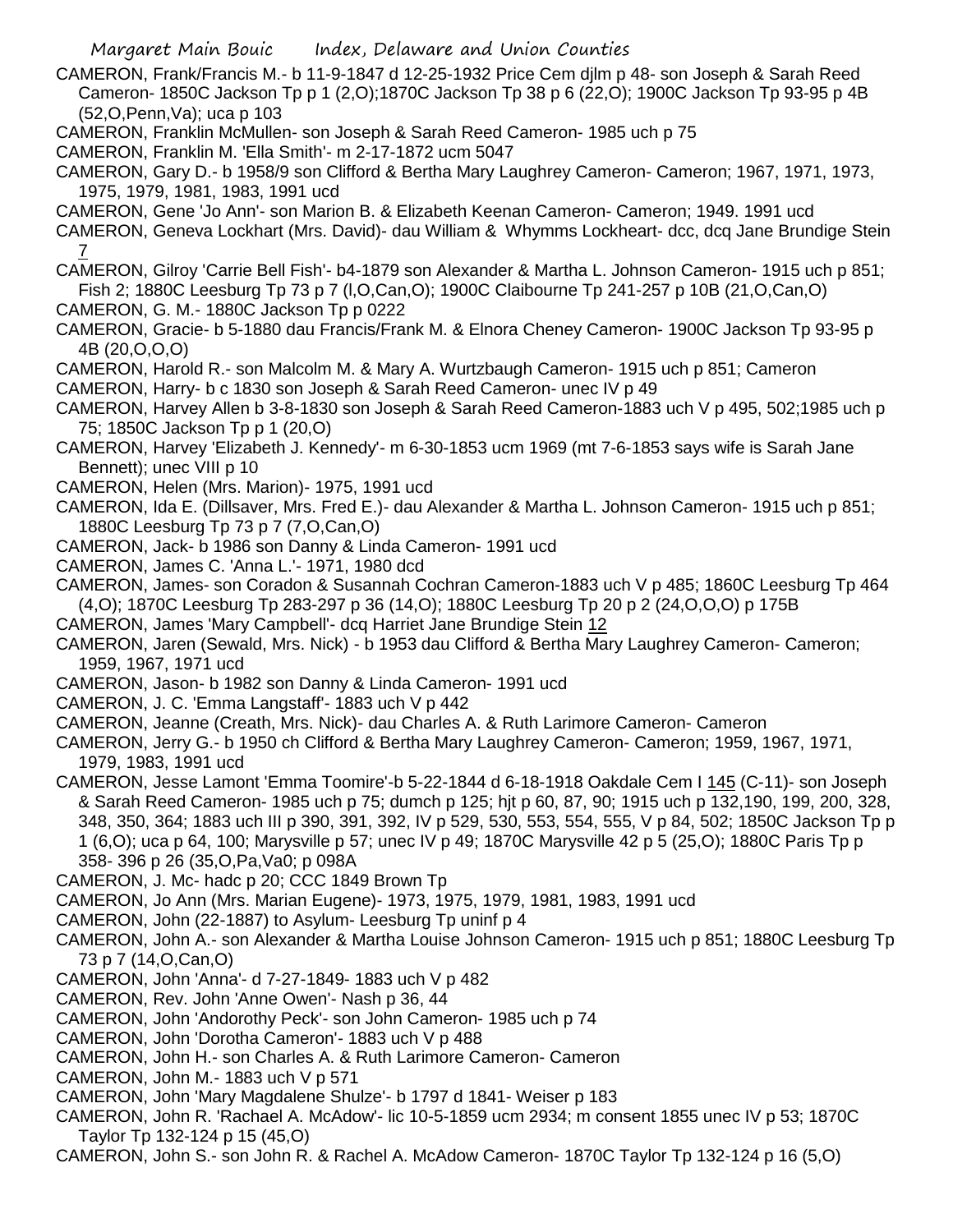- Margaret Main Bouic Index, Delaware and Union Counties
- CAMERON, John- brother Simon Cameron- 1985 uch p 74
- CAMERON, John R.- 1883 uch IV p 504, 506
- CAMERON, John 'Racheal A. McAdow'- m consent 1855; unec IV p 53; 1860C Taylor Tp 973-989 p 130 (35,O); 1870C Taylor Tp 132-124 p 15 (45,O)
- CAMERON, Johnny (Richardson, Mrs. R. J.)- dau Marion B. & Elizabeth Keenan Cameron- Cameron; 1949 ucd
- CAMERON, Joseph- son Erastus R. & Mary I. Cameron- 1860C Richwood 763-746 p 100 (1,O)
- CAMERON, Joseph- d 1891
- CAMERON, Joseph 'Sarah Reed'- b 1-3-1807 m 3-26-1829 d 6-20-1872 R 13 djlm p 25- son John & Andorothy Peck Cameron- 1985 uch p 74, 75; 1915 uch p 218, 467, 469;1883 uch V p 84, 484, 494, 502, 582, 655; uca p 19, 103; 1830C Jackson Tp 475 p 197 (20-30); 1850C Jackson Tp 1 (43,O); 1870C Jackson Tp 38 p 7 (63, Penn); 1880C Jackson Tp 7 p 222C (71,Va,Va,Va);unec IV p 49, XIV p 39
- CAMERON, Joseph- son William R. & Mavis Middlesworth Cameron- Cameron
- CAMERON, Mrs. Joseph- 1883 uch V p 582
- CAMERON, Josephine- dau G. M. & Ellen Cameron- 1880C Jackson Tp 8 p 4 (7,O,O,O)
- CAMERON, Josephine (Dolbear, Mrs. Fred B.)- unec XIII p 32
- CAMERON, R. Joyce- dau Charles A. & Ruth Larimore Cameron- Cameron
- CAMERON, Karen (Mrs. Robert)- 1983 ucd
- CAMERON, Kate G. b 2-1886 dau William D. & Clara E. Snowden Cameron- 1900C Richwood 295-309 p 11B  $(14, 0, 0, 0)$
- CAMERON, Kay (Musgrave, Mrs. Karl)- dau Charles A. & Ruth Larimore Cameron- Cameron
- CAMERON, Larry G.- b 1956 son Clifford & Bertha Mary Laughrey Cameron- Cameron; 1959, 1967, 1971, 1973, 1975, 1979, 1981, 1983, 1991 ucd
- CAMERON, R. Leah- b 1886 d 1964 Price Cem R14 djlm p 52
- CAMERON, Lela Naomi- dau Malcolm M. & Mary A. Wurtzbaugh Cameron- 1915 uch p 851
- CAMERON, Levaun (Mrs. Robert F.)- Cameron
- CAMERON, Linda (Mrs. Danny)- 1991 ucd
- CAMERON, Lorena- dau Erastus Rees & Mary J. Cameron- 1880C Jackson Tp 2 p 4 (6,O,O,Ill)
- CAMERON, Martha Louisa Johnson (Mrs. Alexander)- b 4-1845 m 3-4-1865 ucm 3690; 1915 uch p 851; 1880C Leesburg Tp 73 p 7 (34, O,Va,Pa); 1900C Claibourne Tp 241-257 p 10B (54,O,WVa,Penn); m 35y, 9 ch 8 living
- CAMERON, Lucille V.- dau E. R. & Mary J. Cameron- b 1874 d 1900- Price Cem djlm p 49
- CAMERON, Luella Mae (Vanatta, Mrs. J. A.)- b 6- 1895 dau Malcolm M. & Mary A. Wurtzbaugh Cameron-1915 uch p 851; 1900C Claibourne Tp 319-336 p 13B (4,O,O,O)
- CAMERON, Mabel (Thrall, Mrs. )- dau Jesse L. & Emma Toomire Cameron- 1883 uch V p 84; 1880C Marysville 358-396 p 26 (9,O,O,O)
- CAMERON, Majina C. Foster (Mrs. Charles L. Sr.)- Cameron
- CAMERON, Malcolm 'Elizabeth Jane Freshwater'- Freshwater p 40, 45
- CAMERON, Malcolm M. 'Emma B. Jolliff''Mary Wurtsbaugh'- b 2-8-1867 m 6-13-1894 d 1943 Claibourne Cem p 13 son Alexander & Martha Louise Johnson Cameron- dumch p 428; 1915 uch p 850, 851; m consent IV p 28; 1880C Leesburg Tp 73 p 7 (13,O,Can,O); 1900C Claibourne Tp 319-336 p 13B (33,O,Can,O)
- CAMERON, Marie (Hamilton, Mrs. Nye)- dau Malcolm M. & Mary A. Wurtsbaugh Cameron- Cameron; Graham (14524); Hamilton (1524)
- CAMERON, Marion B. 'Elizabeth Keenan''Helen Jolliff'- b 5-11-1908 m 2-19-1932 d 12-15-1978 bur Claibourne Cem p 92-son Malcolm M. & Mary A. Wurtzbaugh Cameron- 1915 uch p 851; 1949,1959, 1973 ucd; Cameron
- CAMERON, Marion Eugene 'Jo Ann'- 1971, 1973, 1975, 1979, 1983 ucd
- CAMERON, Marion 'Helen'- 1975 ucd
- CAMERON, Martha- dau Samuel & Elisabeth Cameron- 1850C Leesburg Tp 279-282 (14,O); 18560C
- Leesburg Tp 463 (21,O); 1870C Leesburg 282-296 p 36 (32,O); unec IV p 28
- CAMERON, Mary Campbell (Mrs. James)- dcq Harriet Jane Brundige Stein 13
- CAMERON, Mary- dau Dolly Clark Cameron- Maugans Anc p 32
- CAMERON, Mary E. (Mulvaine, Mrs. D. H.)- dau Alexander & Martha L. Johnson Cameron- 1915 uch p 851; m consent 1888 unec IV p 10; 1880C Leesburg Tp 73 p 7 (11,O,Ca,O)
- CAMERON, Mary- b 5-1880 dau G.M. & Ellen Cameron- 1880C Jackson Tp 8 p 4 (1/12,O,O,O)
- CAMERON, Mary J. (Mrs. Erastus)- b 9-1839 d 1925 Price Cem R 12 djlm p 49; 1860C Richwood 763-746 p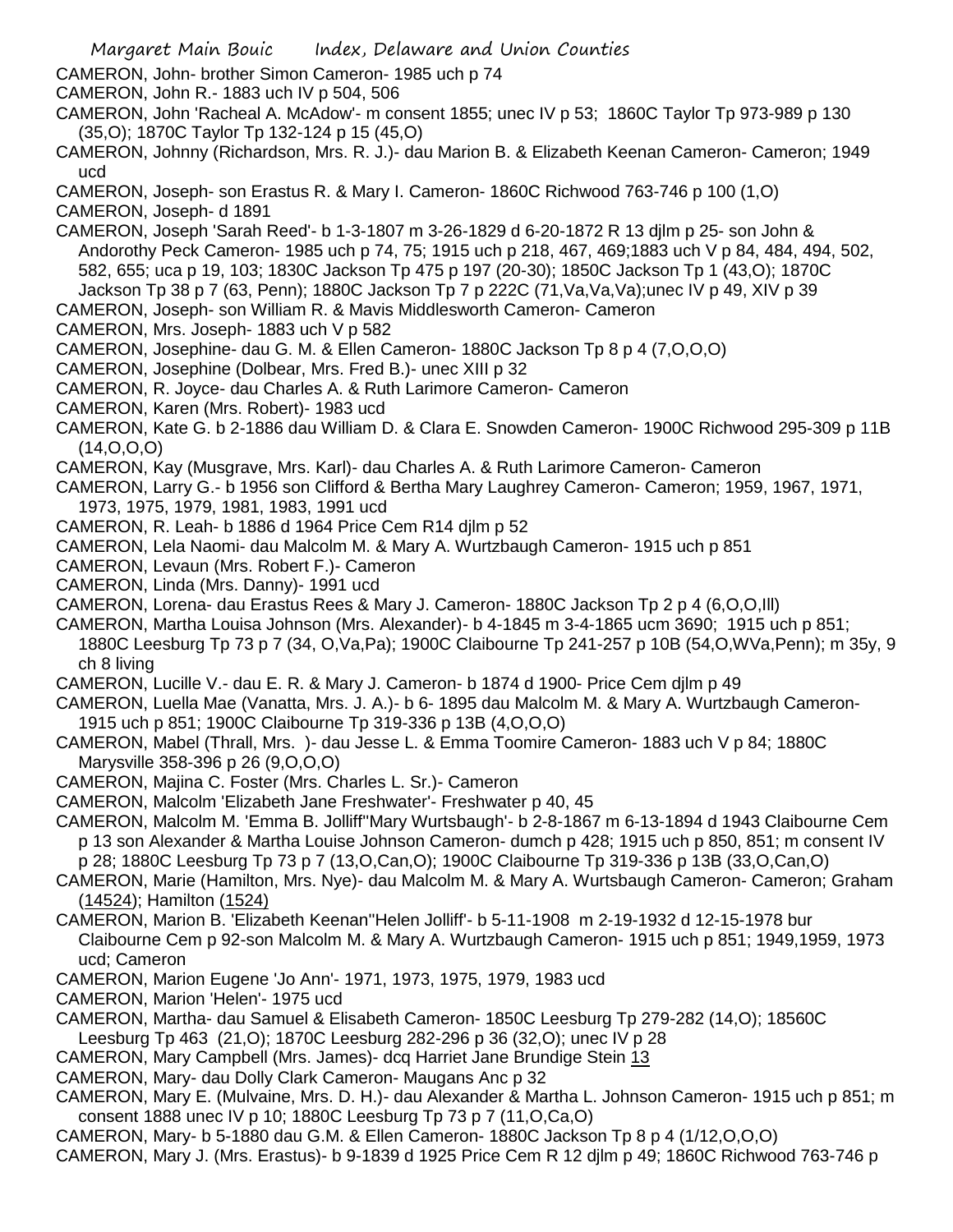100 (20, (Ill); 1870C Jackson Tp 103-99 p 14 (30, Ill); 1880C Jackson Tp 2 p 4 (40,Ill,Pa,Pa); 1900C Jackson Tp 203-205 p 9A (42,Ill,P,Pa) m 42y; unec IV p 49

- CAMERON, Mary Magdalena Shulze (Mrs. John)- b 2-17-1788 d 4-6-1875 dau Rev. Christopher Emanuel & Eve Elizabeth Shilenberg Shulze- Weiser p 183
- CAMERON, Mary Reade Nash- Nash p 36, 44
- CAMERON, Mary Wurtzbaugh (Bacon, Mrs. Perry)(Mrs. Malcolm)- b 1868 m 6-13-1894 d 1946 Claibourne Cem p 13- dau David H. & Lucinda Wurtzbaugh- 1915 uch p 851; dumch p 428; 1900C Claibourne Tp 319- 336 p 13B (30,O,O,Penn)
- CAMERON, Maude (Mrs. Samuel)- b 1-1876 1900C Claibourne Tp 224-240 p 10A (24,O,O,O)
- CAMERON, Mavis Middlesworth (Mrs. William R.)- b 5-8-1904 m 3-24-1933 d 9-15-1986 (82)- Cameron
- CAMERON, M. C.- uca p 75
- CAMERON, Merilla- 1915 uch p 457; 1883 uch V p 427
- CAMERON, Merrill S.- b 2-1882 d 1965 Price Cem R14 djlm p 52- son Francis/Frank M. & Elnora Cheney Cameron- 1900C Jackson Tp 93-95 p B4 (18,O,O,O)
- CAMERON, Mike- b 1955 son Eugene Marion & Jo Ann N. Cameron- 1973, 1975 ucd
- CAMERON, Minnie- dau Erastus R. & Mary J. Cameron- 1870C Jackson Tp 103-99 p 14 (9,O)
- CAMERON, Minnie Irene (Yearsley, Mrs. )- dau Malcolm M. & Mary A. Wurtzbaugh Cameron- 1915 uch p 851; Cameron
- CAMERON, Minnie (White, Mrs. Charles A.)- m 3-04-1879 ucm 6443
- CAMERON, M. L. (Mrs. A.)- lptw p 97 Maskill Cem
- CAMERON, M. M.- 1915 uch p 149
- CAMERON, Naomi- 1906 Claibourne Cem p 13- dau Malcolm & Mary Wurtzbaugh Cameron- 1915 uch p 851
- CAMERON, Nellie- dau Erastus R. & Mary J. Cameron- 1870C Jackson Tp 103-99 p 14 (6,O); 1880C Jackson Tp 2 p 4 (16,O,O,ILL)
- CAMERSON, Nettie M. (Mrs. Chester A.)- b 1-25-1887 d 9-10-1947 Claibourne Cem p 59
- CAMERON, Norma F. (Mrs. Albert A.)- 1973, 1975 ucd
- CAMERON, Pauline M.- b 1907 d 1909 Price Cem djlm p 52
- CAMERON, R. (Mrs. B.)- lptw p 96
- CAMERON, Racheal A. McAdow (Mrs. John)- m consent 1855 unec IV p 53; 1860C Taylor Tp 973-989 p 130 (25,O); 1870C Taylor Tp 132-124 p 15 (35,O)
- CAMERON, Rebecca J.- dau John R. & Rachel A. McAdow Cameron- 1870C Taylor Tp 132-124 p 16 (3,O)
- CAMERON, Richard B.- uninf p 31
- CAMERON, Richard Lee 'Emily Robinson''Eleanor Shoemaker'- b 1-2-1872/7-11-1871 m(2) 1942 d 1-2-1962 bur Oakdale Cem I (C-11) son Jesse L. & Emma Toomire Cameron- 1883 uch V p 84; 1880C Marysville 358-396 p 26 (7,O,O,O)
- CAMERON, Richard R.- son Charles A. & Ruth Larimore Cameron- Cameron
- CAMERON, Robert- b 1958 son Albert A. & Norma F. Cameron- 1973 ucd
- CAMERON, Robert F. 'Levaun'- d 3-6-1976 (58)- Cameron
- CAMERON, Robert 'Karen'- 1983 ucd
- CAMERON, Robert L.- 1915 uch p 13, 200
- CAMERON, Robert P.'Beverly C.'- 1980 dcd
- CAMERON, Rosella (Jordon, Mrs. Richard)- Cameron
- CAMERON, Ruth Larimore (Mrs. Charles A.)- d 1973- Cameron
- CAMERON, Ryan- b 1969 son Robert P. & Beverly C. Cameron- 1980 dcd
- CAMERON, Samuel 'Elizabeth'- 1850C Leesburg Tp 279-283 p 43 (54, Ky); 1860C Leesburg 463 (65, NY); 1870C Leesburg 282-296 p 36 (75,O)
- CAMERON, Samuel- heir of James McCune- dcw Bk 2 p 457
- CAMERON ' McCune'- rec p 8,9 (1818)
- CAMERON, ----McCune (Mrs. Samuel)- rec p 8
- CAMERON, Samuel J.'Maude'- b 3-1872 son Alexander & Martha L. Johnson Cameron- 1915 uch p 851; 1880C Leesburg Tp 73 p 7 (9,O,Can,O); 1900C Claibourne Tp 224-240 p 10A (28,O,Can,Eng)
- CAMERON, Samuel M.- guardian of Colwell Martin- uccp p 6,41 (1829)
- CAMERON, Samuel- son Samuel & Elisabeth Cameron- 1850C Leesburg Tp 279-283 (23,O)
- CAMERON, Sarah- b 1851 d 1864 dau Joseph & Sarah Reed Cameron- unec IV p 49
- CAMERON, Sarah Jane Bennett (Mrs. Harvey A.)- m 6-30-1853 mt 7-6-1853; unec VIII p 10
- CAMERON, Sarah (Mrs. Joseph)- b 4-1-1880 d 12-26-1891- Price Cem djlm p 25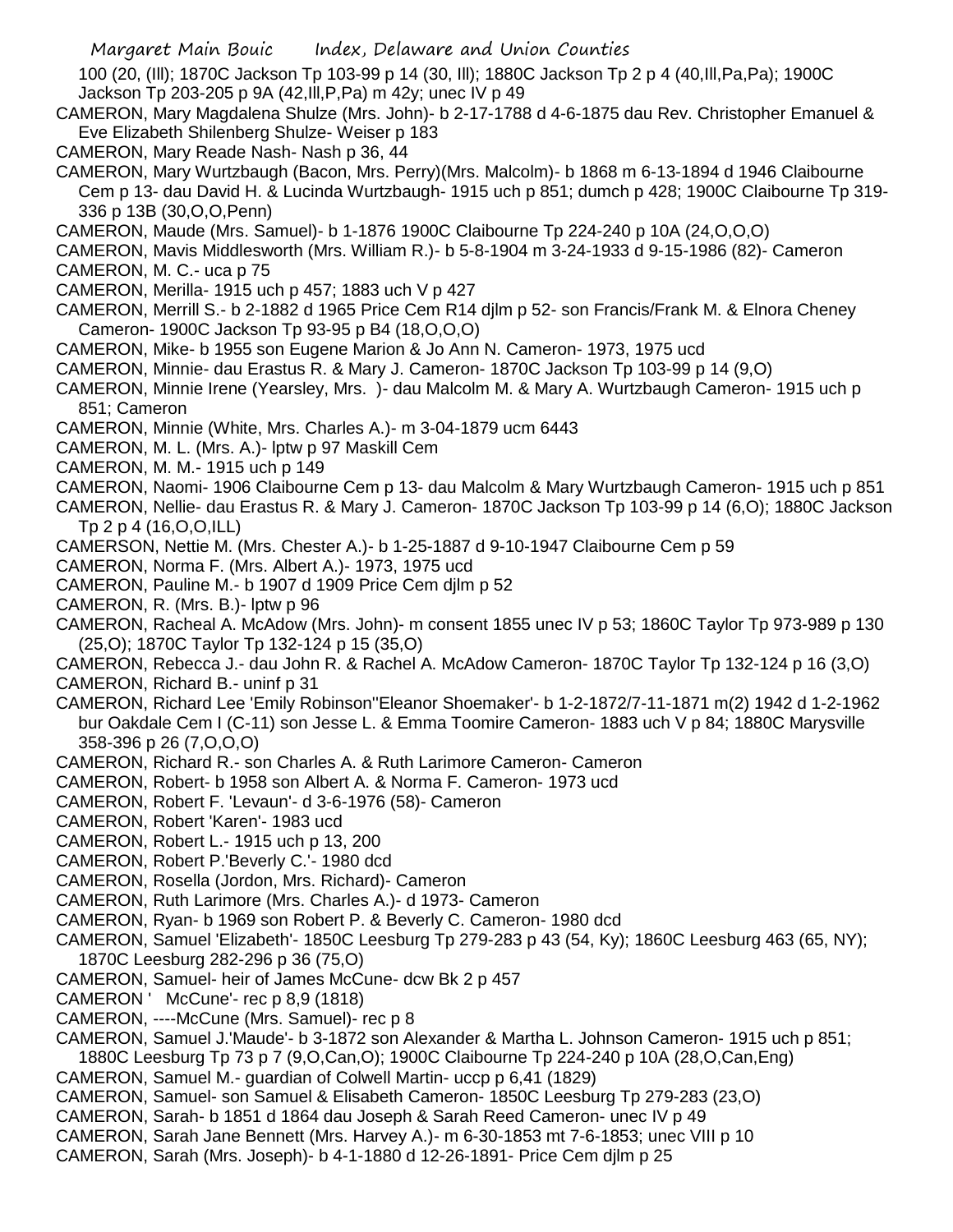CAMERON, Sarah- dau Joseph & Sarah Cameron- b 4-19-1864 d 6-14-1881 Price Cem R13 djlm p 25 CAMERON, Sarah Reed (Mrs. Joseph)- b 4- 1809 m 3-26-1829 d 12-26-1891 dau Jesse & Christiana Reed-

1883 uch V p 84, 488, 497, 502, 655; 1985 uch p 74,75; 1830C Jackson Tp 475 p 297 (20-30);1850C Jackson Tp p 1 (41, Va); 1870C Jackson Tp 38 p 7 (61, Va); unec IV p 49

CAMERON, Sarah (Wilbur, Mrs. James)- m 10-29-1829 dau John & Andorothy Peck Cameron- 1985 uch p 75; 1915 uch p 462; 1883 uch V p 482

CAMERON, Sherlyn D. (Mrs. William P.)- 1980 dcd

CAMERON, Simon- brother John Cameron- 1985 uch p 74

CAMERON, Sophrona- license to John Fields 5-31-1848 lic returned, not used- unec VII p 39

CAMERON, Sophronia- dau Samuel & Elisabeth Cameron- 1850C Leesburg Tp 279-282 (19,O);1860C

Leesburg p 463 (25,O); lic to John Fields 5-31-1848 returned, not used unec VII p 39

CAMERON, Stanley S.- son Malcolm M. & Mary A. Wurtzbaugh Cameron- 1915 uch p 851

CAMERON, Stewart- Pabst 0

- CAMERON, Susannah Cochran (Mrs. Coradon)- m 4-13-1852 dcm; 1850C Thomson Tp 10- p 186 (21,O); 1860C Leesburg Tp 464 (33,O); 1870C Leesburg Tp 283-297 p 36 (47,O)
- CAMERON, Terry- son Clifford & Bertha M. Cameron'- 1959(6m), 1967, 1971, 1975, 1981, (Chris L.) 1983 ucd
- CAMERON, Terry- b 1958 ch Albert A. & Norma F. Cameron- 1973 ucd
- CAMERON, Tiff- 1948 Claibourne Tp uninf p 29
- CAMERON, Veronica Aprile (Crile, Mrs. Scott Wesley)- m 4-30-1990 Korea- dau Charles Sr. & Majina C. Foster - Cameron

CAMERON, Viola M. (Mrs. Clyde)- b 9-1873 1900C Richwood 27-29 p A2 (26,O,O,O) 1 ch

- CAMERON, Virgil K.- b 1-1893 son Francis/Frank M. & Elnora Cameron- 1900C Jackson Tp 93-95 p 14B (7,O,O,O)
- CAMERON, William- 1883 uch IV p 493
- CAMERON, William D.- step-father of Mildred Fenstermacher Allen- 1985 uch p 6
- CAMERON, William Dowling 'Clara E. Snowden'- b 1841 d 1933 Claibourne Cem p 49m 2-3-1870 ucm 4689 son Joseph & Sarah Reed Cameron- 1883 uch III p 339, V p 497, 502; 1985 uch p 75 1850C Jackson Tp (8,O); 1900C Jackson Tp 295-309 p 11B (58,O,Penn,-)
- CAMERON, William 'Emma'- 1870C Jackson Tp 100-97 p 14 (28,O); uca p 100

CAMERON, William P. 'Sherlyn D.'- 1980 dcd

- CAMERON, William R. 'Mavis Middlesworth'- b 9-3-1902 m 3-24-1933 d 9-21-1981 (79) son Judge Richard Lee & Emily Robinson Cameron- Cameron
- CAMERSON, A. O.- unec XII p 53, Marysville 1842
- CAMM, Daisy G. Hoffman (Mrs. John)- b 11-24-1887 m 12-25-1912 d 11-27-1984 (87) bur Prospect Cem- dau Henry H. & Minnie Schenck Hoffman- Camm; 1961, 1969, 1971 dcd
- CAMM, John 'Daisy G. Hoffman'- m 12-25-1912 d 1954- Camm

CAMM, Marjorie (Smith, Mrs. )- dau John & Daisy G. Hoffman Camm- Camm

CAMMANN, Amy Evelyn- b 9-7-1904 dau George Philip & Jean B. Gallatin Cammann- Weiser p 209

- CAMMANN, Anna Catharine- b 10-25-1842 dau George Philip & Anna Catharine Lorillard Cammann- Weiser p 209
- CAMMANN, Anna Catharine Lorillard (Mrs. George Philip)- b 10-23-1809 d 12-22-1897- dau Jacob & Anna Margaretta Kunze Lorillard- Weiser p 208
- CAMMANN, Anna Margaretta- b 8-6-1835 d 1-7-1903 dau George Philip & Anna Catharine Lorillard Cammann- Weiser p 208
- CAMMANN, Donald Muhlenberg 'Sophie Edwards Spencer'- b 4-13-1852 m 11-26-1901 son George Philip & Anna Catharine Lorillard Cammann- Weiser p 209
- CAMMANN, Edward Crary 'Helena Van Kortland Clarkson'- b 5-12-1874 m 5-26-1907 son Hermann Henry & Ella C. Crary Cammann- Weiser p 209
- CAMMANN, Ella C. Crary (Mrs. Herbert Schuyler)- m 6-5-1873- Weiser p 209
- CAMMANN, Francis N. Schenck (Mrs. George Philip)- m 9-8-1859 d 1890- Weiser p 208
- CAMMANN, Frederic Almy- b 12-23-1898 son George Philip & Jean B. Gallatin Cammann- Weiser p 208

CAMMANN, George Philip 'Anna Catharine Lorillard'- b 9-7-1804 m 4-18-1838 d 2-14-1863- Weiser p 208

CAMMANN, George Philip 'Francis N. Schenck'- b 11-23-1837 d 1-14-1872 son George Philip & Anna Catharine Lorillard Cammann- Weiser p 208

CAMMANN, George Philip 'Jean B. Gallatin;- b 12-27-1861 m 1-19-1894 son George Philip & Francis N.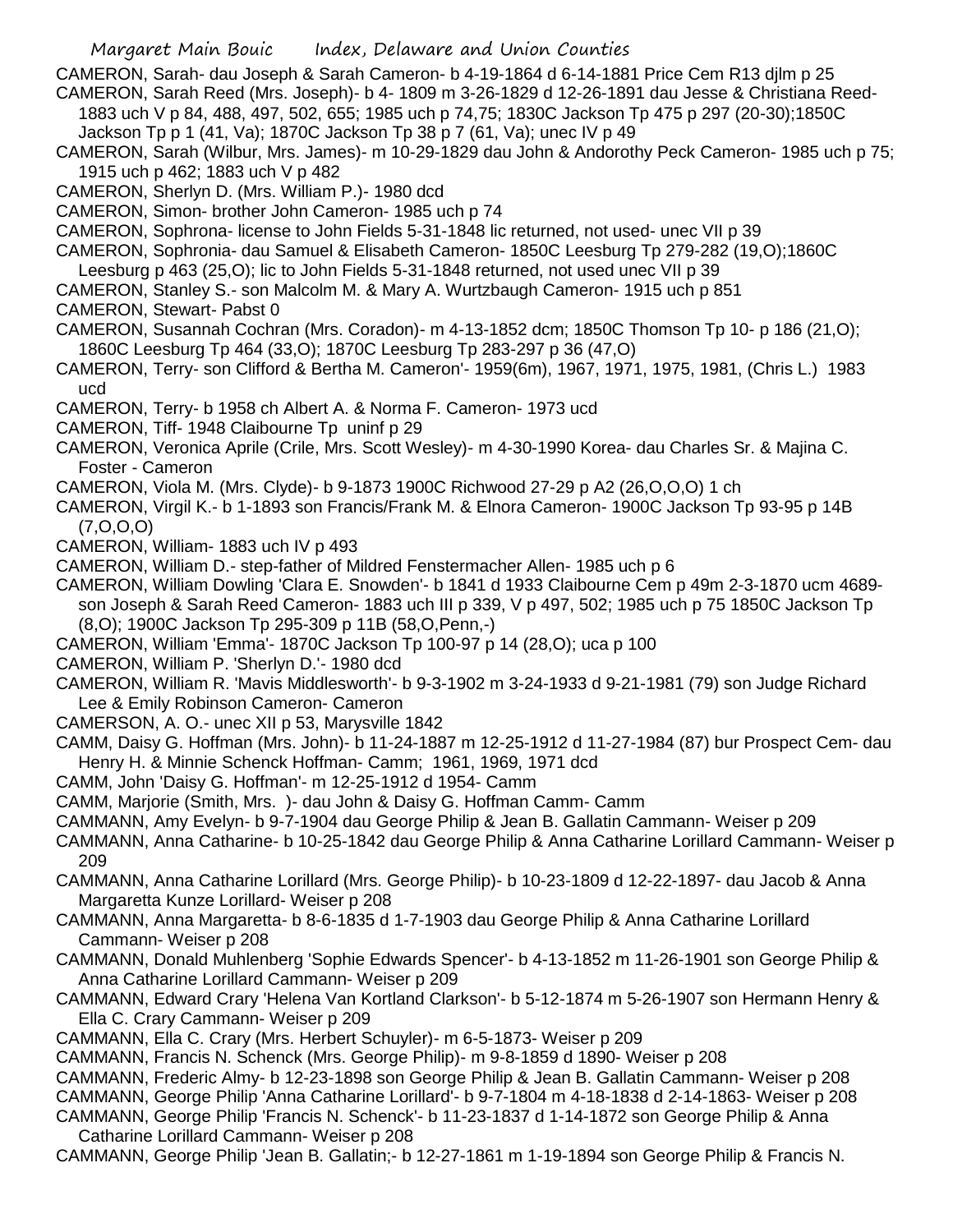Schenck Cammann- Weiser p 208

- CAMMANN, Grace H. Churchill (Mrs. Henry Lorillard)- m 6-8-1898- Weiser p 209
- CAMMANN, Helena van Kortland Clarkson (Mrs. Edward Crary)- m 5-26-1907- Weiser p 209
- CAMMANN, Henry Lorillard 'Grace H. Churchill'- b 5-1864 m 6-8-1898 son Jacob Lorillard & Isabella Apolline Mali Cammann- Weiser p 209
- CAMMANN, Herbert Schuyler 'Katharine van Ransselaer Fairfax'- b 12-1884 m 4-18-1911 son Hermann Henry & Ella C. Crary Cammann- Weiser p 209
- CAMMANN, Hermann Henry 'Ella C. Crary'- b 1-30-1845 son George Philip & Anna Catharine Lorillard Cammann- Weiser p 209
- CAMMANN, Hermann Muhlenberg- b 10-1882 d 4-29-1883 son Hermann Henry & Ella G. Crary Cammann-Weiser p 209
- CAMMANN, Isabella Apolline Mali (Mrs. Henry Lorillard)- b 12-26-1843 d 2-9-1872- Weiser p 209
- CAMMANN, Isabelle Mali- b 1-13-1868 dau Jacob Lorillard & Isabella Apolline Mali Cammann- Weiser p 209
- CAMMANN, Jacob Lorillard 'Isabella Apolline Mali'- b 6-21-1840 d 7-5-1868 son George Philip & Anna Catharine Lorillard Cammann- Weiser p 209
- CAMMANN, Jean B. Gallatin (Mrs. George Philip)- b 12-5-1873 m 11-19-1894- Weiser p 208
- CAMMANN, Katharine van Ransselaer Fairfax (Mrs. Herbert Schuyler)- m 4-18-1911- Weiser p 209
- CAMMANN, Maria Margaretta (Weyman, Mrs. Charles S.)- b 6-4-1834 m 11-19-1867 d 5-7-1889- dau George Philip & Anna Catharine Lorillard Cammann- Weiser p 208
- CAMMANN, Mary Evelyn (Cunningham, Mrs. W. DeLancey)- b 8-5-1860 d 10-3-1904 dau George Philip & Francis N. Schenck Cammann- Weiser p 208
- CAMMANN, Philip Gallatin- b 4-12-1896 son George Philip & Jean B. Gallatin Cammann- Weiser p 208
- CAMMANN, Robert Fulton- b 4-23-1878 son Hermann Henry & Ella C. Crary Cammann- Weiser p 209
- CAMMANN, Sophie Edward Spencer (Mrs. Donald Muhlenberg)- m 11-26-1901- Weiser p 209
- CAMMANN, William Edgar- b 5-24-1863 d 1-19-1865 son George Philip & Francis N. Schenck Cammann-Weiser p 209
- CAMMEACK, Maude (Myers, Mrs. Clinton Ebenezer)- 1985 uch p 101
- CAMMEL, James- 1880C Delaware Tp p 320A
- CAMMEL, John- 1880C Troy Tp p 334C
- CAMODY, Kate- 1880C Delaware Town p 509A
- CAMP, --1915 uch p 472; 1883 uch V p 604
- CAMP, Abraham 'Dorothy Harbottle'- m 8-23-1863 dcm- 1880C porter Tp p 450A
- CAMP, Alice Gray (Mrs. Raymond O.)- d 11-29-1962 (64) bur Radnor- Camp
- CAMP, Barbara Lynn- b 11-23-1975 dau David G.& Betty June Wilson Camp- Bell 135(10)2112; Graham 161152112; Macklin p 129; Pounds 14263112; Weaver 129(11)2112; J. Wilson 13910)12; opc 1011; 1979, 1981, 1983 ucd; 1985 uch p 147
- CAMP, Benjamin 'Sarah Shaw'- m 11-5-1826 dcga p 35 Del Patron & Frank. Chron
- CAMP, Betty June Wilson (Mrs. David G.)- b 6-1947 m 6-10-1967 dau Donald Willis & Gladys Pounds Wilson-Bell 135(10)211; Graham 16115211; Macklin p 112, 129; Pounds 1426311; Weaver 129(11)211; John
- Wilson 13(10)1; opc 915; 1967, 1971, 1973, 1975, 1979, 1981, 1983, 1991 ucd
- CAMP, Carol (Mrs. David A.)- 1975, 1979, 1981, 1983. 1991 ucd
- CAMP, Carol (Tanner, Mrs. )- dau Howard H. Camp- Camp
- CAMP, Carrie Maria Shreyer (Mrs. Russell)- b 7-6-1898 m 4-3-1926 dau George & Ola Detwiler Shreyer-Weaver 125112
- CAMP, Celista J.- d 12-27-1850 (2-10-4) Shawtown Cem Powell p 360
- CAMP, David A. 'Carol'- 1975, 1979, 1981, 1983, 1991 ucd
- CAMP, David G. 'Betty June Wilson'- div. 1985 uch p 147; Graham (16115211); Pounds (1426311); Weaver (129(11)211) 1967, 1971, 1973, 1975, 1979, 1981, 1983, 1991 ucd
- CAMP, David 'Julia Comstock'- m Apr. 1820 dcga p 11 Franklin Chron
- CAMP, Edgar A. 'Rosemary'- 1971, 1973 ucd
- CAMP, Edgar- b 1961 son Edgar A. & Rosemary Camp- 1971, 1973 ucd
- CAMP, Eliza D.- d 9-17-1859(11m3d) Shawtown Cem Powell p 360 dau Truman & Ruth Camp
- CAMP, Emily- d 12-25-1850 (5-4-9) Shawtown Cem Powell p 360 dau Truman & Ruth Camp
- CAMP, Emlon T.- d 10-19-1851 (4 wks)- Shawtown Cem- Powell p 360
- CAMP, Ethel (Mrs. Howard H.)- Camp
- CAMP, Eva Leone Freshwater (Mrs. Howard)- b 5-21-1906 dau David Miles & Elizabeth Philips Freshwater-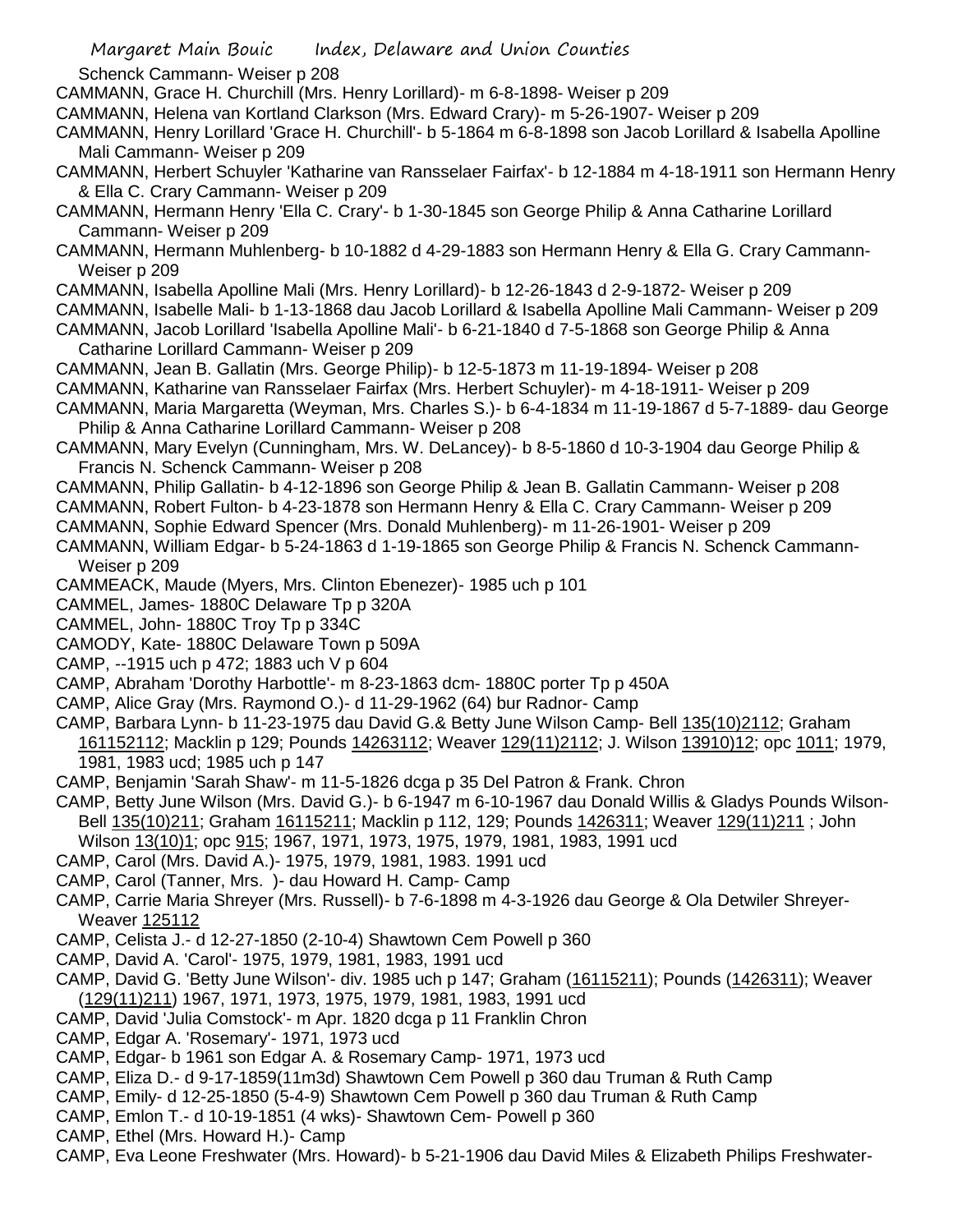Freshwater p 121

- CAMP, Eva (Miller, Mrs. Henry)- dau Ivan & Jeannette L. Easterday Camp- Camp
- CAMP, Flossie L.- #236 unec IX p 1
- CAMP, Gladys M.- b 1898 d 1939 Mlb p 187
- CAMP, Hannah (Mrs. Truman)- d 2-10-1839 (28-7-15) Shawtown Cem- Powell p 360
- CAMP, Rev. Harvey- unec II p 35, III p 8
- CAMP, Hiram S.- Pabst 0
- CAMP, Howard H. 'Ethel' d 1-18-1976 (86) bur Radnor- brother Raymond O. Camp- Camp
- CAMP, Howard 'Eva Leone Freshwater'- Freshwater p 121
- CAMP, Ivan 'Jeannette L.'- brother Raymond O. Camp- Camp
- CAMP, Jeannette L. Easterday (Mrs. Ivan)- m 11-7-1971 (71) bur Pleasant Hill Cem- Camp
- CAMP, Jennifer Marie- b 9-22-1979 dau David A. & Carol Camp- 1981, 1983, 1991 ucd
- CAMP, J. F.- 1908 dch p 471
- CAMP, Jo Ann (Bowsher, Mrs. Keith Wayne)- m 12-5-1946- Cowgill p 7
- CAMP, Joseph J. 'Ruth'- 1980 dcd
- CAMP, Josephine Bee (Maro, Mrs. Fred)(Biddle, Mrs. Charles)- b 9-12-1927 m 9-18-1949, 8-23-1957 dau Russell & Carrie Shreyer Camp- Weaver 1251121
- CAMP, Joyce (Milum, Mrs. )- dau Howard H. Camp- Camp
- CAMP, Julia Comstock (Mrs. David)- m Apr. 1820 dcga p 11; Franklin Chron.
- CAMP, Kenneth Vernon- b 9-11-1936 son Russell & Carrie Shreyer Camp- Weaver 1251124
- CAMP, Lee Ann- Camp
- CAMP, Leona (Hindle, Mrs. )- dau Raymond O. Camp- Camp
- CAMP, Mary Louise (Bradley, Mrs. Ed Jr.)- b 11-29-1934 m 6-22-1956 dau Russell & Carrie Shreyer Camp-Weaver 1251123
- CAMP, Michael Allen- son Ray & Shirley Jean Mykleburt Camp Maugans Anc p 159
- CAMP, Mildred Etta (Swarner, Mrs. Frederick Raymond)- b 12-30-1932 m 9-8-1950 dau Russell & Carrie Shreyer Camp- Weaver 1251122
- CAMP, Mitton- 1850C Jackson Tp 68 p 10 (25, NY)
- CAMP, M. M.- 1883 uch V p 497, 498
- CAMP, M. P.- 1915 uch p 472
- CAMP, Otto M.- b 1898 d 1944- Mlb p 187
- CAMP, Phebe Ann (Babcock, Mrs. Raymond Perry)- Asp (489)
- CAMP, Randall & Lyon- uca p 21, 90, 92
- CAMP, Randolph Craig- son Ray & Shirley Jean Mykleburt Camp- Maugans Anc p 159
- CAMP, Ray 'Shirley Jean Myklebust'- Maugans Anc p 159
- CAMP, Raymond O. 'Alice Gray'- d 11-5-1962 (75) bur Radnor
- CAMP, Rosemary (Mrs. Edgar A.)- 1971, 1973 ucd
- CAMP, Russell 'Carrie Shreyer'- b 9-2-1899 m 4-3-1926- Weaver (125112)
- CAMP, Ruth (Mrs. Joseph J.)- 1980 dcd
- CAMP, Ryan Burkhart- b 3-8-1977 son David A. & Carol Burkhart Camp- Camp; 1979, 1981, 1983 ucd
- CAMP, Sarah Shaw (Mrs. Benjamin)- m 11-5-1826 dcga p 35, 50; Del Patron & Fr Chron dau John Shawdumch p 300
- CAMP, Shirley Jean Mykleburt (Mrs. Ray)- dau Elmer & Lola Yessler Mykleburst- Maugans Anc p 158, 159
- CAMP, Rev. S. W.- unec XIV p 52
- CAMP, Tricia Michelle Smith (Mrs. William David)- m 10-8-1994 dau Walter & Rosemary Smith- Graham (161152111); Bell (135(10)2111(
- CAMP, William David 'Tricia Michelle Smith'- b 4-4-1972 m 10-8-1994 son David G. & Betty June Wilson Camp- Bell 135(10)2111; Graham 161152111; Pounds 14263111; Weaver 129(1102111; J. Wilson 13(10)11; 1979, 1981, 1983 ucd; 1985 uch p 147; opc 1008
- CAMP, Zula (Ogle, Mrs. Arch)- Maugans Anc p 183, 202, 223
- CAMPANA, Kristin A.- query- Allen, unec XIV p 51
- CAMPBALL, James D.- unec XII p 56 (1843)
- CAMPBALL, Mary- d Thurs. eldest dau James D. Campball (8), unec XII p 56
- CAMPBEL, Elizabeth (Simpkins, Mrs. Thomas)- m 10-18-1821 Madison Co- unec Vp 22
- CAMPBELL, ---Pabst 6 p 33; delge III p 38; family of Rosemary Romine #72; unec IX p 30
- CAMPBELL, -----s of Argyle- McKitrick p 429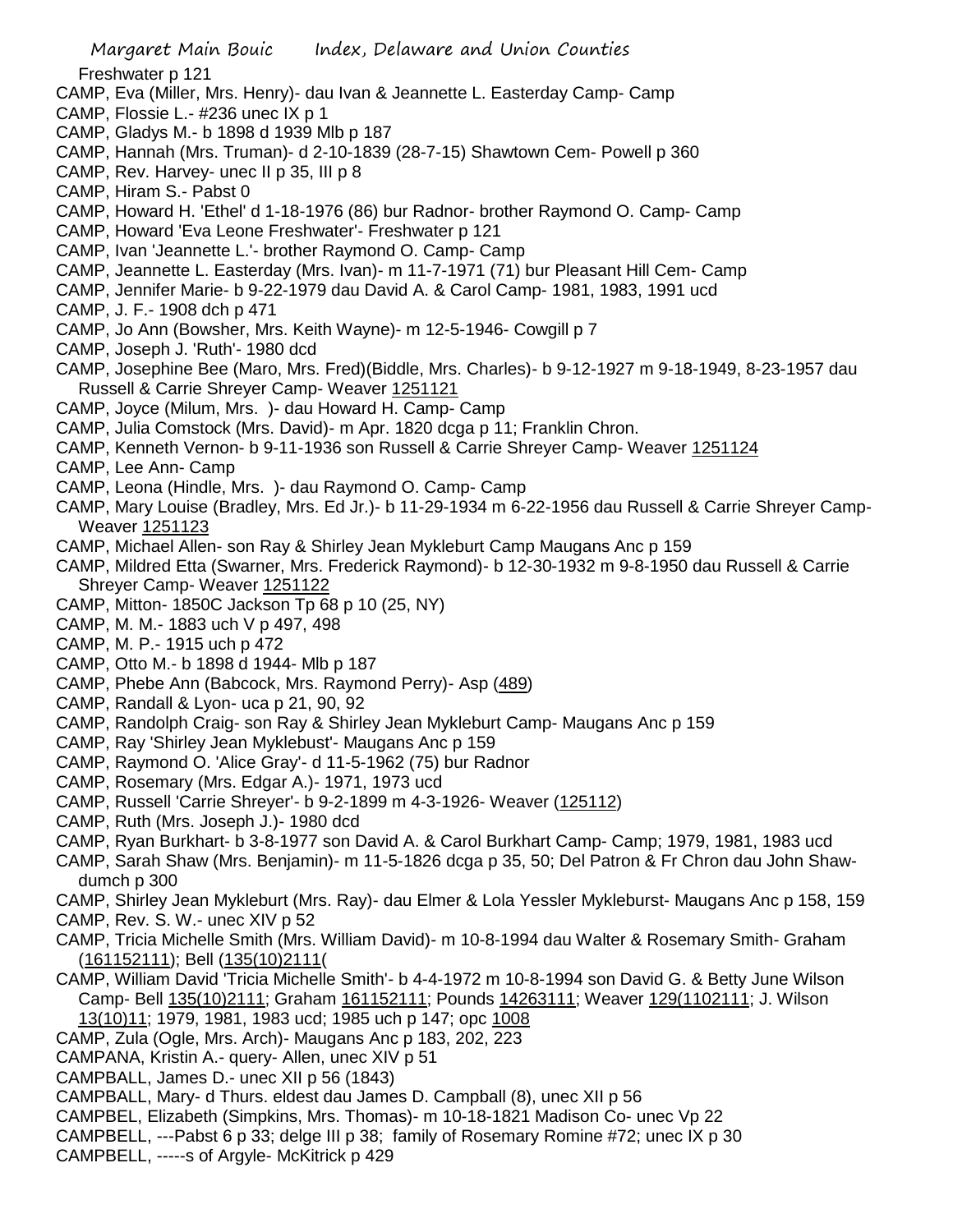- Margaret Main Bouic Index, Delaware and Union Counties
- CAMPBELL, LITTLE & CO.- delge VII p 43, 44
- CAMPBELL, Esq.- Pabst 6 p 49
- CAMPBELL, Major- Powers p 214
- CAMPBELL, Prof. 1880 dch p 510
- CAMPBELL, ---b 8-16-1867, colored ch James Campbell, dcb
- CAMPBELL, Acel J. 'Sophronia Douglas'- m 10-28-1847 ucm 1261
- CAMPBELL, Ada (Tyson, Mrs. Harry Benjamin)- Weiser p 604
- CAMPBELL, Adaline- Pabst 8 p 6
- CAMPBELL, Adda- dau Andrew J. & Anna Walker Campbell- 1880C Allen Tp 3 p 1 (7,O,O,O)
- CAMPBELL, Adeline Linton (Mrs. B. C.)- m 1826 Pabst 8 p 9; m Aug 1830 dcga p 5 Ohio State Gazette
- CAMPBELL, Adrina D. (Griffin, Mrs. William P.)- b 6-25-1925 m 12-25-1940 d 4-7-1994 (68) bur Mechanicsburg- dau John M. & Gladys E. Withem Campbell- Campbell
- CAMPBELL, Albert 'Sarah'- Campbell
- CAMPBELL, Alexander- 1915 uch p 233; 1883 uch III p 349, V p 415
- CAMPBELL, Alexander 'Nancy' b 9-12-1788 Ireland d 3-4-1866 W. Va- Freshwater p 160A, 179
- CAMPBELL, Alfreda Blanche Gabriel (Mrs. Ernest Y.)- b 4-13-1919 m 6-14-1942 dau Fred & Alma Russell Gabriel- 1985 uch p 55; Gabriel 16712; Newhouse 1322112
- CAMPBELL, Alice (Mrs. Richard D.)- 1975, 1979, 1991 ucd
- CAMPBELL, Allan- son Arthur & Hazel M. Campbell- Campbell
- CAMPBELL, Allen- son Wilbur L. & Loa Richardson Campbell- Campbell
- CAMPBELL, Allie- dau Charles & Mary E. Campbell- 1870C Marysville-paris Tp 103 p 12 (10,O)
- CAMPBELL, Alma F.- b 1870 d 1955 Oak Grove Cem I p 129 (F-R8-11)
- CAMPBELL, Amanda Harris (Mrs. James)- m 7-22-1865 dcm
- CAMPBELL, Amanda (Kirkpatrick, Mrs. James)- m 1-1-1856 ucm 2375 dau William W. & Amelia Campbell-1850C Paris Tp 646-660 p 98 (22,O); unec VIII p 35
- CAMPBELL, Amelia (Mrs. )- b 1777 Stanton Va d 8-9-1852 (75y) Oakdale Cem 381 I p 153 (C-4)
- CAMPBELL, Amelia Erwin (Mrs. Wilson)- m 10-14-1825 Madison Co unec V p 16
- CAMPBELL, Amelia (Mrs. William W.)- 1850C Paris Tp 646-660 p 98 (50, Va)
- CAMPBELL, Amelia (Zebold, Mrs. )- d 6-1-1909 (69y8m) dau Miner & Mary Campbell- Claibourne Cem p 25
- CAMPBELL, Amzi Redmon- b 4-2-1833 d 5-10-1920 dau Neville & Jane Campbell Redmon- dcc Helen Gearon McMillen see 7
- CAMPBELL, Andrew- hmp p 112
- CAMPBELL, Andrew J. 'Anna Walker'- m 1-17-1872 ucm 5045; 1908 dch p 389; 1880C Union Tp 3 p 1 (36,O,O,O); unec VI p 5
- CAMPBELL, Andrew 'Mary'- Warren; Swick p 17
- CAMPBELL, Mrs. dpc p 81
- CAMPBELL, Ann (Query)- unec VI p 5
- CAMPBELL, Ann Colbert (Mrs. William)- m 5-31-1829 ucm 178; 1883 uch III p 288; 1850C Marysville 541-552 p 83 (42,O); unec II p 26
- CAMPBELL, Ann Eliza- dau Huldah Maine Campbell- Asp 622
- CAMPBELL, Ann M. Barrows (Mrs. Prescott)- m 5-31-1838 dcm
- CAMPBELL, Ann- b 1952 dau Warren Laibe & Ruth Holmes Campbell- 1971 dcd
- CAMPBELL, Anna Maria- dau Asa & Eleanor Barrows- Blockhouse Cem Powell p 51
- CAMPBELL, Anna Maria- dau Patrick & Frances Stockton Campbell- Powers p 260
- CAMPBELL, Anna Walker (Mrs. Andrew J.)- m 1-17-1872 ucm 5045; 1880C Union Tp 3 p 1(27,O,O,O); unec VI p 8
- CAMPBELL, Anne C.(McAndrew, Mrs. )- dau Rev. Louis E. & Anne Coelle Alkire Campbell- dpc p 64; Campbell
- CAMPBELL, Anne Coelle Alkire (Mrs. Rev. Louis E.)- dpc p 64
- CAMPBELL, Anne- dau Warren Laibe & Ruth Holmes Campbell- Campbell
- CAMPBELL, Anora Gorman (Mrs. Charles H.)- m 3-21-1865 dcm
- CAMPBELL, Antoinette Evans (Mrs. Rev. James S.)- hmp 214
- CAMPBELL, Arch E.- dpc p 64
- CAMPBELL, Arthur 'Hazel M.'- Campbell
- CAMPBELL, Arthur 'Irma Brown'- Maugans Anc p 206
- CAMPBELL, Arthur Ransome-b 7-17-1883 Delaware Town dcb- son William Bazil & Susan C. Burroughs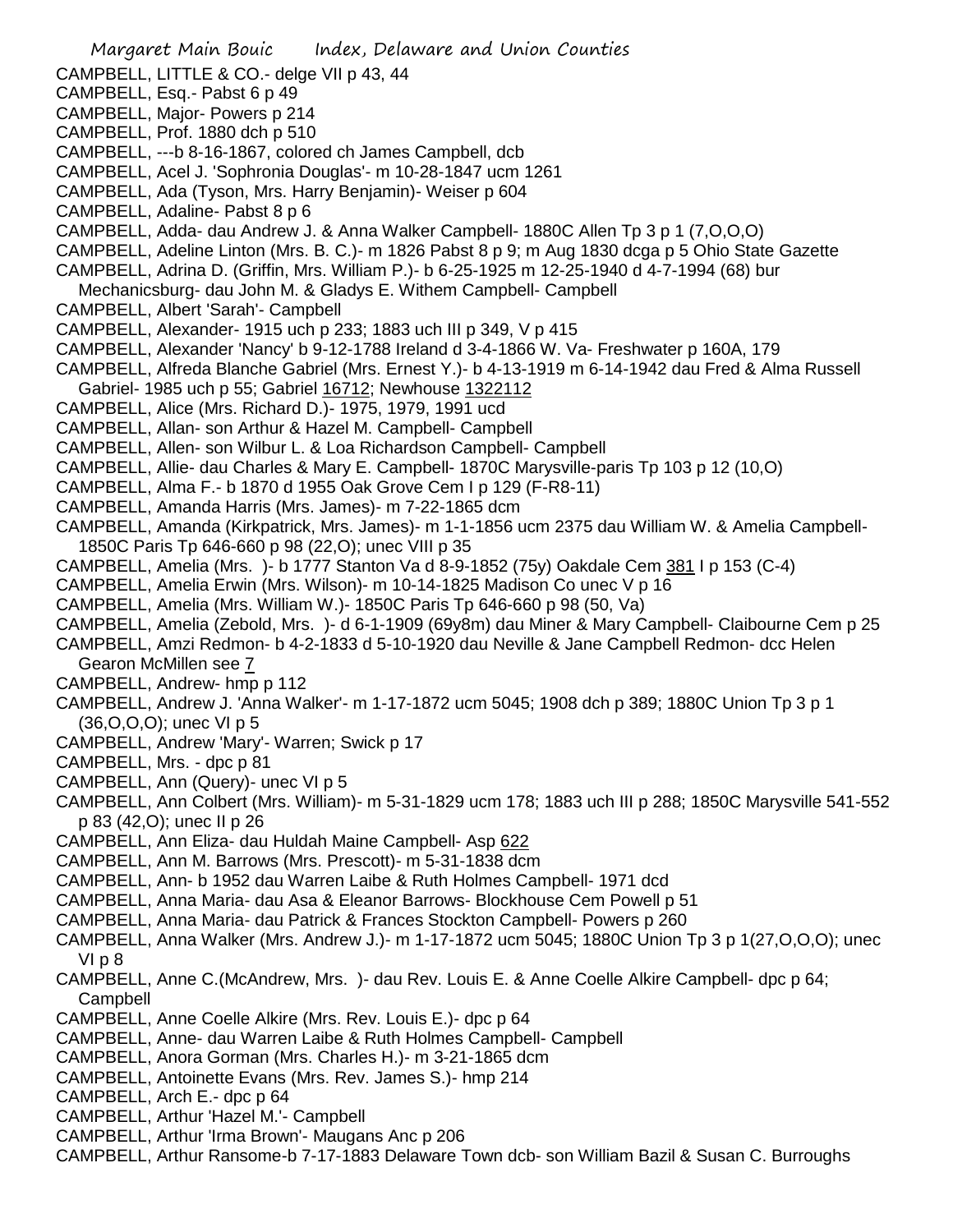Margaret Main Bouic Index, Delaware and Union Counties Campbell- 1908 dch p 759 CAMPBELL, Asa D.- 1840C Radnor Tp p 107 (20-30); delge IV p 5 CAMPBELL, Asael 'Sophronia'- 1850C Darby Tp 1686-1706 p 250 (30,O) CAMPBELL, Ashley Blaine- dau Donna L. Campbell- Campbell CAMPBELL, Azel- son Thomas L. & Sara Johnson Campbell- query Sue O'Donnell CAMPBELL, Barbara Ann (Roush, Mrs. Kenneth Harley)- b 1-8-1934 m 6-10-1951- Weiser p 381 CAMPBELL, Barbara Jean Henning (Mrs. Thomas)- b 5-16-1931 dau Ralph Lee & Doris Mable Maxwell Henning- Weiser p 733 CAMPBELL, Barton 'Ernestine Dishon' b 11-17-1899 Pa d 10-15-1960 WWI II p 82 (H-R17-1) CAMPBELL, Basil 'Margaret'- Campbell CAMPBELL, Bayes- delge IX p 53, 60 CAMPBELL, B. C. 'Adeline Linton'- Pabst 8 p 9 CAMPBELL, Becky Oelker (Mrs. Mike)- dau Richard & Carolyn Oelker- Campbell CAMPBELL, Ben- shot, Madison Press 6-3-1879, unec XIV p 44 CAMPBELL, Benajah- Maugans Anc p 213 CAMPBELL, Benjamin F. (1842)- delge VI p 21 CAMPBELL, Benjamin N. 'Delores G.'- 1980 dcd CAMPBELL, Bernice (Shaw, Mrs. Wayne)- 1985 uch p 95 CAMPBELL, Bertha M. Ginn (Mrs. William H.)- dau Moses & Sarah R. Carter Ginn- 1908 dch p 693 CAMPBELL, Bessie W.- dau Charles & Elizabeth Little Campbell- 1870C (13,O) CAMPBELL, Betsey Echnard/Eckard (Mrs. Bushnell/Breshnell)- m 3-28-1845 ucm 1036; unec VI p 31 CAMPBELL, Beverly Ann (Miller, Mrs. )(Greenbaum, Mrs. Clarence Andrew)- b 9-22-1948 m 7-4-1974- St. Paul p 119 CAMPBELL, Beverley L.- Campbell CAMPBELL, Beverly (Mrs. Rev. Jeffrey)- Campbell CAMPBELL, Beverly (Six, Mrs. William)- dau Joseph A. Campbell-Campbell CAMPBELL, Bill 'Jo Ann'- 1980 dcd CAMPBELL, Billie Jo- b 7-17-1978 ch Robert B. & ---Holycross Campbell- Campbell CAMPBELL, Blanche E.- b 1885 d 1950 Oakdale Cem I p 129 (F-R8-11) CAMPBELL, Bobby- son Keith Campbell (4-1990)- Campbell CAMPBELL, Bonnie- b 1911 d 1980 Our Lady of Lourdes Cem lptw p 52 CAMPBELL, Bonnie- dau Wilbur L. & Loa Richardson Campbell- Campbell CAMPBELL, Bonnivere Kay (Ward, Mrs. Ronald Allen)- b 2-26-1943 m 11-23-1963 dau Chalmer L. & Evelyn Elizabeth Steffen Campbell- Cowgill p 74 CAMPBELL, Bruce- b 1967 son Loren S. & Sharon R. Campbell- Campbell; 1969, 1971 dcd CAMPBELL, Burton 'Mary Frances Persell'- m 12-24-1917- Howison (1219) CAMPBELL, Bushnell/Breshnell 'Betsey Echnard/Eckard'- m 3-28-1845 ucm 1036; unec VI p 31- son Thomas L. & Sara Johnson Campbell- query Sue O'Donnell CAMPBELL, Bushnell 'Sarah Cork'- m 9-15-1837 ucm 447; unec II p 47, III p 30 CAMPBELL, C.- hadc p 40; 1849 Orange Tp CAMPBELL, Caleb Bayle- son Patrick & Frances Stockton Campbell- Powers p 260 CAMPBELL, Caleb B. 'Nancy'- hmp p 71; Pabst 8 p 3; delge I p 14 CAMPBELL, Calista J. (Crumb, mrs. Edwin A.)- b 12-1831 d 2-1918 dau Zuriel & Jane Maxson Campbell- ped Estelle Crane Keefer 13- delge III p 53 CAMPBELL, Carol A. (Mrs. Glen M.)- 1981, 1983 ucd CAMPBELL, Caroline- dau Joshua & Ellen Campbell- 1850C Troy Tp 2541 p 135 (7,O) CAMPBELL, Caroline Louise (Flenniken, Mrs. John Calvin)- Powers p 171 CAMPBELL, Carrie- b 1975 dau Glen M. & Carol A. Campbell- 1981, 1983 ucd CAMPBELL, Carrie Shaw (Mrs. )- dau John L. & Mary P. Todd Shaw- dumch p 301 CAMPBELL, Catherine- dpc p 14; Pabst 8 p 6 CAMPBELL, Catherine Brewer (Mrs. )(Weiant, Mrs. Thomas)- dau Richard Brewer- 1908 dch p 875 CAMPBELL, Catherine Louise- b 7-21-1958 dau William E. & Nancy Stratton Ulrich Campbell- Weiser p 47

- CAMPBELL, Catherine M./Kitty- dau Charles & Elizabeth Little Campbell- 1870C 99,O)
- CAMPBELL, Catherine (Martin, Mrs. )- dau Karl A. & Gladys Walters Campbell- Campbell
- CAMPBELL, Catherine- b 3-11-181- dau Patrick & Frances Stockton Campbell- Powers p 260
- CAMPBELL, Catherine (Toothaker, Mrs. )- dau Duncan Campbell- dcw Bk 3 p 403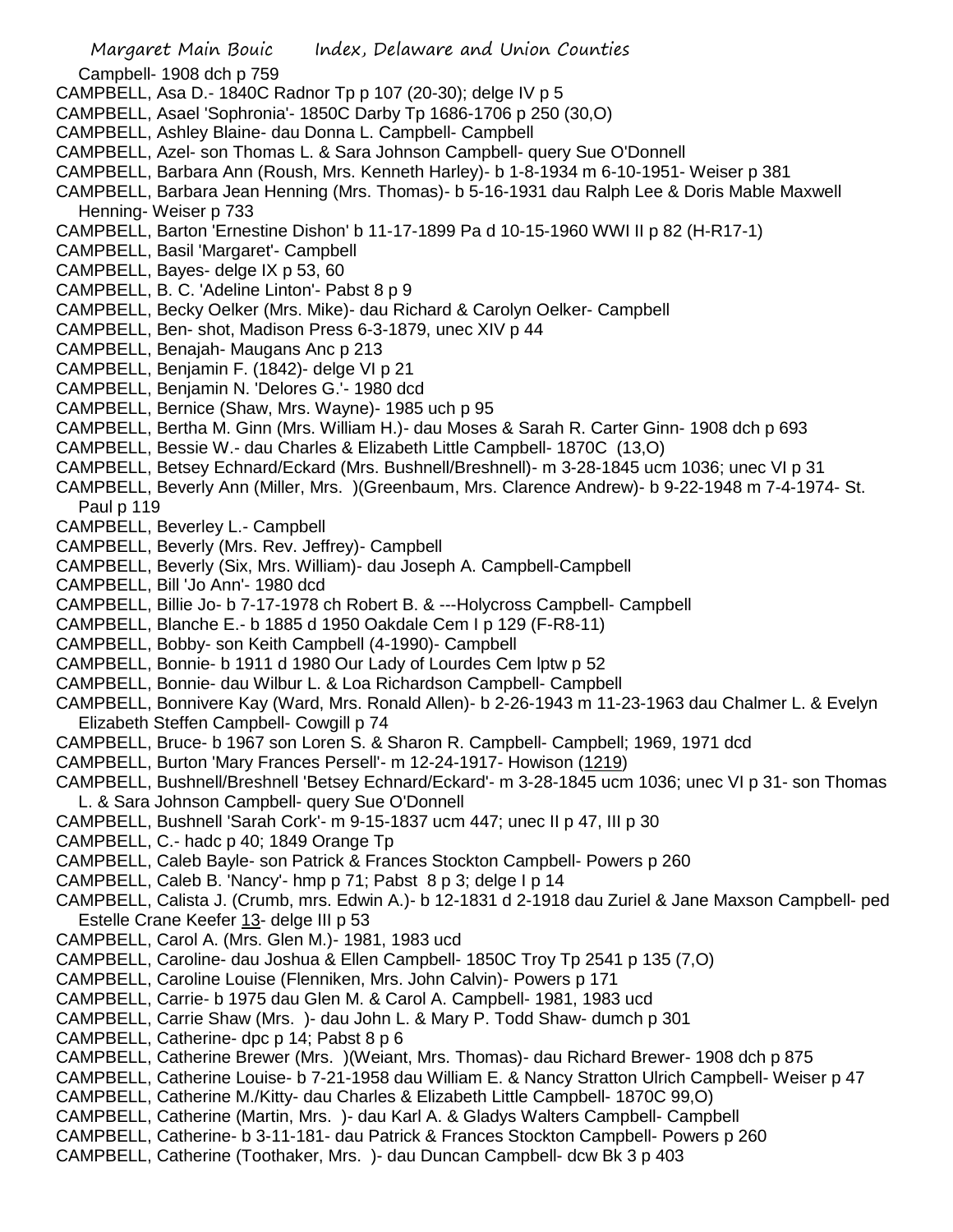CAMPBELL, Cathy- dau Howard Campbell- Campbell

- CAMPBELL, C. B.'Adaline Linton'- m Aug. 1830 Ohio State Gazette- dcga p 51- dpc p 18
- CAMPBELL, Celia Levinston (Jeffrey, Mrs. Myers)- dau Jump & Roxie Powers Campbell- Powers p 221
- CAMPBELL, Chad- b 1973 ch Glen M. & Carol A. Campbell- 1981, 1983, 1991 ucd
- CAMPBELL, Chalmer L. 'Evelybn Elizabeth Steffner'- Cowgill p 74
- CAMPBELL, Charles- 1880C Kingston Tp p 434A
- CAMPBELL, Charles- b 1970 son Charles E. & Linda Campbell- 1971, 1973, 1983, 1991 ucd
- CAMPBELL, Charles 'Cindy'- 1971 dcd
- CAMPBELL, Charles E. 'Susan M.'- 1991 ucd
- CAMPBELL, Charles Clay 'Clara''Helen Ollie Smith Huffman'- b 1885 son Andrew & Anne Campbell- unec VI p 5,6
- CAMPBELL, Charles E. 'Linda'- 1967, 1971, 1973, 1975, 1979, 1983 ucd
- CAMPBELL, Charles 'Elizabeth Smith'- b 7-9-1912 m 6-17-1939 son Charles & Minnie S. Protzeller Campbell-Weiser p 104
- CAMPBELL, Charles 'Ethel Hewitt'- Weiser p 161
- CAMPBELL, Charles H. 'Anora Gorman'- m 3-21-1865 dcm
- CAMPBELL, Charles- son Harrison & Rebecca Campbell- 1870c Paris Tp 57-58 p 8 (8,O)
- CAMPBELL, Charles- d 8-26-1990 (740 borther Herb Campbell- Campbell
- CAMPBELL, Charles 'Mary E.'- 1870C Marysville-Paris Tp 103 p 12 (45, Pa)
- CAMPBELL, Charles 'Minnie S. Protzeller'- m 9-18-1906- Weiser p 104
- CAMPBELL, Charles 'Ruth Talbot'- Maugans Anc p 159
- CAMPBELL, Charles 'Sarah'- Campbell
- CAMPBELL, Charlotte Gerstner (Mrs. John Alden)- Campbell
- CAMPBELL, Cheryl Lorene Barker (Mrs. Joseph Allen)- m 8-28-1983 dau William D. Barker- Campbell
- CAMPBELL, Chester 'Marica'- b 3-10-1794 d 7-14-1874 Africa Cem Powell p 178; Pabst 5 p 2; Pabst 0, 6 p 30; 1908 dch p 207; 1880 dch p 195, 446, 481; 1820C Sunbury Tp- see Cambell; delge V p 67, Vi p 71; delge VII p 7, 27, Orange Tp 1826
- CAMPBELL, Chester 'Margaret Reams'- Campbell
- CAMPBELL, Cindy (Mrs. Charles)- 1971 dcd
- CAMPBELL, Chris- b 1969 ch Charles E. & Linda Campbell- 1971, 1973, 1983, 1991 ucd
- CAMPBELL, Christiana (Mrs. Duncan)- d 1-28-1849 (80-10-15) Radnor Cem Powell p 232
- CAMPBELL, Christina Maree Martin (Mrs. )dau Charles T. Martin- Campbell
- CAMPBELL, Christine (Mrs. Ken R.)- 1991 ucd
- CAMPBELL, Christopher- b 1975 son Jack N. & Mary F. Campbell- 1975, 1979 ucd
- CAMPBELL, Clara (Mrs. Charles Clay)- unec VI p 5
- CAMPBELL, Clarence- son Andrew & Annie Campbell- unec VI p 5
- CAMPBELL, Clarence Harley Jr.- d 1929 son Charles H. & Lilymae Greer Campbell- Campbell
- CAMPBELL, Clarence H. 'Lilymae Greer'- b 4-2-1894 d 11-10-1965 son Charles & Sarah Campbell- Campbell
- CAMPBELL, Clarinda Ellen (Freshwater, Mrs. Ebenezer Archer)- m 3-27-1867 dau James M. Campbell-Freshwater p 43, 45
- CAMPBELL, Clarissa Witter (Mrs. Thomas)- m 10-23/25-1831 ucm 238; dau David & Sally Witter Witter- 1883 uch  $V$  p 11; unec II p 34
- CAMPBELL, Clyde- son Elmer & Lottie Hill Campbell- Campbell
- CAMPBELL, Clyde 'Juanita Martha Peoples'- (div)- Weiser p 87
- CAMPBELL, Craig- b 1971 son Charles E. & Linda Campbell- 1973, 1983, 1991 ucd
- CAMPBELL, Daniel Eugene- son Rev. Calvin & Kay Campbell- Campbell- engaged to Tamara Sprulock, dau Burl & Gerri Spurlock
- CAMPBELL, Danny Lee- b 1954 son Fred B. & Maybell Campbell- 1959, 1967, 1971,1973, 1975 ucd
- CAMPBELL, David- b 1803 d 1832 Oak Grove Cem Powell p 429; delge I p 29
- CAMPBELL, David E.- son Rev. Louis E. & Anne Coelle Alkire Campbell- dpc p 64; Campbell
- CAMPBELL, David 'Mary Lamb'- m 10-1827 dcga p 38, 40 Del Patron & Fr. Chron; 1880 dch p 356, 626, 707; 1908 dch p 389 1820C Orange Tp; 1835 men 7 #141 p 6 Berkshire Tp; 1840C Berkshire Tp p 181 (70-80); Pabst 7 p 2, 8 p 3,9; delge V p 67, IX p 53
- CAMPBELL, David 'Mary L.'- d 8-18-1832 (29) Marion Oak Grove Cem Powell p 101 dcga p 58
- CAMPBELL, David- d 5-15-1865 (28y2d) Oakdale Cem 1658 (18E) 3rd row, I p 51B; 1850C Marysville 54-552  $(13, 0)$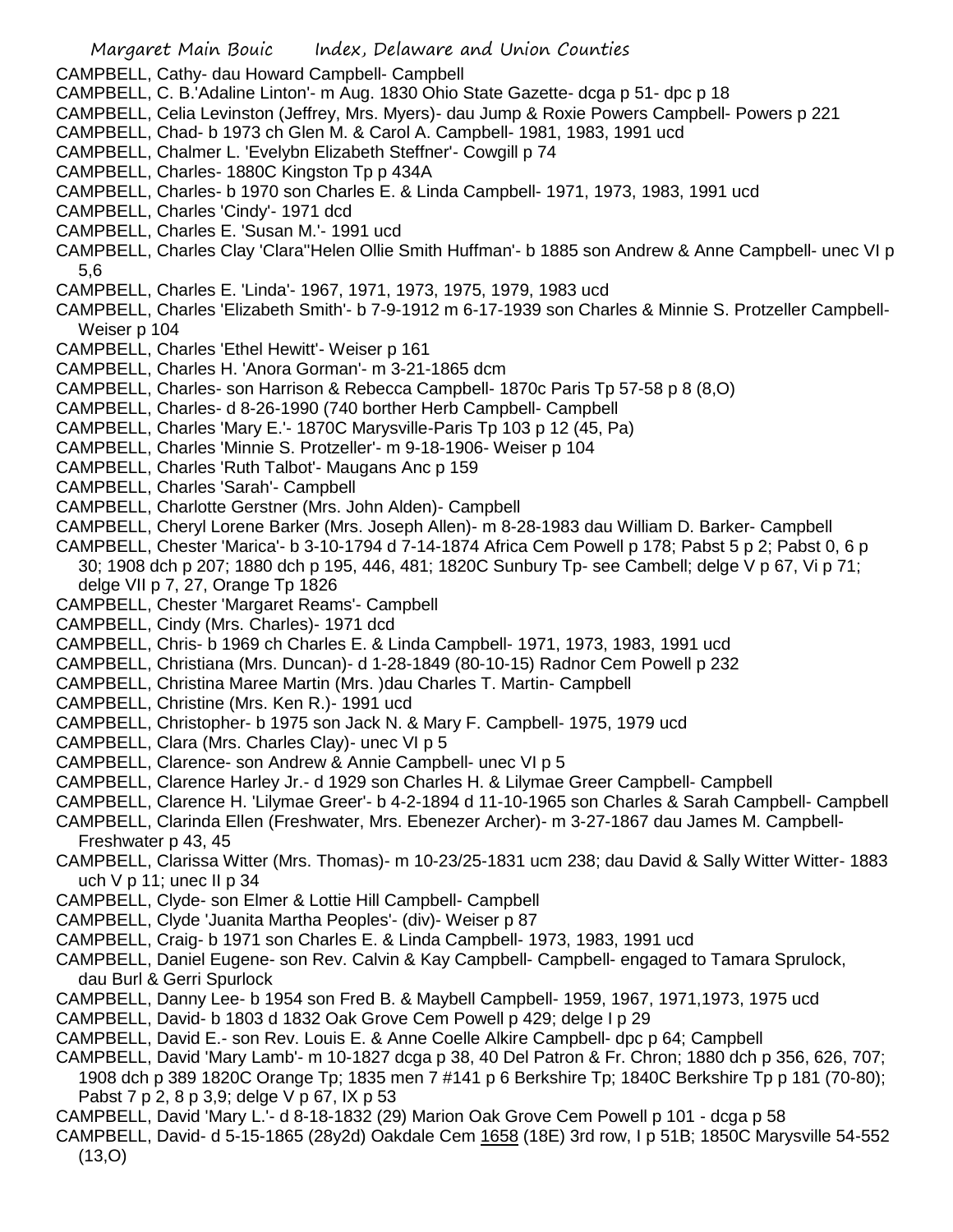CAMPBELL, David- son John F. Campbell- Campbell

- CAMPBELL, David- b 2-1-1800son Patrick & Frances Stockton Campbell- Powers p 260
- CAMPBELL, David 'Sally Janes'- Maugans Anc p 144
- CAMPBELL, David 'Stephanie Hobson'- McKitrick p 462
- CAMPBELL, David- son Wilbur L. & Loa Richardson Campbell- Campbell
- CAMPBELL, Debbie (Ayers, Mrs. Jack)- m 12-22-1971 dau Glen Campbell- Campbell
- CAMPBELL, Delores G. (Mrs. Benjamin N.)- 1980 dcd
- CAMPBELL, Delores L. Clark (Mrs. Mason A.)- d 6-19-1984 (51) Campbell
- CAMPBELL, Diane (Ramey, Mrs. )- dau Mason A. & Delores A. Clark Campbell- Campbell
- CAMPBELL, Dona- dau Andrew J. & Anna Walker Campbell- 1880C Union Tp 3 p 1 (2,O,O,O)
- CAMPBELL, Donald G.- 1980 dcd
- CAMPBELL, Donald- brother Joseph A. Campbell- Campbell
- CAMPBELL, Donald 'Pat'- son Wilbur & Reba Hill Campbell- Campbell
- CAMPBELL, Donna L.- b 8-14-1956 d 12-13-1989 (33) dau Sidney & Elizabeth Hamilton Campbell- Campbell
- CAMPBELL, Doris (Vance, Mrs. )- dau Chester & Margaret Rreams Campbell- Campbell
- CAMPBELL, Dorothy (Welch, Mrs. Herbert) (Reams, Mrs. William)- b 3-22-1916 d 12-22-1976 (60) Price Cemdau Elmer & Lottie Hill Campbell- Campbell
- CAMPBELL, Dudley Rhodes- b 11-7-1897 Delaware Town d 8-15-1977 (80) bur Leland Mich son Frank L. & Daisy Rhodes Campbell- dcb; delge IV p 4
- CAMPBELL, Duncan'Christiana'- d 9-25-1850 (82-4-20) Radnor Cem Powell p 232; dcw Bk 3 p 403; 1880 dch p 507, 510; 1908 dch p 285; 1830C Radnor Tp delge III p 71, IV p 4; 1835 men 51 #21 p 94 Radnor Tp; 1840C Radnor Tp p 101(70-80); Pabst 0; delge VII p 19; from Scotland, Natu. 9-23-1839, delge VIII p 58; see Cambell
- CAMPBELL, Earl H. 'Marilyn Laura James'- Maugans Anc p 215
- CAMPBELL, Earnest G.'Pearl Moore'- d 11-18-1969 (67) bur Fargo Cem son Mary Jane Campbell- Campbell
- CAMPBELL, Ebenezer G.- 1835 men 26 #15 p 44 Genoa Tp
- CAMPBELL, Edith (Mrs. Merle)- 1949 ucd
- CAMPBELL, C. Edith Skeels (Mrs. Walter L.)- b 10-21-1904 d 1-16-1991 (86) bur Sparta- dau Sampsell Nicholas & Eliza Mae Reed Skeels- Campbell; 1961, 1980 dcd
- CAMPBELL, Edward- son Joshua & Ellen Campbell- 1850C Troy Tp 2541 p 135 (13,O)
- CAMPBELL, Effie- Pabst 0
- CAMPBELL, E. H.- d 1-13-1927 Oakdale Cem 3885(F117)
- CAMPBELL, inf dau of E. H. d 1-13-1927 Oak Grove Cem I p 126 (F-R7-13)
- CAMPBELL, Eileen (Chapman, Mrs. )- dau John M. & Gladys E. Withem Campbell- Campbell
- CAMPBELL, E. L. 'Louisa T. Bowsher'- m 3-1-1917 Cowgill p 11
- CAMPBELL, Elaine (Proescher, Mrs. Ronald E.)- m 8-8-1970 dau Warren L.& Ruth Holmes Campbell-Campbell
- CAMPBELL, Eleanor- dau Patrick & Frances Stockton Campbell- Powers p 260
- CAMPBELL, Elfrieda Kasper (Mrs. Sterl Wesley)- m 1952- Weiser p 384
- CAMPBELL, Elisa- dau Sally Campbell- 1850C Darby Tp 1687-1707 p 250 (18,O); unec VI p 10
- CAMPBELL, Eliza Jane (Ladd, Mrs. Job D.)- m 4-18-1849 dcm
- CAMPBELL, Eliza Jane- dau Thomas L. & Sara Johnson Campbell- query Sue O"Donnell, Mt, 8-1995 Box 90, Waukomis, Ok 73773
- CAMPBELL, Eliza (McKinnie, Mrs. Josiah)- m 9-22-1814 d 9-25-1836- 233, 260 dau Patrick & Frances Stockton Campbell-
- CAMPBELL, Eliza (Mrs. Marshall)- Maugans Anc p 204
- CAMPBELL, Elizabeth- unec II p 47
- CAMPBELL, Elizabeth (Mrs. )- b 9-1853 1900C Richwood 330-348 p 13A (46,O,at sea, Penn) m 20y 3 children
- CAMPBELL, Elizabeth Agnes (McKinley, Mrs. George)- dcq Dorothy Rogers Simpson 21
- CAMPBELL, Elizabeth (Clay, Mrs. James)- ped Gordon McClung #352 31, unec XIII p 10
- CAMPBELL, Elizabeth (Crandell, Mrs. Hiram)- ped Nola Crandall Freeman 17 #167- unec IX p 70
- CAMPBELL, Elizabeth Hamilton (Mrs. Sidney)- Campbell
- CAMPBELL, Elizabeth- dau Rev. Jeffrey & Beverly Campbell- Campbell
- CAMPBELL, Elizabeth Kirker (Mrs. Joseph)- b 1-20-1795 m 7-2-1816 d 10-25-1887 (93) dau Hon. Thomas Kirker- 1880 dch p 617; delge III p 63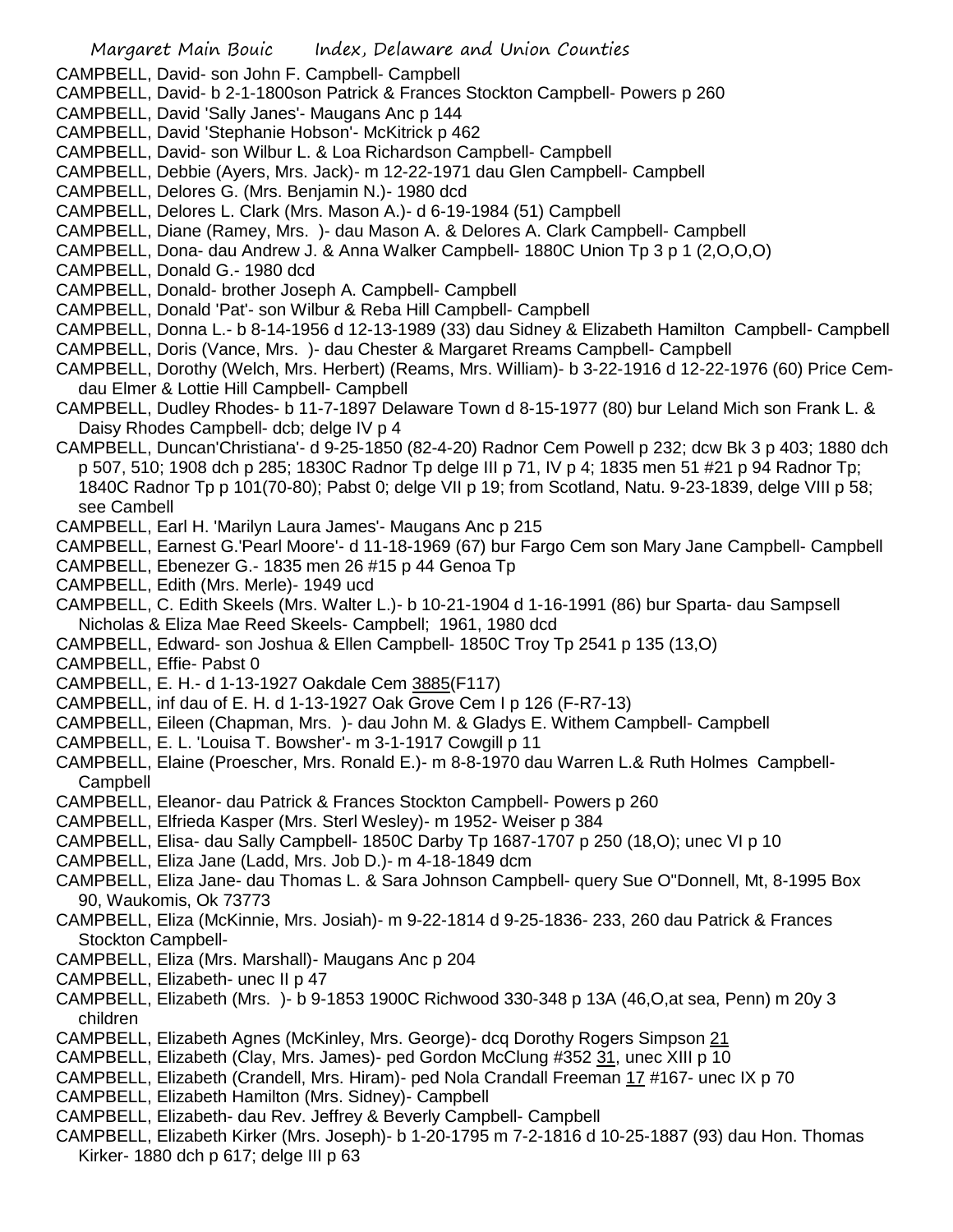- Margaret Main Bouic Index, Delaware and Union Counties
- CAMPBELL, Elizabeth L.- Powell p 429
- CAMPBELL, Elizabeth Meteer (Mrs. Michael)- m Jan 1805- McKitrick p 336
- CAMPBELL, Elizabeth Mettler, Mrs. Levi)- Powell p 321, 369
- CAMPBELL, Elizabeth (Rankens, Mrs. )- dau Duncan Campbell- dcw Bk 3 p 403
- CAMPBELL, Elizabeth Savage- dcc Helen Gearon McMillen 31
- CAMPBELL, Elizabeth Smith (Mrs. Charles)- m 6-17-1939- Weiser p 87
- CAMPBELL, Elizabeth (Swisher, Mrs. John)- m 11-9-1874 ucm 5529
- CAMPBELL, Elizabeth W. Little (Mrs. George W.)- m 8-27-1846 dcm; dau William Little; Campbell; 1908 dch p 868; 1850C Trenton Tp 944 p 75 (26,O)
- CAMPBELL, Ellen- 1980 dcd
- CAMPBELL, Ellen (Corbitt, Mrs. Matthew A.)- b 1845 d 1910 ped Janice Gerold Daugherty #157 31- unec IX p 44
- CAMPBELL, Ellen (Mrs. John)- d 3-10-1857 (46y Marlborough Cem p 144; Powell p 298
- CAMPBELL, Ellen (Mrs. Joshua)- 1850C Troy Tp 2541 p 135 (35,Ireland)
- CAMPBELL, Ellen- dau Joshua & Ellen Campbell- 1850C Troy Tp 2541 p 135 (9,O)
- CAMPBELL, ELLISON & CO.- delge VII p 43
- CAMPBELL, Elmer H. 'Lottie L. Hill- b 10-28-1874 d 1945 Oakdale Cem II p 81 (H-R15-11)
- CAMPBELL, Emaline Morris (Mrs. Hughey M.)- m 12-24-1844 Madison Co unec X p 8
- CAMPBELL, Emery- son Elmer & Lottie Hill Campbell- Campbell
- CAMPBELL, Emily Dunn (Mrs. Glenn Alton)- m 1953- Weiser p 385
- CAMPBELL, Emily Jane (Dougherty, Mrs. Thomas)- m 10-19-1865 dcm dau Joshua & Ellan Campbell- 1850C Troy Tp 2541 p 135 (4,O)
- CAMPBELL, Emma- b 1860 d 1944 Oakdale Cem I p 126(F-R7-12)
- CAMPBELL, Emma Daisy Rhodes (Mrs. Frank Little)- dau Dudley Rhodes- Campbell
- CAMPBELL, Emma Dorward (Mrs. William)- m 6-24-1932- Weiser p 104
- CAMPBELL, Emma (McKitrick, Mrs. Miles Sherman)- m 10-29-1897- McKitrick p 101
- CAMPBELL, Ernest Young 'Alfreda Gabriel'- b 10-19-1918 m 6-14-1942- Gabriel 4,5; dpc p 71, 111; 1985 uch p 55
- CAMPBELL, Ernestine Dishon (Mrs. Barton)- b 1909 d 2-5-1974 (64) Oakdale Cem II p 82 (H-R17-1) sister-in-law of Mrs. Ralph Gerard
- CAMPBELL, Esther Headings (Mrs. Walter Jr.)- dau Chancey & Gertie Headings- Campbell
- CAMPBELL, Esther Louise Shipe (Mrs. William)(Kuhns, Mrs. George)- b 6-19-1908 m 5-15-1926, 5-15-1937 dau William & Mary Etta Broscious Shipe- Weiser p 384
- CAMPBELL, Esther (Smith, Mrs. )- sister Harold C. Campbell- Campbell
- CAMPBELL, Esther- dau Thomas L. & Sara Johnson Campbell- query Sue O'Donnell
- CAMPBELL, Ethel- b 4-20-1880 Kingston Tp dau Charles & Rozetia Hall Campbell- dcb
- CAMPBELL, Etta (Beard, Mrs. Frank)- m 5-8-1901- Genther p 219
- CAMPBELL, Eva (Davenport, Mrs. )- dau Morland Campbell- Campbell
- CAMPBELL, Dr. Eva G.- d 3-27-1982 (86) bur Ripley- Campbell
- CAMPBELL, Eva (Mrs. Joseph A.)- Campbell
- CAMPBELL, Eva R. Flowers (Thompson, Mrs. Charles R.)(Mrs. Joseph)- dau David & Lillie Belle Jordan Flowers- Campbell; Thompson
- CAMPBELL, Evelyn Elizabeth Steffen (Mrs. Chalmer L.)- Cowgill p 74
- CAMPBELL, Evet (Petee, Mrs. )- dau Mason A. & Delores L. Clark Campbell- Campbell
- CAMPBELL, Fanny (Green, Mrs. Solomon)- m 1-15-1811
- CAMPBELL, Fanny (Ramsey, Mrs. )- dau Huldah Maine Campbell (or Canfield)- Asp 623
- CAMPBELL, Flora E. (Freshwater, Mrs. G. W. Jr.)- m 2-12-1884- Freshwater p 34
- CAMPBELL, Florence Lora (Lentz, Mrs. )(Baker, Mrs. Frank G.)- b 8-15-1864 WVa d 10-15-1945 bur Radnor-Warren-Swick p 17
- CAMPBELL, Florence M.- b 6-15-1890 Liberty Tp dau J. C. & Alice L. Cornwell Campbell- dcb
- CAMPBELL, Forest Louise (Mrs. Maurice)- d 12-8-1960 bur Union Cem Columbus, Campbell
- CAMPBELL, Forrest- d 11-22-1963 (55) bur Battle Creek son A. R. Campbell- Campbell
- CAMPBELL, Forrest- son Loren & Vera Moreland Campbell- Campbell
- CAMPBELL, Frances Catherine- Pabst 8 p 9
- CAMPBELL, Frances S.- dau Patrick & Frances Stockton Campbell- Powers p 260
- CAMPBELL, Frances Stockton (Mrs. Patrick)- d 9-9-1823 Powers p 260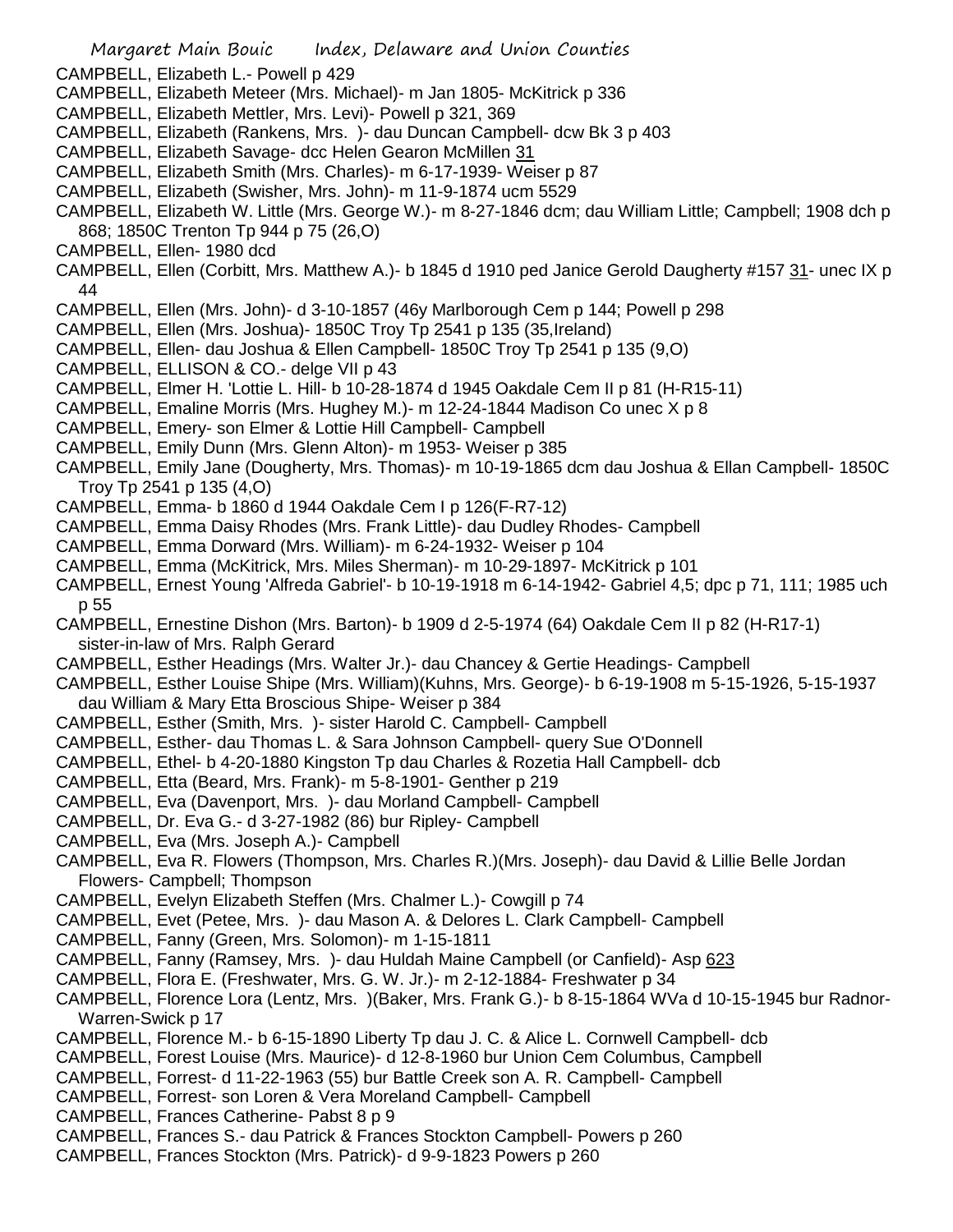CAMPBELL, Rachel Frances (Weaver, Mrs. Israel)- b 9-26-1835 m 1853 d 11-16-1890- Weaver (126)

CAMPBELL, Francis Griswold- b 1-22-1903 Delaware Town son J. E. & Julia Griswold Campbell- dcb

- CAMPBELL, Frank- Cunningham Reunion- delge X p 8
- CAMPBELL, Franse S.- 1880C Delaware Town p 486C
- CAMPBELL, Rev. Frank C. 'Mary Catherine Hall'- Campbell

CAMPBELL, Frank Little 'Emma Daisy Rhodes'- m 5-19-1874 son George W. & Elizabeth W. Little Campbell-1908 uch p 151; 1850C Trenton Tp 944 p 75 (2,O); 1870C Trenton Tp (22,O); Campbell

- CAMPBELL, Frank 'Mary Belle Woodfill'- White II (61)
- CAMPBELL, Fred B. 'Maybell Richardson'- b 12-14-1919 d 8-12-1977 Hopewell Cem djlw p 90 R 23- son Elmer & Lottie Hill Campbell; Campbell; 1949, 1959, 1967, 1971, 1973, 1975, 1979, 1981, 1983, 1991 ucd
- CAMPBELL, Mrs. Fred G.- MR-DAR p 7
- CAMPBELL, Gary Lee- b 2-25-1949 son Thomas & Barbara Jean Henning Campbell- Weiser p 733
- CAMPBELL, Gary L. 'Marsha L.'- 1973, 1975 ucd
- CAMPBELL, Gene- 1961 dcd
- CAMPBELL, George- 1983 ucd
- CAMPBELL, George- Powell p 429
- CAMPBELL, George- b 9-1-1880 Delaware Town son Frank L. & Daisie Rhodes Campbell- dcb
- CAMPBELL, George 'Mary'- 1844; unec X p 47
- CAMPBELL, George S.- b 5-4-1811 son Patrick & Frances Stockton Campbell- Powers p 260
- CAMPBELL, George W. 'Elizabeth W. Little- b 1817 NY m 8-27-1846 dcm; ffd p 8, 14; 1880 dch p 268, 270; 1908 dch p 25, 29, 120, 151, 226; Campbell; Pabst 8 p 45; 1850C Trenton Tp 944 p 75 (33, NY); 1880C Delaware Town p 490C; delge V p 72, VII p 43
- CAMPBELL, ----Rice (Mrs. George)- dau Rev. George S. & Elizabeth N. Rice- hmp p 264
- CAMPBELL, Gertrude (Gerard, Mrs. Ralph)- dau S. T. Campbell- Campbell
- CAMPBELL, Gladys E. Withem (Mrs. John M.)- Campbell
- CAMPBELL, Gladys H. (Mrs. Glenn R. Sr.)- 1971, 1973 ucd
- CAMPBELL, Gladys Walters (Mrs. Karl A.)- d 4-17-1986 (75) bur Loudonville- Campbell
- CAMPBELL, Glenn Alton 'Emily Dunn'- b 6-13-1932 son William & Esther Louise Shipe Campbell- Weiser p 385
- CAMPBELL, Glenn- son Earl H. & Marilyn Laura James Campbell- Maugans Anc p 215
- CAMPBELL, Glen M. 'Carol A.'- 1981, 1983 ucd
- CAMPBELL, Glenn R. Sr. 'Gladys H.'- 1971, 1973 ucd
- CAMPBELL, Glenn Jr. b 1955 son Glenn R. Sr. & Gladys H. Campbell- 1971, 1973 ucd
- CAMPBELL, Gloria M. Thompson (Mrs. )- b 7-7-1931 d 10-8-1993 (62) Oak Grove Cem- dau David W. & Madeline K. Lewis Thompson- Campbell
- CAMPBELL, Grace Alberta- b 12-30-1893 Liberty Tp dau J. C. & Alice L. Cornwell Campbell- dcb
- CAMPBELL, Grace O.- b 1-1888 dau --- & Elizabeth Campbell- 1900C Richwood 330-348 p 13A (15,O,O,O)
- CAMPBELL, Gregory Alan- b 6-5-1966 son Kyle Leroy & Muriel Lola Maline Campbell- Graham 14423211;
- Tossey
- CAMPBELL, F. Griswold- son John E. & Julia Griswold Campbell- Campbell
- CAMPBELL, H.- 1915 uch p 121; 1840C Marysville 817 (20-30)
- CAMPBELL, Harold C. 'Margaret'- d 12-15-1985 (78) Marlborough Cem- Campbell; 1961, 1969, 1971, 1980 dcd
- CAMPBELL, Harriet A. (Gerhard, Mrs. Mathias)-- m 11-4-1845 dcm
- CAMPBELL, Harriet S. Yost (Mrs. Walter)- b 4-15-1917 dau Charles E. & Evelyn Roselia Renn Yost- Weiser p 552
- CAMPBELL, Harrison 'Rebecca A. Snodgrass'- m 5-2-1855 ucm 2282 mt 5-1-1855; uca p 23, 58; 1850C Marysville 531-552 p 83 (20,O); 1860C Marysville 1547-1539 p 203 (30,O); 1870C Paris Tp 57-58 p 8 (40,O); unec VIII p 34
- CAMPBELL, Harry- son Andrew & Annie Campbell- unec VI p 5
- CAMPBELL, Harry A.- b 1900 d 1902 Claibourne Cem p 33
- CAMPBELL, Harry E. 'Ruth C.'- d 2-6-1971 (80) Oak Grove Cem Campbell
- CAMPBELL, Mrs. Harry- Pabst 8 p 43
- CAMPBELL, Hazel (Friendburg, Mrs. J. Walter)- b 12-15-1897 d 11-27-1991 (93) dau Albert & Sarah Campbell- Campbell
- CAMPBELL, Hazel M. (Mrs. Arthur)- d 1-25-1971 (79)- Campbell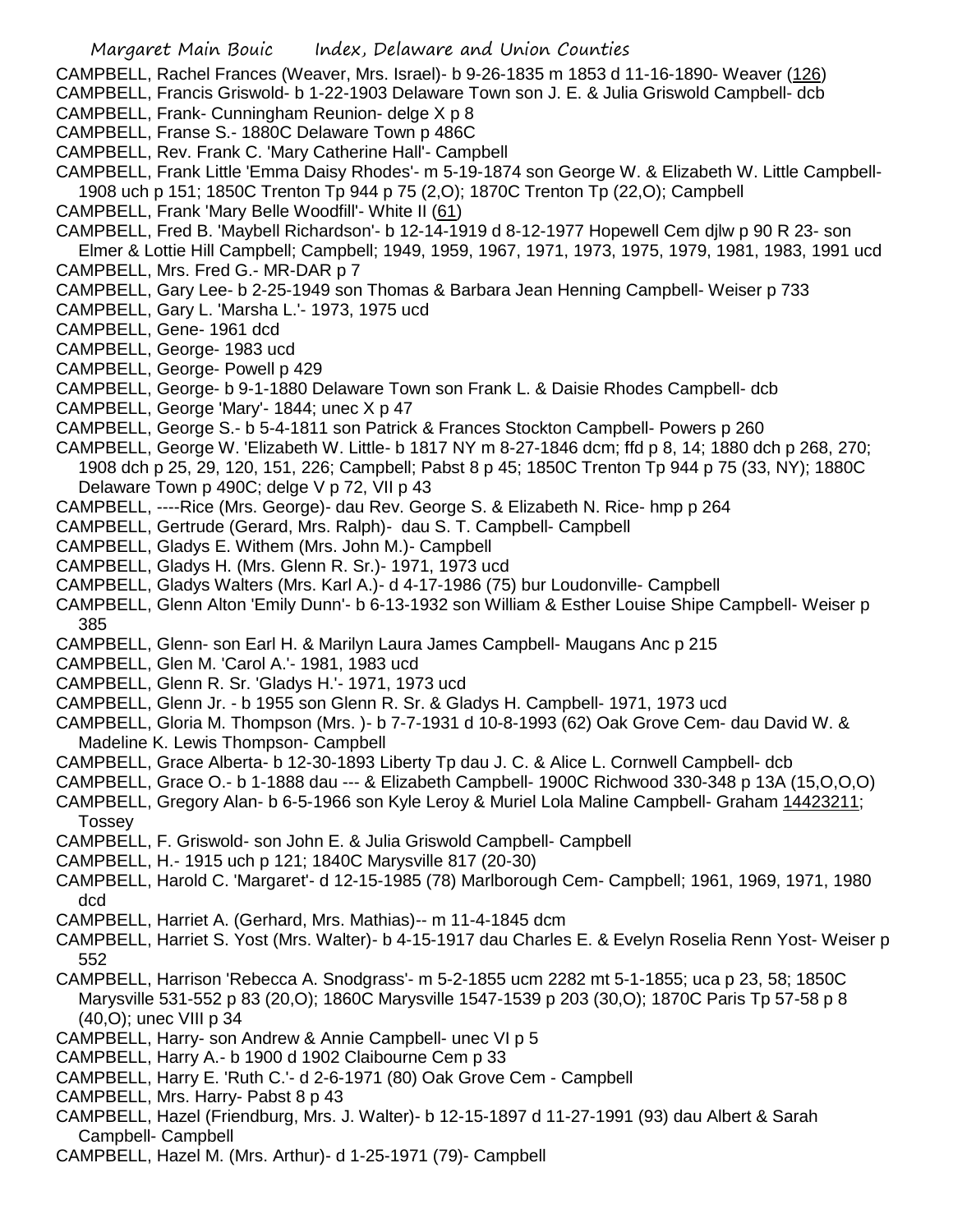- Margaret Main Bouic Index, Delaware and Union Counties CAMPBELL, Helen of Argyle (McKenzie, Mrs. James)- m 1717 Powers p 224 CAMPBELL, Helen G.- n 4-30-1899 d 8-24-1995 (96) dau William H. & Bertha Ginn Campbell- Campbell; 1980 dcd CAMPBELL, Helen Ginn- b 4-30-1899 Berkshire Tp dau Bertha Ginn- dcb CAMPBELL, Helen (Hilty, Mrs. )- sister Warren Laibe Campbell- Campbell CAMPBELL, Helen Ollie Smith (Huffman, Mrs. Dan)(Mrs. Charles Clay)- b 1888 unec VI p 5,6 CAMPBELL, Helen (Shibler, Mrs. Herman)- dau S. T. Campbell- Campbell CAMPBELL, Helen (Stomberg, Mrs. Andrew)- dau Arthur & Hazel M. Campbell- Campbell CAMPBELL, Henrietta Lugenbeel (Mrs. Ransom)- m 5-1-1855 dcm- dau Basil & Sevilla Lugenbeel- 1908 dch p 759, 814 CAMPBELL, Henry- son Joshua & Ellen Campbell- 1850C Troy Tp 2541 p 135 (6,O) CAMPBELL, Herb 'Jennifer'- brother Charles Campbell- Campbell CAMPBELL, Herman Rhodes -b 3-1-1875 Delaware Town, dcb- son Frank & Emma Daisy Rhodes Campbellfather of Mary Catherine Campbell (Miss America)- Campbell CAMPBELL, Herman R.- 1908 dch p 414 CAMPBELL, Hilton H.- 1985 uch p 84 CAMPBELL, H. M.- Madison Co supporter of Henry Clay- unec X p 53 CAMPBELL, Howard- b 1965 son Howard & Virginia Lucille Campbell- 1967, 1971, 1973, 1979 ucd
- CAMPBELL, Howard 'Virginia Lucille Knox-b 8-11-1908 d 3-12-1979 Broadway Cem IV R3 lptw p 82; 1967, 1971, 1973, 1975, 1979 ucd
- CAMPBELL, Mrs. H. P.- delge VI p 51
- CAMPBELL, Hugh- Sbc p 25
- CAMPBELL, Hughey 'Emaline Morris' m 12-24-1844 Madison Co unec X p 8
- CAMPBELL, Huldah Maine (Mrs. )- dau Jonathan Maine- Asp 228
- CAMPBELL, Ida Chambers (Mrs. Ira)- b 8-30-1869 d 1964 dau Francis Marion & Harriet Elizabeth Myers-McKitrick p 229
- CAMPBELL, Ira 'Ida Chambers'- McKitrick p 229
- CAMPBELL, Irene (Radebaugh, Mrs. )- sister Warren Laibe Campbell- Campbell
- CAMPBELL, Irma Brown (Mrs. Arthur)- dau Marion & Annie Brown Campbell- Maugans Anc p 206
- CAMPBELL, Isaac 'Rosa'- b 9-1853 1900C Jackson Tp 175-177 p 13A (47,ILL,Va,Ky); m 11y
- CAMPBELL, Isabella (Darst, Mrs. )- dau Duncan Campbell- dcw Bk 3 p 403
- CAMPBELL, Isabella (Searst, Mrs. Samuel)- m 6-20/30-1836 dcm
- CAMPBELL, Israel 'Sophronia'- 1850C Darby Tp 1686-1706 (30,O); unec VI p 10
- CAMPBELL, Iva E.- b 3-1881 dau & Elizabeth Campbell- 1900C Richwood 330-348 p 13A (19,O,O,O)
- CAMPBELL, J.- 1883 uch V p 602
- CAMPBELL, Jack N. 'Mary Frances'- son Karl A. & Gladys Walters Campbell- Campbell; 1975, 1979 ucd
- CAMPBELL, Capt. James- McKitrick p 83
- CAMPBELL, James- Powers p 105, 184
- CAMPBELL, James- dg 1-7-1908, delge VIII p 12
- CAMPBELL, James D.- dg 1-7-1908, delge VIII p 12
- CAMPBELL, James- 1835 men 27 #41 p 45 Genoa Tp
- CAMPBELL, James- d 9-4-1844 (35y) dbg p 18; Sand p 5
- CAMPBELL, Rev. James- Nash p 30, 123; 1883 uch V p 533
- CAMPBELL, James- 1971, 1980 dcd
- CAMPBELL, James- b Eng. d 9-1-1844 (35y)- Oak Grove Cem Powell p 97
- CAMPBELL, James- 1870C Leesburg Tp 52-53 p 7 (10,O)
- CAMPBELL, James 'Amanda Harris'- m 7-22-1865 dcm
- CAMPBELL, James B.- 1880 dch p 364, 365
- CAMPBELL, James Dalton 'Lorilee'- b 12-25-1932 d 4-24-1991 (59) bur Marlborough Cem- son Harold & Margaret Fate Campbell- Campbell
- CAMPBELL, James Gabriel- b 9-3-1946 son Ernest Y. & Alfreda Gabriel Campbell- Gabriel 167121; Newhouse 13221121
- CAMPBELL, James 'Paula'- son Harold C. & Margaret Campbell- Campbell
- CAMPBELL, James 'Julia Pitt'- dcw Bk 2 p 275
- CAMPBELL, James K.- b 2-28-1883 Delaware Town son Joh E. & Eva Galbreth Campbell- dcb
- CAMPBELL, Col. James Kirker-d 4-25-1982 (75) Hawaii cremated Oak Grove Cem son John E. Campbell-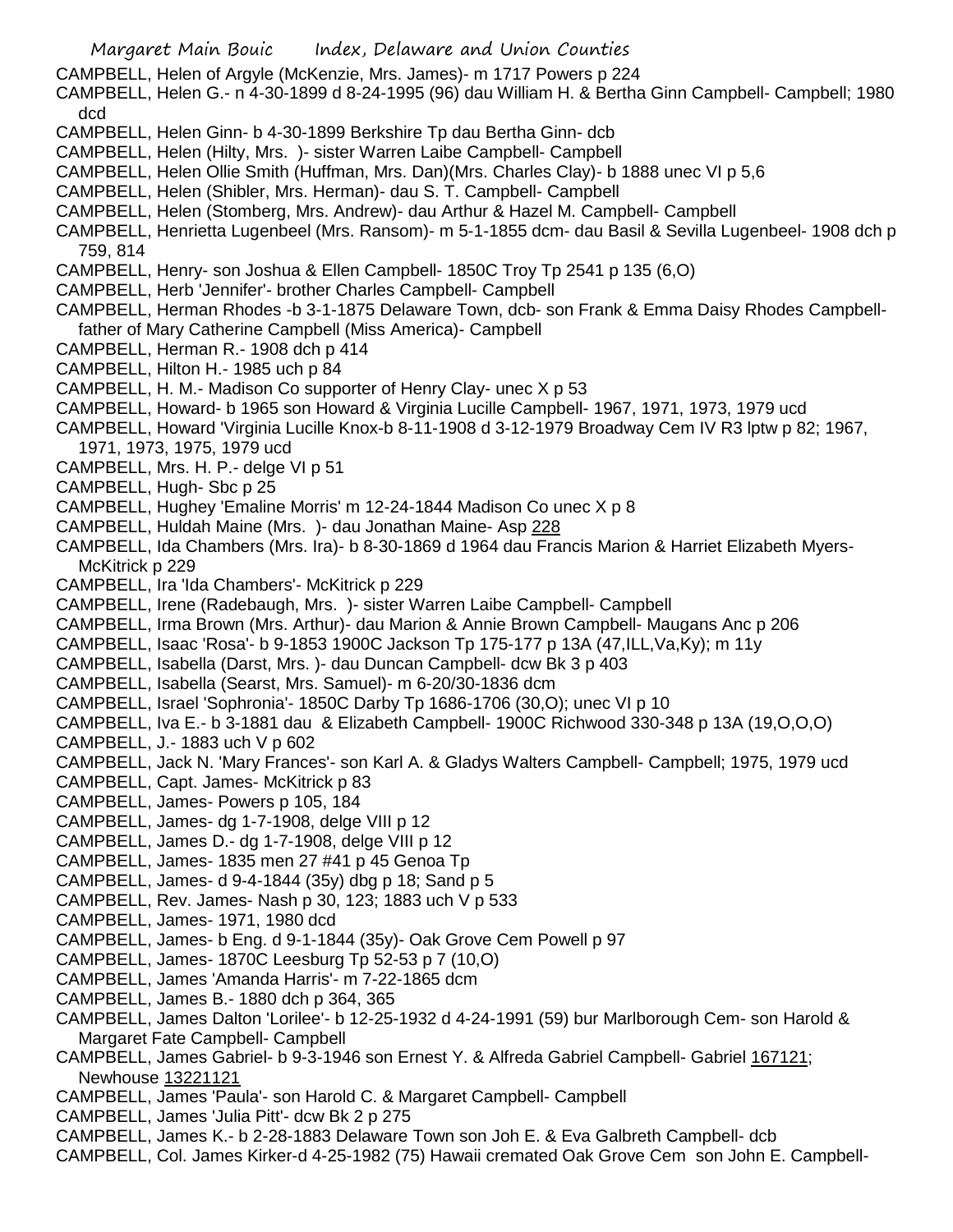- Sand 2; Campbell
- CAMPBELL, James Kirker III- son James Kirker Campbell- Campbell
- CAMPBELL, James Lloyd 'Kelly Jeanne Clark'- m 3-10-1990 son Lloyd & Martha Campbell- Clark
- CAMPBELL, James M.- b 9-23-1891 Liberty Tp son J. J. & Alice L. Cornwell Campbell- dcb
- CAMPBELL, James- son Loren & Vera Moreland Campbell- Campbell
- CAMPBELL, James M.- Freshwater p 43, 45
- CAMPBELL, James M.- b 9-23-1891 Liberty Tp son J. J. & Alice L. Cornwell Campbell- dcb
- CAMPBELL, James Malcom- son Mason A. & Delores L. Clark Campbell- Campbell
- CAMPBELL, James 'Margaret Dement'- Maugans Anc p 167
- CAMPBELL, James S. 'Jane Melvin'- m 8-15-1824 Madison Co unec V p 15
- CAMPBELL, Rev. James Smith'Antoinette Evans'- 1880 dch p 617; 1908 dch p 20, 202, 511; Pabst 4 p 1; dpc p 68, 96; hmp p 46, 51, 128, picture 214; 1915 uch p 207; 1880C Delaware Town p 483A
- CAMPBELL, James S. (Supt.schools) son Joseph N. & Elizabeth Kirker Campbell- delge III p 63
- CAMPBELL, James- son Patrick & Frances Stockton Campbell- Powers p 260
- CAMPBELL, James W.- hmp p 200
- CAMPBELL, Jamie- b 1977 ch Les S. & Linda A. Campbell- 1980 dcd
- CAMPBELL, Jane- dau Asael & Sophronia Campbell- 1850C Darby Tp 1686-1706 p 250 (2(3)/12,O); unec VI p 10
- CAMPBELL, Jane Carmeigle (Mrs. Thomas)- m June 1787- Freshwater p 179
- CAMPBELL, Jane (Mrs. L. D.)- d 12-3-1891 (76y24d) Ashley Cem Powell p 187
- CAMPBELL, Jane Maxson (Mrs. Zuriel)- b 1811 ped Estelle Crane Keefer 27- delge III p 53
- CAMPBELL, Jane Melvin (Mrs. James S.)- m 8-15-1824 Madison Co- unec V p 15
- CAMPBELL, Jane (Redmon, Mrs. Neville)- b 2-3-1809 m 10-22-1829 d 7-9-1894 dau Elizabeth Savage Campbell- dcc Helen Gearon McMillen 15
- CAMPBELL, Janelle Dawn- b 5-22-1978 dau Walter Jr. & Esther Headings Campbell- Campbell
- CAMPBELL, Janet Sue (Stults, Mrs. Taylor)- b 5-18-1935 dau William & Emma Dorward Campbell- Weiser p 104
- CAMPBELL, Dr. J. C.- 1908 dch p 373, 469; Fowler p 108
- CAMPBELL, J. D.- unec XII p 6, 58; 1843 Logan Co
- CAMPBELL, Jean Ann(Lane, Mrs. Jerry Tim)- m 6-12-1964 dau Fred B. & Maybelle Campbell- 1949, 1959 ucd (14); Campbell
- CAMPBELL, Jean (Schmidt, Mrs. Leo John)- b 12-20-1927 m 3-15-1945 St. Paul p 7, 44, 93
- CAMPBELL, Rev. Jeffrey 'Beverly'- son James Dalton & Paula Campbell- Campbell
- CAMPBELL, Jeffrey Young 'Christina Maree Martin'- b 7-10-1955 m 3-14-19, New Delhi, India- son Ernest Y. & Alfreda Gabriel Campbell- Gabriel 167123; Newhouse 13221123
- CAMPBELL, Jennie Gabriel (Mrs. )- dau Hiram Gabriel- Powers p 186
- CAMPBELL, Jennifer (Mrs. Herb)- Campbell
- CAMPBELL, Jennifer Lee- dau Roy Campbell- engaged to David J. Rollison- Campbell
- CAMPBELL, Jerry A. 'Sonia'- 1981 ucd
- CAMPBELL, Jesse W.- son Charles & Sarah Campbell- Campbell
- CAMPBELL, Jessie- b 1862 d 1925 Claibourne Cem p 68
- CAMPBELL, Jim- 1969, 1971 dcd
- CAMPBELL, Jo Ann (Mrs. Bill)- 1980 dcd
- CAMPBELL, Joan (Poland, Mrs. Harold G.)- m 8-13-1949- Campbell; Poland
- CAMPBELL, Joe- son John F. Campbell- Campbell
- CAMPBELL, John- 1883 uch III p 371
- CAMPBELL, Rev. John- 1908 dch p 276
- CAMPBELL, John- delge VII p 23, dg 1-3-1902
- CAMPBELL, Mrs. John- dpc p 82
- CAMPBELL, John- from Ireland, Natural. 7-27-1844, delge VIII p 58
- CAMPBELL, John- 1870C Liberty Tp Un Co 167 p 20 (12,O)- lived with Philander & Martha Graves
- CAMPBELL, John- d 12-11-1851 (3y) (related to Beightler?)- Amrine Cem R7 lptw p 60; 1850C Paris Tp 646-660 p 98 (2,O)
- CAMPBELL, John- Pabst 0; hmp p 39, 110, 119, 156, 174
- CAMPBELL, John A.- Powell p 429
- CAMPBELL, John A.- son George & Elizabeth Little Campbell- 1870C (17,O)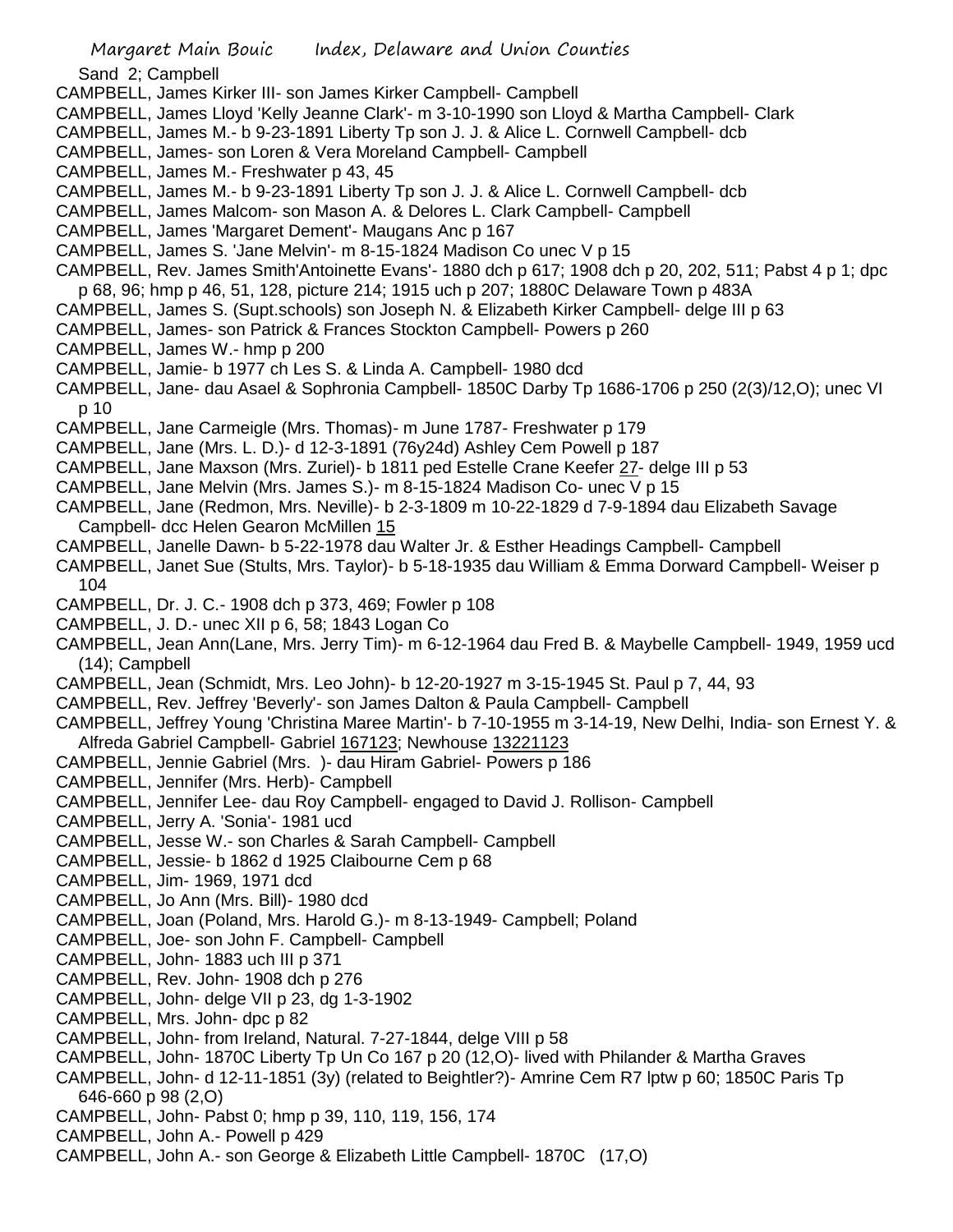CAMPBELL, John Alden 'Charlotte Gertsner'- b 2-2-1911 d 11-1961 son S. T. Campbell- Campbell

- CAMPBELL, John Cameron from Canada 9-1-1867 Nat. 10-9-1895, delge VIII p 58
- CAMPBELL, John- son Charles & Mary E. Campbell- 1870C Marysville-Paris Tp 103 p 12 (19,O)
- CAMPBELL, John E.- son Rev. James S. & Antoinette Evans Campbell- hmp p 50, picture,71, 170; Sand p 2; 1908 dch p 161; dpc p 32, 34, 37, 38, 41, 46, 82, 91
- CAMPBELL, John F.- d 12-10-1979 (54) son Basil & Margaret Campbell- Campbell
- CAMPBELL, John H.- son Warren Laibe & Ruth Holmes Campbell- Campbell
- CAMPBELL, John- son John Campbell- Campbell
- CAMPBELL, John- son Joshua & Ellen Campbell- 1850C Troy Tp 2541 p 135 (15,O)
- CAMPBELL, John L.- son Harrison & Rebecca Campbell- 1870c Paris Tp 57-58 p 8 (4,O)
- CAMPBELL, John 'Mary Teresa Mihoci'- Campbell
- CAMPBELL, John M. 'Gladys E. Withem'- Campbell
- CAMPBELL, John M.,Jr.- son John M. & Gladys E. Withem Campbell- Campbell
- CAMPBELL, John Nelson 'Maria Parthenia Aye'- b 7-9-1839 d 1910- dcq Lucille Dunham Neasse 6
- CAMPBELL, John 'Nettie E. White'- b 2-2-1867 Pa d 9-28-1954/1956 Oakdale Cem I p 129 (F-R8-11); 1949 ucd
- CAMPBELL, John P.- 1835 men 27 #30 p 45 Genoa Tp
- CAMPBELL, John Robert- b 2-12-1903 Delaware Town son J. W. & Alice Long Campbell- dcb
- CAMPBELL, John S. (researcher)- McKitrick p 179
- CAMPBELL, John T.- d 10-24-1843 (4m17d) Somersville Cem York Tp Cem p 21
- CAMPBELL, John W.- d 9-1833 (50); 1880 dch p 213; 1883 uch III p 349, V p 73, 237, 286,415- U. S. Judgedcga p 61 Ohio State Gaz. 9-26-1833
- CAMPBELL, John W.- b 4-4-1887 d 8-12-1956 Byhalia Cem R8 lptw p 126; uninf p 24
- CAMPBELL, Judge Joseph- Powers p 222
- CAMPBELL, Joseph (Supt. of schools)- 1908 dch p 617; ffd p 15
- CAMPBELL, Joseph A. 'Eva'- d 1-5-1978 bur Sunset Cem- Campbell
- CAMPBELL, Joseph Allen 'Cheryl Lorene Barker'- m, 8-28-1983 son John Campbell- Campbell
- CAMPBELL, Joseph D.- grad Delaware HS 1884, delge VII p 6
- CAMPBELL, Joseph D.- son Rev. James S. & Antoinette Evans Campbell- Pabst 0; Sand p 2; dpc p 37; hmp p 215
- CAMPBELL, Joseph Ernest- b 10-12-1904 son Joseph Moore & Molley Gray Campbell- Howison 1640
- CAMPBELL, Joseph 'Eva R. Flowers'- d 1979- Campbell
- CAMPBELL, Joseph Moore 'Molly Gray'- m 1-21-1903 Howison (894)
- CAMPBELL, Joseph N.- d 1856 (16)- son Joseph N. & Elizabeth Kirker Campbell- delge III p 63
- CAMPBELL, Joseph R.- b 1866 d 1942 Oakdale Cem I p 129 (F-R8-11)
- CAMPBELL, Joshua 'Ellen'- 1850C Troy Tp 2541 p 135 (36, Ireland)
- CAMPBELL, Juanita Martha Peoples (Mrs. Clyde)- b 3-30-1934 div dau John Andrew & Mildred Christine Evans Peoples- Weiser p 87
- CAMPBELL, Judith b 3-23-1941 dau Charles & Elizabeth Smith Campbell- Weiser p 104
- CAMPBELL, Judith Kay- b 7-16-1949 d 12-9-1948 dau Ernest Y. & Alfreda Gabriel Campbell- Gabriel 167122; Newhouse 13221122
- CAMPBELL, Judy (Conner, Mrs. )- dau Harold C. & Margaret Campbell- Campbell
- CAMPBELL, Julia Griswold (Mrs. J. E.)- b 4-6-1876 d 7-25-1964 (88) Campbell
- CAMPBELL, Julia Pitt (Mrs. James)- dcw Bk 2 p 275
- CAMPBELL, Jump 'Roxie Powers'-Powers p 221
- CAMPBELL, Karl A. 'Gladys Walters'- d 8-30-1985 (81) bur Loudonville- son Loren & Vera Moreland Campbell- Campbell
- CAMPBELL, Katharine- b 4-14-1917 dau Charles & Minnie S. Protzeller Campbell- Weiser p 104
- CAMPBELL, Kathryn- b 1962 dau Howard & Virginia Lucille Campbell- 1967, 1971, 1973, 1975, 1979 ucd
- CAMPBELL, Kathleen (Ayers, Mrs. )- dau Warren & Ruth Holmes Campbell- Campbell
- CAMPBELL, Kathryn Jeanne- b 10-11-1994 dau James Lloyd & Kell Clark Campbell- Campbell
- CAMPBELL, Keith 'Lee Parker'- m 9-28-1990- Campbell
- CAMPBELL, Kelly Gale- b 8-20-1980 dau Mike & Becky Oelker Campbell- Campbell
- CAMPBELL, Kelly Jeanne (Mrs. James Lloyd)- m 3-10-1990 dau Thomas C. & Jeanne Clark- Clark
- CAMPBELL, Rev. Kenneth Bradfield 'Martha Adelyn Roof'- m 6-11-19 Campbell
- CAMPBELL, Kenny- b 1965 son Richard D. & Alice Campbell- 1975, 1979 ucd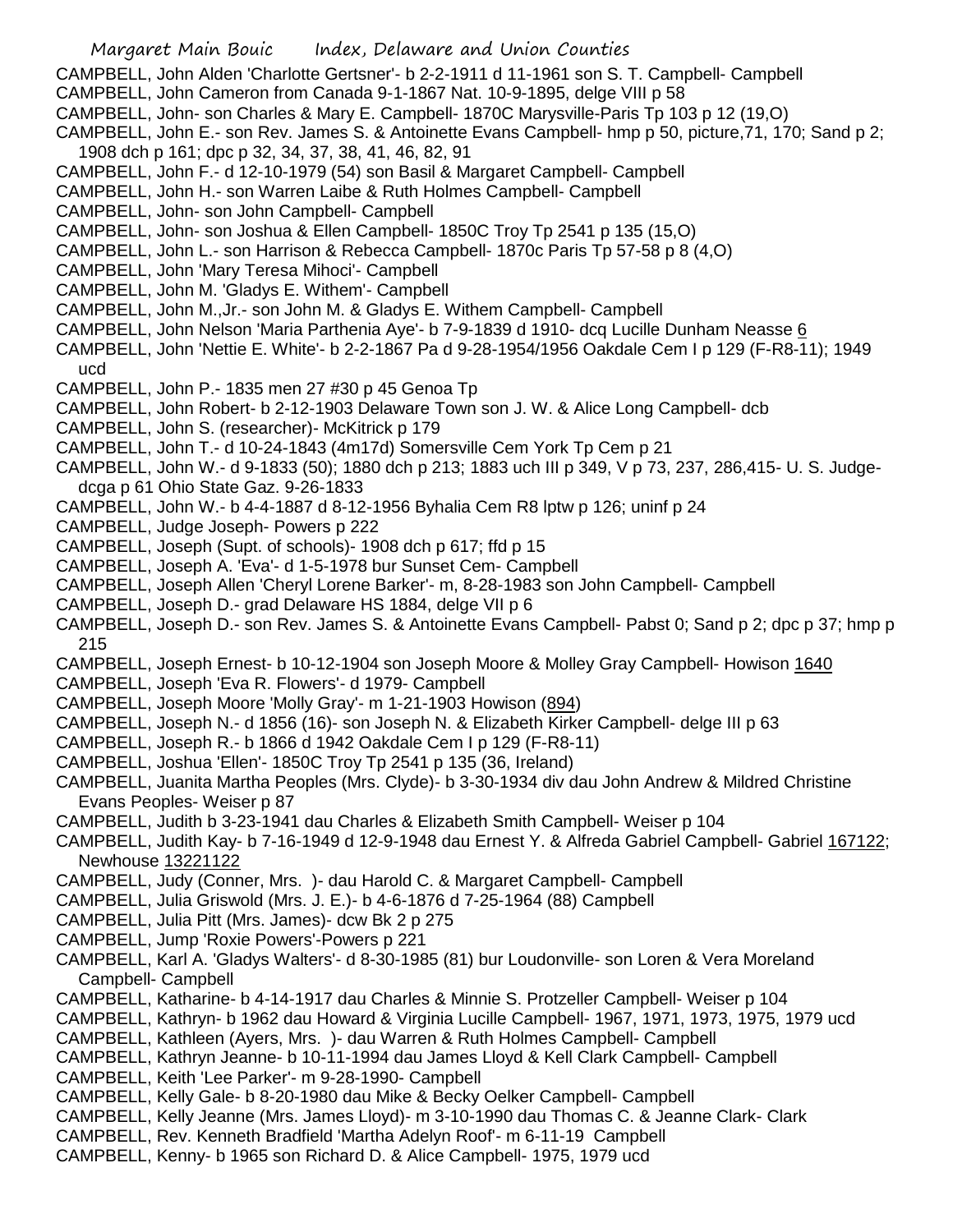Margaret Main Bouic Index, Delaware and Union Counties CAMPBELL, Ken R.'Christine'- 1991 ucd CAMPBELL, Kristen Jo- b 3-6-1968 dau Kyle Leroy & Muriel Lola Maline Campbell- Graham 14423212 CAMPBELL, Kristin- dau James Kirker Campbell III- Campbell CAMPBELL, Kyle Leroy 'Muriel Lola Maline'- m 10-24-1964- Graham (1442321) CAMPBELL, Laura- dau Earl H. & Marilyn Laura James Campbell- Maugans Anc p 215 CAMPBELL, Laura Michelle- dau Leroy Campbell- Campbell- engaged to Adam Kasler CAMPBELL, Mr. & Mrs. L. D.- delge VIII p 7 CAMPBELL, Lee Edward'Ruth Snyder'- m 8-1-1936 d 12-1-1994 (81) Darby Cem,Plain City- son Fred & Laura Lanier Campbell- Campbell CAMPBELL, Leo Edison- b 2-7-1898 Liberty Tp twin son J. C. & Alice L. Cornell Campbell- dcb CAMPBELL, Leon Emerson- b 2-7-1898 Liberty Tp twin son J. C. & Alice L. Cornell Campbell- dcb CAMPBELL, Leon E. 'Lucille H.'- 1980 dcd CAMPBELL, Leon E. 'Mary Louise Cornell'- 1971 dcd CAMPBELL, LeRoy- b 10-22-1942 son Charles & Elizabeth Smith Campbell- Weiser p 104 CAMPBELL, Leroy- son Elmer & Lottie Hill Campbell- Campbell CAMPBELL, Les S. 'Linda A.'- 1980 dcd CAMPBELL, Levi- son Richard Allen & Sheila Marie Yutzy Campbell- Campbell CAMPBELL, Lewis- 1880C Trenton Tp p 462A CAMPBELL, Lillian (Garland, Mrs. )- dau Clarence H. & Lilymae Greer Campbell- Campbell CAMPBELL, Lillymae Greer (Mrs. Clarence H.0- b 5-1-1902 d 3-26-1990 (87) Oak Grove Cem - Campbell CAMPBELL, Linda A. (Mrs. Les S.)- 1980 dcd CAMPBELL, Linda J. (Mrs. Charles C.)- 1971, 1973, 1979, 1983, 1991 ucd CAMPBELL, Lisle- brother Warren Laibe Campbell- Campbell CAMPBELL, Loa Richardson (Mrs. Wilbur L.)- m 12-23-1954- Campbell CAMPBELL, Loren S. 'Sharon'- son Walter L. & Edith Skeels Campbell; Campbell; 1969, 1971, 1980 dcd CAMPBELL, Loren 'Vera Moreland'- Campbell CAMPBELL, Loren Jr.- son Loren & Vera Moreland Campbell- Campbell CAMPBELL, Lorena (Slusser, Mrs. )- dau Loren & Vera Moreland Campbell- Campbell CAMPBELL, Lorilee (Mrs. James Dalton)- Campbell CAMPBELL, Lottie Hill (Mrs. Elmer)- b 6-2-1881 d 1-8-1967 Oak Grove Cem II p 81 (H-R15-1) dau Nathaniel & Sophia Macklin Hill- Campbell CAMPBELL, Louella White (Mrs. Samuel T)- b 3-4-1862 Deep Valley Pa d 1950 Oakdale Cem I p 129 (F-RB-11) CAMPBELL, Rev. Louis E. 'Anne Coelle Alkire'- b 10-21-1912 d 3-29-1986 Oak Grove Cem son Arch E. Campbell- Campbell; dpc p 3, 64, 65, picture 66, 67-74; Pabst 8 p 11 CAMPBELL, Louisa (Jones, Mrs. John S.)- m 8-8-1865 dcm CAMPBELL, Louise S. (Mrs. J. S.)- dumch p 11 CAMPBELL, Louisa T. Bowsher (Mrs. E. L.)(Schnepp, Mrs. Luther)- b 2-28-1899 m 3-1-1917 m(2) 5-12-1926 d 5-18-1978 dau Benjamin F. & Mary Elizabeth Luse Conwell Bowsher- Cowgill p 11 CAMPBELL, Lucille H. (Mrs. Leon E.)- 1980 dcd CAMPBELL, Virginia Lucille Knox(Mrs. Howard)-b 1923 lptw p 82; 1967, 1971, 1973, 1975, 1979 ucd CAMPBELL, Lucille (Mrs. William H.)- Campbell CAMPBELL, Lulu (Bigelow, Mrs. Daniel)- 1985 uch p 10 CAMPBELL, Luther K.- 1880C Delaware Town p 533C CAMPBELL, Lydia Jane (Bradley, Mrs. Hugh)- m 9-15-1842 Madison Co unec IX p 65

- CAMPBELL, Lydia (Webster, Mrs. )- dau Huldah Maine Campbell- Asp 624
- CAMPBELL, Mabel (Adams, Mrs. )- dau Howard Campbell- Campbell
- CAMPBELL, Macre (Rue, Mrs. Joseph L.)- Powers Pat p 203
- CAMPBELL, Mahala M. (Lashmutts, Mrs. W. D.)- m 5-28-1830 Madison Co unec V p 40
- CAMPBELL, Mandie- 1908 dch p 259
- CAMPBELL, Marcia (Mrs. Chester)- b 1-30-1791 d 12-30-1867 Africa Cem Powell p 178
- CAMPBELL, Margaret (Mrs. Basil)- Campbell
- CAMPBELL, Margaret Brown (Mrs. Alexander)- m 3-12-1811 d Oct 1827 Freshwater p 179
- CAMPBELL, Margaret- b 11-20-1914 d 5-29-1939 dau Charles & Minnie S. Protzeller Campbell- Weiser p 104
- CAMPBELL, Margaret (Mrs. Harold C.)- Campbell; 1961, 1969, 1971, 1980 dcd
- CAMPBELL, Margaret (Melvin, Mrs. Jefferson)- m 5-11-1826 Madison Co unec V p 16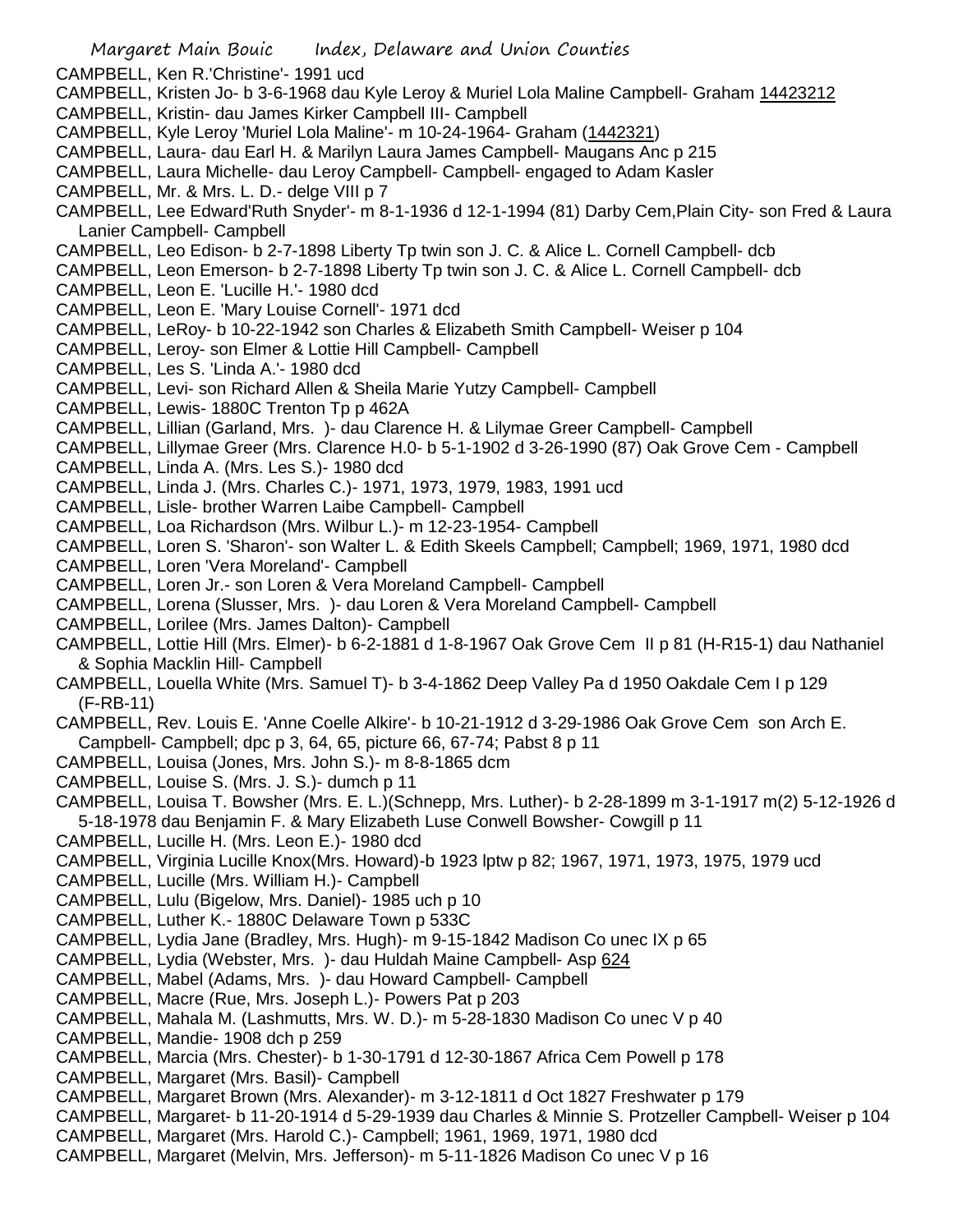- CAMPBELL, Margaret (Mrs. Paul)- McKitrick p 229
- CAMPBELL, Margaret Reams (Mrs. Chester)- Campbell
- CAMPBELL, Margaret (Toth, Mrs. )- dau John & Mary Teresa Mihoci Campbell- Campbell
- CAMPBELL, Margaretta (McKinnie, Mrs. James Rusk)- b 10-15-1805 m 2-12-1824 d 10-13-1867- Powers p 236, 260, 261; dcc Richard Humes 29
- CAMPBELL, Margie (Mrs. Richard G.)- 1980 dcd
- CAMPBELL, Maria (Gragg, Mrs. Edward)- m 7-8-1830 ucm 206; unec II p 27
- CAMPBELL, Maria Parthenia Aye (Mrs. John Nelson) b 10-4-1845 d 1934 Marion,O. dau William Swazy & Sarah Jane Mitchell Aye- dcq Lucille Dunham Neasse 7
- CAMPBELL, Maria Victoria Brown (Mrs. William)- dau John & Maria Elizabeth Sager Brown- W. Brown V p 579 CAMPBELL, Maribelle Wertz (Mrs. Walter J.)- Campbell
- CAMPBELL, Marilyn Laura James (Mrs. Earl H.)- dau Robert Sloan & Mary Ruth Langstaff James- Maugans Anc p 215
- CAMPBELL, Mark- son Sidney & Elizabeth Hamilton Campbell- Campbell; 1980 dcd
- CAMPBELL, Marsha L. (Mrs. Gary L.)- 1973 ucd
- CAMPBELL, Marshall 'Eliza'- Maugans Anc p 204
- CAMPBELL, Martha Adelyn Roof (Mrs. Kenneth Bradfield)- m 6-11 dau Walter R. Roof- Campbell
- CAMPBELL, Martha Helen- b 8-6-1923 d 3-30-1988 Oak Grove Cem -dau Harry E. & Ruth C. Campbell-Campbell
- CAMPBELL, Mary- 1969 dcd
- CAMPBELL, Mary- delge VII p 43, 1846
- CAMPBELL, Mary (Mrs. )- 1915 uch p 963
- CAMPBELL, Mary A. (Mrs. )- d 11-4-1973 Rivercliff Cem- Campbell; 1969, 1971 dcd
- CAMPBELL, Mary Ann (Anthony, Mrs. Frederick William)- m 7-5-1975 dau Beverley L. Campbell- Campbell
- CAMPBELL, Mary Ann- dau Joshua & Ellen Campbell- 1850c Troy Tp 2541 p 135 (5,O)
- CAMPBELL, Mary Belle Woodfill (Mrs. Frank)- dau Joseph & Mary White Woodfill- White II 61
- CAMPBELL, Mary (Cameron, Mrs. James)- b W. Va dcq Harriet Brundige Stein 13
- CAMPBELL, Mary Catherine (Townley, Mrs. Frederick)- m 1933 d 6-7-1990 Oak Grove Cem -(Miss America 1922, 1923); dau Herman Campbell- Campbell
- CAMPBELL, Mary Catherine Hall (Mrs. Rev. Frank C.)- Campbell
- CAMPBELL, Mary (Davenport, Mrs. )- sister Warren Laibe Campbell- Campbell
- CAMPBELL, Mary E. (Mrs. Charles)- 1870C Marysville-Paris Tp 103 p 12 (41, Pa)
- CAMPBELL, Mary F. (Mrs. Jack N.)- 1975, 1979 ucd
- CAMPBELL, Mary Frances Persell (Mrs. Burton)- b 6-27-1898 m 12-24-1917 dau Milo & Annabel Snider Persell-Howison 1249
- CAMPBELL, Mary (Mrs. George)- unec X p 47
- CAMPBELL, Mary Gertrude- b 7-13-1888 Liberty Tp dau John C. & Alice L. Cromwell Campbell- dcb
- CAMPBELL, Mary Hartsook- d 6-5-1864 (65y) Hanover Cem 3:12:5
- CAMPBELL, Mary Jeanne (Wickham, Mrs. )- dau Warren Laibe & Ruth Holmes Campbell- Campbell
- CAMPBELL, Mary- sister John E. Campbell- dpc p 51
- CAMPBELL, Mary (King, Mrs. )- dau Chester & Margaret Reams Campbell- Campbell
- CAMPBELL, Mary Lamb (Mrs. David)-m 1826 dau Reuben Lamb- 1880 dch p 393, 626; Pabst 8 p 4, 9, 44, 45; Powell p 101; Cherington p 4; delge I p 19
- CAMPBELL, Mary Louise Cornell (Mrs. Leon E.)- d 8-29-1971 (68) bur Sunbury- Campbell; 1971 dcd
- CAMPBELL, Mary L. (Stickney, Mrs. Dr. Frank A.)- m 1880 dau Ransome & Henrietta Lugenbeel Campbell-1908 dch p 368, 759, 814; dumch p 494
- CAMPBELL, Mary M. (Mrs. )- d 3-23-1980 (80) bur Union Cem- Campbell
- CAMPBELL, Mary (Mrs. Miner)- Claibourne Cem p 25
- CAMPBELL, Mary McKitrick (Houston, Mrs. James)(Mrs. Robert)- dau Alexander & Martha Blakeney McKitrick -McKitrick p 66
- CAMPBELL, Mary (Murphy, Mrs. John)- dcc Dhristina Courter Ealy 241
- CAMPBELL, Mary (O'Briant, Mrs. Issac)- ped Peggy Hall Vollrath #54 21- unec V p 17
- CAMPBELL, Mary Olive (Dunham, Mrs. Brough Enock)- b 2-6-1865 d 1949- dcq Louise Dunham Neasse 3
- CAMPBELL, Mary Pleasant (Brown, Mrs. John)- b 7-1-1860 d 1951 bur Mt. Sterling- dau Marshall & Eliza Campbell- Maugans Anc p 204
- CAMPBELL, Mary Teresa Mihoci (Mrs. John)- b 1-29-1922 d 9-9-1992 (81) bur St. Mary's, dau Peter &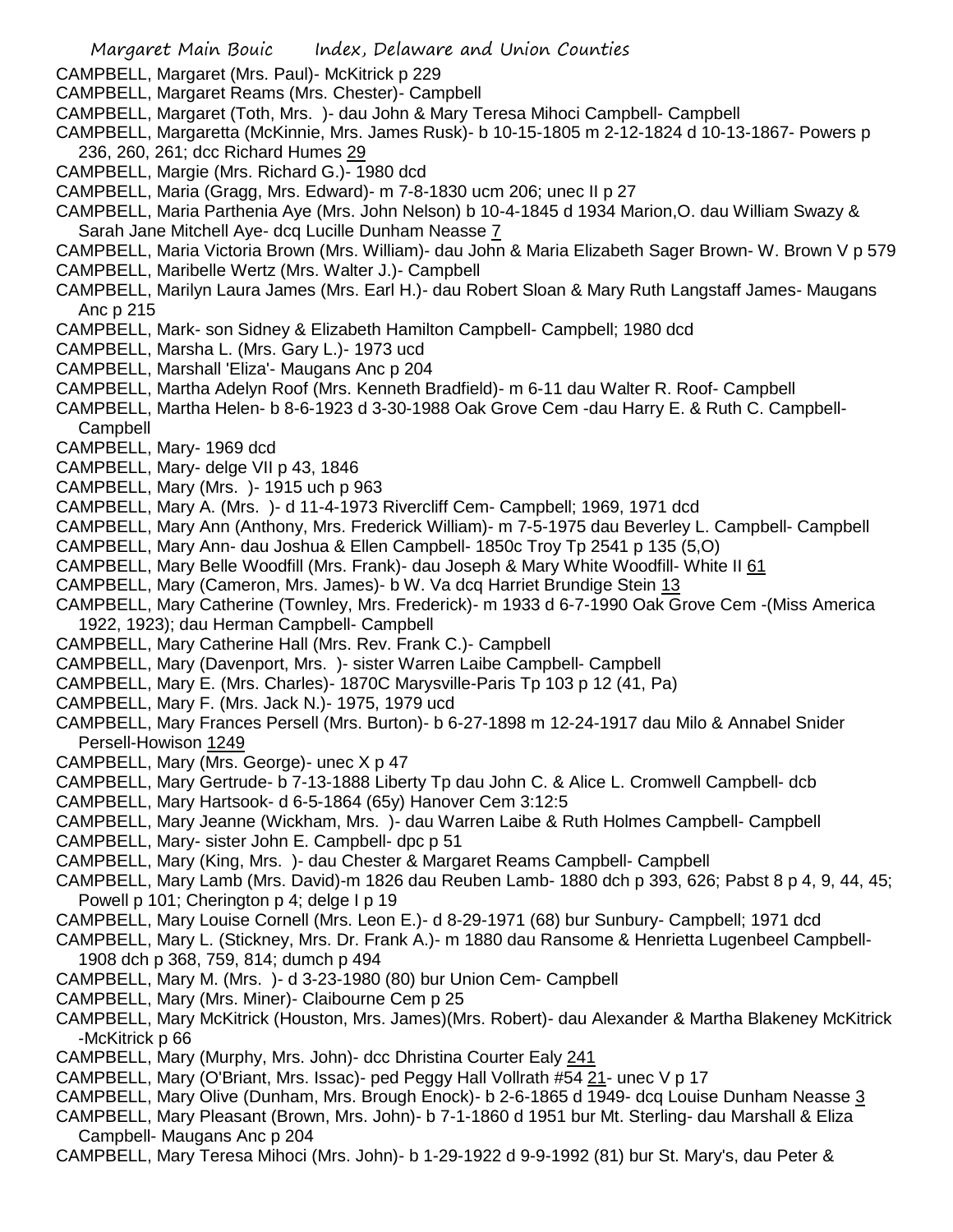Teresa Mihoci- Campbell

- CAMPBELL, Mary- b 1951 dau Warren L. & Ruth Campbell- 1969, 1971 dcd
- CAMPBELL, Mary (Watts, Mrs. Dr. W. M.)- dumch p 468
- CAMPBELL, Mary- granddau William Winchester- uccp p 46
- CAMPBELL, Mary (Mrs. William)- d 8-9-1860 (52)- 1883 uch V p 62, 63
- CAMPBELL, Marybelle (Bishop, Mrs. )- sister Joseph A. Campbell- Campbell
- CAMPBELL, Mason A. 'Delores Clark'- d Dec 1985 (66) bur Forest Grove- Campbell
- CAMPBELL, Maud- dau A. J. & M. E. d Ostrander 1886 (20y27d) Radnor Cem Powell p 226
- CAMPBELL, Maud E. (Mrs. )- d 12-10-1960 (77) Oak Grove Cem Campbell
- CAMPBELL, Maurice 'Forest Louise'- Campbell
- CAMPBELL, Maybell (Mrs. Fred B.)-b 1914 m 5-14-1944 Hopewell Cem djlm p 90 R23 1949, 1959, 1967, 1971, 1973, 1975, 1979, 1981, 1983 ucd
- CAMPBELL, Mayrta A.- b 6-20-1878 Porter Tp dau Charles & Rosa Hill Campbell- dcb
- CAMPBELL, Melissa/Missy- b 1970 dau Richard G. & Margie Campbell- 1980 dcd
- CAMPBELL, Melvin Wilbur- infant d 1-1991 son Richard Allen & Sheila Marie Yutzy Campbell- Mennonite Cem- Campbell
- CAMPBELL, Merle 'Edith'- 1949, 1967 ucd
- CAMPBELL, Michael- Powers p 112
- CAMPBELL, Michael 'Becky Oelker' Campbell- 1983 ucd
- CAMPBELL, Michael 'Elizabeth Meteer'- m Jan 1805- McKitrick p 336
- CAMPBELL, Miner 'Mary'- Claibourne Cem p 25
- CAMPBELL, Minnie S. Protzeller (Mrs. Charles)- b 9-14-1879 m 9-19-1906 d 12-18-1937 dau Louis & Sarah Adaline Weiser Protzeller- Weiser p 104
- CAMPBELL, Molley Gray (Mrs. Joseph Moore)- b 6-17-1877 m 1-21-1903 dau Dr. Allen H. & Martha Antoinette McDaniel Gray- Howison 894
- CAMPBELL, Mollie (Clay, Mrs. Mathew R.)- m 1-26-1866 dcm- delge X p 32
- CAMPBELL, Muriel Lola Maline (Mrs. Kyle Leroy)- b 3-29-1937 m 10-24-1964 dau Michael J. & Erena Tossey Maline- Graham 1442321
- CAMPBELL, Myron M.- b 1855 d 1925 Claibourne Cem p 69
- CAMPBELL, Nancy- delge VII p 23; dg 1-3-1902
- CAMPBELL, Nancy- Powers p 128 (family of James R. McKinnie)
- CAMPBELL, Nancy (Mrs. Alexander)- Freshwater p 160A, 180
- CAMPBELL, Nancy (Mrs. Caleb B.)- d 4-1-1828 Pabst 8 p 3, 8; delge I p 14
- CAMPBELL, Nancy G.- hmp p 328
- CAMPBELL, Nancy- b 1962 dau Glenn R. Sr. & Gladys H. Campbell- 1971, 1973 ucd
- CAMPBELL, Nancy- dau John E. Campbell- Pabst 7 p 11; dpc p 37, 38, 91, 100, 101
- CAMPBELL, Nancy (Stephan, Mrs. )- dau Karl A. & Gladys Walters Campbell- Campbell
- CAMPBELL, Nancy Stratton Ulrich (Mrs. William E.)- b 12-16-1933 m 8-18-1956 dau Henry Frederick & Frances Reynolds Park Ulrich- Weiser p 47
- CAMPBELL, Nancy (Supler, Mrs. Samuel)- 1915 uch p 962
- CAMPBELL, Naomi (Kempf, Mrs. )- sister Warren Laibe Campbell- Campbell
- CAMPBELL, Nettie E. White (Mrs. John)- b 2-19-1873 d 1-19-1971 Oakdale Cem I p 129 (F-R8-11)- dau William I. & Harriett Kent White- 1949 ucd
- CAMPBELL, Newton M.- b 6-21-1897 Berkshire Tp son Wm. H. Jr. & Bertha M. Ginn Campbell- dcb
- CAMPBELL, Nikki- (6-1980) dau Keith Campbell- Campbell
- CAMPBELL, Pamela Sue- b 1967 dau Richard D. & Alice Campbell- 1975, 1979 ucd; engaged to Daniel W. Cramer
- CAMPBELL, Pat (Beckwith, Mrs. )- dau John F. Campbell- Campbell
- CAMPBELL, Pat ((Mrs. Donald)- Campbell
- CAMPBELL, Patrick 'Frances Stockton'- b 9-9-1760 m 1-31-1792 d 8-8-1818- Powers p 260
- CAMPBELL, Patrick- son Rev. Jeffrey & Beverly Campbell- Campbell
- CAMPBELL, Patrick-(14-1972)- son Walter Campbell- Campbell
- CAMPBELL, Paul Eugene- d 4-14-1972 (4 mos)- bur O'Fallon City Cem- son Walter Campbell- Campbell
- CAMPBELL, Paul 'Margaret'- son Ira & Ida Chambers Campbell- McKitrick p 229
- CAMPBELL, Paul- son Mary A. Campbell- Campbell
- CAMPBELL, Paula M.- b 1966 dau Charles E. & Linda J. Campbell- 1971, 1973, 1983, 1991 ucd engaged to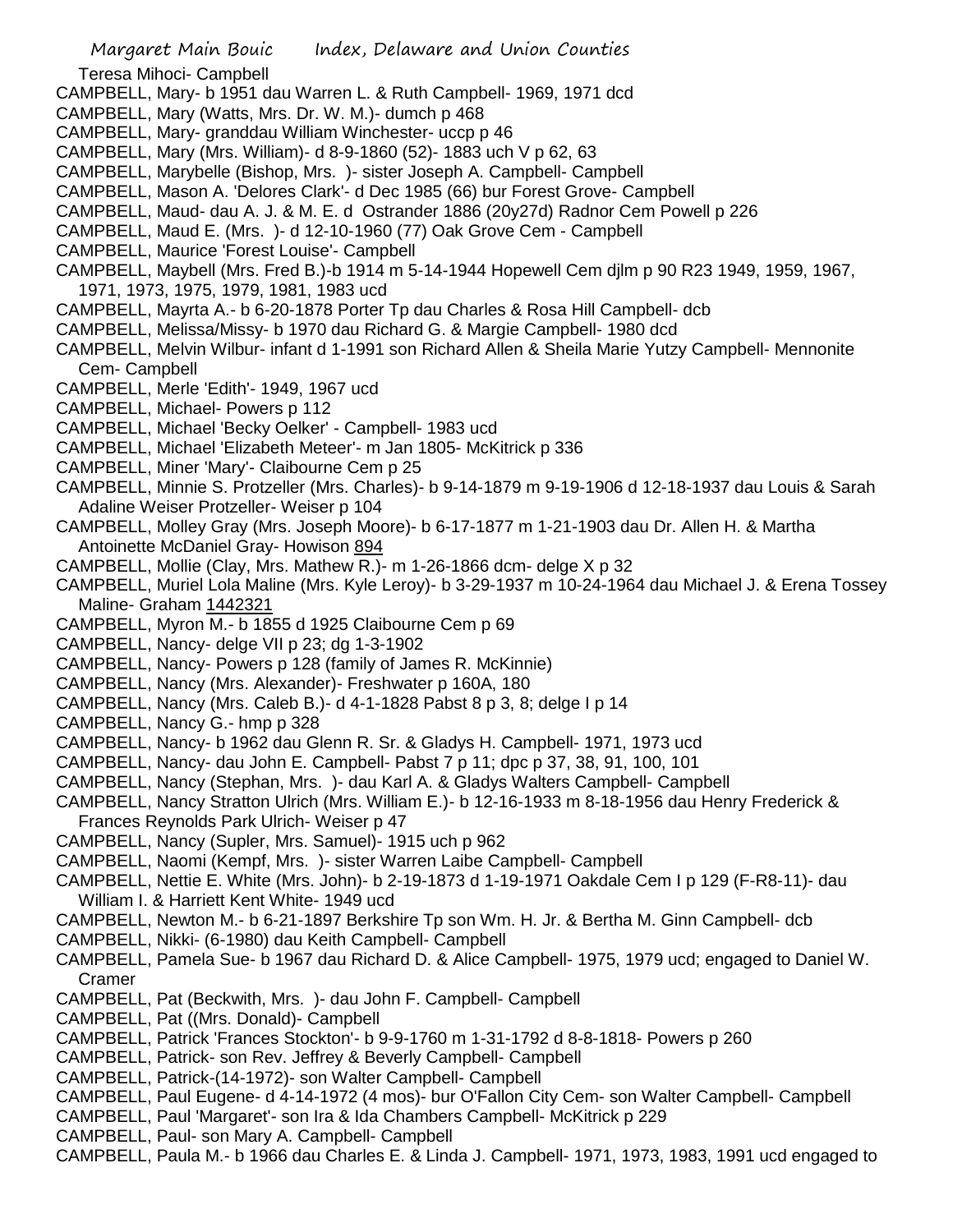Randy Hunt- Campbell

- CAMPBELL, Pearl Moore (Mrs. Earnest G.)- b 1-13-1902 d 6-1-1993 (91) dau John d. & Susie Refitt Moore-Campbell; 1971 dcd
- CAMPBELL, Peggy J. Pyle (Mrs. Elwyn)- b 2-19-1936 d 6-25-1994 (58) Fancher Cem- dau William F. & Eva M. Coffey Pyle- Campbell
- CAMPBELL, Peggy (Reath, Mrs. Adam)- 1880 morch p 836
- CAMPBELL, Peter- son Duncan Campbell- dcw Bk 3 p 403
- CAMPBELL, Phyllis (Hilty, Mrs. )- sister Warren Laibe Campbell- Campbell
- CAMPBELL, Prescott S. 'Ann M. Barrows'- m 5-31-1838 dcm d 3-1-1847 (30-10-2) Africa Cem Powell p 178
- CAMPBELL, R.- 1840C Union Tp 620 (20-30)
- CAMPBELL, Rachel (Freshwater, Mrs. David)- b 1819 m 1841 d 5-22-1885- Freshwater p 160A, 163, 164, 165, 166, 167, 168, 169, 170, 171, 172, 173, 174, 175, 179, 180
- CAMPBELL, Ralph- b 5-24-1924 son E. L. & Louisa T. Bowsher Campbell- Cowgill p 11
- CAMPBELL, Ransom 'Henrietta Lugenbeel'- m 5-1-1855 dcm son Arthur Campbell- 1908 dch p 389, 759, 814; dumch p 494; 1880C Delaware Town p 503C
- CAMPBELL, Reba/Reva Hill (Mrs. Wilbur)- m 6-30-1935- 1971, 1973, 1975, 1979, 1981, 1983, 1991 ucd
- CAMPBELL, Rebecca A. Snodgrass (Mrs. Harrison)- m 5-1-1855 ucm 2282 mt 5-2-1855; 1860C Marysville 1547-1539 p 203 (23,O); 1870C Paris Tp 57-58 p 8 (34,O); unec VIII p 34
- CAMPBELL, Rebecca (McMullen, Mrfs. Alexander, 2nd wife)- sister Judge Joseph Campbell- Powers p 222
- CAMPBELL, Rebecca- dau Sally Campbell- 1850C Darby Tp 1687-1707 p 250 (20,O); unec VI p 10
- CAMPBELL, Retta Johnson (Thompson, Mrs. Harvey)- Pounds 3,4
- CAMPBELL, Rev.- Freshwater p 43
- CAMPBELL, Rhoda Celice Courtney (Mrs. )- dau T. C. & Margaret Bothwell- Genther p 113
- CAMPBELL, Rhoda M.- d 6-3-1860 (15y2m) dau R. & R. Campbell- Hanover Cem 4:14:3; Powell p 134
- CAMPBELL, Richard Charles- b 1-16-1942 son William & Emma Dorward Campbell- Weiser p 104
- CAMPBELL, Richard Allen'Sheila Marie Yutzy'- Campbell
- CAMPBELL, Richard C.- son Harry E. & Ruth C. Campbell-Campbell
- CAMPBELL, Richard- son Clarence H. & Lilymae Greer Campbell- Campbell
- CAMPBELL, Richard D.'Alice'- son Wilbur & Reba Hill Campbell- Campbell- 1971, 1975, 1979, 1981, 1983, 1991 ucd
- CAMPBELL, Richard G. 'Margie'- 1980 dcd
- CAMPBELL, Richard- son John Campbell= Campbell
- CAMPBELL, Richard N. 'Suzanne'- 1983 ucd
- CAMPBELL, Rob heirs- delinquent taxes- delge X p 73
- CAMPBELL, Robert- Powers p 230
- CAMPBELL, Robert- unec II p 37
- CAMPBELL, Robert- 1880 dch p 520; 1908 dch p 133, 471; Pabst 1 p 7; dcga p 30; delge II p 9, III p 8, 48, V p 66, VI p 57 Marlborough Tp
- CAMPBELL, Robert- d 8-23-1877 (54-0-26) Hanover Cem 2:12:6
- CAMPBELL, Robert- son Basil & Margaret Campbell- Campbell
- CAMPBELL, Robert B. 'Holycross'- Campbell
- CAMPBELL, Robert Bruce- son Mason A. & Delores L. Clark Campbell- Campbell
- CAMPBELL, Robert 'Mary McKitrick'- Guernsey Co O.- McKitrick p 66
- CAMPBELL, Robert- son Maurice & Forest Louise Campbell- Campbell
- CAMPBELL, Robina (Ferguson, Mrs. John Singleton)- McKitrick p 147
- CAMPBELL, Rodney- 1983 ucd
- CAMPBELL, Ronald- 1961 dcd
- CAMPBELL, Ronald- son Earl H. & Marilyn Laura James Campbell- Maugans Anc p 215
- CAMPBELL, Ronald d 1965 son Harold & Margaret Fate Campbell- Campbell
- CAMPBELL, Ronald- son Joseph Campbell- Campbell
- CAMPBELL, Rosa D.- b 1871 Un Co d 10-27-1936 Oakdale Cem II p 11 (B-R7-3); 1900C Jackson Tp 175-177 p 13A (28,O,O,O) m 11y no ch
- CAMPBELL, Rosalie M. (Bockover, Mrs. William H.)- m 1-1-1859 dcm
- CAMPBELL, Rosalyn (Horney, Mrs. Gene)- dau Wilbur & Reva Hill Campbell- Campbell
- CAMPBELL, Ross E.- dau -- & Elizabeth Campbell- b 5-1888 1900C Richwood 330-348 p 13A (12,O,O,O)
- CAMPBELL, Roxie Powers (Mrs. Jump)(Doty, Mrs. John)- b 1849 d 4-27-1883 dau Lewis & Jane Shoemaker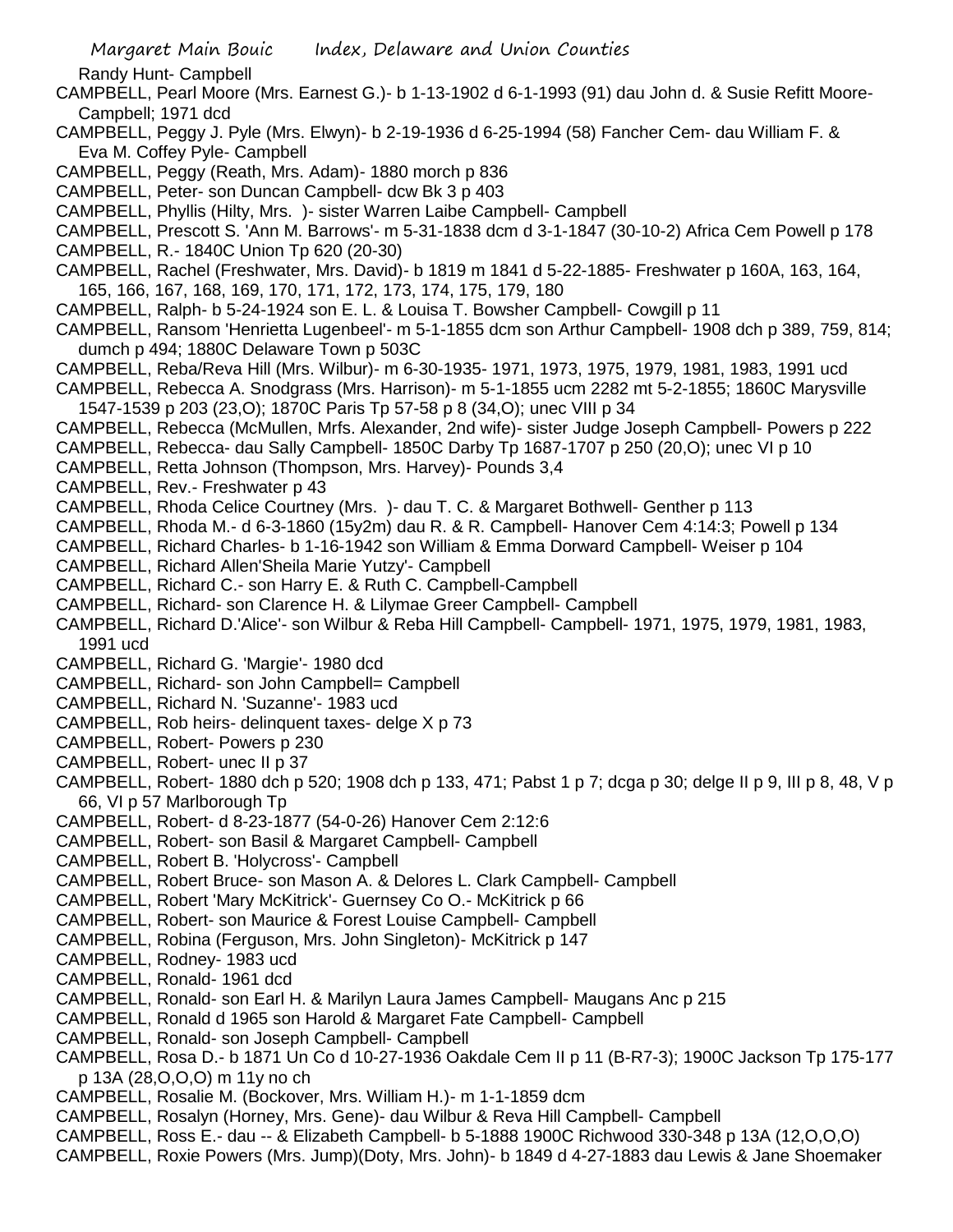Powers- Powers 221; dcc Cameron Schultz see 12

- CAMPBELL, Roy- son Karl A. & Gladys Walters Campbell- Campbell
- CAMPBELL, Mrs. Roy- MR-DAR p 7
- CAMPBELL, Ruth Ann- dau Thomas L. & Sara Johnson Campbell- query mt 8-1995
- CAMPBELL, Ruth Ann- dau Warren L. & Ruth Holmes Campbell- Campbell
- CAMPBELL, Ruth (Baker, Mrs. )- dau Loren & Vera Moreland Campbell- Campbell
- CAMPBELL, Ruth C. (Mrs. Harry E.)- d 7-20-1970 (72) Oak Grove Cem Campbell
- CAMPBELL, Ruth Holmes (Mrs. Warren L.)- b 8-12-1909 m 7-10-1933 d 4-4-1993 (83) bur Columbus Grove-
- dau Bert & CLara Holmes- Campbell; 1969, 1971, 1980 dcd
- CAMPBELL, Ruth- dau Sally Campbell- 1850C Darby Tp 1687-1707 p 250 (17,O); unec VI p 10
- CAMPBELL, Ruth Snyder (Mrs. Lee)- m 8-1-1936- Campbell
- CAMPBELL, Ruth (Sudduth, Mrs. Floyd J.)- m 8-3-1957- Campbell; Sudduth
- CAMPBELL, Ruth Talbot (Mrs. Charles)- dau Ed & Ella Sherman Talbot-Maugans Anc p 159
- CAMPBELL, Sadie (Neal, Mrs. C. C.)- dumch p 243
- CAMPBELL, Sally- 1850C Darby Tp 1687-1707 p 250 (52, NY); unec VI p 10
- CAMPBELL, Sally Amy- dau Thomas L. & Sarah Johnson Campbell- O'Donnell
- CAMPBELL, Sally Ann (Tinkham, Mrs. William)- m 7-25-1848 ucm 1329; unec VII p 39
- CAMPBELL, Sally Janes (Mrs. David)- b 12-5-1793 dau Humphrey & Thankful Campbell Janes- Maugans Anc p 121, 123, 144
- CAMPBELL, Samuel Marlborough Tp 1826- delge VI p 57
- CAMPBELL, Samuel 'Luella White'- b 11-18-1862 Green Co O d 1944 Oakdale Cem I p 129 (F-R8-11)
- CAMPBELL, Samuel P.- adm notice dcga p 59 Ohio State Gaz.
- CAMPBELL, Samuel- grandson William Winchester- uccp p 46
- CAMPBELL, Sandra (White, Mrs. )- dau James Dalton Campbell- Campbell
- CAMPBELL, Saphronia Douglas (Mrs. Acel J.)- m 10-28-1847 ucm 1251 unec VII p 26
- CAMPBELL, Sara"Sallie" Johnson (Mrs. Thomas L.)- query from Sue O'Donnell
- CAMPBELL, Sarah- d 9-12-1843 (25-8-27) Somersville Cem York Tp Cem p 21
- CAMPBELL, Sarah- d 11-3-1923 (91) b Penn Oakdale Cem 3590 (F16)
- CAMPBELL, Sarah- hmp p 109
- CAMPBELL, Sarah (Mrs. Albert)- Campbell
- CAMPBELL, Sarah (Barry, Mrs. Elisha)- m 11-13-1840 dcm
- CAMPBELL, Sarah (Mrs. Charles)- Campbell
- CAMPBELL, Sarah- b 1-27-1910 d 1-12-1912 dau Charles & Minnie S. Protzeller Campbell- Weiser p 104
- CAMPBELL, Sarah Cork (Mrs. Bushnell)- m 9-15-1837 ucm 447; unec III p 30
- CAMPBELL, Sarah (Decker, Mrs. Samuel)- m 7-6-1843 dcm
- CAMPBELL, Sarah A. (Dixon, Mrs. Joseph S.)- 1880 dch p 790
- CAMPBELL, Sarah (Freshwater, Mrs. William)- b 1842 d 1886- Freshwater p 157, 158, 159A, 159B, 159C, 161, 162
- CAMPBELL, Sarah (Hemphill, Mrs. Samuel)- d 1879 dau Joseph N. & Elizabeth Kirker Campbell- delge III p 63
- CAMPBELL, Sarah Moore (Mrs. William)- m 10-20-1831 Madison Co unec V p 48
- CAMPBELL, Sarah (Needels, Mrs. John)- 1880 dch p 845
- CAMPBELL, Sarah Pletcher (Mrs. Thomas)- b 1832 Pa d 11-3-1923 Oakdale Cem I p 126 (F-R7-12)
- CAMPBELL, Savilla (Smith, Mrs. Charles)- b 10-16-1888 Delaware Town dcb -dau William Bazil & Susan C. Burroughs Campbell- 1908 dch p 759
- CAMPBELL, Scott- b 1967 son William P. & Sharon Campbell- 1980 dcd
- CAMPBELL, Selina H. Bakewell (Mrs. Alexander)- m 1828- Freshwater p 179
- CAMPBELL, Shannah- b 1977 ch Jack N. & Mary F. Campbell- 1979 ucd
- CAMPBELL, Sharon (8-1990) dau Keith Campbell- Campbell
- CAMPBELL, Sharon R. (Mrs. Loren S.)- 1969, 1971, 1980 dcd
- CAMPBELL, Sharon (Rouse, Mrs. Richard)- 1985 uch p 20
- CAMPBELL, Sharon Sue (Hoffman, Mrs. James Franklin)- m 12-28-1978- dau Roy Campbell- Campbell
- CAMPBELL, Sharon (Mrs. William P.)- 1980 dcd
- CAMPBELL, Sheila Yutzy (Mrs. Richard Allen)- Campbell
- CAMPBELL, Sidney 'Elizabeth'- d 4-21-1987 (55)- Campbell; 1980 dcd
- CAMPBELL, S. J.- uca p 103
- CAMPBELL, Sonja Jane (Boerger, Mrs. John Frederick)- m 10-17-1981 dau Hugh Campbell- Boerger;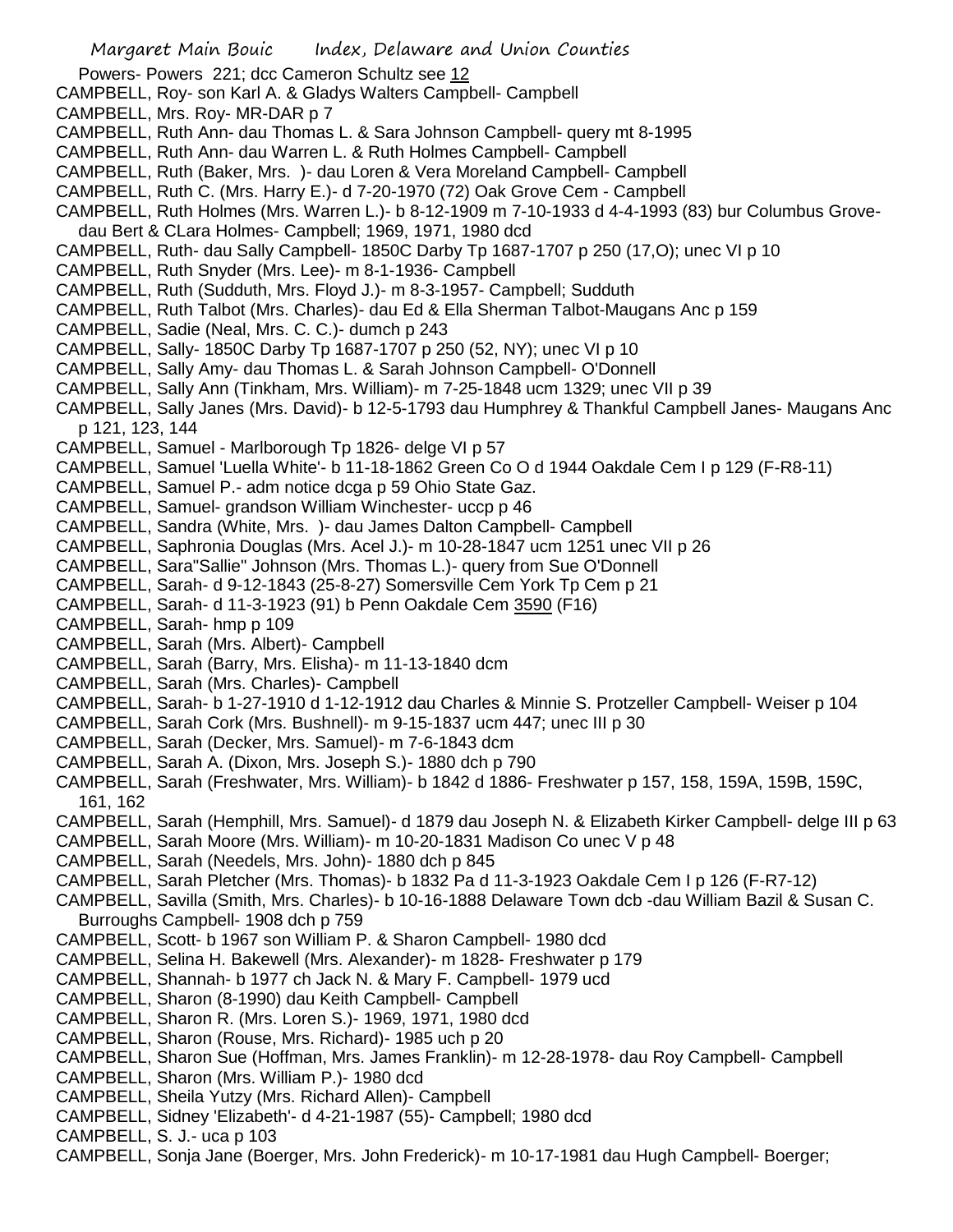Rausch (142835), (163435)

- CAMPBELL, Sonya (Mrs. Jerry A.)- 1981 ucd
- CAMPBELL, Sophronia (Mrs. Asael/Israel)- 1850C Darby Tp 1686-1706 p 250 (30,O); unec VI p 10
- CAMPBELL, Stehanie Hobson (Mrs. David)- dau William & Kathleen McKittrick- McKitrick p 462
- CAMPBELL, Sterl Glenn- b 11-29-1954 son Sterl Wesley & Elfrieda Kasper Campbell- Weiser p 384
- CAMPBELL, Sterl Wesley 'Elfrieda Kasper'- b 10-12-1926 m 1952 dau William & Esther Louise Shipe Campbell- Weiser p 384
- CAMPBELL, Sue (Skaggs, Mrs. )- dau John F. Campbell- Campbell
- CAMPBELL, Susan C. Burroughs (Mrs. William B.)- dau Daniel & Elizabeth Burroughs- 1908 dch p 759
- CAMPBELL, Susan (Green, Mrs. )- dau James Dalton Campbell- Campbell
- CAMPBELL, Susan- dau James Kirker Campbell III- Campbell
- CAMPBELL, Susan M. (Mrs. Charles E.)- 1991 ucd
- CAMPBELL, Susan (Wise, Mrs. Samuel)- m 6-30-1840 dcd
- CAMPBELL, Susanna (Weiser, Mrs. Joshua)- b 6-4-1842 d 4-9-1900 Weiser p 505
- CAMPBELL, Susanna (Wise, Mrs. )- dau Duncan Campbell- dcw Bk 3 p 403
- CAMPBELL, Suzanne (Mrs. Richard N.)- 1983 ucd
- CAMPBELL, Sylvanus- 1883 uch V p 197; unec II p 47
- CAMPBELL, Sylvanes J.- son Thomas L. & Sara Johnson Campbell- query mt 1995
- CAMPBELL, Tammy- b 1964 ch William P. & Sharon Campbell- 1980 dcd
- CAMPBELL, Tempy Edwards (Mrs. Thomas)- lic 11-1879 Madison Co Democrat- unec XIV p 41
- CAMPBELL, Thankful (Janes, Mrs. Humphrey)- b 1772 m 7-23-1790 d 4-16-1815 Maugans Anc p 142, 144, 145
- CAMPBELL, Thomas- 1810C Franklin Co Pa- Powers p 107
- CAMPBELL, Thomas 'Barbara Jean Henning'- Weiser p 733
- CAMPBELL, Thomas F.- son Rev. Louis E. & Anne Coelle Alkire Campbell- dpc p 64, 102, 112; Campbell
- CAMPBELL, Thomas L. 'Clarissa Witter'- m 10-23/25-1831 ucm 238; 1883 uch V p 5; unec II p 34
- CAMPBELL, Thomas L. 'Sara Johnson'- m 1-4-1820- query Sue O"Donnell R.1, Box 90, Waukomis, OK 73773
- CAMPBELL, Thomas 'Sarah Fletcher'- b Fayette Co d 7-17-1910 (81y11m) Oakdale Cem 2305 I p 126 (F-R7-12)
- CAMPBELL, Thomas 'Jane Carmeigle'- b 2-1-1763 Irel. d 1-4-1854 Freshwater p 179
- CAMPBELL, Thomas L.- b 6-27-1786 Ct. d 1-18-1871/7- unec XIII p 5
- CAMPBELL, Thomas 'Tempy Edwards'- lic 11-1879 Madison Co Dem. unec XIV p 41
- CAMPBELL, Thomas W.- d 5-10-1831 (13d) son W. & R. A. Campbell- Oakdale Cem 1660 (18E 3rd r) II p 51B (19)
- CAMPBELL, Timmy- delge VIII p 37; Timm- query, delge IX p 43
- CAMPBELL, Tom b 1965- son Howard & Lucille Campbell- Campbell; 1975 ucd
- CAMPBELL, Truman- 1826 Orange Tp delge VI p 71
- CAMPBELL, Valarie (Mooney, Mrs. )- dau Mason A. & Delores L. Clark Campbell- Campbell
- CAMPBELL, Vera Moreland (Mrs. Loren)- Campbell
- CAMPBELL, Verna- 1915 uch p 509
- CAMPBELL, Vicki Lin- dau Charles & Ethel Hewitt Campbell- Weiser p 161
- CAMPBELL, Virgil- b 10-12-1883 Delaware Twon son Jol B. & Maggie Kelley Campbell- dcb
- CAMPBELL, Virginia- b 2-7-1959 dau Ernest Young & Alfreda Gabriel Campbell- Gabriel 167124; Newhouse 13221124
- CAMPBELL, Walter Allen III b 12-1983 son Walter Jr. & Esther Headings Campbell- Campbell
- CAMPBELL, Walter 'Harriet S. Yost'- Weiser p 552
- CAMPBELL, Walter J. 'Maribelle Wertz'- Campbell
- CAMPBELL, Walter Jr. 'Esther Headings'- son Walter & Hazel Campbell Sr.- Campbell
- CAMPBELL, Walter L. 'C. Edith'- d 1971 Campbell; 1961, 1980 dcd
- CAMPBELL, Warren Laibe.'Ruth Holmes'- m 7-10-1933 d 3-17-1989 cremated, bur Putnam Co- Campbell; 1969, 1971, 1980 dcd
- CAMPBELL, Warren II- son Warren Laibe & Ruth Holmes Campbell- Campbell
- CAMPBELL, Warren W.- 1971 dcd
- CAMPBELL, W. B.- son Joseph N. & Elizabeth Kirker Campbell- delge III p 63
- CAMPBELL, W. H. 'Bertha Ginn'- 1908 dch p 693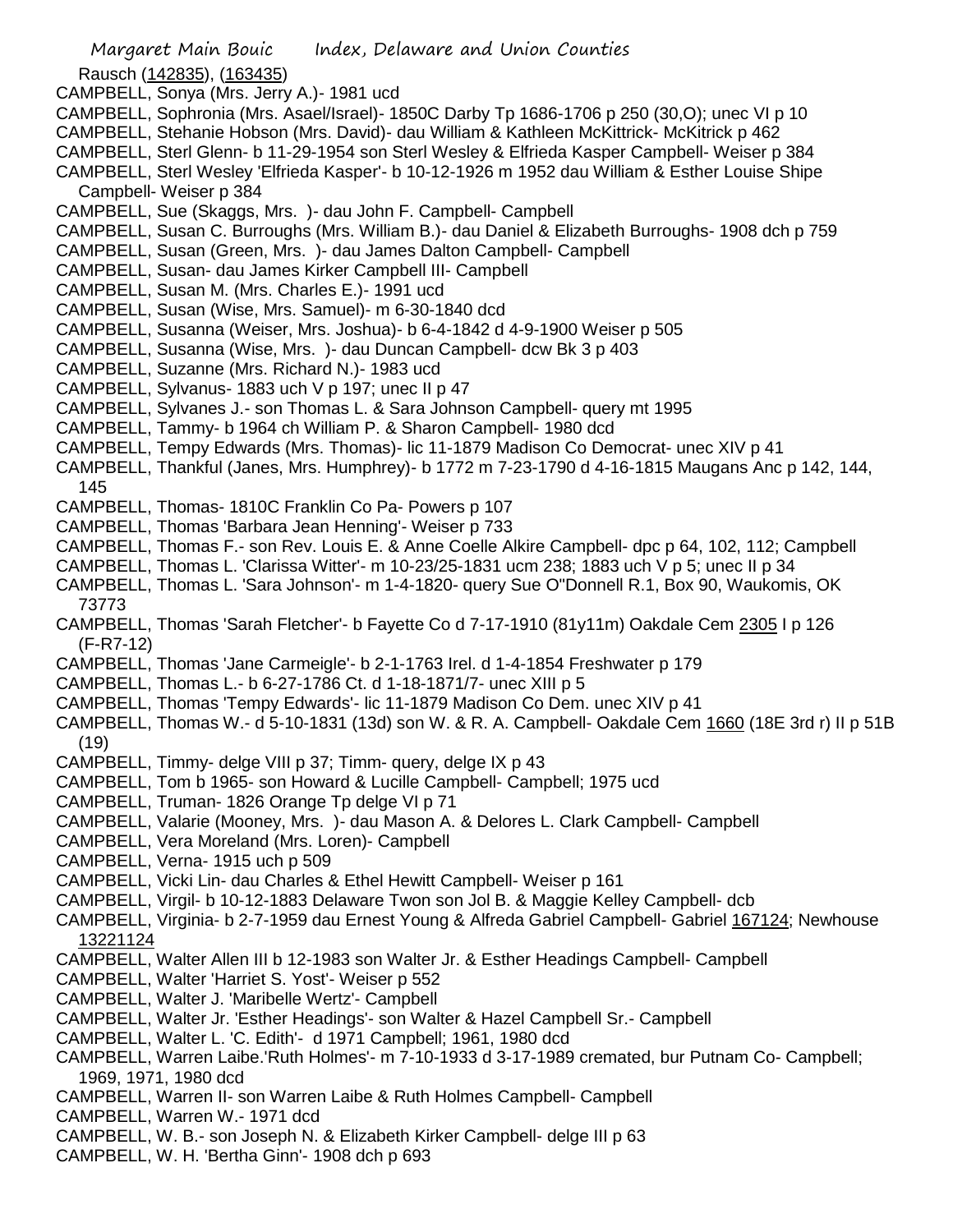Margaret Main Bouic Index, Delaware and Union Counties CAMPBELL, Wilbur L. 'Loa Richardson'- b 6-22-1936 m 12-23-1954 d 9-12-1970 son Wilbur & Reba Hill Campbell- Campbell CAMPBELL, Wilbur 'Reba/Reva Hill'- b 5-24-1911 m 6-30-1935 d 1-3-1995 (83) Middleburg Cem; son Chester & Margaret Reams Campbell- Campbell; 1971, 1973, 1975, 1979, 1981, 1983, 1991 ucd CAMPBELL, William- 1880C Delaware Town p 512C CAMPBELL, William 'Ann Colbert'- m 5-31-1829 ucm 178; 1883 uch III p 288; 1880C Marysville 541-552 (50, Md) CAMPBELL, William D.- d 9-23-1907 (1y6m) Oakdale Cem 2066(2) (116F) I p 126 (F-R7-13) CAMPBELL, William Pabst 8 p 5 CAMPBELL, William Bazil- son Ransome & Henrietta Lugenbeel Campbell- 1908 dch p 117, 759 CAMPBELL, William- son Duncan Campbell- dcw Bk 3 p 403 CAMPBELL, William 'Emma Dorward'- b 7-8-1907 m 6-24-1932 son Charles & Minnie S. Protzeller Campbell-Weiser p 104 CAMPBELL, William E. 'Nancy Stratton Ulrich'- m 8-18-1956- Weiser p 47 CAMPBELL, William 'Esther Louise Shipe'- b 9-15-1904 m 5-15-1926- Weiser p 384 CAMPBELL, William H.- 1880C Berkshire Tp p 428C CAMPBELL, William J.- hmp p 144 CAMPBELL, William - d 4-9-1845 (13-4-0) Marlborough Cem p 144; Powell p 298 son John & Ellen Campbell CAMPBELL, William J.'Lucille'- son Clarence H. & Lilymae Greer Campbell- Campbell CAMPBELL, William L.- 1835 men 27 #32 p 45 Genoa Tp CAMPBELL, William M.- uca p 64 CAMPBELL, William 'Maria Victoria Brown'- W. Brown V p 579 CAMPBELL, William 'Mary'- d 2-22/20-1865 (66y1m) Oakdale Cem 1657(16E 3rd R) I p 513 ((E-17); 1883 uch V p 6, 23, 28, 62 CAMPBELL, William O.- d 4-27-1859 (1y10m); 1860C Marysville 1547-1539 p 203 (7/12,O)- son Harrison & Rebecca A. Campbell- Oakdale Cem 1659(17E 3rd r); 1870C Paris Tp 57-58 p 8 (10,O) (2 people?) CAMPBELL, William- b 9-23-1809 son Patrick & Frances Stockton Campbell- Powers p 260 CAMPBELL, William P 'Sharon'- 1980 dcd CAMPBELL, William 'Sarah Moore'- m 10-20-1831 Madison Co unec V p 48 CAMPBELL, William W.- 1870C liberty Tp Un Co 264 p 32 (80,O) CAMPBELL, William W. 'Amelia'- 1830C Marysville 419 p 295 (30-40); 1840C Marysville 816 (40-50); 1850C Paris Tp 646-660 p 98 (60, Va) CAMPBELL, William- b 4-18-933 son William & Emma Dorward Weiser- Weiser p 47 CAMPBELL, Willis- son Charles & Mary E. Campbell- 1870C Marysville-Paris Tp 103 p 12 (7,O) CAMPBELL, Wilma- 1981 ucd CAMPBELL, Wilson 'Amelia Erwin'- m 10-14-1825 unec V p 16 CAMPBELL, Wilton - brother Warren Laibe Campbell- Campbell CAMPBELL, Rev. Z. B.- Pabst p l4 p 14; hmp p 144 CAMPBELL, Zuriel 'Jane Maxson'- b 4-180? d 1853 ped Estelle Crane Keefer 26- delge III p 53 CAMPDEN, John R.- 1880C Oxford Tp p 396C CAMPFIELD, Henry- 1908 dch p 389 CAMPHELD, William- hadc p 38; 1849 Marlborough Tp CAMPHOR, Catherine- twin dau Jacob & Mary Camphor- 1870C Taylor Tp 159-151 p 19 (4,O) CAMPHOR, George H.- son Jacob & Mary Camphor- 1870C Taylor Tp 159-151 p 19 (7,O) CAMPHOR, Henry G.- son Jacob & Mary Camphor- 1870C Taylor Tp 159-151 p 19 (1,O) CAMPHOR, Jacob'Mary'- 1870C Taylor Tp 159-151 p 19 (35,O) CAMPHOR, Marion- twin son Jacob & Mary Camphor- 1870C Taylor Tp 159-151 p 19 (4,O) CAMPHOR, Mary (Mrs. Jacob)- 1870C Taylor Tp 159-151 p 19 (33,O) CAMPHOR, Mary S.- dau Jacob & Mary Camphor- 1870C Taylor Tp 159-151 p 19 (9,O) CAMPION, Myron- Sand p 1 CAMPION, Nellie Willis- dpc p 70 CAMPHER, Rosanna- 1850C Orange Tp 1783 p 114 (50, Pa) CAMPLAND, Arthur- 1969 dcd CAMSELL, M. S.- Pabst Pion II p 206 CAMPTON, Jane (Mrs. William)- 1850C Claibourne Tp 130 p 21 (27,O) CAMPTON, Spencer L.- son William & Jane Campton- 1850C Claibourne Tp 130 p 21 (1,O)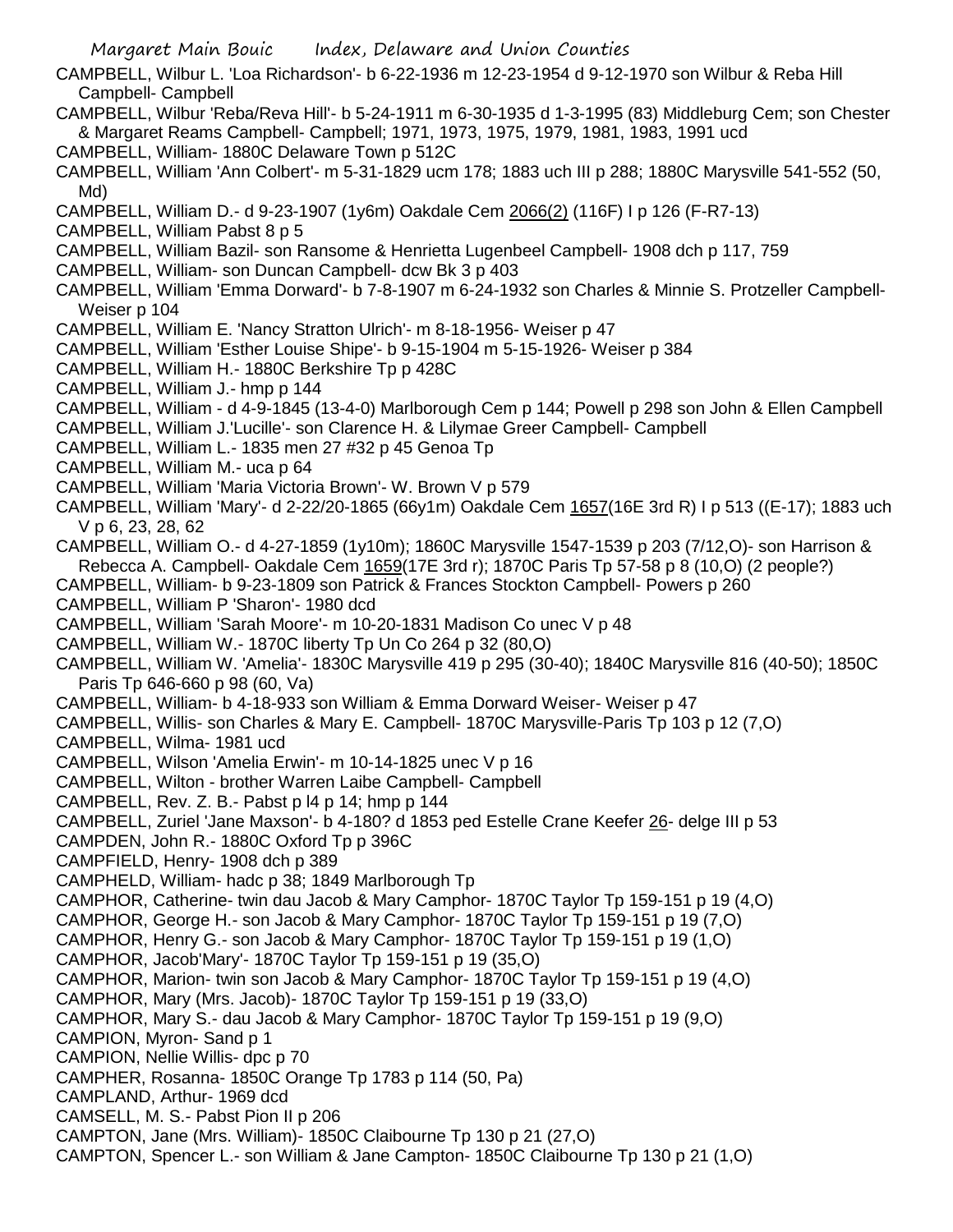- Margaret Main Bouic Index, Delaware and Union Counties CAMPTON, William 'Jane'- 1850C Claibourne Tp 130 p 21 (26, Va) CAMRI, Catherine b 1846 d 1875 Oak Grove Cem Powell p 429 CAMRI, Hiram b 1844 d 1881 Oak Grove Cem Powell p 429 CAMRIN, Alice D.- dau W. L. & Clary E. Camrin- 1880C Jackson Tp p 228D (7,O,O,O) CAMRIN, Clary E. (Mrs. W. L.)- 1880C Jackson Tp p 228D (32,O,O,Va) CAMRIN, Claude- dau W. L. & Clary E. Camrin- 1880C Jackson Tp p 228D (2,O,O,O) CAMRIN, Cl---?- son W. L. & Clary E. Camrin- 1880C Jackson Tp p 228D (9,O,O,O) CAMRIN, W. L. 'Clary E.'- 1880C Jackson Tp p 228D (39,O,Pa,Va) CAMRON- see Cameron CAMRON, Ann D.-- 1850C Allen Tp 1439-1457 p 215 (67, Pa) CAMRON, Coradon 'Susannah'- b 1-27-1824 d 4-23-1900 (76-2-27)- Claibourne Cem p 35 CAMRON, Elizabeth b Washington Co Pa- 9-10-1797 d 3-1-1874 Hopewell Cem djlm p 86 CAMRON, Isabella McCombs (Mrs. James)- b 10-18-1862 d 10-5-1904 dau B. F. & C. M. McCombs-Claibourne Cem p 36; 1900c Leesburg Tp 159-160 p 7A (37,O,Va,O) m 19y CAMRON, James 'Isabella McCombs'- b 7-31-1855 d 8-4-1932 Claibourne Cem-son Coradon & Susannah Camron- Camron ; 1900C Leesburg Tp 159-160 p 7A (44,O,O,O) m 19y CAMRON, John- 1840C Jackson Tp 199 (70-80); nec XII p 68 CAMRON, Joseph- 1840C Jackson Tp 198 (30-40); unec IV p 32, XII p 68 CAMRON, Josephine- 1880C Jackson Tp p 222A CAMRON, Martha (Jenkins, Mrs. Joseph)- m 6-11-1878 ucm 6276 CAMRON, Mary J.- dau S. M. & Elizabeth- d Oct 1828 (4m2d) Bokescreek Cem p 49 Powell p 240 CAMRON, inf son S. M. & Elizabeth- Bokesreek Cem Powell p 240 CAMRON, Samuel- d 6-23-1855 (32y23d) Hopewell Cem djlm p 86 CAMRON, Samuel 'Elizabeth'- 1830C Scioto Tp; 1835 men 55 #53 p 101 Scioto Tp- see Cameron; delge VII p 48 CAMRON, Sarah- 1880C Jackson Tp p 0222 CAMRON, S. M. b Mason Co Ky 3-29-1795 d 5-21-1872 Hopewell Cem djlm p 86 CAMRON, Sophroma (Taylor, Mrs. John)- m 4-18-1861 ucm 3171 CAMRON, W. D.- 1880C Jackson Tp p 229A CAMRON, William- son S. M. & Elizabeth- d 8-24-182? (1y5m) Bokescreek Cem Powell p 241 CAMRY, Hiram 'Sarah'- 1880C Scioto Tp 330 p 293C CAMRY, Sarah (Mrs. Hiram)- b 1-23-1835 d 12-31-1910 Oller Cem p 16; Powell p 87; 1880C Scioto Tp 330 CAMUTZ, Joseph- b 1860 Un Co d 3-16-1936 Oakdale Cem I 14 (E) CAN?, Elisabeth- b 4-1847 -1900C Jackson Tp 38 p 2B (53,O,O,O) ch CAN, Grover- son Elisabeth Can- 1900C Jackson Tp 38 p 2B (15,O,O,O) CAN, Jacob 'Polly Harrod'- m 5-7-1842 Madison Co unec IX p 56 CAN, Polly Harrod (Mrs. Jacob)- m 5-7-1842 Madison Co unec IX p 56 CAN, W. H,- 1908 dch p 431 CANADA, see Kennedy CANADA, Annie- dau Othus & Sarah Canada- 1860C Union Tp 519-522 p 73 (8,O) CANADA, Asher- 1826 Harmony Tp delge VI p 24 CANADA, Ellen- dau Othus & Sarah Canada- 1860C Union Tp 519-522 p 73 (6,O) CANADA, Harvy- son Othus & Sarah Canada- 1850C Union Tp 1360-1378 p 203 (8,O); 1860C Union Tp 519-522 p (16,O) CANADA, Henry- son Othus & Sarah Canada- 1850C Union Tp 1360-1378 p 203 (10,O); 1860C Union Tp 519-522 p 73 (19, O) CANADA, Hester- dau Othus & Sarah Canada- 1850C Union Tp 1360-1378 p 203 (5,O0; 1860C Union Tp 519-522 p 73 (15,O) CANADA, John- delge V p 37 CANADA, Joseph- 1826 Kingston Tp delge VI p 39 CANADA, Mahala (Crowder, Mrs. Nation P.)- m 12-5-1871 ucm 5021 CANADA, Othus 'Sarah'- 1850C Union Tp 1360-1378 203 (42); 1860C Union Tp 519-522 p 73 (52,\_)
- CANADA, Sarah (Mrs. Othus)- 1850C Union Tp 1360-1378 p 203 (38, Va); 1860C Union Tp 519-522 73 (38, Va)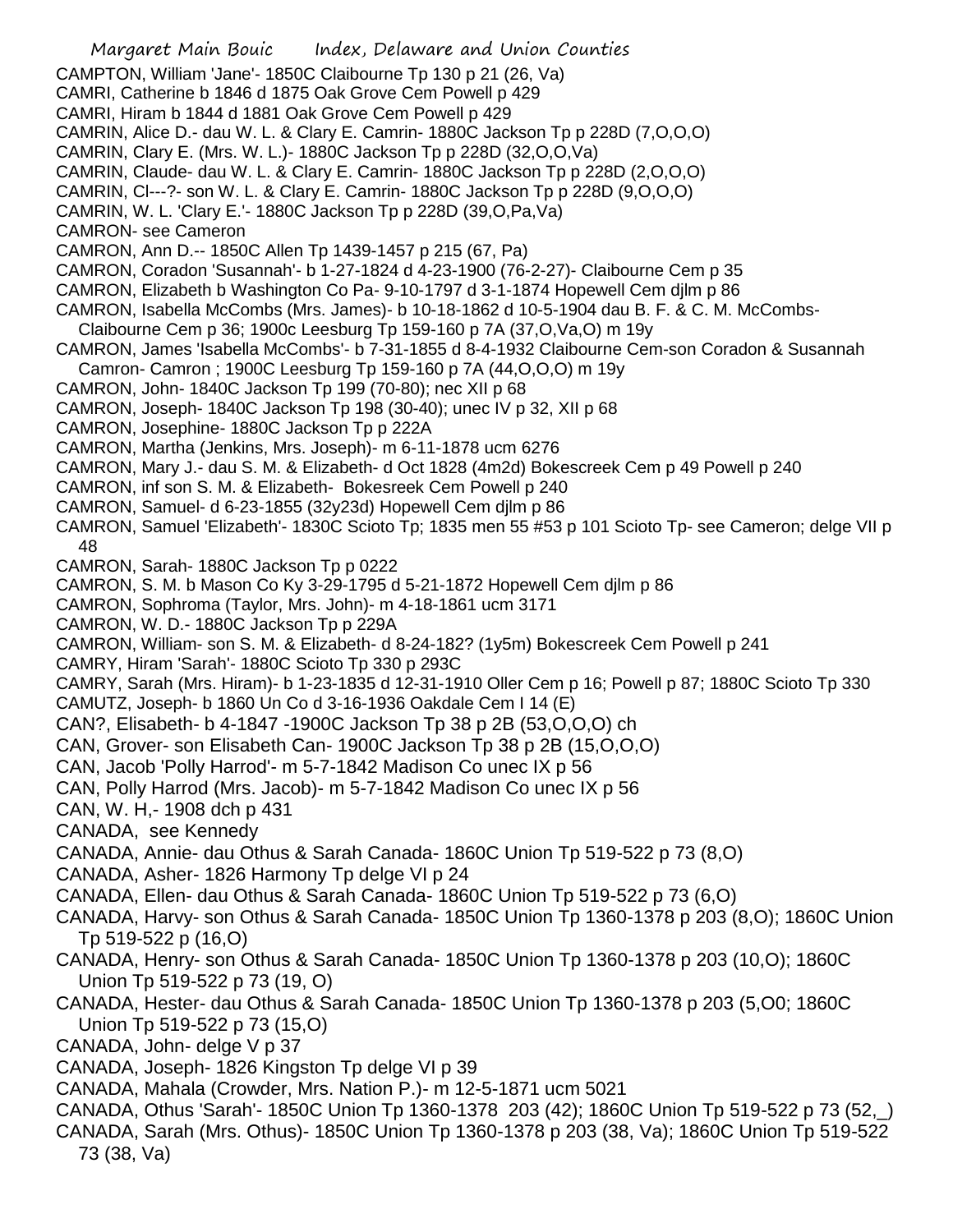- Margaret Main Bouic Index, Delaware and Union Counties CANADA, Thomas- 1826 Kingston Tp delge VI p 38 CANADAY, Alice M. Peppers (Mrs. Luther)- Canaday CANADAY, Asa E.- son Luther & Alice M. Peppers Canaday- Canaday CANADAY, Donald E.- b 6-22-1923 d 2-14-1987 (63) son Luther & Alice M. Peppers Canaday-Canaday CANADAY, Jewell B. (Glenn, Mrs. )- dau Luther & Alice M. Peppers Canaday CANADAY, Josephine (Evans, Mrs. Howard)- dau Luther & Alice M. Peppers Canaday- Canaday CANADAY, Juliette (Depp, Mrs. Gene)- dau Luther & Alice M. Peppers Canaday- Canaday CANADAY, Luther 'Alice M. Peppers'- Canaday CANADAY, Nathan- son Russell Canaday- Cantor CANADY, Aden 'Betsy'- 1908 dch p 389; 1850C Porter Tp 3030 p 165 (43, Vt) CANADY, Amanda- dau Aden & Betsy Canady- 1850C Porter Tp 3030 p 165 (6/12,O) CANADY, Amanda E.- dau James & Ivy Canady- 1850C Allen Tp 1461-1479 p 216 (11,O) CANADY, Bethsheba (Mrs. John)- dcw Bk 3 p 176 1850C Leesburg Tp 281-284 p 43 (59,NJ) CANADY, Betsy (Mrs. Aden)- 1850C Porter Tp 3030 p 165 (30, Vt) CANADY, Carolina- dau John Canady- dcw Bk 3 p 176 CANADY, Cathy- b 1960- dau Jo Ann E. Canady- 1969, 1971 dcd CANADY, Charles/Brice- b 1957 son Jo Ann E. Canady- 1969, 1971 dcd CANADY, Debley A.- son James & Ivy Canady- 1850C Allen Tp 1461-1479 p 216 (5,O) CANADY, Donna- b 1954 dau Jo Ann E. Canady- 1969, 1971 dcd CANADY, Elisabeth J.- dau James & Ivy Canady- 1850C Allen Tp 1461-1479 p 216 (17,O) CANADY, Esther- b 1968 dau Joy Canady- 1969 dcd CANADY, Harvy N.- son James & Ivy Canady- 1850C Allen Tp 1461-1479 p 216 (13,O) CANADY, Henrietta- dau John Canady- dcw Bk 3 p 176; 1850C Leesburg Tp 281-284 p 43 (12,O) CANADY, Hester A.- dau Martha Canady- 1850C Milford 1213-1231 p 180 (7,O) CANADY, Ida J.- dau Martha Canady- 1850C Milford 1213-1231 p 180 (1,O) CANADY, Ivy (Mrs. James)- 1850C Allen Tp 1461-1479 p 216 (40,O) CANADY, James 'Ivy'- 1850C Allen Tp 1461-1479 p 216 (39,O) CANADY, James K. Polk- son John Canady- dcw Bk 3 p 176; 1850C Leesburg Tp 281-284 p 43  $(4, 0)$ CANADY, James M.- son Aden & Betsy Canady- 1850C Porter Tp 3030 p 165 (8,O) CANADY, Jo Ann E.- 1969, 1971 dcd CANADY, John- unec IV p 34 CANADY, John- son John Canady- dcw Bk 3 p 176 CANADY, John 'Bethsheba'- d 4-28-1854(62-6-29) Bokescreek Cem Powell p 235; will Dcw Bk 3 p 176; 1850C Leesburg Tp 281-284 p 43 (59, NJ); Pabst 0 CANADY, John W.- son James & Ivy Canady- 1850C Allen Tp 1461-1479 p 216 (15,O) CANADY, Joseph- son John Canady- dcw Bk 3 p 176; 1850C Leesburg Tp 281-284 p 43 (11,O) CANADY, Joy- 1969 dcd
- CANADY, July Ann- dau John Canady- dcw Bk 3 p; 176
- CANADY, Katy (Bell, Mrs. David)- 1880 dch p 679
- CANADY, Katy Wigton (Mrs. Lewis G.)- m 9-14-1858 dcm
- CANADY, Lewis G. 'Katy Wigton'- m 9-14-1858 dcm- son Aden & Betsy Canady- 1850C Porter Tp 3030 p 165 (13,O)
- CANADY, Louisa- dau Aden & Betsy Canady- 1850C Porter Tp 3030 p 165 (6,O)
- CANADY, Lucius D.- son Aden & Betsy Canady- 1850C Porter Tp 3030 p 165 (11,O)
- CANADY, Martha- 1850C Milford 1213-1231 p 180 (44, Pa)
- CANADY, Monroe- 1908 dch p 389
- CANADY, Oliver C.- 1850C Milford, Union Tp 1209-1227 p 180 (45, Pa) postmaster
- CANADY, Sally Jane- dau John Canady- dcw Bk 3 p 176
- CANADY, Sarah- dau Aden & Betsy Canady- 1850C Porter Tp 3030 p 165 (3,O)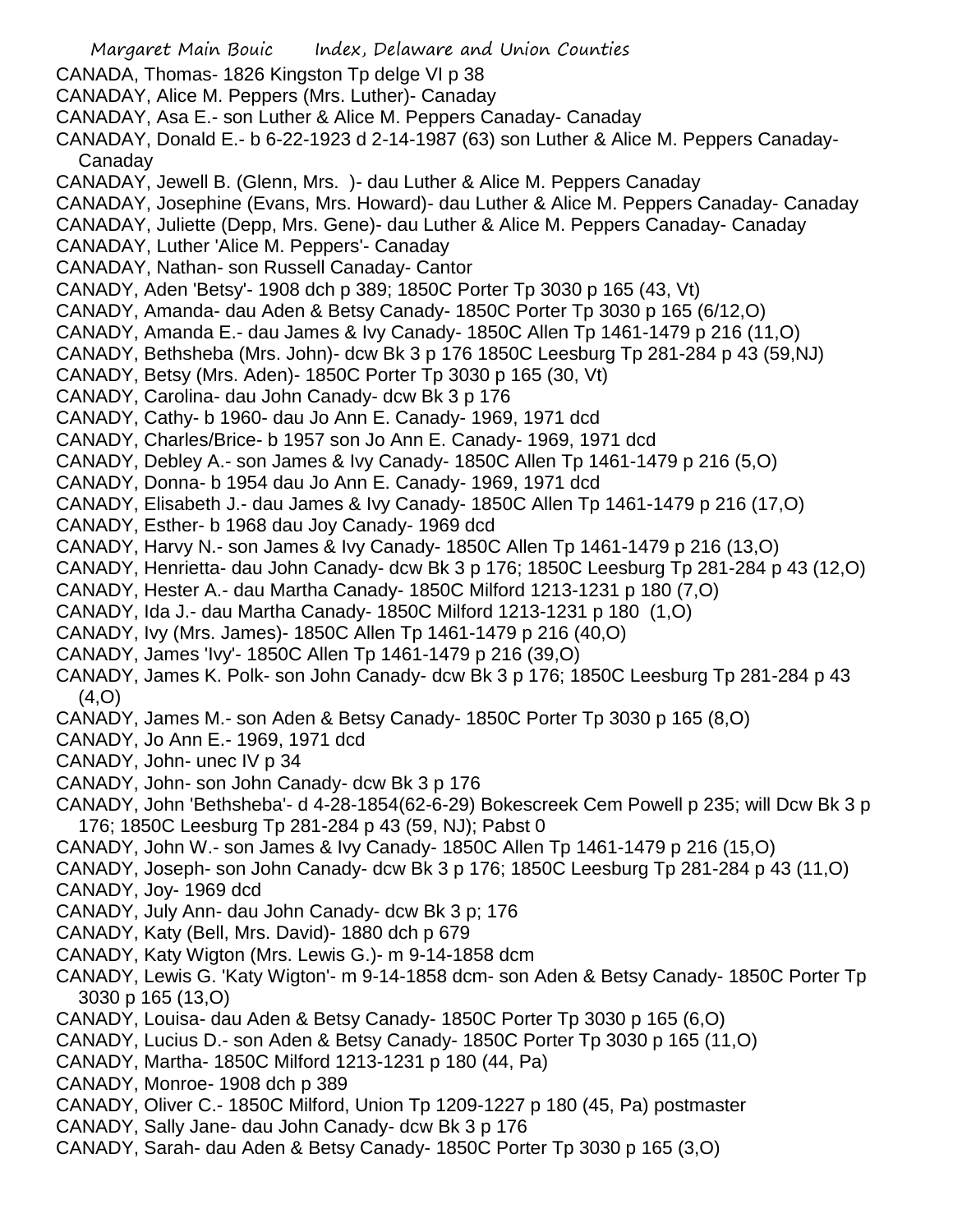- Margaret Main Bouic Index, Delaware and Union Counties
- CANADY, Sarah C.- dau James & Ivy Canady- 1850C Allen Tp 1461-1479 p 216 (3,O)
- CANADY, Solomon- d 4-5-1854(18-7-6-) Bokescreek Cem p 56 Powell p 235; son John & Bethseba Canady- 1850C Leesburg Tp 281-284 p 43 (15,O)
- CANADY, Sophronia (Dowell, Mrs. Edward)- b 3-25-1858 dcm dau John & Bethsheba Canady- dcw Bk 3 p 176; 1850C Leesburg Tp 281-284 p 43 (10,O)
- CANADY, Susan- dau John Canady- dcw Bk 3 p 176
- CANADY, Rev. Thomas A.- 1908 dch p 56
- CANADY, Walter/Steven- b 1955 son Jo Ann E. Canady- 1969, 1971 dcd
- CANADY, William H.- son James & Ivy Canady- 1850C Allen Tp 1461-1479 p 216 (1,)
- CANAN, Alma D. (Mrs. )- unclaimed letter- delge VII p 10
- CANAN, Ann M.- 1860C Claibourne Tp 45-44 p 5 (51, Penn)
- CANAN, Anna E.- dau George W. & Sarah M. Cutcheon Canan- 1883 uch V p 614; 1860C Richwood, Claibourne Tp 45-44 p 5 (14,O)
- CANAN & Lenox- uca p 92
- CANAN, C.- uca p 92
- CANAN, Charles- Pabst 0
- CANAN, Charles B.- unclaimed letter- delge VII p 10
- CANAN, Charles E.- d 9-20-1862 (6y 11m) Old Millcreek Cem p 5; Powell p 77 son E. & I. Canan
- CANAN, Charles E. 'Jannie Bigelow'- m 11-17-1869 ucm 4644; uca p 97
- CANAN, Charles E. 'Sarah L. Lewis'- m 9-22-1867 ucm 4237
- CANAN, Charles E.- son Samuel & Harriett Jelly Canan- dcw Bk 2 p392; 1850C Concord Tp 2284 p 132 (3,O); 1883 uch IV p 507, V p 595
- CANAN, Mrs. Charles 1883 uch V p 507
- CANAN, Charles 'Isabelle Murphy'- license 9-13-1854 ucm 2171
- CANAN, Edwin- heir of Samuel Canan- dcw Bk 2 p 392
- CANAN, Flora E.- dau George W. & Sarah M. Cutcheon Canan- 1870C Richwood, Claibourne Tp 45-44- p 5 (7,O); 1880C Rich. 199-212 p 19 (17,O,O,O)
- CANAN, Florence A.- dau George W. & Sarah Cutcheon Canan- 1883 uch V p 614
- CANAN, Gay 'S. M.'- Claibourne Cem p 8
- CANAN, G. E. 'Jennie F.'- Claibourne Cem p 29
- CANAN, George W.'Sarah M. Cutcheon'-b 1-17-1830 m 1852 son Robert & Jane S. Rigur Canan-1883 uch V p 591, 592, 594, 598, 604, 614; 1870C Richwood, Claibourne Tp 45-44 p 5 (40,O) p 0200; 1880C Rich. 199-212 (50,O,Pa,Pa); 1915 uch p 263
- CANAN, Harriet R. Jelly (Mrs. Samuel R.)- m 5-1-1845 dcm; dcw Bk 2 p 392; 1850C Concord Tp 2284 p 132 (25,O)
- CANAN, Isabelle Murphy (Mrs. Charles)- licesnse 9-13-1854 ucm 2171
- CANAN, Jane R.- 1870C Richwood Claibourne Tp 45-44 p 5 (81, Penn)
- CANAN, Jane S. Rigur (Mrs. Robert)- 1883 uch V p 614
- CANAN, Jannie Bigelow (Mrs. Charles E.)- m 11-17-1869 ucm 4644; uca p 97
- CANAN, Jennie F. (Mrs. G. E.)- d 1-8-1879 930-3-24) Claibourne Cem p 29
- CANAN, Mary Jane- d 9-1-1846 (3m26d)Fairview Cem p 2 Powell p 247 dau Samuel R. & H. L. Canan
- CANAN, Mary J. Rowland (Mrs. David H.)- m 6-23-1874 ucm 4506; 1883 uch V p 614; 1860C Richwood, Claibourne Tp 45-44 p 5 (17,O)
- CANAN, Robert- d 7-20-1866 (71-1-1845) Fairview Cem p 2 Powell p 247; dcw Bk 2 p 392; heir of Samuel Canan; 1883 uch V p 614
- CANAN, Samuel 'Harriet L. Jelly'- m 5-1-1845 dcm d 4-2-1848 (26-3-10) Fairview Cem p 2 Powell p 247; dcw Bk 2 p 392
- CANAN, Samuel R.- d 1-7-1865 (10-6-18) Claibourne Cem p 8
- CANAN, Sarah L.- b 12-23-1852 d 10-21-1866 (1-2-24) Claibourne Cem p 8
- CANAN, Sarah L. Lewis (Mrs. Charles E.)- m 9-22-1867 ucm 4237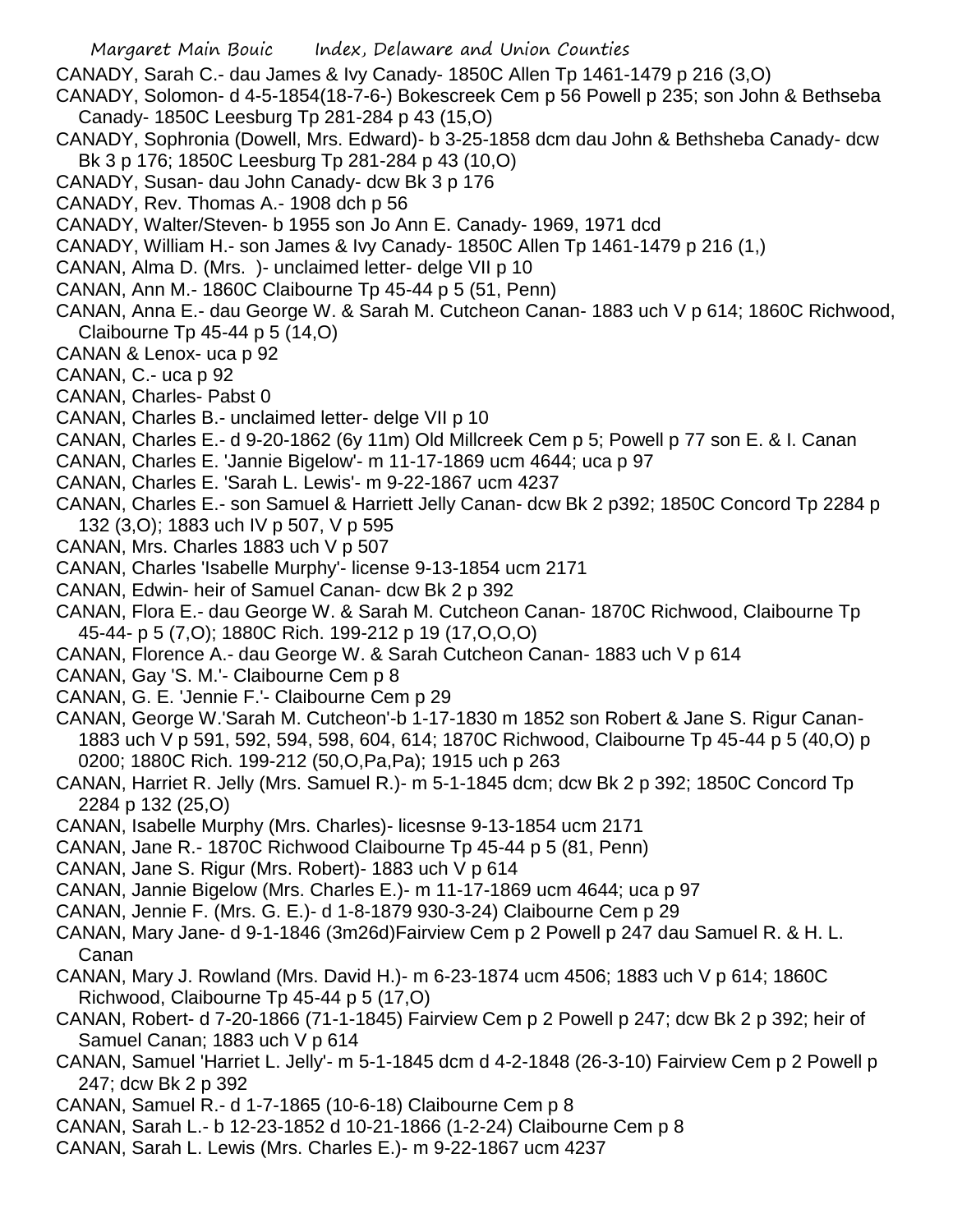Margaret Main Bouic Index, Delaware and Union Counties CANAN, Sarah M. Cutcheon (Mrs. George W.)- 1870C Richwood 45-44 p 5 (39,O); 1880C Richwood 199-212 p 19 (48, O,Pa,Eng) CANAN, Sarah M.- dau George W. & Sarah M. Cutcheon Canan- 1883 uch V p 614; 1870C Richwood, Claibourne Tp 45-44 p 5 (10,O); 1880C Rich. 199-212 p 19 (20,O,O,O) CANAN, S. M. (Mrs. Gay)- Claibourne Cem p 8 CANBY, Benjamin- Nash p 233, 438 CANBY, Mary Ann Leister (Mrs. Robert H.)- m 9-1842 unec XII p 23 CANBY, Richard- unec XII p 6, 1842 CANBY, Robert H. 'Mary Ann Leister'- m 9-1842, unec XII p 23 CANBY, R. S.- unec XII p 56 CANCILA, Anthony 'Grace Mildred Bettilyon'- b 7-16-1897 m 1-21-1922 div Weiser p 413 CANCILA, Grace Mildred Betilyon (Mrs. Anthony)(Shields, Mrs. H. Raymond)- b 1-21-1899 m 1-21-1922, 1-22-1930 dau George Barton & Jennie Eva McLaughlin Bettilyon- Weiser p 413 CANDEE, Anna Sperry (Mrs. Caleb)- b 1741 d 9-2-1817 Main Gaz I2 p 12 CANDEE, Betsey (Perkins, Mrs. Roger)- dau Caleb & Anna Sperry Candee- Main Gaz I2 p 12 CANDEE, Caleb "Anna Sperry'- b 1743 d 12-1-1828- Main Gaz I2 p 12 CANDLER, Rausaline (Miller, Mrs. Molen)- m 7-4-1847 unec XI p 63 CANDIO, Barbara A. (Mrs. Joe D.)- 1980 dcd CANDIO, Joe D. 'Barbara A.'- 1980 dcd CANDIS, Samuel- unclaimed letter 4=1843 unec XII p 58 CANDLEBERRY, Gay Myers d 1929- Sbc p 33 CANDLER, Nancy (Bates, Mrs. Estate)- m 11-28-1827- Madison Co unec V p 28 CANDY, Ethel (King, Mrs. Roy Milton)- 1915 uch p 703 CANDY, John S. 'Mary E. Nott'- m 8-13-1849 ucm 1447 CANDY, Rev. Mrs. Mary- d 1-1969- Candy CANDY, Mary E. Nott (Mrs. John S.)- m 8-13-1849 ucm 1447 CANE, Christopher- Powers Pat p 46 CANE, Frances D. Tal(l)man (Mrs. Thomas)- m 10-13-1873 ucm 5350 CANE, Hannah- 1880C Delaware Town p 543A CANE, Harry Francis- b 8-26-1897 Del. Town son D. J. & Emma Waldo Cane- dcb CANE, John- d 12-31-1924 (60y) Oakdale Cem (E164) CANE, Margaret (Walker, Mrs. Alexander)- see Cain- 1883 uch V p 654 CANE, Mary- 1880C Delaware Town p 551A CANE, Sarah- 1870C Liberty Tp Union Co 51 p 6 (69, Va) CANE, Sarah Tutor (Mrs. Thomas)- m 10-14-1867 ucm 4242 CANE, Thomas 'Frances D. Tal(l)man'- m 10-13-1873 ucm 5350 CANE, Thomas 'Sarah Tutor'- m 10-14-1867 ucm 4242 CANEGALI, Albert- brother Harry Canegali- Canegali CANEGALI, Beverly (Wortz, Mrs. )- b 1954 ch Robert H. & Roberta A. Canegali- 1961, 1969, 1971 dcd CANEGALI, Cynthia Lynne (Cutler, Mrs. Mark D.)- b 1952 m 1-31-1976- dau Robert H. & Roberta A. Canegali- 1961, 1969 dcd CANEGALI, Eleanor (Duncan, Mrs. Jeff )- dau Harry & Marjorie M. Canegali- Canegali CANEGALI, Elizabeth (Francek, Mrs. Steve)- sister Harry Canegali- Canegali CANEGALI, Emma (Shevellard, Mrs. Phil)- sister Harry Canegali- Canegali CANEGALI, Gregory- b 1955 son Robert H. & Roberta A. Canegali- 1961, 1969, 1971 dcd CANEGALI, Harry 'Marjorie M.Thatcher'- b Italy m 7-26-1924 d 10-13-1980 bur Oller Cem- Canegali; 1961, 1969, 1971, 1980 dcd

- CANEGALI, Marjorie M. Thatcher (Mrs. Harry)- b 9-8-1902 m 7-26-1924 d 12-11-1989 (87) bur Oller Cem- Canegali
- CANEGALI, Robert H. 'Roberta'- d 6-1-1986 (58) bur Oller Cem- son Harry & Marjorie Canegali-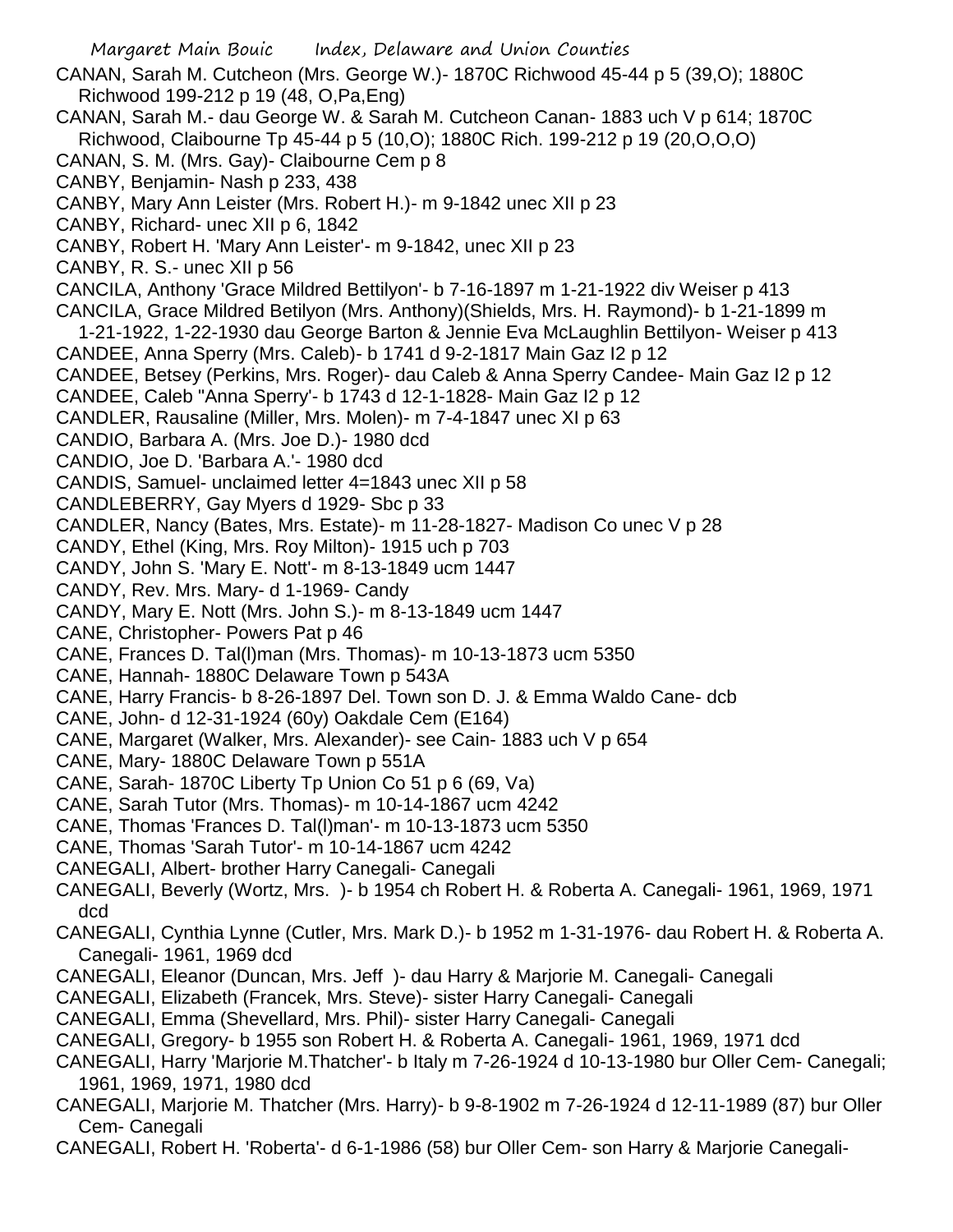Margaret Main Bouic Index, Delaware and Union Counties 1961, 1969, 1971, 1980 dcd CANEGALI, Roberta (Mrs. Robert H.)- 1961, 1969, 1971, 1980 dcd CANELY, Ada Lorena- dau D. D. & Osia C. Giltner Canely- Newhouse p 29 CANELY, Areva M.- ch D. D. & Osia C. Giltner Canely- Newhouse p 29 CANELY, D. D. 'Osia C. Giltner'- Newhouse p 29 CANELY, Frank M.- son D. D. & Osia C. Giltner Canely- Newhouse p 29 CANELY, George H.- son D. D. & Osia C. Giltner Canely- Newhouse p 29 CANELY, Ida H.- dau D. D. & Osia C. Giltner Canely- Newhouse p 29 CANELY, Lella Mabel- dau D. D. & Osia C. Giltner Canely- Newhouse p 29 CANELY, Osia C. Giltner (Mrs. D. D.)- dau Andrew & Emma Warren Giltner- Newhouse p 29 CANELY, Olive Opal- dau D. D. & Osia D. Giltner Canely- Newhouse p 29 CANEY, Dr. Joseph- d 3-18-1843 (62) unec XII p 57 CANFIELD, Amos D.- son William & Margaret J. Canfield- 1850C Troy Tp 2536 p 134 (8,O) CANFIELD, Andrew- son William & Margaret J. Canfield- 1850C Troy Tp 2536 p 134 (1,O) CANFIELD, Ann Eliza- dau Huldah Maine Canfield (0r Campbell)- Asp 622 CANFIELD, Bethia (Mrs. Eleazer)- Powers Pat p 305 CANFIELD, Catherine A.- dau William & Margaret J. Canfield- 1850C Troy Tp 2536 p 134 (14,O) CANFIELD, Cornelius H. (1839) delge VI p 9, 10 CANFIELD, Deborah (Mrs. Matthew)- Powers Pat p 305 CANFIELD, Donald Willis 'Lucile Marie Sharp'-b 8-17-1901 d 6-26-1980 (78) bur Powell Cem- son Thomas A. & Josephine Mason Canfield- dcq Donald Canfield 1; Lucile Sharp Canfield 1; Canfield; 1969, 1971, 1980 dcd CANFIELD, Dorothy (Fisher, Mrs. )- grandau Rev. E. H. Canfield- Pabst 8 p 46 CANFIELD, Ebenezer- b 1649 son Matthew & Sarah Treat Canfield- Powers Pat p 304 CANFIELD, Rev. E. H.- 1880 dch p 394, 395; Pabst 8 p 46, 47 CANFIELD, Edward H.- son William & Margaret J. Canfield- 1850C Troy Tp 2536 p 134 (16,O) CANFIELD, Effie- b 2-28-1884 Del. Town dau John & Mary Smith Canfield- dcb CANFIELD, Eleazer 'Bethia'- b 1649 d 1694 son Matthew & Sarah Treat Canfield- Powers p 305 CANFIELD, Elizabeth Willoughby (Mrs. Samuel)- m 10-1690 Powers Pat p 304 CANFIELD, Eunice- 1850C Berkshire Tp 265 p 27 (5,O) CANFIELD, Fanny (Rumsey, Mrs. )- dau Huldah Maine Canfield- Asp 623 CANFIELD, George W. 'Lillian'- 1973, 1975, 1979, 1981, 1983 ucd CANFIELD, Hannah- b 6-1651 dau Matthew & Sarah Treat Canfield- Powers Pat p 304, 305 CANFIELD, Hannah F.- dau William & Margaret J. Canfield- 1850C Troy Tp 2536 p 134 (4,O\_ CANFIELD, Henry- son William & Margaret J. Canfield- 1850C Troy Tp 2536 p 134 (6,O) CANFIELD, Huldah Maine (Mrs. )- dau Jonathan Maine- Asp 228 CANFIELD, James- 1908 dch p 389 CANFIELD, Jane Joslin (Herroon, Mrs. Ed)(Mrs. Lou)- b 3-4-1835 dau Jonas Joslin- delge VI p 26 CANFIELD, Jason- Pabst 4 p 1 CANFIELD, Jean (Kirkham, Mrs. John)- dau Donald Willis & Lucile Marie Sharp Canfield- dcw Donald Canfield 1, Lucile Sharp Canfield 1; Canfield CANFIELD, Jeff- b 1964 son George W. & Lillian Canfield- 1973, 1975, 1979, 1983 ucd CANFIELD, John Benjamin- 1908 dch p 389; 1880C Delaware Town p 530A CANFIELD, John M.- 1973 ucd CANFIELD, Jonathan- b 1653/8 son Matthew & Sarah Treat Canfield- Powers Pat p 304, 305 CANFIELD, Josephine Mason (Mrs. Thomas A.)- b 3-25-1878/7 d 8-8-1970(93) Powell Cem Powell p

164 dau Cyrus W. & Ellen L. Mason- dcc Donald Canfield 3; Canfield

- CANFIELD, Joyce Ellen- b 1958 dau George W. & Lillian J. Canfield- 1973, 1975 ucd; engaged to Mark Allen Hazel
- CANFIELD, Lillian (Mrs. George W.)- 1973, 1975, 1979, 1981, 1983 ucd

CANFIELD, L. L.- Pabst 7 p 21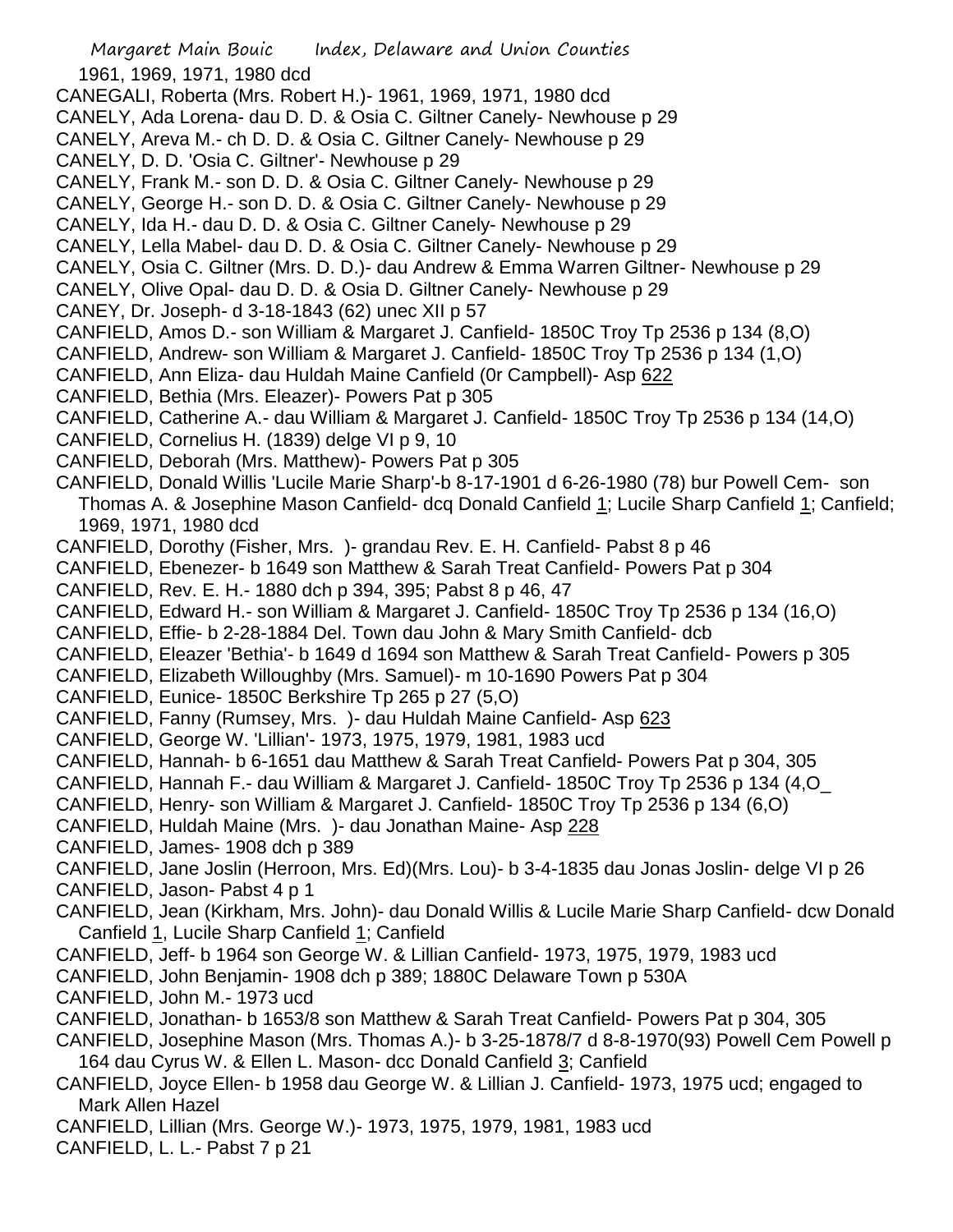- Margaret Main Bouic Index, Delaware and Union Counties CANFIELD, Lou 'Jane Joslin'- delge VI p 26 CANFIELD, Lucile Marie Sharp (Mrs. Donald Willis)- b 10-4-1897 dau Julian Edward & Weltha Ann Case Sharp- dcw Donald Canfield 1; Lucile Marie Sharp 1; pmc p 4 CANFIELD, Lydia Webster (Mrs. )- dau Huldah Maine Canfield- Asp 624 CANFIELD, Margaret J. (Mrs. William)- 1850C Troy Tp 2536 p 134 (54, Va) CANFIELD, Marretta- b 9-20-1889 Del. Town dau John B. & Mary Smith Canfield- dcb CANFIELD, Mary- b 1648 dau Matthew & Sarah Treat Canfield- Powers Pat p 304, 305 CANFIELD, Mary Ruth- b 10-23-1904 Mon. Co. Day Tp. dau Charles & Margurite Gleason Canfield; dcb CANFIELD, Mary- dau William & Margaret J. Canfield- 1850C Troy Tp 2536 p 134 (10,O) CANFIELD, Matthew 'Deborah'- b 5-9-1650 d 1705 son Matthew & Sarah Treat Canfield- Powers Pat p 304, 305 CANFIELD, Matthew 'Sarah Treat'- b 1604 m about 1644 d 6-1673- Powers Pat p 127, 300, 302, 304, 306, 320 CANFIELD, Nancy (Mrs. Richard I.)- 1980 dcd CANFIELD, Nicole- dau Richard I. & Nancy Canfield- Canfield CANFIELD, Nona- b 12-2-1897 Libety Tp dau F. A. & Josephine Mason Canfield- dcb CANFIELD, Peter- son Richard I. & Nancy Canfield- Canfield CANFIELD, Phillip- son Richard I. & Nancy Canfield- Canfield CANFIELD, Rachel- b 6-29-1652 dau Matthew & Sarah Treat Canfield- Powers Pat p 304, 305 CANFIELD, Richard I. 'Nancy'- d 12-31-1989 (45) son Helen Murphy- Canfield; 1980 dcd CANFIELD, Ruth- b 1654 dau Matthew & Sarah Treat Canfield- Powers Pat p 304, 305 CANFIELD, Samuel 'Elizabeth Willoughby'- b 10-19-1645 n 10-1690 son Matthew & Sarah Treat Canfield- Powers Pat p 304, 305 CANFIELD, Sarah- b about 5-24-1647 dau Matthew & Sarah Treat Canfield- Powers Pat p 304 CANFIELD, Sarah Treat (Mrs. Matthew)- b 12-3-1620 m about 1644 dau Richard & Alice Gaylord Treat- Powers Pat p 302, 304 CANFIELD, Thomas- 1880C Liberty Tp Del Co p 311C CANFIELD, Thomas A. 'Josephine Mason'- b 9-3-1867/6 d 1943 Powell Cem Powell p 164; dcq Donald Canfield 2 CANFIELD, Thomas- son William & Margaret J. Canfield- 1850C Troy Tp 2536 p 134 (6,O); 1908 dch p 389 CANFIELD, William 'Margaret J.'- 1840C Marlborough Tp p 250 (40-50); 1850C Troy Tp 2536 p 134 (54, Va) CANFIL, Embreus 'Rhoda Tuttle'- m 8-14-1828 Madison Co unec V p 28 CANFIL, Rhoda Tuttle (Mrs. Embreus)- m 8-14-1828 Madison Co unec V p 28 CANFRIED, Rev.- 1908 dch p 243 CANIDA, John- 1835 men 11 #53 p 13 Bennington Tp CANINE, Anna (Cheney, Mrs. )(Mather, Mrs. )- dau John & Catherine Canine- delge VI p 12 CANINE, Betsey (Pool, Mrs. Joseph)- dau John & Catherine Canine- delge VI p 12
	- CANINE, Catherine (Mrs. John)- d 4-12-1851 (80Y) Africa Cem Powell p 178; 1850C Orange Tp 1733 p 112 (79, NJ); delge VI p 12
	- CANINE, Esther (Delano, Mrs. Blake)- b 2-15-1792 d 8-16-1862 dau John & Catherine Canine- delge VI p 12
	- CANINE, Jane (Jones, Mrs. Amasa)- b c 1795 d 8-9-1852- Africa Cem Powell p 180 dau John & Catherine Canine- delge VI p 12
	- CANINE, John 'Catherine'- b 1769 d 9-7-1848 (79y) bur Africa Cem Powell p 179, 180; 1820C Orange Tp; Pabst 7 p 2; delge VI p 12, 59, 71, VII p 7
	- CANINE, Phoebe Ann (Vining, Mrs. Miner T.)- m 4-13-1841 dcm- dau John & Catherine Caninedelge VI p 12
	- CANINE, Phoebee (Palmer, Mrs. Hiram)- Shipps p 27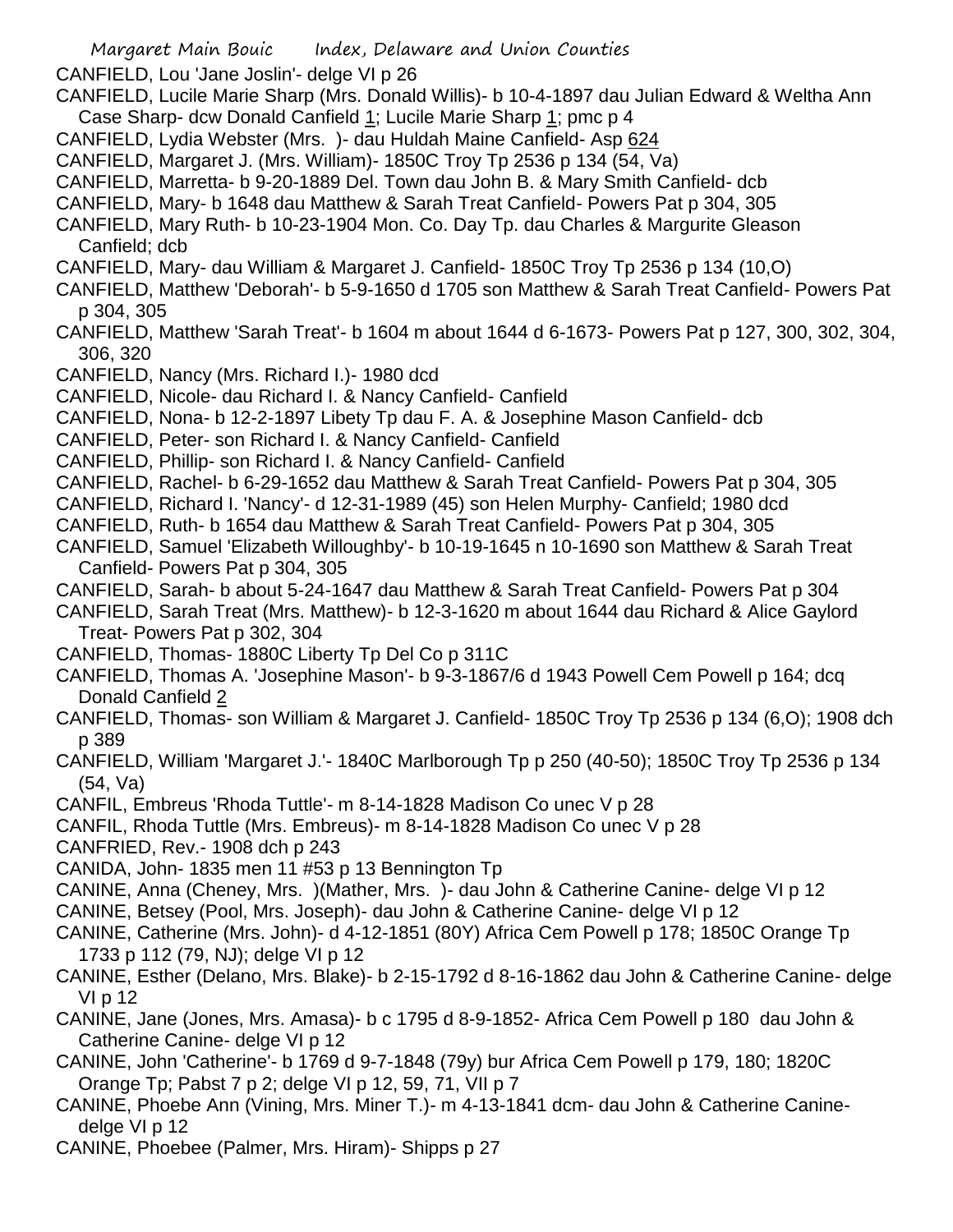Margaret Main Bouic Index, Delaware and Union Counties CANINE, Rachel (Reed, Mrs. )- dau John & Catharine Canine- delge VI p 12 CANK, Casse- might be Layman- 1850C Jerome Tp 1880-1901 p 275 (11/12,O) CANLEY, Euphemia Bowen (Mrs. William F.)- m 11-4-1869 ucm 4630 CANLEY, William F. 'Euphenia Bowen'- m 11-4-1869 ucm 4630 CANN, Elizabeth- dau James & Susan Spearman Cann- dumch p 79 CANN, George- son James & Susan Spearman Cann- dumch p 79 CANN, Grace- dau James & Susan Spearman Cann- dumch p 79 CANN, Hannah- dau James & Susan Spearman Cann- dumch p 79 CANN, James 'Susan Spearman'- d 1875 dumch p 79 CANN, Mary A. (Spearman, Mrs. John)- dau James & Susan Spearman Cann- dumch p 79 CANN, Rebecca Lackey (Weaver, Mrs. Cecil Woolley)- m 10-27-1911- Nash p 111 CANN, Susan Spearman (Mrs. James)- d 1875 dumch p 79 CANNADA, Alfred- son Ormul & Ara Cannada- 1860C Darby Tp 433-434 p 61 (4,O) CANNADA, Ara (Mrs. Ormul)- 1860C Darby Tp 433-434 p 61 (22,O) CANNADA, Jacob 'Rebecca'- 1860C Liberty Tp Union Co 962-972 p 132 (56, Va) CANNADA, James H.- son John & Lew Cannada- 1860C Allen Tp 755-762 p 104 (6/12,O) CANNADA, John 'Lew'- 1860C Allen Tp 755-762 p 104 (25,O) CANNADA, Lacaett- dau Ormul & Ara Cannada- 1860C Darby Tp 433-434 p 61 (3,O) CANNADA, Lew (Mrs. John)- 1860C Allen Tp 755-762 p 104 (25,O) CANNADA, Mahale- dau Jacob & Rebecca Cannada- 1860C Liberty Tp Union Co 962-972 p 132  $(17, 0)$ CANNADA, Mary- 1860C York Tp 1267-1275 p 171 (50, Va) CANNADA, Mary E.- dau Mary Cannada- 1860C York Tp 1267-1275 p 171 (20,O) CANNADA, Mary V.- dau John & Lew Cannada- 1860C Allen Tp 755-762 p 104 (2,O) CANNADA, O. L.- 1860C Union Tp 642-645 p 90 (56, Pa) CANNADA, Ormul 'Ara'- 1860C Darby Tp 433-434 p 61 (28,O) CANNADA, Rebecca (Mrs. Jacob)- 1860C Liberty Tp Union Co 962-972 p 132 (52,O) CANNADA, Rebecca J.- dau Jacob & Rebecca Cannada- 1860C Liberty Tp Union Co 962-972 p 132 (14,O) CANNADA- Sivain- son Ormul & Ara Cannada- 1860C Darby Tp 433-434 p 61 (1,O) CANNADA, William- son Jacob & Rebecca Cannada- 1860C Liberty Tp Union Co 962-972 p 132 (8,O) CANNADY, Betsheba Decker (Mrs. John)- m 5-30-1835 dcm; dcw Bk 3 p 176 CANNADY, John 'Betsheba Decker'- m 5-30-1835 dcm; will dcw Bk 3 p 176 CANNAN, Edna (Kahle, Mrs. Nobel Watson)- Weiser p 701C CANNAN, George W. 'Sarah M. McCutchen'- m 1-3-1852 dcm see Canady CANNAN, Dr. John- 1883 uch IV p 526 CANNAN, Sarah M. McCutchen (Mrs. George W.)- m 1-3-1852 dcm; 1870C Richwood, Claibourne Tp 45-44 p 5 (39,O) CANNAVA, Jon- 1980 dcd CANNEAU, Benjamin F.- 1880C Paris Tp p 0087 CANNER, Charles- son Ethel F. Henning Canner- Canner CANNER, Clyde- son Ethel F. Henning Canner- Canner CANNER, Dale- son Ethel F. Henning Canner- Canner CANNER, Ethel F. Henning (Mrs. )- b 12-11-1894 d 12-5-1984 bur Springfield- dau Charles A. & Eljina Neff Henning- Canner CANNIARD, Charles Marion 'Kathryn'- b 2-8-1896 d 4-3-1988- Canniard CANNIARD, Irene (Gladden, Mrs. )- dau Charles Marion & Kathryn Canniard- Canniard

- CANNIARD, Kathryn (Mrs. Charles Marion)- Canniard
- CANNIARD, Lee- brother Charles Marion Canniard- Canniard
- CANNIARD, Ona- brother Charles Marion Canniard- Canniard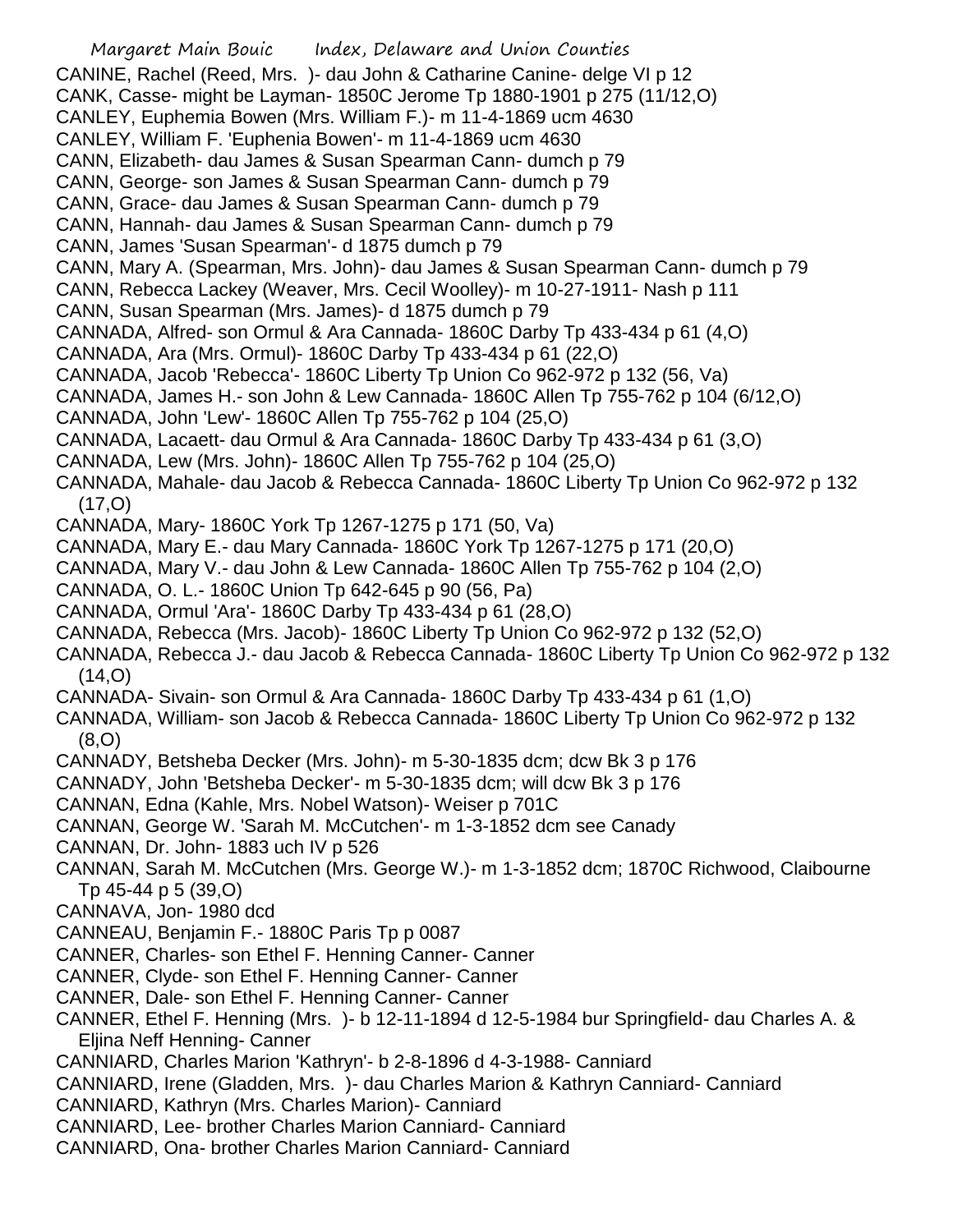- Margaret Main Bouic Index, Delaware and Union Counties CANNIARD, Stacey- brother Charles Marion Canniard- Canniard CANNING, Faye (Cordell, Mrs. Herbert)- dau Ethel F. Henning Canner- Canner CANNING, Irene (Salyer, Mrs. James)- dau Ethel F. Henning Canner- Canner CANNING, Barbara- dau George & Eva Canning- 1959 ucd (16) CANNING, Bonnie- dau George & Eva Canning- 1959 ucd (11) CANNING, Connie- dau George & Eva Canning- 1959 ucd (11) CANNING, Eva (Mrs. George)- 1959 ucd CANNING, George Edward IV- engaged to Marcell Kronk- son George Edward III & Eva Canning-**Canning** CANNING, George 'Eva'- 1959 ucd CANNING, George- son George & Eva Canning- 1959 ucd (3) CANNODE, Robert Dale 'Sheri Ann Bean'- m 8-27-1983 son Millard & Helen Cannode- Cannode CANNODE, Sheri Ann Bean (Mrs. Robert Dale)- m 8-27-1983 dau K. Max & Mary E. Bean- Cannode
	- CANNON, Amy A. (Mrs. Gary D.)- 1979 ucd
	- CANNON, Beth (Kelly, Mrs. Charles)- b 1957 m 1-29-1977 dau Billy E. & Doris Cannon- Cannon; 1971 dcd
	- CANNON, Billy E. 'Doris Rutherford'- 1971 dcd; Cannon
	- CANNON, Brett- b 1974 son Gary D. & Amy A. Cannon- 1979 ucd
	- CANNON, Carry- Pabst 0 Carrie- 1880C Delaware Town p 481A
	- CANNON, Charles E. 'Jane'- 1870C Leesburg Tp 82-84 p 10 (23,O)
	- CANNON, Curtis- will Adams Co- uccp p 36 (1848)
	- CANNON, Diane Marie (Sitterley, Mrs. Brent Gerhard)- m 9-1-1990- dau William N. Jr. & Stephanie Swartzel Cannon- Cannon
	- CANNON, Doris Rutherford (Mrs. Billy E.)- dau Goldie Rutherford- Cannon; 1971 dcd
	- CANNON, Elizabeth Arda Ripple (Mrs. James Allen)- b 3-3-1922 m 7-10-1943 dau Elisha William & Winifred Priscilla Goble Ripple- Weiser p 697
	- CANNON, Elizabeth May Rudolph (Mrs. Elmer Leroy)- b 8-16-1906 m 10-9-1926 dau Louis Magnus & Hattie Groves Rudolph- McKitrick p 254
	- CANNON, Ella C. (Weiser, Mrs. Samuel Sylvester)- m 5-15-1887 d 10-31-1921- Weiser p 821
	- CANNON, Elmer Leroy 'Elizabeth May Rudolph'- b 8-19-1906 m 10-9-1926 son Samuel Walter & Eunice Philetha Barcus Cannon- McKitrick p 254
	- CANNON, Eunice Philetha Barcus (Mrs. Samuel Walter)- McKitrick p 254
	- CANNON, Gary D. 'Amy A.'- 1979 ucd
	- CANNON, Gordon Lee- b 1-11-1930 son Elmer Leroy & Elizabeth May Rudolph Cannon- McKitrick p 254
	- CANNON, Gregory- b 1955 son Billy E. & Doris Cannon- 1971 dcd
	- CANNON, Gudrida (Weiser, Mrs. Cyrus William)- b 6-21-1869 m 7-16-1890 d 8-12-1958- Weiser p 438
	- CANNON, Hazel Estella Ritter (Mrs. Perry)- dau Norman F. & Lucy Arzella Moore Ritter- Pounds 5
	- CANNON, James Allen 'Elizabeth Arda Ripple'- b 10-9-1922 m 7-10-1943- Weiser p 697
	- CANNON, Jane (Mrs. Charles E.)- 1870C Leesburg Tp 82-84 p 10 (21,O)
	- CANNON, Jeffrey Clark 'Sharon Ann Salkin'- b 1964- m 6-4-1988-son Billy E. & Doris Cannon-Cannon
	- CANNON, Jeffrey Custis- b 3-25-1959 son Gordon Lee Cannon- McKitrick p 254
	- CANNON, John Andrew- b 5-26-1961 son Gordon Lee Cannon- McKitrick p 254
	- CANNON, John C.- 1880 dch p 502
	- CANNON, John Morrow- Cannon
	- CANNON, Joshua- 1908 dch p 389; 1880C Delaware Town p 502A
	- CANNON, Lynn- dau William & Stephanie Swartzel Cannon- Cannon
	- CANNON, Margaret- 1880C Delaware Town p 530A
	- CANNON, Marion Dodson dau John Morrow Cannon- engaged to Paul Taylor Myers- Cannon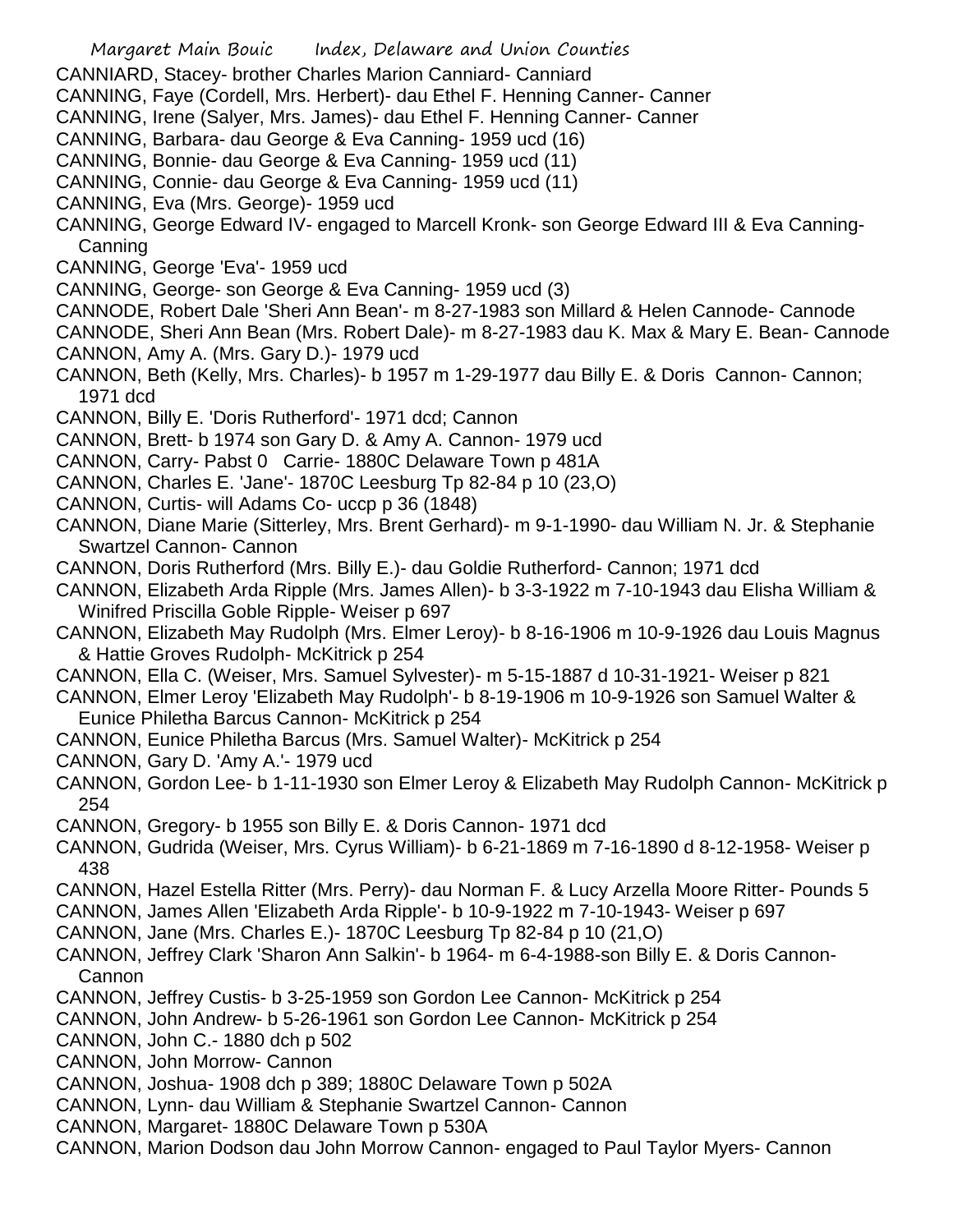- Margaret Main Bouic Index, Delaware and Union Counties CANNON, Mary O. Bell (Mrs. Carmi G.)- m 1-1-1879 ucm 6407 CANNON, Morgan- 1908 dch p 389 CANNON, Myrna La Verne (Vachon, Mrs. )- dau Elmer Leroy & Elizabeth May Rudolph Cannon-McKitrick p 254 CANNON, Myrtle Fisher- b 1882 d 1920 Claibourne Cem p 25 CANNON, Nancy (Welsh, Mrs. George)- b 1763 m 5-4-1780 d 7-3-1834 dcc Kenneth Welsh 17 CANNON, Oaky- b 6-12-1887 Berkshire Tp son Morg & Sarah Stark Cannon- dcb CANON, --b 12-4-1868 Kingston Tp dau Morgan & Sarah Canon- dcb CANNON, Perry 'Hazel Estella Ritter'- Pounds 5 CANNON, Samuel Walter 'Eunice Philetha Barcus'- McKitrick p 254 CANNON, Sarah Ann (Freese, Mrs. Abraham)- m 1-23-1848 dcm CANNON, Sharon Ann Salkin (Mrs. Jeffrey Clark0- m 6-4-1988- Cannon CANNON, Stephanie Swartzel (Mrs. William)- d 8-31-1986 (46) Oak Grove Cem- Cannon CANNON, Susan- dau William & Stephanie Swartzel Cannon- Cannon engaged to Deron L. Klatte CANNON William 'Stephanie Swartzel'- Cannon CANNON- William- 1908 dch p 389 CANODE, Carole (Mrs. Charles)- 1975, 1979, 1983 ucd CANODE, Charles 'Nancy'- Canode CAMODE, Charles F.- 1981 ucd CANODE, Charles L. 'Carole'- son Leslie & Myrtle Caster Canode- Canode 1959 (16), 1975, 1979, 1983 ucd CANODE, Jeffery Allen 'Patricia Lynn Myford'- m 6-7-1986 son Charles & Nancy Canode- Canode CANODE, Jillian Leslie- b 1-21-1979 dau Kenneth Canode- Canode CANODE, Kenneth L.- son Leslie & Myrtle Caster Canode- 1959 (11), 1967 ucd; Canode CANODE, Leslie C. 'Myrtle Caster'- m Oct. 1936- Canode; 1959, 1967, 1975, 1979, 1981, 1983 ucd CANODE, Myrtle Caster (Mrs. Leslie)- m 10-3-1936- Caster; 1959, 1975, 1979, 1981, 1983 ucd CANODE, Nancy (Mrs. Charles )(Eaton, Mrs. )- Canode CANODE, Patricia Lynn Myford (Mrs. Jeffery Allen)- m 6-7-1986 dau Duncan & Judith Scott Myford-Canode; Myford CANON, Ann Bethard (Mrs. Byard)- m 9-5-1851 ucm 1714; unec XIV p 52 CANON, Byard 'Ann Bethard'- m 9-5-1851 ucm 1714; unec XIV p 52 CANON, Samuel- see Canan CANON, William M.- 1880C Berkshire Tp p 411A CANOUS, Anna Frederick (Mrs. Joseph Sr.)- b 3-12-1813 dau John & Rachel Frederick- Powell p 309 CANOUS, Benjam- son Joseph Sr. & Martha Walton Canous- Powell p 309 CANOUS, George- brother Joseph Canous, Sr.- Powell p 309 CANOUS, John- son Joseph Sr. & Anna Frederick Canous- Powell p 309 CANOUS, John- brother Joseph Canous, Sr.- Powell p 309 CANOUS, Joseph Jr. 'Laura Savage'- m 1869 son Joseph Sr. & Anna Frederick Canous- Powell p 309 CANOUS, Joseph Sr. 'Martha Walton''Anna Frederick'- b 7-27-1803 Marion Co- Powell p 309 CANOUS, Laura Savage (Mrs. Joseph Jr.)- b 1847 m 1869 dau Foster & Julia Kirts Savage- Powell p 309 CANOUS, Louisa- sister Joseph Canous, Sr.- Powell p 309 CANOUS, Maria (Kirts, Mrs. Daniel)(Coffee, Mrs. )- dau Joseph Sr. & Anna Frederick Canous-Powell p 309, 310 CANOUS, Martha Walton (Mrs. Joseph Sr.)- Powell p 309
- 
- CANOUS, Martha (Winn, Mrs. )- dau Joseph Sr. & Anna Frederick Canous- Powell p 309
- CANOUS, Polly- sister Joseph Canous, Sr.- Powell p 309
- CANOUS, Rosanna (Eurick, Mrs. Jacob)- dau Joseph Sr. & Martha Walton Canous- Powell p 309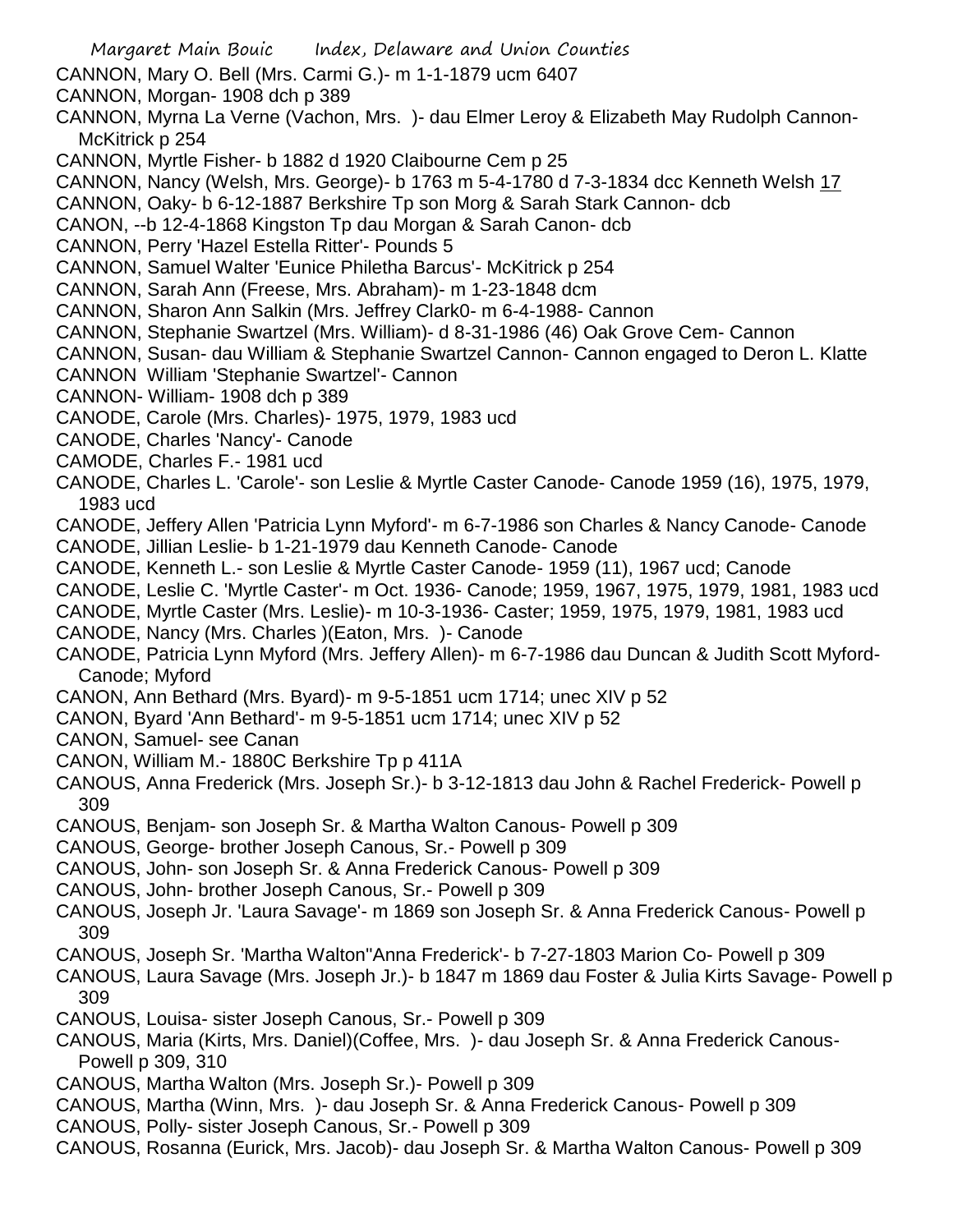- Margaret Main Bouic Index, Delaware and Union Counties
- CANOUS, Ruth- sister Joseph Canous, Sr.- Powell p 309
- CANOUS, William- brother Joseph Canous, Sr.- Powell p 309
- CANRIGHT, -- (Powell, Mrs. E. F.)- dau Dr. Harry L. Canright- Canright
- CANRIGHT, Dr. C. M.- son Dr. Harry L. & Margaret Canright- Canright
- CANRIGHT, Dr. Harry L.'Margaret'- d 5-29-1959 (94) Oak Grove Cem Canright
- CANRIGHT, Helen Hiteshaw (Mrs. H. Joyce)- b 6-23-1904 d 10-11-1992 Oak Grove Cem dau Alfred & Eva Eliot Hiteshaw- Canright
- CANRIGHT, Jo Ann (Mrs. Robert)- Canright
- CANRIGHT, H. Joyce 'Helen'- d 5-30-1977 (79) Oak Grove Cem- son Dr. Harry L. & Margaret Canright- Canright
- CANRIGHT, Joyce (Mrs. )- Pabst 8 p 30, 38, 41
- CANRIGHT, Lynette- dau Robert M. Canright- Canright
- CANRIGHT, Margaret (Mrs. Dr. Harry L.)- b Mich. d 10-23-1943- Canright
- CANRIGHT, Mark- son Robert M. Canright- Canright
- CANRIGHT, Ralph O.- son Dr. Harry L. Canright- Canright
- CANRIGHT, Robert M.'Jo Ann'- son H. Joyce & Helen Canright- Canright
- CANRIGHT, Shelly- ch Robert M. Canright- Canright
- CANRIGHT, Theodore- son Dr. Harry L. Canright- Canright
- CANTA, Elizabeth (Seheur, Mrs. George)- m 12-27-1848 Madison Co, unec XI p 9
- CANTELBERRY, Christopher Allen 'Tammy Ellen Simpson'- m 7-13-1985 son James Cantelberry-**Cantelberry**
- CANTELBERRY, Frances- b 12-26-1877 Brown Tp dau James & Mary E. Cartlow Cantelberrydcb
- CANTELBERRY, James- Cantelberry
- CANTELBERRY, Tammy Ellen Simpson (Mrs. Christopher Allen)- m 7-13-1985- dau Mrs. Barbara Barker Cantelberry
- CANTELBURY, Glenn- b 1-2-1896 Porter Tp son Peter & Ella Baker Catnelbury- dcb
- CANTELLAS, Judy Fay (Baker, Mrs. Richard)- b 7-12-1939 m 12-5-1959 Maugans Anc p 45
- CANTELLAS, Marion McCall (Mrs. Robert)(Baron, Mrs. John)- b 7-22-1920 dau Max & Ione Woodruff McCall- Maugans Anc p 45
- CANTELLAS, Robert 'Marion McCall'- div Maugans Anc p 45
- CANTER, Alice M. (Mrs. Ralph E.)- 1969, 1971, 1980 dcd
- CANTER, Bernice- dau Dale & Mary Canter- 1949 ucd
- CANTER, Beverlee Ann- b 1953 dau Ralph E. & Alice M. Canter- 1969, 1971 dcd; engaged to Peter Joseph Casbarro
- CANTER, Carolyn (Frey, Mrs. Gerald)- dau Charles W. & Norma Lucille Grose Canter- Canter
- CANTER, Charles O. 'Roberta E.- 1979 ucd
- CANTER, Charles W. ' ' 'Norma Lucille Grose.'- b 10-26-1914 m 6-7-1947 d 9-18-1991 (76) Forest Grove Cem- Canter; 1973, 1975, 1981, 1983 ucd
- CANTER, Cho (Mrs. Leonard J.)- 1959 dcd
- CANTER, Clay E. 'Rose'- 1991 ucd
- CANTER, Dale 'Mary'- 1949 ucd
- CANTER, Danny Lee- b 2- 1955 son L. E. & Patti Canter- D J p 41, 47 Unionville Cem
- CANTER, Edna- dau Dale & Mary Canter- 1949 ucd
- CANTER, Elmo- 1979, 1981, 1983 ucd
- CANTER, Eric- b 1960 son Charles W. & Norma Lucille Grose Canter- Canter; 1973, 1975, 1981 ucd
- CANTER, Ethel (Mrs. G. M.)- 1949 ucd
- CANTER, Florence Ethel Henning (Mrs. Guy)- Canter
- CANTER, G. M. 'Ethel'- 1949 ucd
- CANTER, Guy 'Florence Ethel Henning'- Canter
- CANTER, L. E. 'Patti'- D J p 41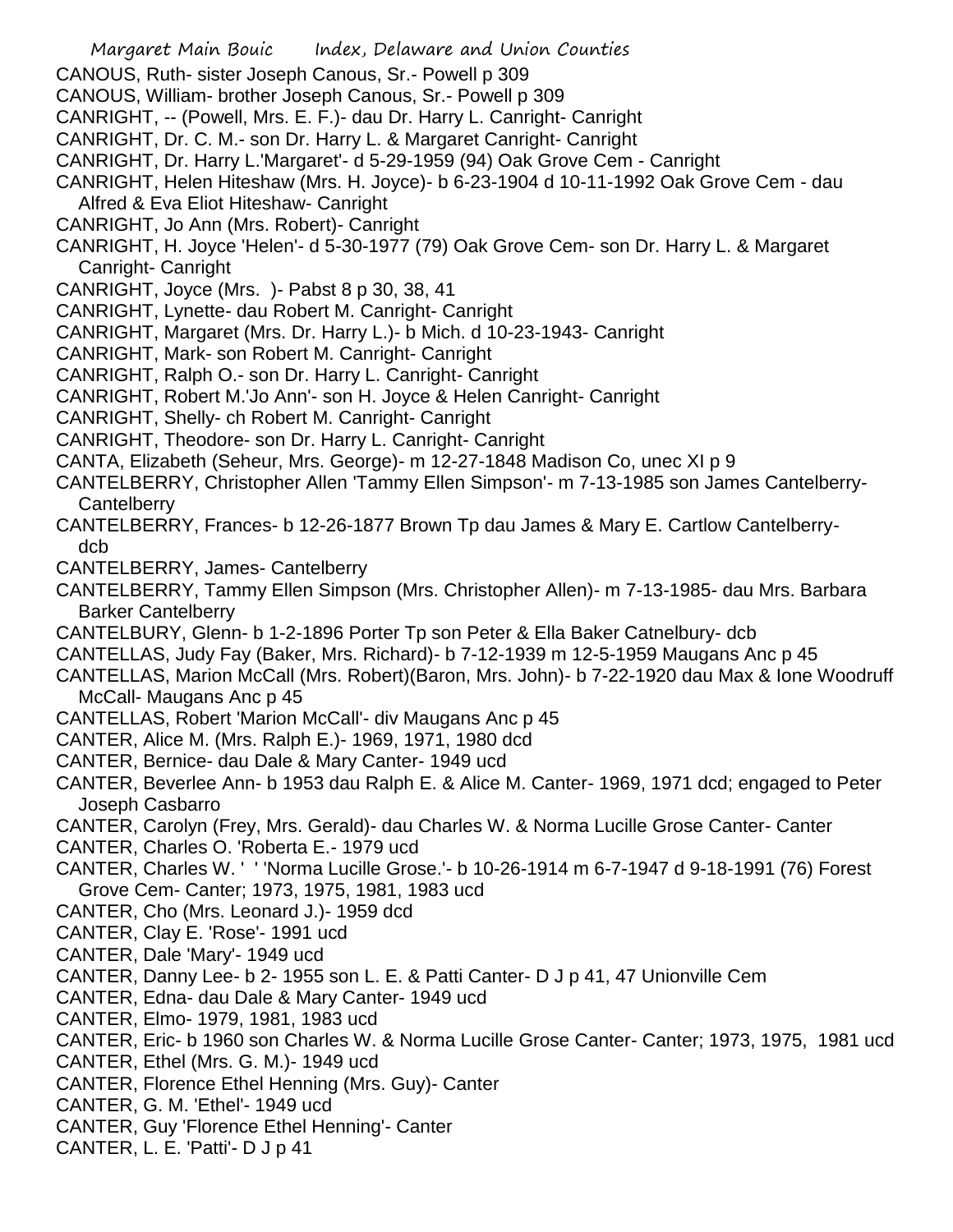Margaret Main Bouic Index, Delaware and Union Counties CANTER, Leona- dau Dale & Mary Canter- 1949 ucd CANTER, Leonard J. 'Cho'- 1969 dcd CANTER- Lyle E.'Vicki L.'- son Charles W. Canter- Canter; 1991 ucd CANTER, Norma Lucille Grose (Mrs. Charles W.)- m 6-7-1947 d 4-27-1987 (61) Forest Grove Cem dau Arthur & Vitella Bayes Grose- Canter; 1973, 1975, 1981, 1983 ucd CANTER, Pamela (Peterson, Mrs. Donald)- b 1968 dau Charles W. & Norma L. Canter- Canter; 1973, 1975 ucd CANTER, Patti (Mrs. L. E.)- D J p 41 CANTER, Peter Alan- b 12-6-1955 d 3-12-1977 Lady of Lourdes Cem R3 lptw p 56 CANTER, Ralph E. 'Alice M.'- 1969, 1971, 1980 dcd CANTER, Roberta E. (Mrs. Charles O.)- 1979 ucd CANTER, Rose (Mrs. Clay E.)- 1991 ucd CANTER, Scottie- b 1971 son Charles O. & Robert E. Canter- 1979 ucd CANTER, Vicki L. (Mrs. Lyle)- 1991 ucd CANTER, Warren E.- son Charles W. Canter- Canter CANTERBARY, Rick- 1980 dcd CANTERBURY, Artie M. 'Annie'- d 5-29-1967 (43) bur W. Va- Canterbury CANTERBURY, Artie, Jr.- son Artie M. Canterbury- Canterbury CANTERBURY, Annie (Mrs. Artie M.)- Canterbury CANTERBURY, Carl- son Artie M. & Annie Canterbury- Canterbury CANTERBURY, Dallas- son Artie M. & Annie Canterbury- Canterbury CANTERBURY, Drema- dau Artie M. & Annie Canterbury- Canterbury CANTERBURY, Edwin- son Artie M. & Annie Canterbury- Canterbury CANTERBURY, Emma (Wheeler, Mrs. )- sister Artie M. Canterbury CANTERBURY, Lee- brother Artie M. Canterbury- Canterbury CANTERBURY, Sadie (Walls, Mrs. )- sister Artie M. Canterbury- Canterbury CANTERBURY, William- brother Artie M. Canterbury- Canterbury CANTLEBARY, Ella N. Squier (Mrs. Perry J.)- b 1861 d 1919 Marengo Cem Powell p 377 CANTLEBARY, Perry J. 'Ella N. Squier'- b 1858 d 1912 Marengo Cem Powell p 377 CANTLEBARY, P. F.- b 1826 d 1905 Marengo Cem Powell p 372 CANTLEBARY, Priscilla- b 1828 d 1905 Marengo Cem Powell p 372 CANTLEBERRY, Allen- brother Gordon T. Cantleberry- son Frederick & Flossie Cantleberry-**Cantleberry** CANTLEBERRY, Betty Marie- dau Frederick & Flossie N. Cantleberry- Cantleberry CANTLEBERRY, Bonnie (Laslo, Mrs. )- dau Frederick & Flossie N. Cantleberry- Cantleberry CANTLEBERRY, DeWitt Jr.- 1961, 1969 dcd CANTLEBERRY, Dora- dau Frederick & Flossie Cantleberry- Cantleberry CANTLEBERRY, Dorothy (Meeker, Mrs. )- dau Frederick & Flossis N. Cantleberry- Cantleberry CANTLEBERRY, Eula (Mrs. Gordon T.)- Cantleberry CANTLEBERRY, Flossie N.(Mrs. Frederick)- d 12-21-1971 (79) bur Sunbury Cem- Cantleberry-1961, 1969, 1971 dcd CANTLEBERRY, Frederick Allen- son Frederick & Flossie Cantleberry- Cantleberry; 1961, 1969, 1980 dcd CANTLEBERRY, Frederick 'Flossie N.'-Cantleberry CANTLEBERRY, Gordon T. 'Eula'- b 6-3-1920 d 8-7-1988 bur Sunbury Mem.- son Frederick & Flossie N. Cantleberry- Cantleberry; 1969, 1971 dcd CANTLEBERRY, James- son Frederick & Flossie N. Cantleberry- Cantleberry CANTLON, John M.- 1983 ucd CANTNELL, Mary A. (Burnes, Mrs. Patrick F.)- m 1-1-1861 dcm CANTNER, --1880-1950 family of Melvin Miller #415, unec XIII p 42 CANTNER, Ada- dau Irwin & Jane Murry Cantner- 1985 uch p 105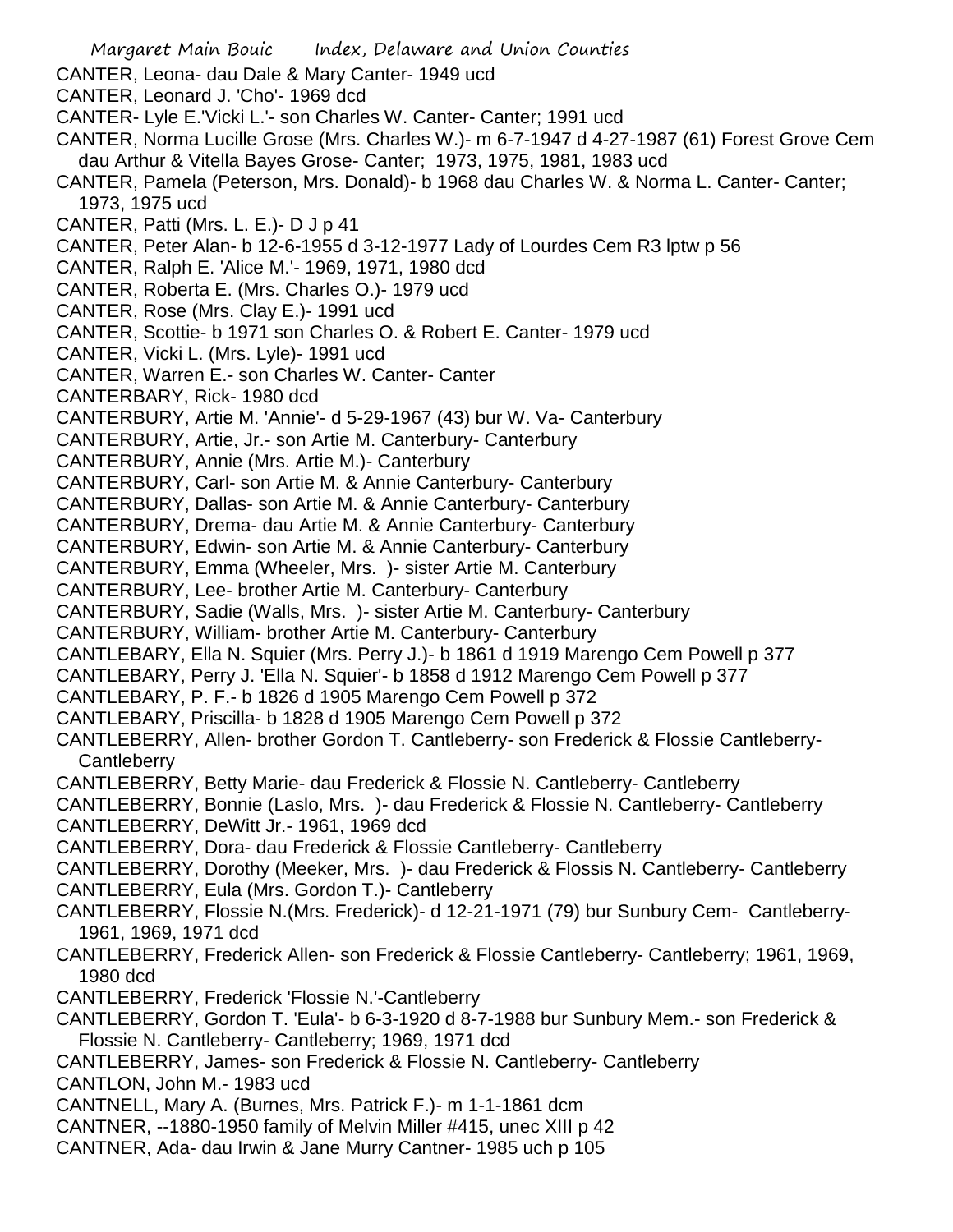- Margaret Main Bouic Index, Delaware and Union Counties
- CANTNER, Bertie- ch Irwin & Jane Murry Cantner- 1985 uch p 105
- CANTNER, Charles Loyd 'Clara Ozso Brooks'- b 2-1-1876 d 6-1950 Unionville Cem D J p 40, 47, 49; 1985 uch p 105, 106; 1900C Darby Tp 113-119 p 5B (24,O,O,O,) m 4y
- CANTNER, Clara C. (Mrs. John E.)- b 1873 d 1934 Milford Cem Un Al p 61
- CANTNER, Clara Ozso Brooks (Mrs. Charles Loyd)- b 11-18-1878/98- dau Henry King & Ruhama Baily Brooks; 1985 uch p 106 d 1938 Unionville Cem D J p 40; unvmec p 27; 1900C Darby Tp 113-119 p 5B (21,O,O,O) m 4 y, 1 ch
- CANTNER, Clara (Weiser, Mrs. Samuel)- b 1858 m 11-14-1875 d 1932- Weiser p 765
- CANTNER, Edward J.- son Irwin & Jane Murry Cantner- 1985 uch p 105
- CANTNER, Elias- son George & Elizabeth Cantner- 1985 uch p 105
- CANTNER, Elizabeth (Mrs. George)- b c 1811- 1985 uch p 105
- CANTNER, Florence Ruhama (Woodruff, Mrs. Harry Pearl)- dau Charles Loyd & Clara Ozso Brooks Cantner- 1985 uch p 106
- CANTNER, George G. (Kantner) 'Elizabeth'- b c 1796- 1985 uch p 105
- CANTNER, Imogene (Noteman, Mrs. Orville)- b 3-31-1898 d 4-12-1979 dau Charles Loyd & Clara Ozso Brooks Cantner- 1985 uch p 105, 106; 1900C Darby Tp 113-119 p 5B (2,O,O,O)
- CANTNER, Irvin 'Jane Murry'- b 9-4-1844 son George & Elizabeth Cantner- 1985 uch p 105; Civil War D J p 52; 1900C Darby Tp 48-51 (55, O,Md,NJ)
- CANTNER, Jacob- so Irwin & Jane Murry Cantner- 1985 uch p 105
- CANTNER, James- son George & Elizabeth Cantner- 1985 uch p 105
- CANTNER, Jane Murry (Mrs. Irwin)- b 6-1-1841 d 12-26-1901- 1985 uch p 105; 1900C Darby Tp 48- 51 p 2B (59,O,Pa,Pa)
- CANTNER, Jennie- dau Irwin & Jane Murry Cantner- 1985 uch p 105
- CANTNER, John E. 'Clara C.;- b 1873 d 1923 Milford Cem Un Al p 61
- CANTNER, Malinda- dau George & Elizabeth Cantner- 1985 uch p 105
- CANTNER, Mary- dau George & Elizabeth Cantner- 1985 uch p 105
- CANTNER, Miney- twin ch Irwin & Jane Murry Cantner- 1985 uch p 105
- CANTNER, Minny- twin ch Irwin & Jane Murry Cantner- 1985 uch p 105
- CANTNER, Rossannah- ch George & Elizabeth Cantner- 1985 uch p 105
- CANTNER, Rufus- son George & Elizabeth Cantner- 1985 uch p 105
- CANTNER, Silas- son George & Elizabeth Cantner- 1985 uch p 105
- CANTNER, Solomon- son George & Elizabeth Cantner- 1985 uch p 105
- CANTNER, Zefnia P.- d 11-1910 Unionville D J p 46- dau Irwin & Jane Murry Cantner- 1985 uch p 105; 1900C Darby Tp 48-51 p 2B (20,O,O,O)
- CANTOR, Darlene M. (Mrs. Thomas W.)- 1961, 1969 dcd
- CANTOR, Joy- dau Thomas W. & Darlene M. Cantor- 1961 dcd engaged to Nathan Canaday
- CANTOR, Thomas W.'Darlene M.'- 1961, 1969 dcd
- CANTRELL, Amanda Elaine- b 3-20-1984 dau Rick & Yvonne Rice Cantrell- Cantrell
- CANTRELL, Amy (Mrs. Robert W.)- 1971, 1973 ucd
- CANTRELL, Ann (Breece, Mrs. Kenneth)- dau Wayne & Joyce McKenzie Cantrell- Cantrell
- CANTRELL, Anthony- son Bill B. & Emma M. Cantrell- 1961 dcd(2)
- CANTRELL, Ardel 'Judy K.'- 1969 dcd
- CANTRELL, Arminta (Wright, Mrs. Leander)- Cantrell
- CANTRELL, Arnold (Mrs. James)- 1975 ucd
- CANTRELL, Audrey Mae (Sparks, Mrs. )- dau Hubert Cantrell- Cantrell
- CANTRELL, Barbara (Franklin, Mrs. )- dau Earl & Juanita King Cantrell- Cantrell
- CANTRELL, Barbara- b 1963 dau Frederick & Bernice Cantrell- 1967, 1971, 1973, 1975 ucd
- CANTRELL, Barbara M.- 1980 dcd
- CANTRELL, Barbara Marie Hoffman (Mrs. Olly Eugene)- m 1-14-1966 dau Karl Hoffman- Cantrell; 1969, 1971 dcd
- CANTRELL, Barbie (Neal, Mrs. John)- dau Wayne & Joyce McKenzie Cantrell- Cantrell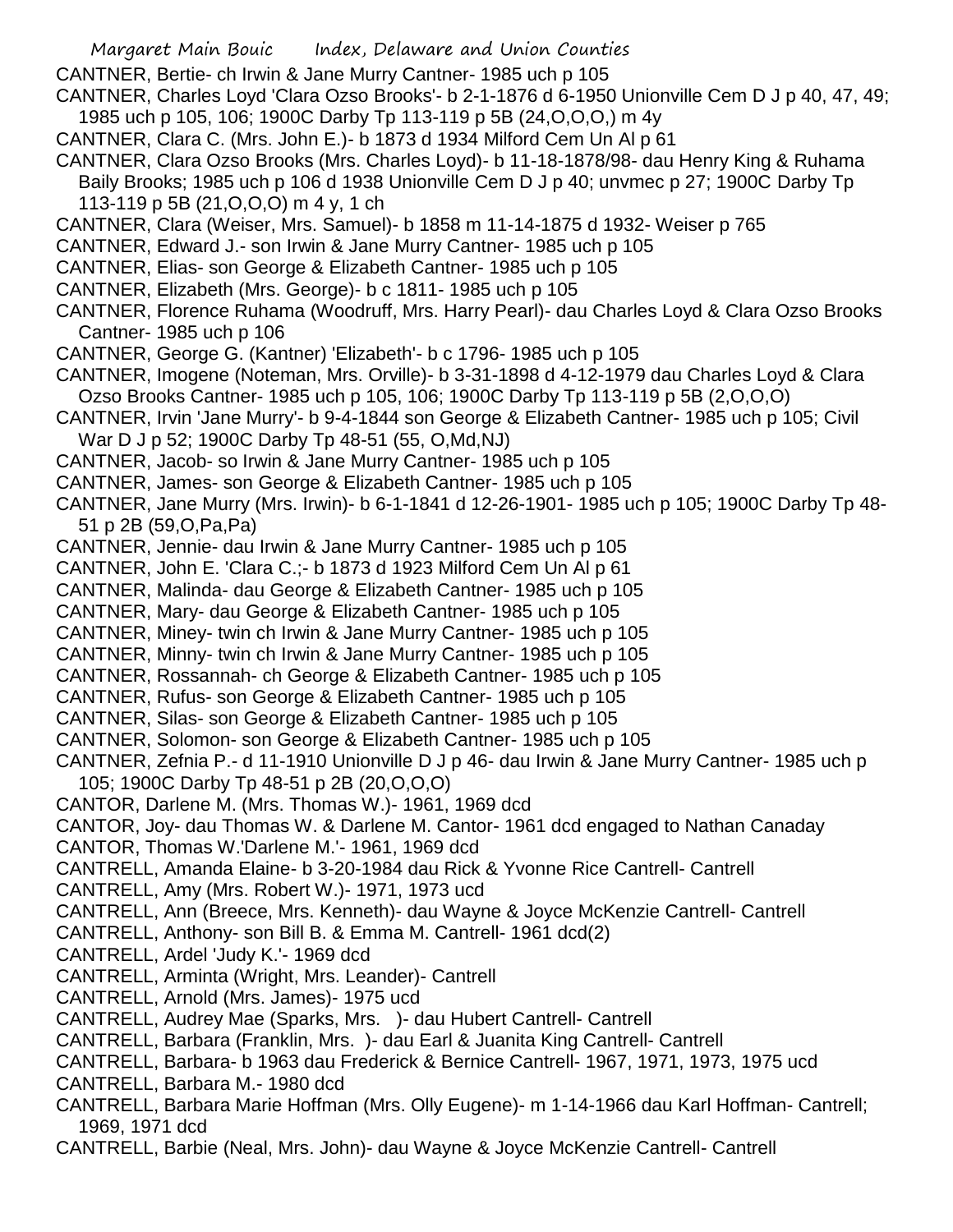Margaret Main Bouic Index, Delaware and Union Counties CANTRELL, Becky- b 1955- dau Raymond W. & Phyllis Cantrell- 1969 dcd CANTRELL, Ben- b 1968 son James W. & Katherine Cantrell- 1971 ucd CANTRELL, Benjamin - son Riley Cantrell- Cantrell CANTRELL, Bennie- son Orville & Rinda I. Cantrell- Cantrell CANTRELL, Bernice (Mrs. Frederick)- 1967, 1971, 1973, 1975 ucd CANTRELL, Betty (Mrs. Bill)- Cantrell CANTRELL, Bill 'Betty'- son Wayne & Joyce McKenzie Cantrell-Cantrell CANTRELL, Bill Jr.- son Bill & Betty Cantrell- Cantrell CANTRELL, Bill B.'Emma M.'- Cantrell; 1961, 1969, 1971 dcd CANTRELL, Bill- son George P. & Sarah Jane Cantrell- Cantrell CANTRELL, Bobby- son William H. & Gertrude Wright Cantrell- Cantrell CANTRELL, Brad- b 1963 son Larry D. & Mary J. Cantrell- 1971, 1980 dcd CANTRELL, Brenda- b 1968 dau Larry D. & Mary J. Cantrell- 1971 dcd CANTRELL, Brent- b 1964 son Larry D. & Mary J. Cantrell- 1971, 1980 dcd CANTRELL, Brian- b 1969 son Larry D. & Mary J. Cantrell- 1971 dcd CANTRELL, Bruce- son Marvin & Marcella Cantrell- Cantrell; 1961 dcd (4) CANTRELL, Bryan/Brian- (10-1970)-son Bill B. & Emma Cantrell- 1969, 1971, 1980 dcd CANTRELL, Burl 'Viola M. School'- d 9-16-1990 (75) bur Fla- son Ollie Lee Cantrell- Cantrell; 1961 dcd CANTRELL, Cady Douglas- b 4-6-1991 d 11-13-1991 97m) son Douglas & Sawn Mayville Cantrell-**Cantrell** CANTRELL, Calvin B.- son Amos & Clara Conley Cantrell- Cantrell CANTRELL, Carmi G. 'Mary O. Bell'- m 1-1-1879 ucm 6407 CANTRELL, Carol (Kimbleton, Mrs. )- dau Orville & Rinda I. Barker Cantrell- Cantrell CANTRELL, Carolyn (Basham, Mrs. )- dau Burl & Viola M. Cantrell- Cantrell; 1961 dcd (15) CANTRELL, Carson- son Bill B. & Emma M. Cantrell- 1961 dcd (8) CANTRELL, Cathy Jean (Hall, Mrs. Charles Edward)- m 5-17-1986 dau Raymond Eugene & Delores Cantrell- Cantrell; 1969, 1971 ucd CANTRELL, C. G. 'Mary Orlin Bell'- 1915 uch p 810 CANTRELL, Charles O. 'Roberta'- 1975 ucd CANTRELL, Charlie- son Orville & Rinda I. Barker Cantrell- Cantrell CANTRELL, Charlotte L.(Mrs. Eresll)- m 1934- Cantrell; 1961, 1969, 1971, 1980 dcd CANTRELL, Cheryl (Spain, Mrs. )(Schneider, Mrs. Larry) -dau Wayne & Joyce McKenzie Cantrell-Cantrell CANTRELL, Christine (Mrs. James)- 1973 ucd CANTRELL, Christopher Ryan- b 4-14-1985 son Benjamin & Caldwell Cantrell- Cantrell CANTRELL, Christy Michelle (Brown, Mrs. Dennis Lee)- m 6-4-1993 dau Rick & Denise Cantrell-**Cantrell** CANTRELL, Clara Conley (Mrs. Amos)- d 12-23-1974 bur Painsville, Ky- Cantrell CANTRELL, Clovicia (Mrs. Marvin)- Cantrell CANTRELL, Clovis Mae (Mrs. )- d 8-19-1991 (61) Forest Grove Cem- Cantrell CANTRELL, Clyde- son George P. & Sarah Jane Cantrell- Cantrell CANTRELL, Colt- son Douglas & Dawn Mayville Cantrell- Cantrell CANTRELL, Cory- son Douglas & Dawn Mayville Cantrell- Cantrell CANTRELL, Darwin W. - son Ersell & Charlotte Cantrell- Cantrell CANTRELL, David d 11-5-1984 Oller Cem-son Bill & Betty Cantrell- Cantrell CANTRELL, David E. - b 1952 son Ersell & Charlotte Cantrell- Cantrell; 1961, 1969, 1971 dcd CANTRELL, David- b 1951 son Raymond W. & Phyllis Cantrell- 1969 dcd CANTRELL, Dawn Mayville (Mrs. Douglas)- Cantrell CANTRELL, Debbie L.- b 1953 dau James O. & Faun Etta Cantrell- 1969, 1971 dcd CANTRELL, Delores (Mrs. Raymond Eugene)- 1969, 1971 dcd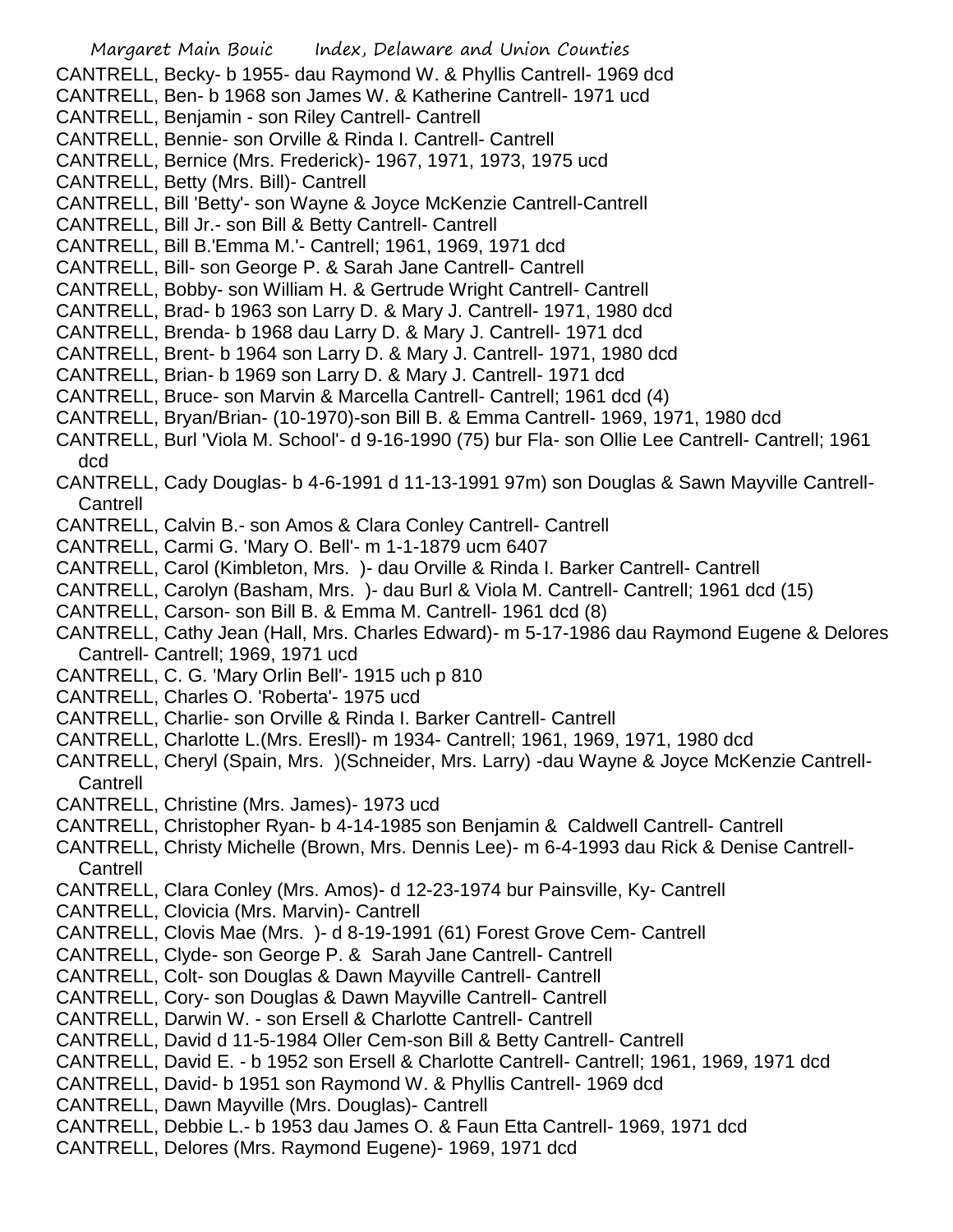- CANTRELL, Denise (Mrs. Rick)(Thomas, Mrs. )- Cantrell
- CANTRELL, Dennis 'Sharon'- son Ersell & Charlotte Cantrell- Cantrell; 1961 (10), 1969, 1971 dcd
- CANTRELL, Dewey- son Ollie Lee Cantrell- Cantrell
- CANTRELL, Diana- b 1954 dau James O. & Faun E. Cantrell- 1969, 1971 dcd
- CANTRELL, Dixie (Music, Mrs. )- dau Amos & Clara Conley Cantrell- Cantrell
- CANTRELL, Dolly- sister Marvin Cantrell- Cantrell
- CANTRELL, Dottie (Paver, Mrs. )- dau Orville & Rinda I. Barker Cantrell- Cantrell
- CANTRELL, Douglas 'Dawn Mayville'- son Bill & Betty Cantrell- Cantrell
- CANTRELL, Drew 'Verlillie King- Cantrell
- CANTRELL, Earl'Juanita King'- m 1-19-1940 son George P. & Sarah Jane Cantrell- Cantrell; 1973, 1975, 1979, 1981, 1991 ucd
- CANTRELL, Earl- son Samuel & Vessie Skaggs Cantrell- Cantrell
- CANTRELL, Eddie- son Orville & Rinda I. Barker Cantrell- Cantrell
- CANTRELL, Edna Marie Cordial(Mrs. Elmer)- b 9-22-1912 m 8--14-1941 d 12-8-1991 bur Wesley Chapel- Cantrell; 1959, 1967, 1971, 1973, 1975, 1979, 1981, 1983, 1991 ucd
- CANTRELL, Elmer 'Edna Marie Cordial'- b 9-22-1912 m 8-14-1941 d 1-11-1991- Wesley Chapel Cem- son Samuel & Vessie Skaggs Cantrell- Cantrell; 1959, 1967, 1971, 1973, 1975, 1979, 1981, 1983 ucd
- CANTRELL, Elva- sister Marvin Cantrell- Cantrell
- CANTRELL, Emma Mae Martin (Mrs. Bill B.)- b 5-26-1931 W. Va d 2-18-1989 (57) bur Fairview Mem.
- Cantrell; 1961, 1969, 1971 dcd
- CANTRELL, Emma M.- 1980 dcd
- CANTRELL, Erik- (9-1979) son Tim Cantrell- Cantrell
- CANTRELL, Ernestine (Jaeckel, Mrs. )- dau Ollie Lee Cantrell- Cantrell
- CANTRELL, Ersell"Red" 'Charlotte L.'- m 1934 d 9-10-1987 (78)- son Ollie Lee Cantrell- Cantrell; 1961, 1969, 1971, 1980 dcd
- CANTRELL, Este (Blentlinger, Mrs. )- dau Amos & Clara Conley Cantrell- Cantrell
- CANTRELL, Estill- son Ollie Lee Cantrell- Cantrell
- CANTRELL, Eugene 'Delores'- son George P. & Sarah Jane Cantrell- Cantrell
- CANTRELL, Fannie (Provin, Mrs. George Reed)- b 1835 ped Betty Provin Harford #137 23- unec VIII p 66
- CANTRELL, Fawn Etta (Mrs. James O.)- 1969, 1971, 1980 dcd
- CANTRELL, Flora (Hubbell, Mrs. )- dau Ollie Lee Cantrell- Cantrell
- CANTRELL, Fonza- son Amos & Clara Conley Cantrell- Cantrell
- CANTRELL, Frank- son William H. & Gertrude Wright Cantrell- Cantrell
- CANTRELL, Freda Marie Morrow (Mrs. John Ray)- m 6-22-1974 dau Otis Morrow- Cantrell
- CANTRELL, Frederick 'Bernice'- brother Marvin Cantrell- Cantrell; 1967, 1971, 1973, 1975 ucd
- CANTRELL, French- 1980 dcd
- CANTRELL, or Cartrell, Gabrel- 1850C Brown Tp 1950 p 162 (19,O)
- CANTRELL, Gary- b 1960 son James & Christine Cantrell- 1973 ucd
- CANTRELL, George- son Amos & Clara Conley Cantrell- Cantrell
- CANTRELL, George P. 'Sarah Jane'- Cantrell
- CANTRELL, Gertrude (Miller, Mrs. )- dau Amos & Clara Conley Cantrell- Cantrell
- CANTRELL, Gertrude Wright (Mrs. William H.)(Dyer, Mrs. Edgar J.Sr.)- b 12-1-1916 d 1988 (710 bur Ky.- dau Leander & Arminta Cantrell Wright- Cantrell
- CANTRELL, Granville- son Amos & Clara Conley Cantrell- Cantrell
- CANTRELL, Hubert 'Nancy Berry'- d 1-14-1980 (78) Big Darby Bap Ch Cem 1979 ucd
- CANTRELL, Ian- son Jeff & Thelma Carlson
- CANTRELL, Iona 'Bunny" (Hatten, Mrs. )- dau Burl & Viola Scholl Cantrell- Cantrell; 1961 dcd
- CANTRELL, Irene (Nuckles, Mrs. )(Love, Mrs. )- dau Ollie Lee Cantrell- Cantrell
- CANTRELL, James 'Arnold'- 1975 ucd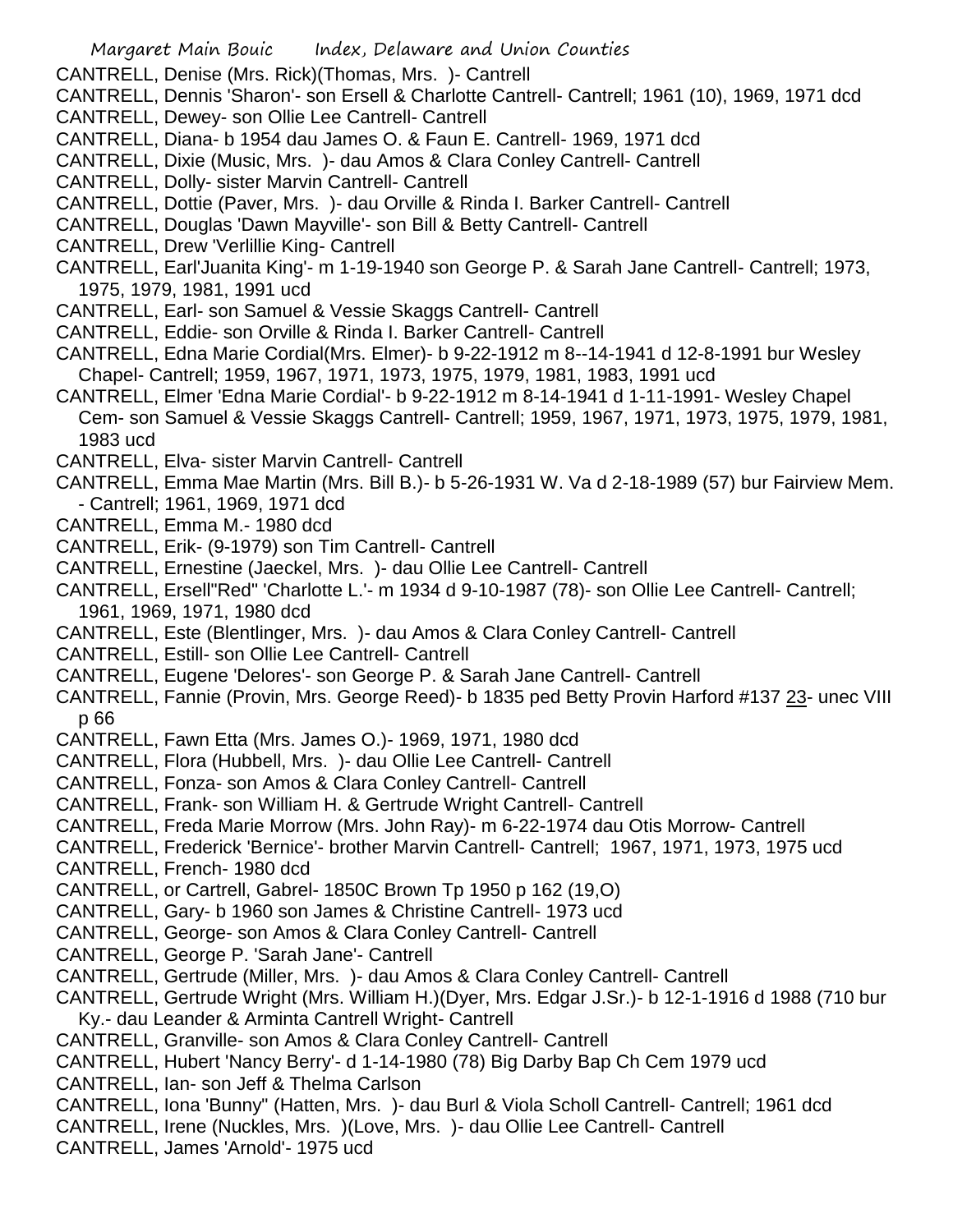Margaret Main Bouic Index, Delaware and Union Counties CANTRELL, James 'Christine'- son Hubert Cantrell- Cantrell; 1973 ucd CANTRELL, James- b 1962 son James W. & Katherine Cantrell- 1971 ucd CANTRELL, James O. 'Fawn Etta'- 1969, 1971, 1980 dcd CANTRELL, James W. 'Katherine'- 1971 ucd CANTRELL, Janice C.- dau Ersell & Charlotte L. Cantrell- Cantrell CANTRELL, Janice- b 1969 dau Dennis & Sharon Cantrell- 1969, 1971 dcd CANTRELL, Janice (Foss, Mrs. Cal Steven)- m 8-25-1973- McKitrick p 312 CANTRELL, Jason- b 1973 son Barbara J. Cantrell- 1980 dcd CANTRELL, Jean (Simpson, Mrs. John)- m 3-6-1960- dau Wayne & Joyce McKenzie Cantrell-Cantrell; Simpson CANTRELL, Jennifer Lynn- b 10-18-1979 dau Larry & Donna Loy Cantrell- Cantrell CANTRELL, Jesse- son Orville & Rinda I. Barker Cantrell- Cantrell CANTRELL, Jo Ann (Mrs. Raymond E.)- 1981 ucd CANTRELL, Jo (Schertzer, Mrs. Phillip)- dau Wayne & Joyce McKenzie Cantrell- Cantrell CANTRELL, Joann- b 1965 dau Frederick & Bernice Cantrell- b 1967, 1971, 1973, 1975 ucd CANTRELL, John Ray 'Freda Marie Morrow'- m 6-22-1974 son Hallick Cantrell- Cantrell CANTRELL, Joyce- b 1969 dau James W. & Katherine Cantrell- 1971 ucd CANTRELL, Joyce J. McKenzie (Mrs. Wayne)- b 1-17-1919 Ky d 6-4-1989 (70) bur Mechanicsburgdau Oscar & Hattie Hitchcock McKenzie- Cantrell CANTRELL, Juanita King (Mrs. Earl)- m 1-19-1940- 1973, 1975, 1979, 1981 ucd CANTRELL, Judy- b 1966 dau James & Christine Cantrell- 1973 ucd CANTRELL, Judy K. (Mrs. Ardel)- 1969 dcd CANTRELL, Karen- b 1962 dau James & Christine Cantrell- 1973 ucd CANTRELL, Katherine (Mrs. James W.)- 1971 ucd CANTRELL, Keith- son Wayne & Joyce McKenzie Cantrell- Cantrell CANTRELL, Kenny- b 1966 son James W. & Katherine Cantrell- 1971 ucd CANTRELL, La Mia Claudette Pendleton (Mrs. Sean Joseph)- m 9-8-1990 dau Ed & Irene Pendleton-Cantrell CANTRELL, Larry D. 'Mary J.'- son Ersell & Charlotte Cantrell- Cantrell; 1971, 1980 dcd CANTRELL, Larry 'Donna Loy'- b 1960 son James & Christine Cantrell- 1973 ucd CANTRELL, Mance- brother Ollie Cantrell- Cantrell CANTRELL, Marcella (Mrs. Marvin)- 1961 dcd CANTRELL, Marie (Glenn, Mrs.Charles M.)-dau Ollie Lee & Mary Ellen Cheek Cantrell- Cantrell CANTRELL, Marie (Rose, Mrs. )- dau George P. & Sarah Jane Cantrell- Cantrell CANTRELL, Mark A.- b 1960 son Bill B. & Emma M. Cantrell- 1969, 1971, 1980 dcd CANTRELL, Martha- b 1970 dau James W. & Katherine Cantrell- 1971 ucd CANTRELL, Marvin 'Marcella'- 1961 dcd CANTRELL, Mary Ellen Clark (Mrs. Ollie)- Cantrell CANTRELL, Mary J. (Mrs. Larry D.)- 1971, 1980 dcd CANTRELL, Mary Orlin Bell (Mrs. C. G.)- dau E. A. & Naomi Richards Bell- 1915 uch p 810 CANTRELL, Marvin 'Clovicia'- d 10-25-1985 (54) bur Forest Grove- son Hubert Cantrell-Cantrell CANTRELL, Maude (Perry, Mrs. )- sister Hubert Cantrell- Cantrell CANTRELL, Meghan Leigh- b 10-5-1982 dau Michael J. & Taylor Cantrell- Cantrell CANTRELL, Melisa- b 1968 dau James & Christine Cantrell- 1973 ucd CANTRELL, Melissa Ann- b d 8-16-1966 bur Sunbury- dau Dennis & Krinn Cantrell- Cantrell CANTRELL, Michael J. ' Taylor'- son Granville Cantrell- Cantrell CANTRELL, Mildred (Fay, Mrs. )- dau George P. & Sarah Jane Cantrell- Cantrell CANTRELL, Mollie (Griffith, Mrs. )- sister Hubert Cantrell- Cantrell CANTRELL, Nancy Berry (Mrs. Hubert)- Cantrell CANTRELL, Olive M.- 1969, 1980 dcd CANTRELL, Ollie Lee - d 2-25-1963 (79)- Cantrell; 1969, 1961 dcd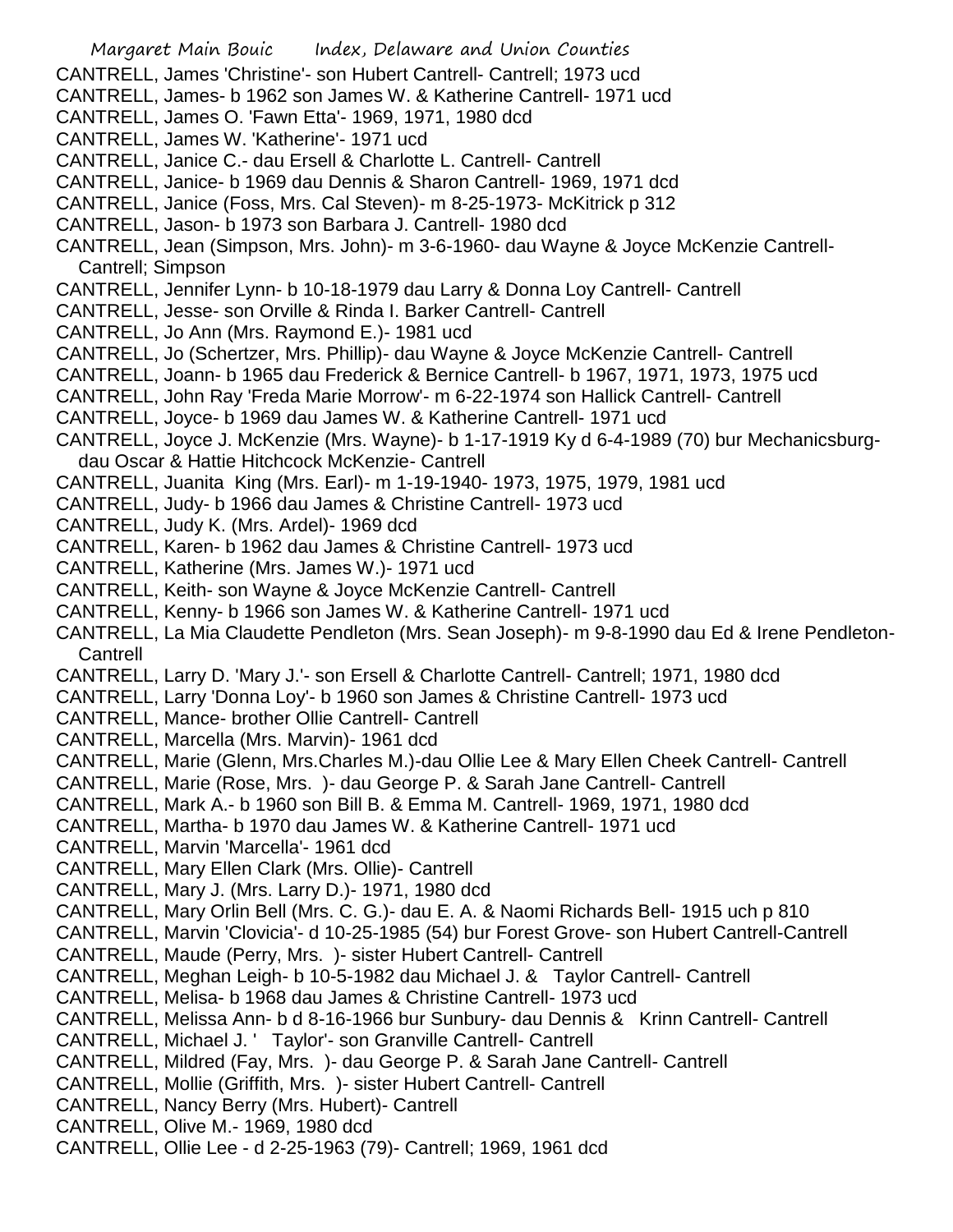Margaret Main Bouic Index, Delaware and Union Counties CANTRELL, Olly Eugene 'Barbara Marie Hoffman'- m 1-14-1966 son Fonzie Cantrell- Cantrell CANTRELL, Opal (Williams, Mrs. )- dau George P. & Sarah Jane Cantrell- Cantrell CANTRELL, Ora- son Ollie Lee Cantrell- Cantrell CANTRELL, Orville 'Rinda I. Barker'- m 1943 son Hubert Cantrell- Cantrell CANTRELL, Oshell (Wheeler, Mrs. )- dau George P. & Sarah Jane Cantrell- Cantrell CANTRELL, Paul- son Orville & Rinda I. Barker Cantrell- Cantrell CANTRELL, Peggy Jo (Schertzer, Mrs. Philip Neil)- m 5-22-1966 dau Wayne & Joyce J. McKenzie Cantrell- Cantrell CANTRELL, Phyllis (Azbell, Mrs. )- dau George P. & Sarah Jane Cantrell- Cantrell CANTRELL, Ralph- b 1975 son Raymond Eugene & Jo Ann Cantrell- 1981 ucd CANTRELL, Ray- son Samuel & Vessie Skaggs Cantrell- Cantrell CANTRELL, Raymond Eugene 'Delores''Jo Ann'- 1971, 1981, 1983 ucd CANTRELL, Raymond- son Ollie Lee & Mary Ellen Cheek Cantrell- Cantrell CANTRELL, Raymond 'Phyllis'- 1969 dcd CANTRELL, Rebecca - b 1961 dau Robert W. & Amy Cantrell- 1971, 1973 ucd CANTRELL, Richard- b 1963 son Ardel & Judy K. Cantrell- 1969 dcd CANTRELL, Rick Allen- son Bill Cantrell- Cantrell engaged to Denise Craig CANTRELL, Ricky- son Marvin & Marcella Cantrell- Cantrell; 1961 dcd (7) CANTRELL, Rickie- b 1958 son Raymond Eugene & Delores Cantrell- 1969, 1971 ucd CANTRELL, Rinda I. Barker (Mrs. Orville)- b 3-2-1928 Ky m 1943 d 11-18-1990 (62) dau Ben & Virdie Sparks Barker- Cantrell CANTRELL, Rita- b 1952 dau Raymond W. & Phyllis Cantrell- 1969 dcd CANTRELL, Robert- son Amos & Clara Conley Cantrell- Cantrell CANTRELL, Robert- son Burl & Viola Scholl Cantrell- Cantrell CANTRELL, Robert W. 'Amy'- 1971, 1973 ucd CANTRELL, Roberta (Mrs. Charles O.)- 1975 ucd CANTRELL, Rusty- b 1961 son James O. & Faun E. Cantrell- 1969, 1971, 1980 dcd CANTRELL, Ruth- sister Marvin Cantrell- Cantrell CANTRELL, Samuel 'Vessie Skaggs'- Cantrell CANTRELL, Sandra (Mrs. William)- Cantrell CANTRELL, Sarah Elizabeth- b 10-30-1979 dau Tim & Holbrook Cantrell- Cantrell CANTRELL, Sarah Jane (Mrs. George P.)- d 8-5-1983 bur Ky.- Cantrell CANTRELL, Sarah (Schiener, Mrs. Warren)- dau Samuel & Vessie Skaggs Cantrell- Cantrell CANTRELL, Saundra- dau Marvin & Marcella Cantrell- Cantrell; 1961 dcd (5) CANTRELL, Scottie- b 1971 son Charles O. & Roberta E. Cantrell- 1975 ucd CANTRELL, Sean Joseph 'La Mia Claudette Pendleton'- m 9-8-1990 son William & Sandra Cantrell-**Cantrell** CANTRELL, Sharon (Basham, Mrs. )- dau Ersell & Charlotte Cantrell- Cantrell; 1961 dcd (17) CANTRELL, Sharon (Mrs. Dennis)- 1969 dcd CANTRELL, Shirley E.(Beach, Mrs. )- d 1-29-1988 (63)- dau Hubert Nancy Berry Cantrell- Cantrell CANTRELL, Steve- b 1955 son James Ol & Faun E. Cantrell- 1969, 1971 dcd CANTRELL, Tari- b 1965 ch Raymond Eugene Cantrell- 1981 ucd CANTRELL, Tay- son Samuel & Vessie Skaggs Cantrell- Cantrell CANTRELL, Teresa- b 1959- dau James O. & Faun E. Cantrell- 1969, 1971 dcd CANTRELL, Teri (Kelly, Mrs. )- sister Hubert Cantrell- Cantrell CANTRELL, Terri- ch Wayne & Joyce McKenzie Cantrell- Cantrell CANTRELL, Terry- son James W. & Katherine Cantrell- 1971 ucd CANTRELL, Tim ' Holbrook'- son Earl & Juanita King Cantrell- Cantrell CANTRELL, Tim- 983 ucd CANTRELL, Tim Lees- 1975 ucd CANTRELL, Timothy- b 1964 son Robert W. & Amy Cantrell- 1971, 1973 ucd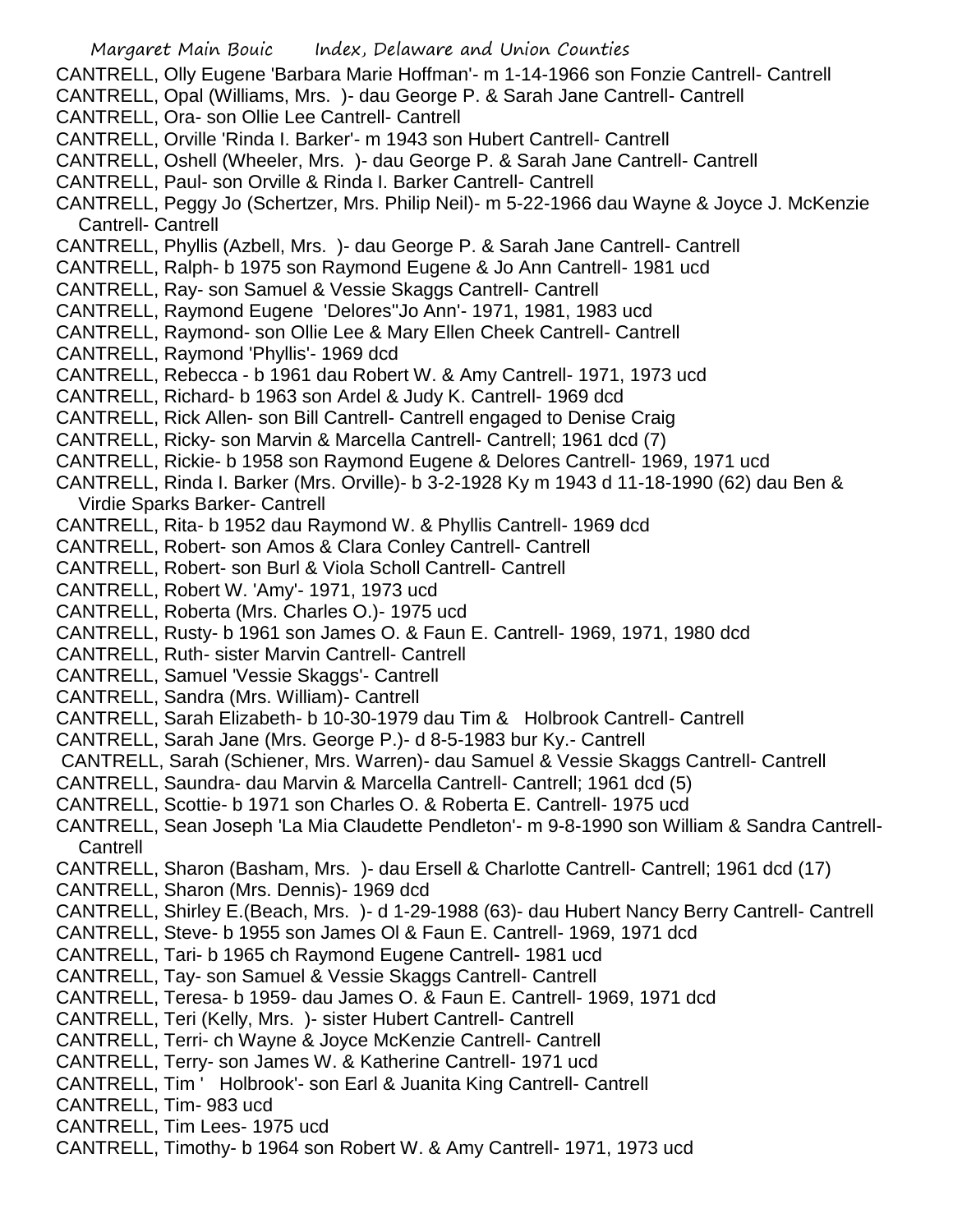Margaret Main Bouic Index, Delaware and Union Counties CANTRELL, Tony- b 1968 son Ardel & Judy K. Cantrell- 1969 dcd CANTRELL, Verlillie King (Mrs. Drew)- d 7-27-1981 (77) sister John M. King- Cantrell CANTRELL, Verlissa- sister Marvin Cantrell- Cantrell CANTRELL, Vessie Skaggs (Mrs. Samuel)- Cantrell CANTRELL, Vicki (Feucht, Mrs. Jerry)- dau Wayne & Joyce J. McKenzie Cantrell- Cantrell CANTRELL, Viola M. (Mrs. Burl)- 1961 dcd CANTRELL, Walter- son Amos & CLara Conley Cantrell- Cantrell CANTRELL, Wanda- b 1967 dau Fred & Bernice Cantrell- 1971, 1973, 1975 ucd CANTRELL, Wayne- b 1952 son Bill B. & Emma Mae Martin Cantrell- Cantrell; 1969, 1971 dcd CANTRELL, Wayne- b 2-23-1918 d 12-31-1991 (73) son Ollie Lee & Mary Ellen Cheek Cantrell-Cantrell; 1961 dcd CANTRELL, Wayne 'Joyce McKenzie'- b 12-17-1911 m 8-2-1936 d 10-16-1983 bur Mechanicsburgson Amos & Clara Conley/Connoly Cantrell- Cantrell CANTRELL, Wilbur- 1983, 1991 ucd CANTRELL, Wilda (Newton, Mrs. Dwight Rex)- b 2-1-1921 m 3-5-1942- Weiser p 23 CANTRELL, Will- son Earl & Juanita King Cantrell- Cantrell; 1975 ucd CANTRELL, Will - son Earl & Juanita King Cantrell- Cantrell CANTRELL, William 'Sandra'- Cantrell CANTRELL, William H. 'Gertrude Wright'- Cantrell CANTRELL, Yvonne Rice (Mrs. Rick)- Cantrell CANTU', Bryan J.- son John Joseph & Mary Cantu'- Cantu' CANTU', Christine (Moder, Mrs.Jerry)- dau John Joseph & Mary Cantu'- Cantu' CANTU', James- brother John Joseph Cantu'- Cantu' CANYU', Jeannie- dau John Joseph & Mary Cantu'- Cantu' CANTU', John Edward- son John Joseph & Mary Cantu'- Cantu' CANTU', John Joseph 'Mary'- d 4-8-1986 (58)- Cantu' CANTU', Mary Ryan (Mrs. John Joseph)- dau Edward Ryan- Cantu' CANTU'- Peter- brother John Joseph Cantu'- Cantu' CANTU', Peter A.- b 12-6-1955 d 3-12-1977 bur St. John's Catholic- son John Joseph & Mary Ryan Cantu'- Cantu' CANTWELL---Nash p 222 CANTWELL, Bridget- b 1808 d 1885 Oak Grove Cem Powell p 430 CANTWELL, Edmond- Nash p 68, 69, 75 CANTWELL, Elliott- b 3-26-1992 son Martin & Lori Hough Cantwell- Cantwell CANTWELL, James- b 1805 d 1890 Oak Grove Cem Powell p 430; 1908 dch p 252; Pabst 0; delge II p 29, VIII p 58; from Irel. Nat 6-20-1842 CANTWELL, John- b 1846 d 1899 Oak Grove Cem Powell p 430; 1880C Delaware Town p 538A CANTWELL, J. Thomas- 1980 dcd CANTWELL, J. T.- son Margaret Cantwell- Cantwell CANTWELL, Lizzie- b 3-9-1887 Del Town dau John & Margerett Boyle Cantwell- dcb CANTWELL, Lori Hough (Mrs. martin)- dau Leonard & Margie Hough- Cantwell CANTWELL, Mame- b 1874 d 1878 Oak Grove Cem Powell p 430 CANTWELL, Margaret- d 1- 1920- Cantwell CANTWELL- Margaret- b 7-19-1877 Del. Town dau John & Margaret Boyd Cantwell- Cantwell; dcb CANTWELL, Martin 'Lori Hough'- Cantwell CANTWELL, Mary Ann- b 3-17-1875 Del Town dau John & Margaret Boyler Cantwell- dcb CANTWELL, Mary Ann- b 5-17-1884 Del. Town dau John & Margaret Boyle Cantwell- dcb CANTWELL, -- (Nelson, Mrs. George)- dau Margaret Cantwell- Cantwell CANTWELL, Patrick, from Ireland, Nat. 6-20-1842, delge VIII p 58 CANTWELL, Sarah Corey- 1908 dch p 233 CANTWELL, W. B.- son Margaret Cantwell- Cantwell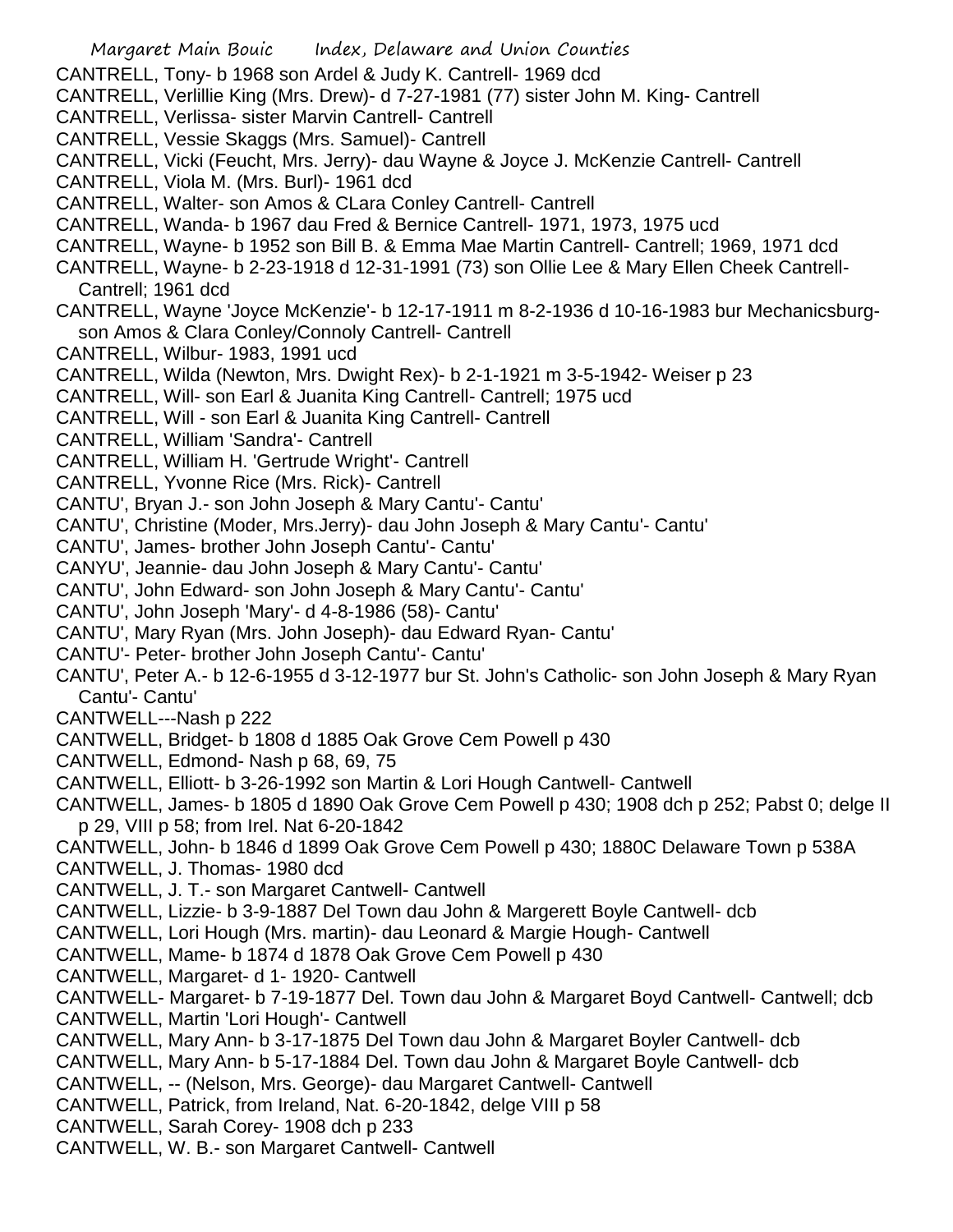- CANTY, Patrick- unclaimed letter unec IV p 35
- CANWELL, B. J.- uca p 75
- CAPE, Barbara (Mrs. Dr. Robert E.)- (44-1987)- Cape 1971, 1980 dcd
- CAPE, Chris- ch Robert E. & Barbara Cape- Cape; 1980 dcd
- CAPE, Cindy- dau Dr. Robert E. & Barbara Cape- 1980 dcd
- CAPE, Michael Ryan- b 1-15-1975 son Dr. Robert Cape- Cape
- CAPE, Dr. Robert E. 'Barbara'-(44-1987) Cape; 1971, 1980 dcd
- CAPE, Michael Ryan- b 1-15-1975 son Robert E. & Barbara Cape- 1980 dcd
- CAPEHART, Enella Dodridge Van Deman (Mrs. James)- dau John & Lydia Runkle Dodridge Van
- Deman- d 4-15-1960 Oak Grove Cem grandau Henry Van Deman- dpc p 25; Nash p 290; **Capehart**
- CAPEHART, James 'Enella Dodridge Van Deman'- Nash 288, 290; Capehart
- CAPEHART, Rhesa Mae (Wade, Mrs. )(Mrs. Harry)- d 12-=9-1982 bur Vinton- Capehart
- CAPEL, Katharine (Naiden, Mrs. Earl Larue)- d 12-1939- Weiser p 842
- CAPELL, Bessie (Clendenen, Mrs. )- sister Guy L. Capell- Capell
- CAPELL, Dorothy (Loar, Mrs. )- sister Guy L. Capell- Capell
- CAPELL, Frances (Plummer, Mrs. )- dau Guy L. Capell- Capell
- CAPELL, Guy L.- d 3-29-1965 (79) bur Sunbury Cem Capell; 1961 dcd
- CAPELL, Inez (Mowery, Mrs. )- sister Guy L. Capell- Capell
- CAPELL, Judge Paul R.- Hancock Co- Longbrake p 36
- CAPELLE, Janina (Goertz, Mrs. Vernon V.)- m 9-9-1946- Capelle; Goertz
- CAPEN, Ann Stone (Mrs. Samuel)- b 8-8-1668 m 11-16-1693 dau John & Sarah Bass Stone- dcc Maxson Greene 321
- CAPEN, Bernard 'Joan Putchis'- b 1562 d 11-8-1638- dcc Maxson Greene 2360
- CAPEN, Charles 'Sharron'- 1980 dcd
- CAPEN, Cyrus Newton 'Ruisa Beebe- b 6-15-1829 m 12-31-1850 d 8-30-1901 son Samuel & Hannah Clarke Capen- dcc Maxson Greene 10
- CAPEN, Deborah Capen (Mrs. Samuel)- dcc Maxson Greene 161
- CAPEN, Hannah Clarke (Mrs. Samuel)- b 1804 d before 1884- dcc Maxson Greene21
- CAPEN, Joan Purchis (Mrs Bernard)- dau Oliver Purchis- dcc Maxson Greene 1261
- CAPEN, John 'Redegon Clapp'- b 1-26-1612/13 m 10-20-1637 d 4-4-1692 son Bernard & Joan Purchis Caen- dcc Maxson Greene 640
- CAPEN, John 'Susanna Barsham'- b 11-21-1639 m 11-19-1662 d 6-8-1707 son John & Redegon Clapp Capen- dcc Maxson Greene 640
- CAPEN, John 'Sarah Riche'- b 1737 m 1762 son Samuel & Deborah Caen- dcc Maxson Greene 80
- CAPEN, Mary A. (Greene, Mrs. Maxson Alvaro Greene)- b 10-15-1853 m 1-28-1880 d 3-3-1932 dau Cyrus Newton & Ruisa Beebe Capen- dcc Maxson Greene 5
- CAPEN, Philip 'Sally Wright'- b 1762-70 d 4-1854 son John & Sarah Riche Capen- dcc Maxson Greene 40
- CAPEN, Redegon Clapp (Mrs. John)- m 10-20-1637 d 12-10-1645 dcc Maxson Greene 1281
- CAPEN, Ruisa Beebe (Mrs. Cyrus Newton)- b 5-24-1829 m 12-31-1850 d 6-19-1897 dau Jeptha & Lydia Dunham Beebe- dcc Maxson Greene 11
- CAPEN, Sally Wright (Mrs. Philip)- dcc Maxson Greene 41
- CAPEN, Samuel 'Ann Stone'- b 10-23-1657 m 11-16-1693 d 4-19-1720 son John & Susanna Barsham Capen- dcc Maxson Greene 320
- CAPEN, Samuel 'Hannah Clarke'-b 1802 d 2-19-1886 son Philip & Sally Wright Capen- dcc Maxson Greene 20
- CAPEN, Samuel'Deborah'- b 7-6-1698 son Samuel & Ann Stone Capen- dcc Maxson Greene 160
- CAPEN, Sarah Riche (Mrs. John)- m 1762- dcc Maxson Greene 81
- CAPEN, Sharron (Mrs. Charles)- 1980 dcd
- CAPEN, Susanna Barsham (Mrs. John)- b 1-28-1642/3 m 11-19-1662 dau William Barsham &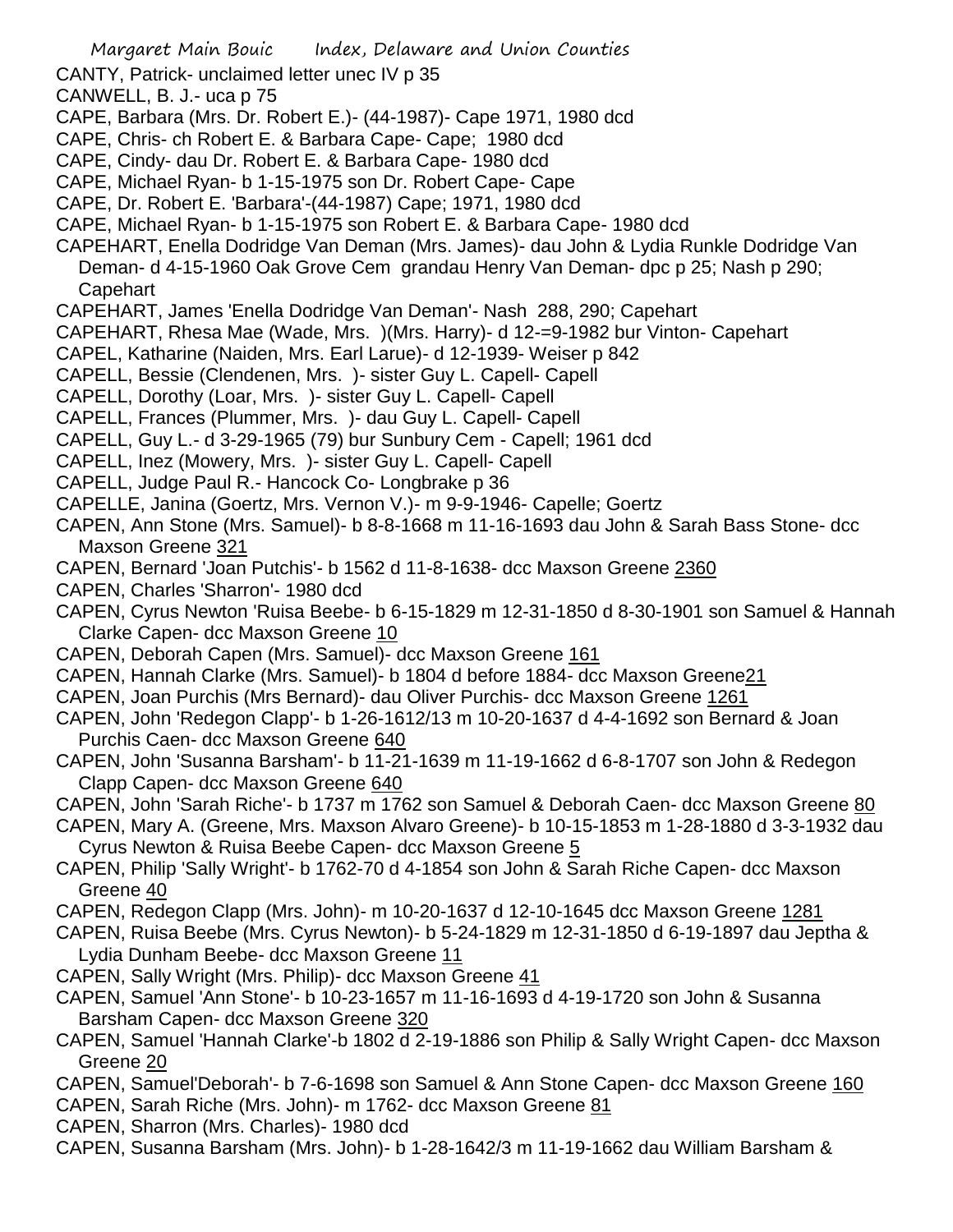Annabella Capen- dcc Maxson Greene 641

- CAPES, Dora Daws (Mrs. George Henry)- b 7-18-1882 m 2-21-1906 dau Henry & Clara Evangeline Hager Daws- Genther p 176
- CAPES, George Henry 'Dora Daws'- m 2-21-1906- Genther p 176
- CAPES, Hilbert Henry- b 9-16-1907 son George Henry & Dora Daws Capes- Genther p 176
- CAPES, Loretta May- b 4-10-1915 dau George Henry & Dora Daws Capes- Genther p 176
- CAPIT, John- 1883 uch V p 196
- CAPIUANO, Jody- son Joe & Judy Capiuano- Capiuano- engaged to Gina M. Miller Capiuano; Miller
- CAPIUANO, Joe 'Judy'- Capiuano
- CAPIUANO, Judy (Mrs. Joe)- Capiuano
- CAPLAN, Judith A. (Mrs. Kenneth F.)- 1980 dcd
- CAPLAN, Kenneth F. 'Judith A.'- 1980 dcd
- CAPLAN, Lois Robertine Huddleston (Mrs. Manurel Edward)- dau Lillie & C. L. Huddleston- Pabst 6 p 93
- CAPLAN, Manuel Edward 'Lois Robertine Huddleston'- Pabst 6 p 93
- CAPLAN, Robert Edward 'Zura May Lipp'- son Manuel Edward & Lois Rrobertine Huddleston- Pabst p 93
- CAPLAN, Zura May Lipp (Mrs. Robert Edward)- dau Morris Lipp- Pabst 6 p 93
- CAPLER, David- delge II p 13
- CAPLES, Rev. Jacob T.- 1880 dch p 406; 1908 dch p 255
- CAPLES, J. F.- 1850C Delaware Town 1260 p 92 (18,O)
- CAPLIN, O. D.- 1880C Jackson Tp p 234A (57, Va,Va,Va)
- CAPLINGER, Aaron 'Elizabeth Copin'- b 1813 m 6-5-1836- dcc Linda Congrove Lasley 18
- CAPLINGER, Alison Kay (Petrik, Mrs. David Charles)- b 12-15-1964 m 9-21-1989 dau David &
- Helen Boerger Caplinger- St. Paul p 11, 143
- CAPLINGER, Anna (Mrs. Lincoln A.)- 1980 dcd
- CAPLINGER, April- b 1972 dau William E. & Verda L. Caplinger- 1980 dcd
- CAPLINGER, Beverly (Mrs. Roger)- 1980 dcd
- CAPLINGER, Bona Lou (Ruggles, Mrs. Norman)- dau Melvin Chester Caplinger- Caplinger
- CAPLINGER, Catherine (Congrove, Mrs. Franklin)- b 2-2-1839 m 2-2-1862 d 4-21-1925- dau Aaron & Elizabeth Copin Caplinger- dcc Linda Congrove Lasley9; 1985 uch p 30
- CAPLINGER, Cherly Lynn (Gordon, Mrs. Gregory Paul)- b 10-2-1960 m 12-14-1985 dau David & Helen Boerger Caplinger- St. Paul p 11, 143
- CAPLINGER, David 'Helen Jean Boerger'- b 5-22-1935 m 12-10-1959- Rausch (14763) III p 288; St. Paul p 11, 143
- CAPLINGER, Derek- b 1974 ch Roger & Beverly Caplinger- 1980 dcd
- CAPLINGER, Elizabeth Copin (Mrs. Aaron)- b 1820 m 6-5-1836- dcc Linda Congrove Lasley 19
- CAPLINGER, Gail Sue (Keck, Mrs. William Scott)- b 10-10-1962 m 6-28-1986 dau David & Helen Boerger Caplinger- St. Paul p 11, 143
- CAPLINGER, Gary- b 1968 son William E. & Verda L. Caplinger- 1980 dcd
- CAPLINGER, Helen Jean Boerger (Mrs. David)- b 4-6/5-1937 m 12-20-1959 dau Lennie & Hilda/Tilda Anna Marie Scheiderer Boerger- Rausch 14763 III p 288; St. Paul p 11, 143
- CAPLINGER, Lincoln A. 'Anna'- 1980 dcd
- CAPLINGER, Cherly Lynn- dau David & Helen Jean Boerger Caplinger- Rausch 147631 III p 288
- CAPLINGER, Mark- b 1975 son William E. & Verda L. Caplinger- 1980 dcd
- CAPLINGER, Melvin Chester- d 10-8-1970 (54) bur Lima- Caplinger
- CAPLINGER, Roger 'Beverly'- 1980 dcd
- CAPLINGER, Verda L. (Mrs. William E.)- 1980 dcd
- CAPLINGER, William E.'Verda L.'- son Melvin Chester Caplinger- Caplinger; 1980 dcd
- CAPLINGER, William- b 1967 son William E. & Verda L. Caplinger- 1980 dcd